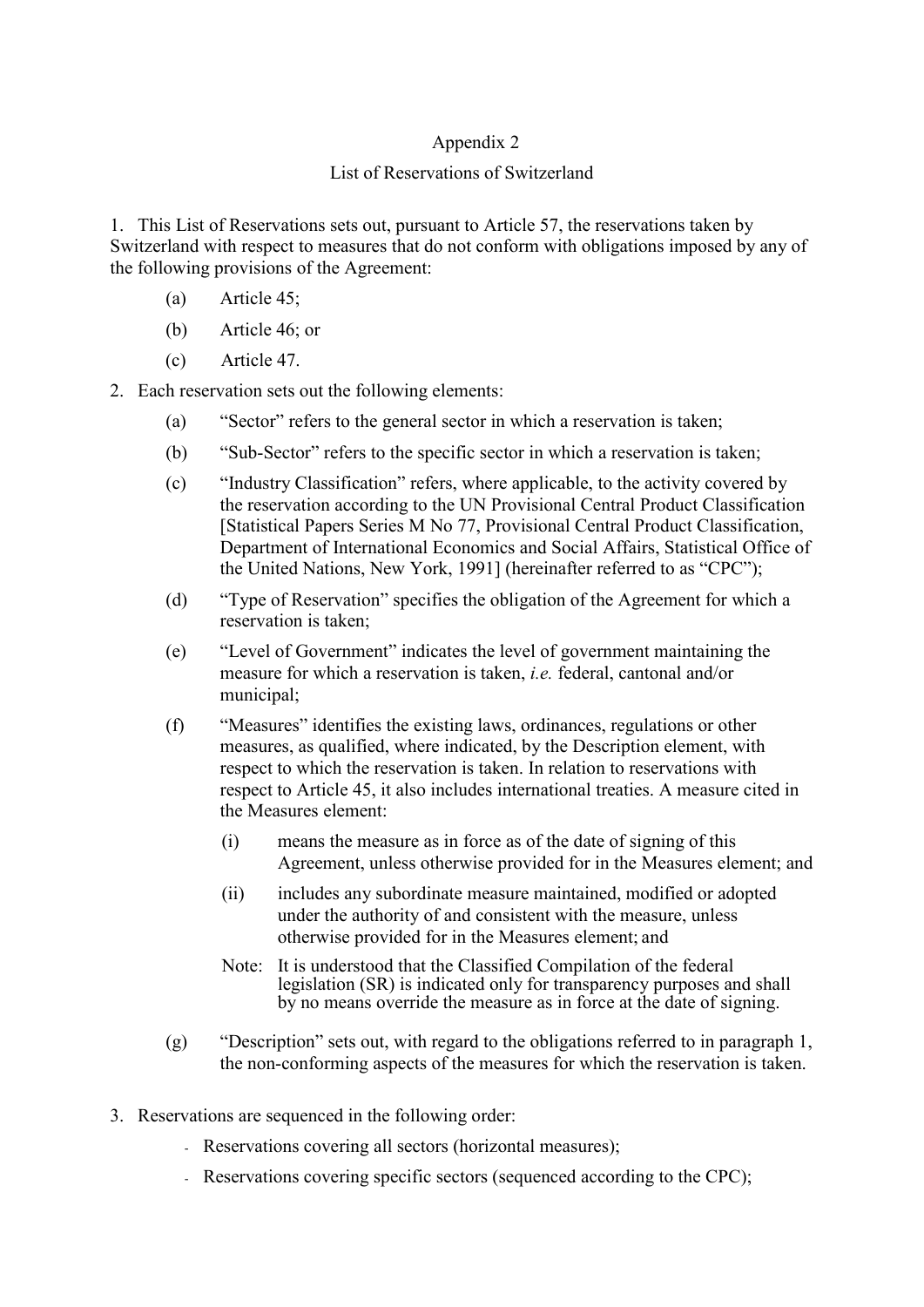- Reservations covering sectors to which no obvious CPC numbers could be assigned for the moment;
- Reservations covering various sectors.

4. The interpretation of a reservation in the meaning of this Appendix shall be made in accordance with international law and in the light of the relevant provisions of Chapter 6. In particular:

- (a) if the Measures element is marked as being "qualified by the Description element", the Measures element as so qualified shall prevail over all other elements; and
- (b) if the Measures element is not so qualified, the Measures element shall prevail over all other elements. However, if any element is substantially and materially more precise than the Measures element, then that element shall be taken into consideration when determining the scope and/or meaning of the reservation. In particular, if the Measures element merely contains a general reference such as "cantonal legislations", then any other more specific element shall prevail; and
- (c) the "Qualification" in the Description element applies to the levels of government indicated in the Level of Government element, unless more narrowly specified in the Qualification.

5. In case some fields of legislative competences are transferred in the future from federal to sub-federal level or vice-versa or from sub-federal to municipal level or *vice-versa*, Switzerland reserves the right to adapt the list of reservations correspondingly. The level of commitment shall not be decreased.

6. The fact that a reservation mentions a particular measure as well as the description of a particular measure shall not be used to infer that the provisions of Chapter 6 necessarily cover that measure.

7. Any activity that is not classified in Chapters 5 to 9 of the CPC is not considered as a service under Chapter 6.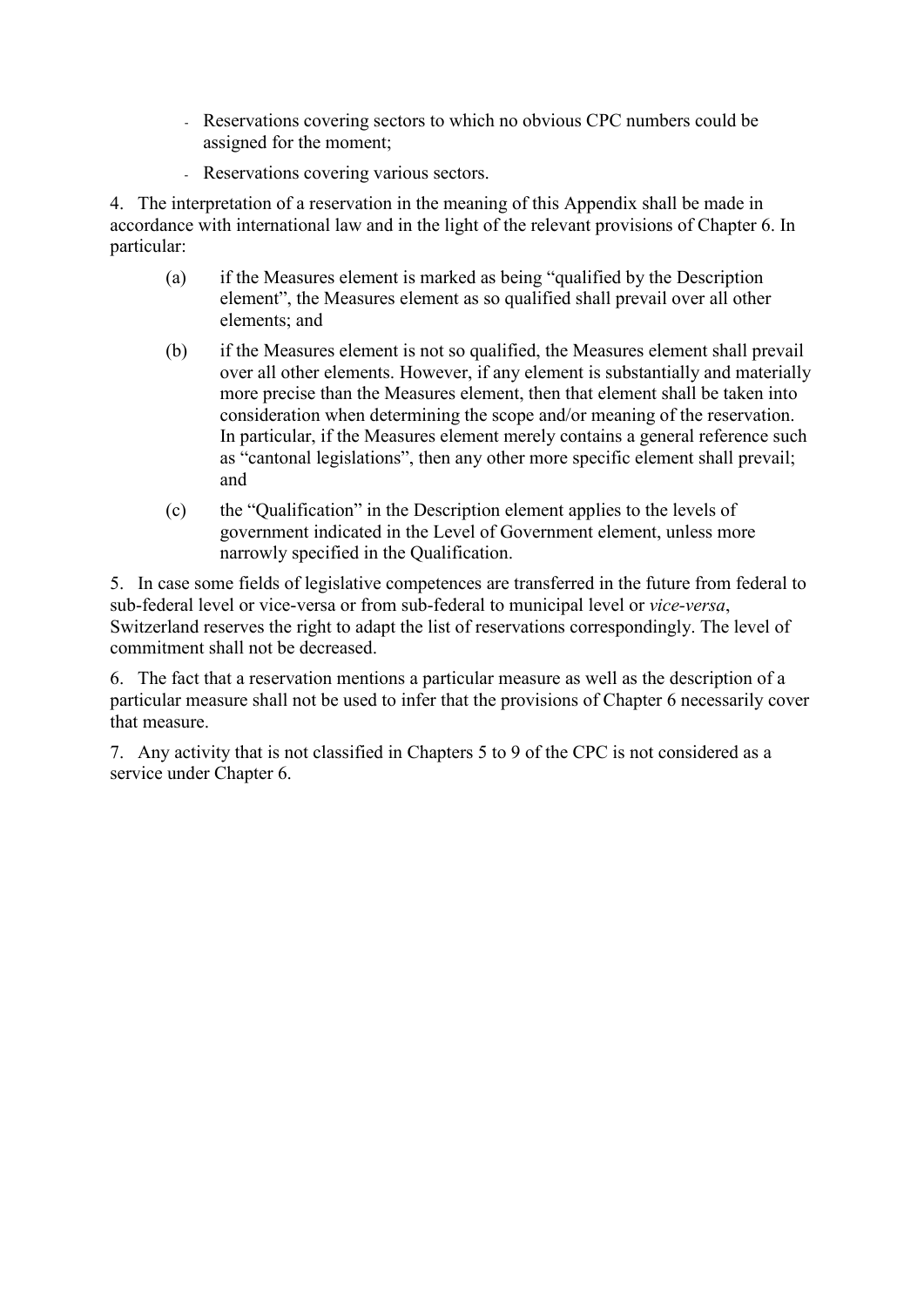1. Sector: All Sectors

Industry Classification:

Level of Government: Federal

Sub-Sector:

Type of Reservation: National treatment (Article 47)

Measures: Swiss Code of obligations (SR 220), Articles 718, 764, 814 and 898, as qualified by the Description element

Description: For a joint-stock company (Aktiengesellschaft; société anonyme; società anonima) or a "stock company with unlimited partners" (Kommanditaktiengesellschaft; société en commandite par actions; società in accomandita per azioni): at least one of the members of the board of directors or another person of the company with the right to represent the company must be domiciled in Switzerland (Articles 718 and 764 of the Code).

> For a limited liability company (Gesellschaft mit beschränkter Haftung; société à responsabilité limitée; società a garanzia limitata): at least one member of the managing officers or another person of the company with the right to represent the company must be domiciled in Switzerland (Article 814 of the Code).

> For a co-operative society (Genossenschaft; société cooperative; società cooperativa): at least one member of the administration or another person of the company with the right to represent the company must be domiciled in Switzerland (Article 898 of the Code).

> Qualification: Switzerland reserves the right to maintain, modify or adopt, for aforementioned members, any domicile requirements in sectoral or specific laws or regulations. However, such future measures shall be not more restrictive than the 50 per cent requirement set out pursuant to the Code of obligations prior to its amendment of 1<sup>st</sup> January 2008.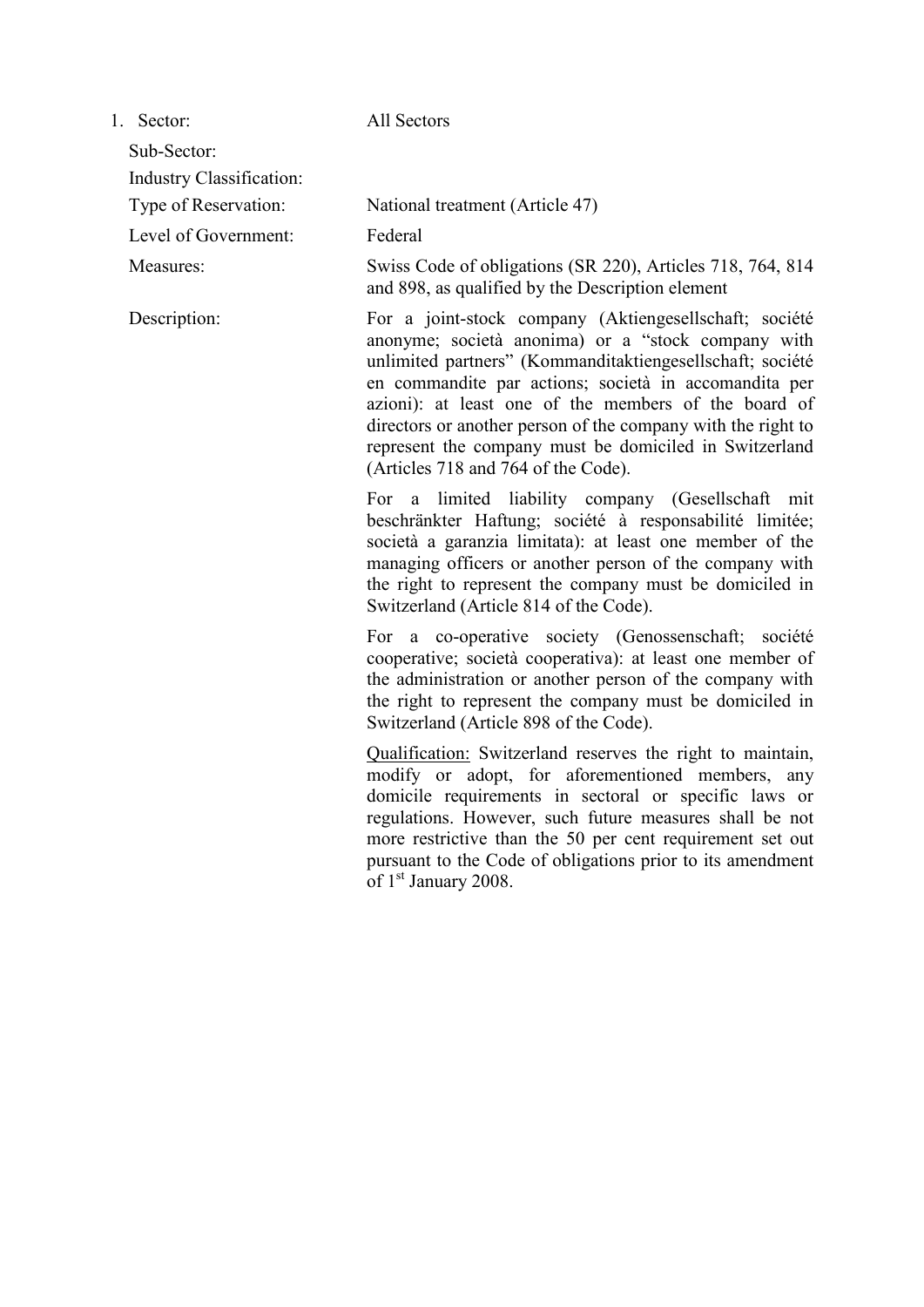| 2 Sector                 | All Sectors                                                                                                                                                                                                                                                                                                                                                       |
|--------------------------|-------------------------------------------------------------------------------------------------------------------------------------------------------------------------------------------------------------------------------------------------------------------------------------------------------------------------------------------------------------------|
| Sub-Sector:              |                                                                                                                                                                                                                                                                                                                                                                   |
| Industry Classification: |                                                                                                                                                                                                                                                                                                                                                                   |
| Type of Reservation:     | National treatment (Article 47)                                                                                                                                                                                                                                                                                                                                   |
| Level of Government:     | Federal                                                                                                                                                                                                                                                                                                                                                           |
| Measures:                | Swiss Code of obligations (SR 220), Article 4 of the final<br>provisions together with Article 685d of the Code                                                                                                                                                                                                                                                   |
| Description:             | Joint-stock companies are not prohibited from providing in<br>their articles of incorporation that the company may reject<br>persons as acquirers of registered shares, as far as and as long<br>as their recognition by the company might prevent the<br>company from providing proof of the composition of the<br>shareholders' circle required by federal law. |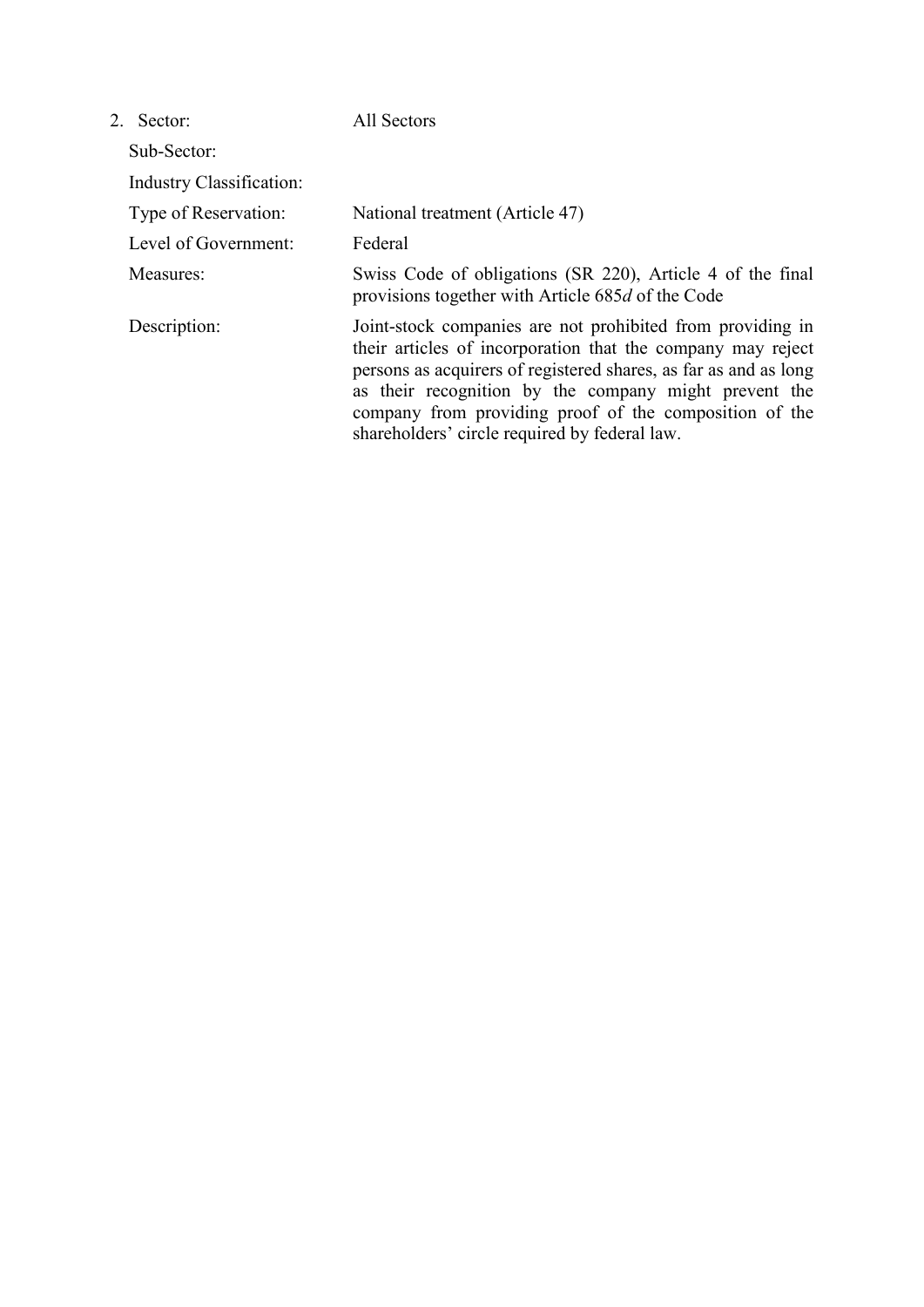| Sector:<br>3             | All Sectors                                                                                                                                                              |
|--------------------------|--------------------------------------------------------------------------------------------------------------------------------------------------------------------------|
| Sub-Sector:              |                                                                                                                                                                          |
| Industry Classification: |                                                                                                                                                                          |
| Type of Reservation:     | National treatment (Article 47)                                                                                                                                          |
| Level of Government:     | Federal                                                                                                                                                                  |
| Measures:                | Swiss Code of obligations (SR 220), Article 935                                                                                                                          |
|                          | Federal Law on international private law (SR 291), Article<br>160                                                                                                        |
| Description:             | The establishment of a branch requires a representative<br>(natural person) with domicile in Switzerland who is duly<br>authorised by the company to fully represent it. |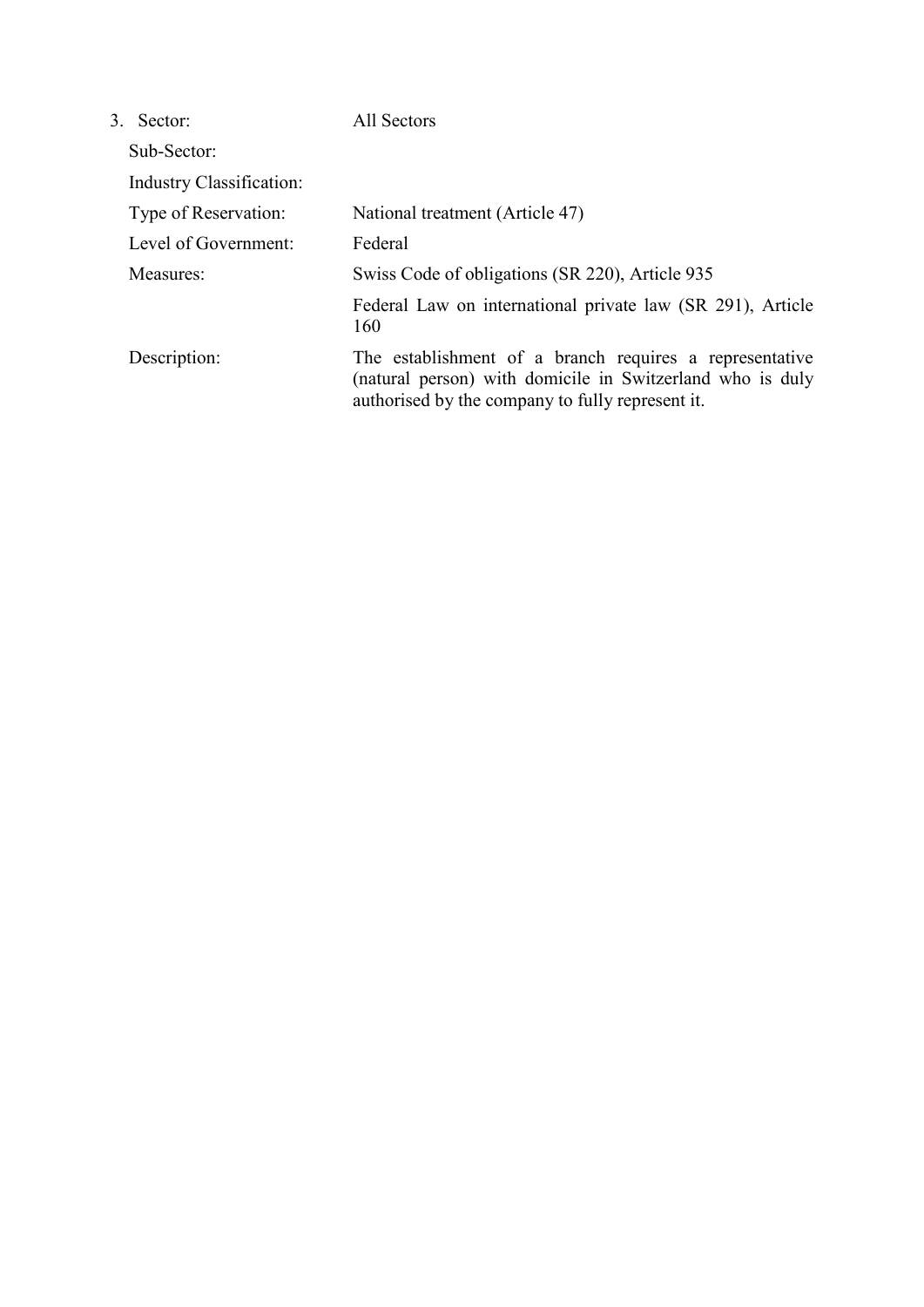| 4. Sector:                      | All Sectors                                                                                                                                                                                                                                                                                                                                                                           |
|---------------------------------|---------------------------------------------------------------------------------------------------------------------------------------------------------------------------------------------------------------------------------------------------------------------------------------------------------------------------------------------------------------------------------------|
| Sub-Sector:                     |                                                                                                                                                                                                                                                                                                                                                                                       |
| <b>Industry Classification:</b> |                                                                                                                                                                                                                                                                                                                                                                                       |
| Type of Reservation:            | National treatment (Article 47)                                                                                                                                                                                                                                                                                                                                                       |
| Level of Government:            | Cantonal                                                                                                                                                                                                                                                                                                                                                                              |
| Measures:                       | Cantonal legislations                                                                                                                                                                                                                                                                                                                                                                 |
| Description:                    | The establishment of a commercial presence by natural<br>persons or in the form of an enterprise without juridical<br>personality according to Swiss law <i>(i.e.</i> in a form other than<br>joint-stock company, limited liability company or co-<br>operative society) is subject to the requirement of a<br>permanent residence permit of the associate(s) under cantonal<br>law. |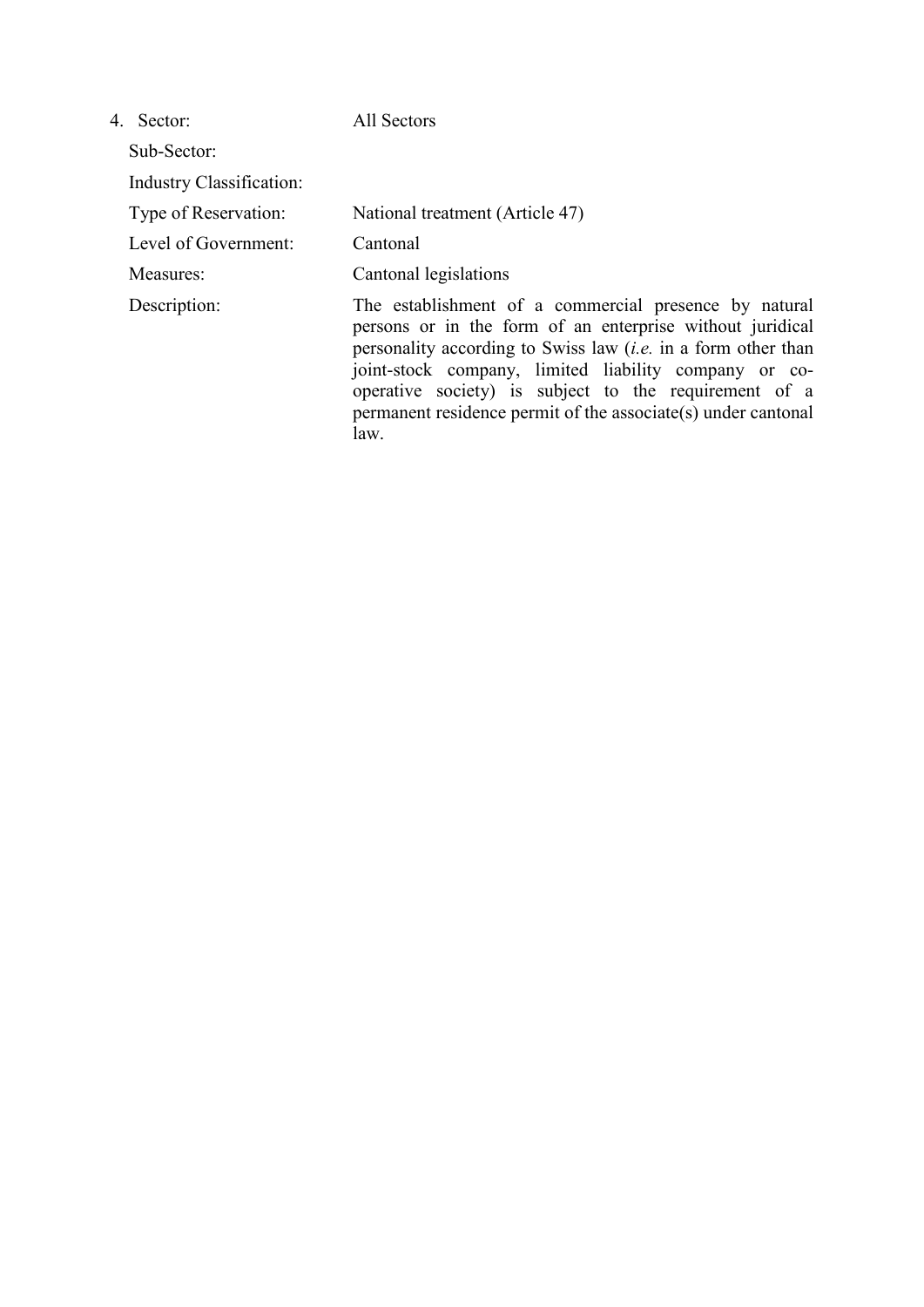| 5. Sector:               | All Sectors                                                                                                                                                                                                                                                                                                                                                                                                                                                                                                                                                                                                                                                                                                                                       |  |  |  |
|--------------------------|---------------------------------------------------------------------------------------------------------------------------------------------------------------------------------------------------------------------------------------------------------------------------------------------------------------------------------------------------------------------------------------------------------------------------------------------------------------------------------------------------------------------------------------------------------------------------------------------------------------------------------------------------------------------------------------------------------------------------------------------------|--|--|--|
| Sub-Sector:              |                                                                                                                                                                                                                                                                                                                                                                                                                                                                                                                                                                                                                                                                                                                                                   |  |  |  |
| Industry Classification: |                                                                                                                                                                                                                                                                                                                                                                                                                                                                                                                                                                                                                                                                                                                                                   |  |  |  |
| Type of Reservation:     | National treatment (Article 47)<br>Federal                                                                                                                                                                                                                                                                                                                                                                                                                                                                                                                                                                                                                                                                                                        |  |  |  |
| Level of Government:     |                                                                                                                                                                                                                                                                                                                                                                                                                                                                                                                                                                                                                                                                                                                                                   |  |  |  |
| Measures:                | Federal Law on the acquisition of real estate by persons<br>abroad (SR 211.412.41)                                                                                                                                                                                                                                                                                                                                                                                                                                                                                                                                                                                                                                                                |  |  |  |
|                          | Federal Ordinance on the acquisition of real estate by persons<br>abroad (SR 211.412.411)                                                                                                                                                                                                                                                                                                                                                                                                                                                                                                                                                                                                                                                         |  |  |  |
| Description:             | The acquisition of real estate by foreigners who are not<br>permanently established in Switzerland and by enterprises<br>with headquarters abroad or under foreign control is subject<br>to authorisation. However, no authorisation is required for:                                                                                                                                                                                                                                                                                                                                                                                                                                                                                             |  |  |  |
|                          | (a)<br>the acquisition of premises for professional use and<br>business activities;                                                                                                                                                                                                                                                                                                                                                                                                                                                                                                                                                                                                                                                               |  |  |  |
|                          | the acquisition of main residences for the purpose of<br>(b)<br>personal housing needs by foreigners who are<br>domiciled in Switzerland.                                                                                                                                                                                                                                                                                                                                                                                                                                                                                                                                                                                                         |  |  |  |
|                          | For the acquisition of holiday residences and secondary<br>residences for the purpose of personal housing needs,<br>authorisation is granted upon verification of the purpose.                                                                                                                                                                                                                                                                                                                                                                                                                                                                                                                                                                    |  |  |  |
|                          | Purely financial investments and trade in apartments are<br>prohibited, with the following exceptions:                                                                                                                                                                                                                                                                                                                                                                                                                                                                                                                                                                                                                                            |  |  |  |
|                          | foreigners may invest without authorisation<br>(a)<br>1n<br>financial participations $(i.e.$ shares) in juridical persons<br>that own and trade housing properties, provided such<br>participations are quoted on a stock exchange in<br>Switzerland;<br>foreign and foreign-controlled banks and insurance<br>(b)<br>companies are granted authorisation to acquire<br>property that serves as a security for mortgage loans in<br>case of bankruptcy or liquidation;<br>foreign and foreign-controlled insurance companies<br>(c)<br>are granted authorisation to invest in real estate,<br>provided the total value of the buyer's property does<br>not exceed the technical reserves required for the<br>company's activities in Switzerland. |  |  |  |
|                          |                                                                                                                                                                                                                                                                                                                                                                                                                                                                                                                                                                                                                                                                                                                                                   |  |  |  |
|                          |                                                                                                                                                                                                                                                                                                                                                                                                                                                                                                                                                                                                                                                                                                                                                   |  |  |  |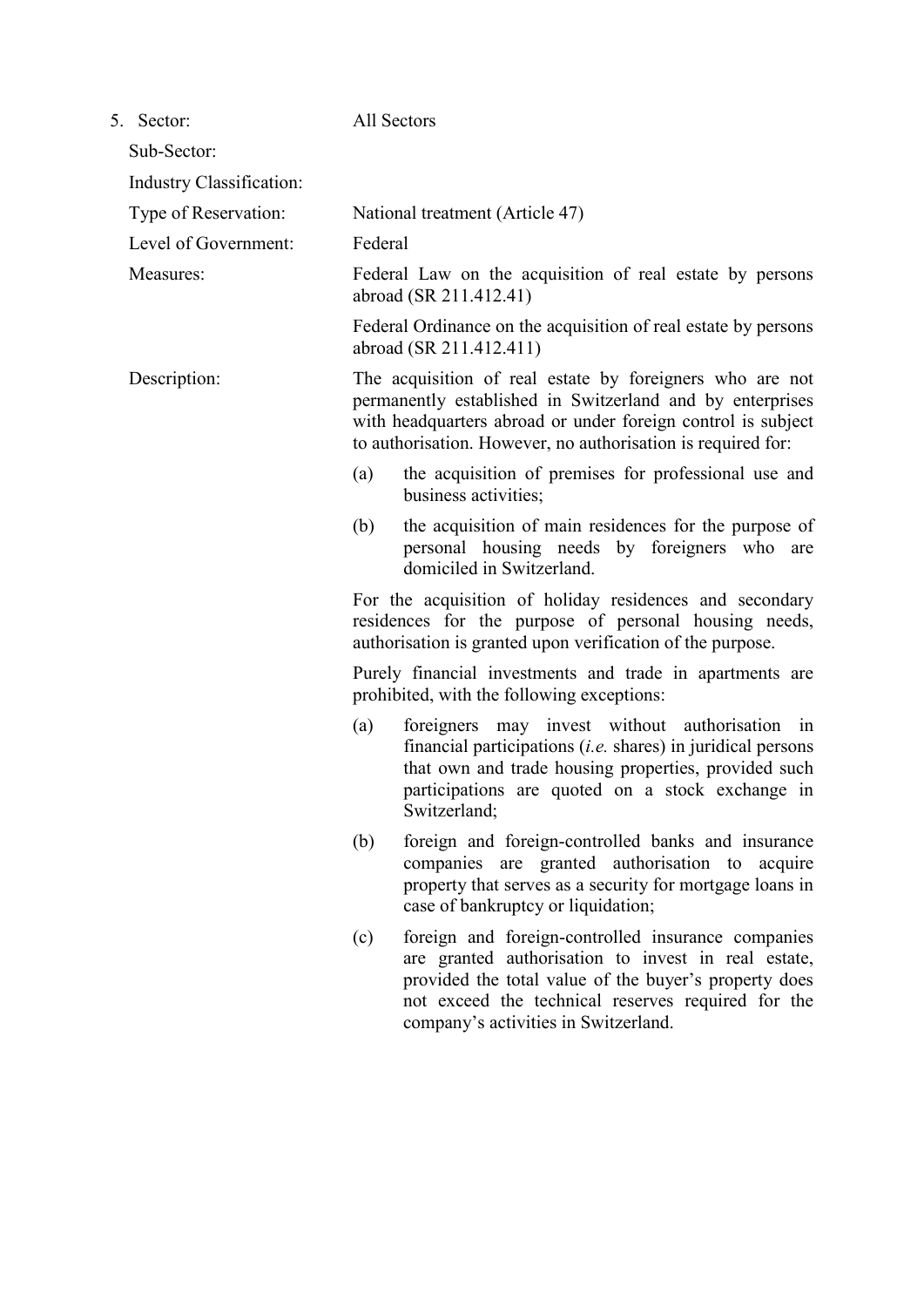| 6 Sector                        | All sectors                                                                                                                                                                                                    |
|---------------------------------|----------------------------------------------------------------------------------------------------------------------------------------------------------------------------------------------------------------|
| Sub-Sector:                     | <b>Subsidies</b>                                                                                                                                                                                               |
| <b>Industry Classification:</b> |                                                                                                                                                                                                                |
| Type of Reservation:            | National treatment (Article 47)                                                                                                                                                                                |
| Level of Government:            | All                                                                                                                                                                                                            |
| Measures:                       | Federal, cantonal and municipal legislations                                                                                                                                                                   |
|                                 | As qualified by the Description element                                                                                                                                                                        |
| Description:                    | With regard to subsidies, tax incentives and tax credits,<br>Switzerland reserves the right to maintain, modify or adopt<br>measures which are not inconsistent with its<br>any<br>commitments under the GATS. |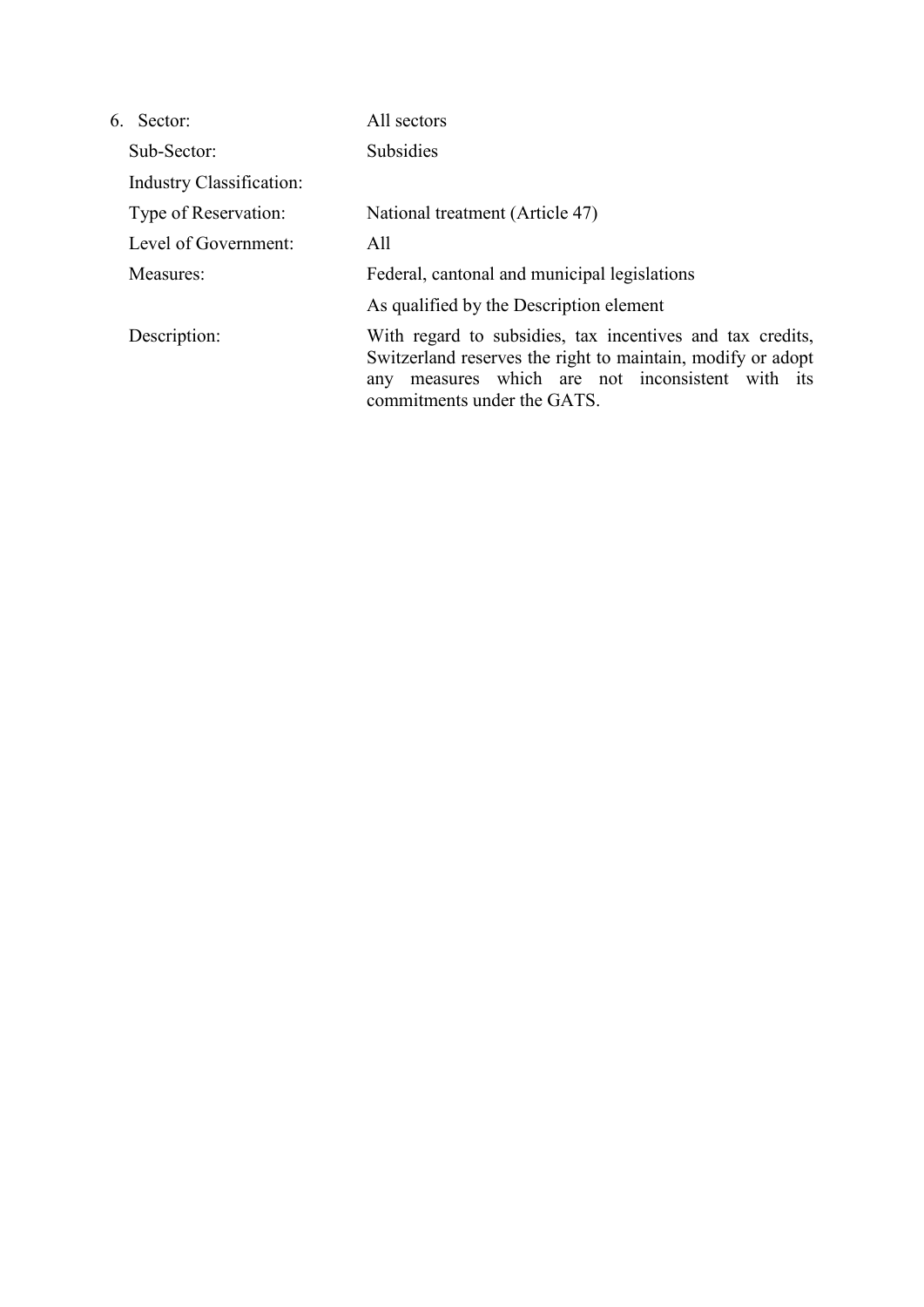7. Sector: All sectors

Sub-Sector:

Industry Classification:

Level of Government: All

Type of Reservation: National treatment (Article 47)

Measures: As qualified by the Description element

Description: When transferring or disposing of its equity or interests in, or the assets of, a state enterprise or a governmental entity, Switzerland reserves the right to:

- (a) prohibit or impose limitations on the ownership of such interests or assets by persons of Japan;
- (b) impose limitations on the ability of persons of Japan as owners of such interests or assets to control any resulting enterprise;
- (c) adopt or maintain any measure relating to the nationality of executives, managers or members of the board of directors of any resulting enterprise.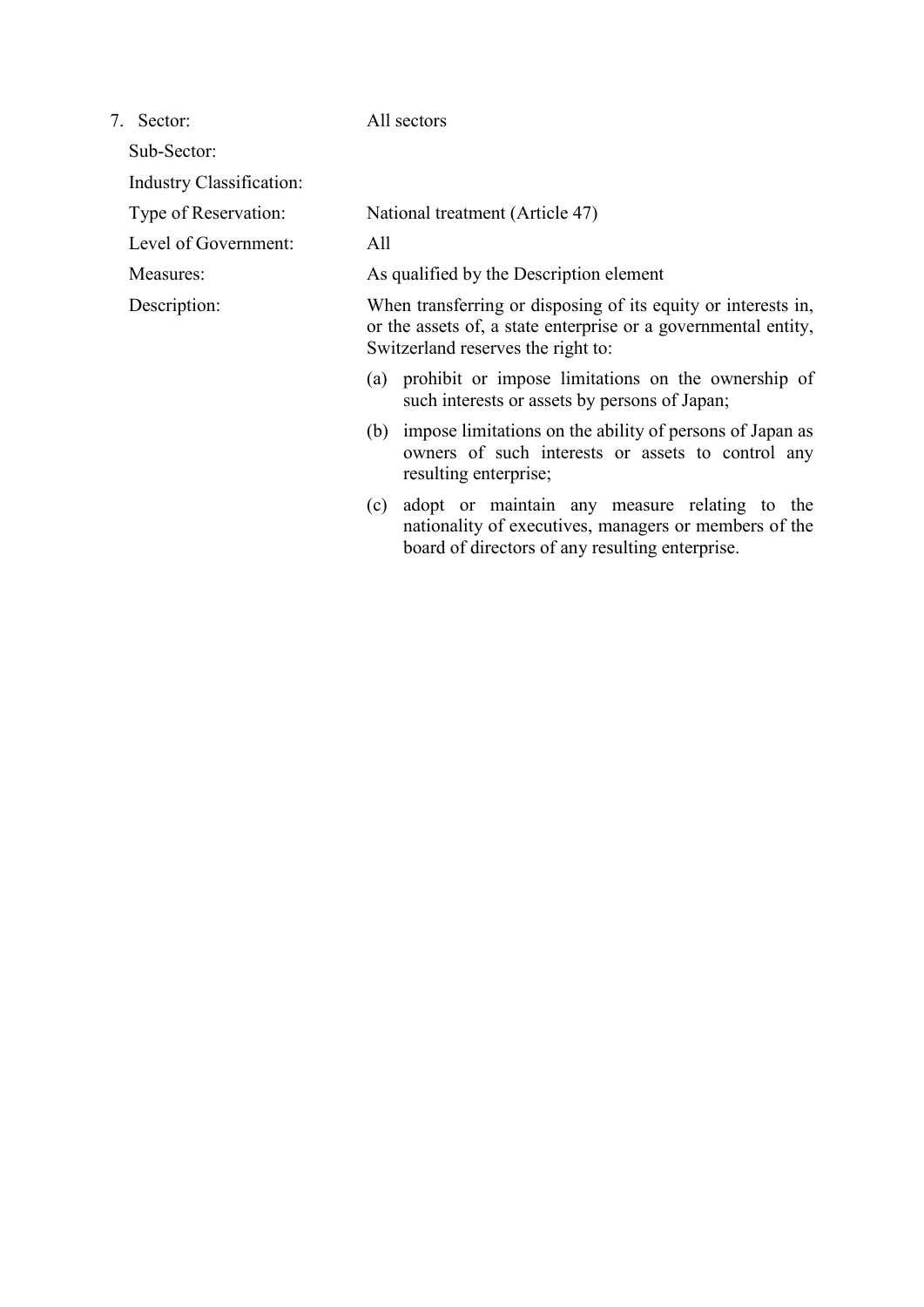| 8.<br>Sector:            |           | <b>Construction Work</b>                                                                                                                                                                                                                                                                                                                         |  |  |
|--------------------------|-----------|--------------------------------------------------------------------------------------------------------------------------------------------------------------------------------------------------------------------------------------------------------------------------------------------------------------------------------------------------|--|--|
| Sub-Sector:              |           | <b>Installation Work</b>                                                                                                                                                                                                                                                                                                                         |  |  |
| Industry Classification: | CPC 5162  | Water plumbing and drain laying work                                                                                                                                                                                                                                                                                                             |  |  |
|                          | CPC 5163  | Gas fitting construction work                                                                                                                                                                                                                                                                                                                    |  |  |
|                          | CPC 51641 | Electrical wiring and fitting work                                                                                                                                                                                                                                                                                                               |  |  |
|                          | CPC 51649 | Other electrical construction work                                                                                                                                                                                                                                                                                                               |  |  |
|                          | CPC 87909 | Other business services n.e.c. (limited to<br>reading of gas, water and electricity meters)                                                                                                                                                                                                                                                      |  |  |
| Type of Reservation:     |           | Market access (Article 46)                                                                                                                                                                                                                                                                                                                       |  |  |
|                          |           | National treatment (Article 47)                                                                                                                                                                                                                                                                                                                  |  |  |
| Level of Government:     |           | Cantonal and municipal                                                                                                                                                                                                                                                                                                                           |  |  |
| Measures:                |           | Cantonal and municipal legislations                                                                                                                                                                                                                                                                                                              |  |  |
| Description:             |           | Works related to gas, water and electricity meters, gas<br>pipelines, as well as electricity and main water lines are<br>reserved exclusively to cantons or municipalities or to<br>specific operators.<br>The reading of gas, water and electricity meters is reserved<br>exclusively to cantons or municipalities or to specific<br>operators. |  |  |
|                          |           |                                                                                                                                                                                                                                                                                                                                                  |  |  |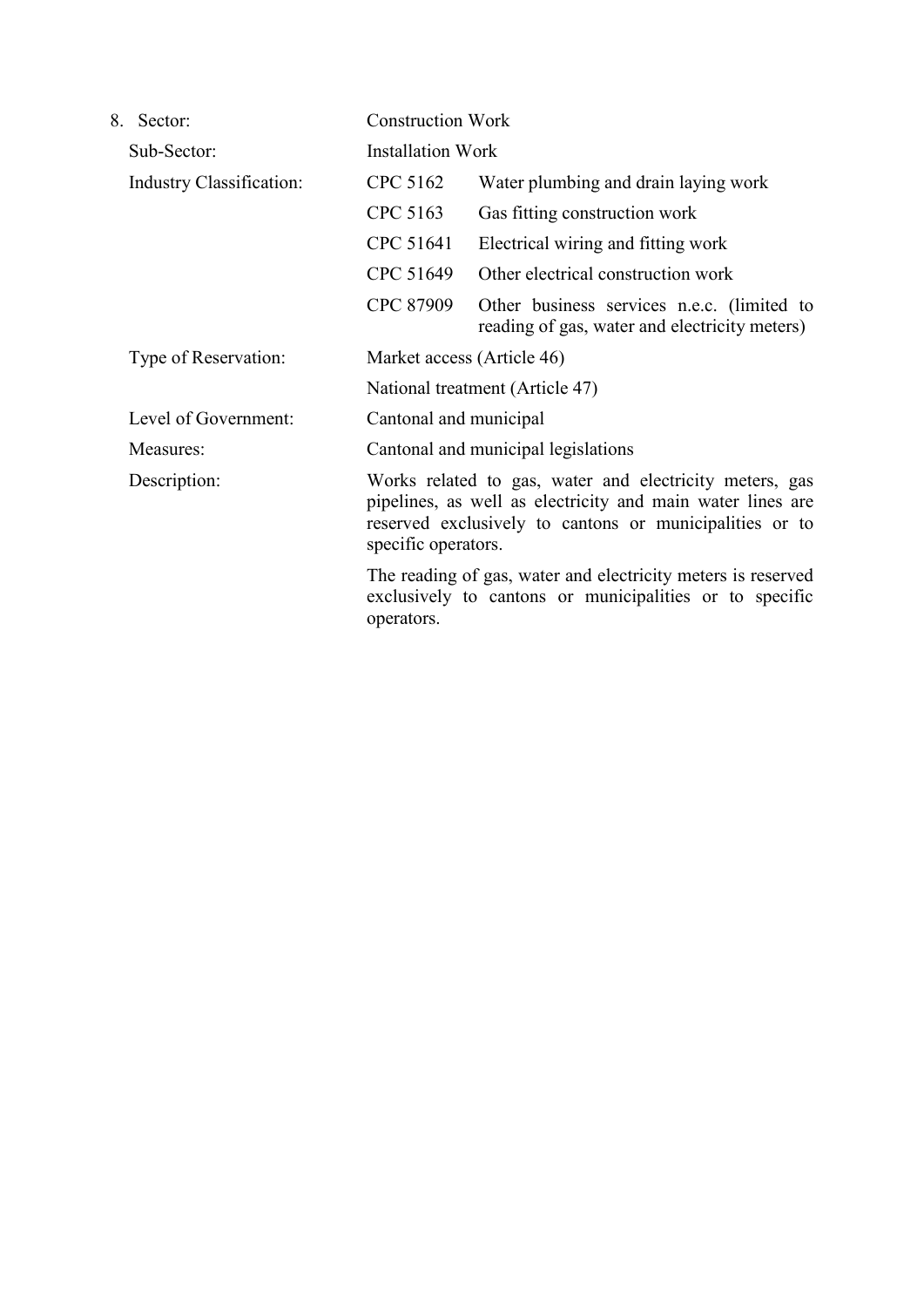| 9. | Sector:                         | <b>Trade Services</b>                                                                                                                                                                                                                                                                                                                                                                                 |                                                                           |  |
|----|---------------------------------|-------------------------------------------------------------------------------------------------------------------------------------------------------------------------------------------------------------------------------------------------------------------------------------------------------------------------------------------------------------------------------------------------------|---------------------------------------------------------------------------|--|
|    | Sub-Sector:                     | Commission Agents' Services; Wholesale Trade Services;<br><b>Retail Trade Services</b>                                                                                                                                                                                                                                                                                                                |                                                                           |  |
|    | <b>Industry Classification:</b> | CPC 6111                                                                                                                                                                                                                                                                                                                                                                                              | Sales of motor vehicles                                                   |  |
|    |                                 | CPC 6113                                                                                                                                                                                                                                                                                                                                                                                              | Sales of parts and accessories of motor<br>vehicles                       |  |
|    |                                 | CPC 6121                                                                                                                                                                                                                                                                                                                                                                                              | Sales of motorcycles and snowmobiles and<br>related parts and accessories |  |
|    |                                 | <b>CPC 622</b>                                                                                                                                                                                                                                                                                                                                                                                        | Wholesale trade services                                                  |  |
|    |                                 | <b>CPC 631</b>                                                                                                                                                                                                                                                                                                                                                                                        | Food retailing services                                                   |  |
|    |                                 | <b>CPC 632</b>                                                                                                                                                                                                                                                                                                                                                                                        | Non-food retailing services                                               |  |
|    | Type of Reservation:            | Market access (Article 46)<br>Cantonal and municipal<br>Cantonal and municipal legislations<br>municipal enactments<br>Cantonal<br>and<br>provide<br>an<br>authorisation procedure for large-scale distribution<br>facilities that may lead to the rejection of the authorisation<br>on a case-by-case and discretionary basis. No economic<br>needs tests or other market access restrictions apply. |                                                                           |  |
|    | Level of Government:            |                                                                                                                                                                                                                                                                                                                                                                                                       |                                                                           |  |
|    | Measures:                       |                                                                                                                                                                                                                                                                                                                                                                                                       |                                                                           |  |
|    | Description:                    |                                                                                                                                                                                                                                                                                                                                                                                                       |                                                                           |  |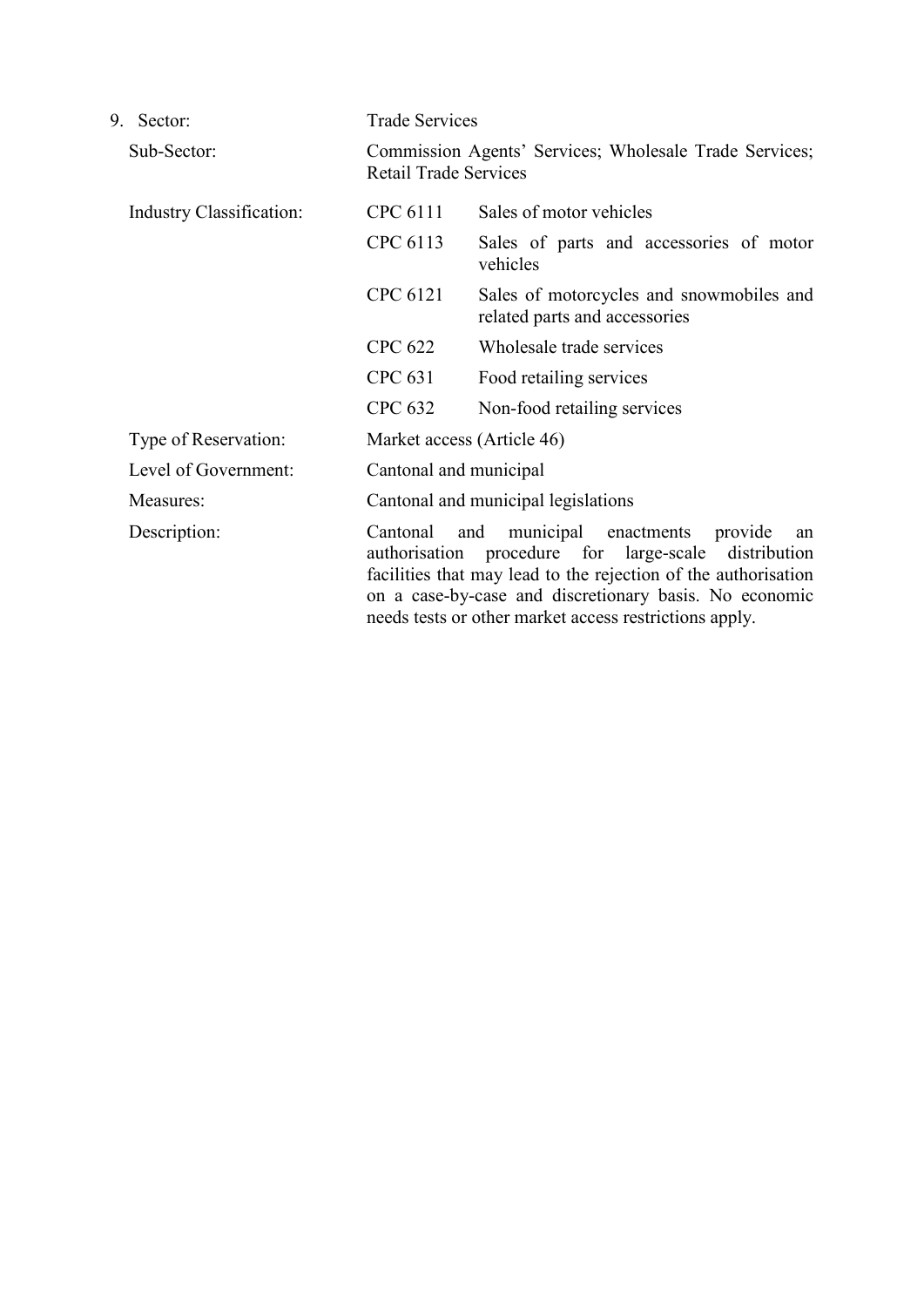| 10. Sector:              | <b>Trade Services</b> |                                                                                                                                                                                                                                                                                                                                                                                                              |  |  |
|--------------------------|-----------------------|--------------------------------------------------------------------------------------------------------------------------------------------------------------------------------------------------------------------------------------------------------------------------------------------------------------------------------------------------------------------------------------------------------------|--|--|
| Sub-Sector:              |                       | Commission Agents' Services; Wholesale Trade Services;<br><b>Retail Trade Services</b>                                                                                                                                                                                                                                                                                                                       |  |  |
| Industry Classification: | CPC 6111              | Sales of motor vehicles (limited to weapons,<br>components,<br>accessories<br>for<br>weapon<br>ammunition<br>and<br>ammunition<br>weapons,<br>components)                                                                                                                                                                                                                                                    |  |  |
|                          | CPC 6113              | Sales of parts and accessories of motor<br>vehicles (limited to weapons, weapon<br>for<br>components, accessories<br>weapons,<br>ammunition and ammunition components)                                                                                                                                                                                                                                       |  |  |
|                          | CPC 6121              | Sales of motorcycles and snowmobiles and<br>related parts and accessories (limited to<br>weapons, weapon components, accessories<br>for weapons, ammunition and ammunition<br>components)                                                                                                                                                                                                                    |  |  |
|                          | <b>CPC 621</b>        | Commission agents' services (limited to<br>weapons, weapon components, accessories<br>for weapons, ammunition and ammunition<br>components)                                                                                                                                                                                                                                                                  |  |  |
|                          | <b>CPC 622</b>        | Wholesale<br>trade<br>services<br>(limited)<br>to<br>weapons, weapon components, accessories<br>for weapons, ammunition and ammunition<br>components)                                                                                                                                                                                                                                                        |  |  |
|                          | <b>CPC 632</b>        | Non-food retailing services (limited to<br>weapons, weapon components, accessories<br>for weapons, ammunition and ammunition<br>components)                                                                                                                                                                                                                                                                  |  |  |
| Type of Reservation:     |                       | Market Access (Article 46)                                                                                                                                                                                                                                                                                                                                                                                   |  |  |
|                          |                       | National treatment (Article 47)                                                                                                                                                                                                                                                                                                                                                                              |  |  |
| Level of Government:     | Federal               |                                                                                                                                                                                                                                                                                                                                                                                                              |  |  |
| Measures:                |                       | Federal Law on weapons, weapon components and<br>ammunition (SR 514.54), Articles 8, 12, 17 and 24, as<br>qualified by the Description element                                                                                                                                                                                                                                                               |  |  |
| Description:             |                       | Authorisation is required for import, distribution and trade<br>of goods as defined in the Law. In order to obtain<br>authorisation, enterprises must be registered in a cantonal<br>Commercial Register in Switzerland. Natural or juridical<br>persons must be resident or domiciled in the same canton<br>for registration in the cantonal Commercial Register (SR<br>514.54, Articles 8, 12, 17 and 24). |  |  |
|                          |                       | <b>Qualification:</b> Switzerland reserves the right to maintain,<br>modify or adopt any measures restricting market access<br>and/or national treatment for retail trade of weapons,<br>weapon components, accessories for weapons, ammunition                                                                                                                                                              |  |  |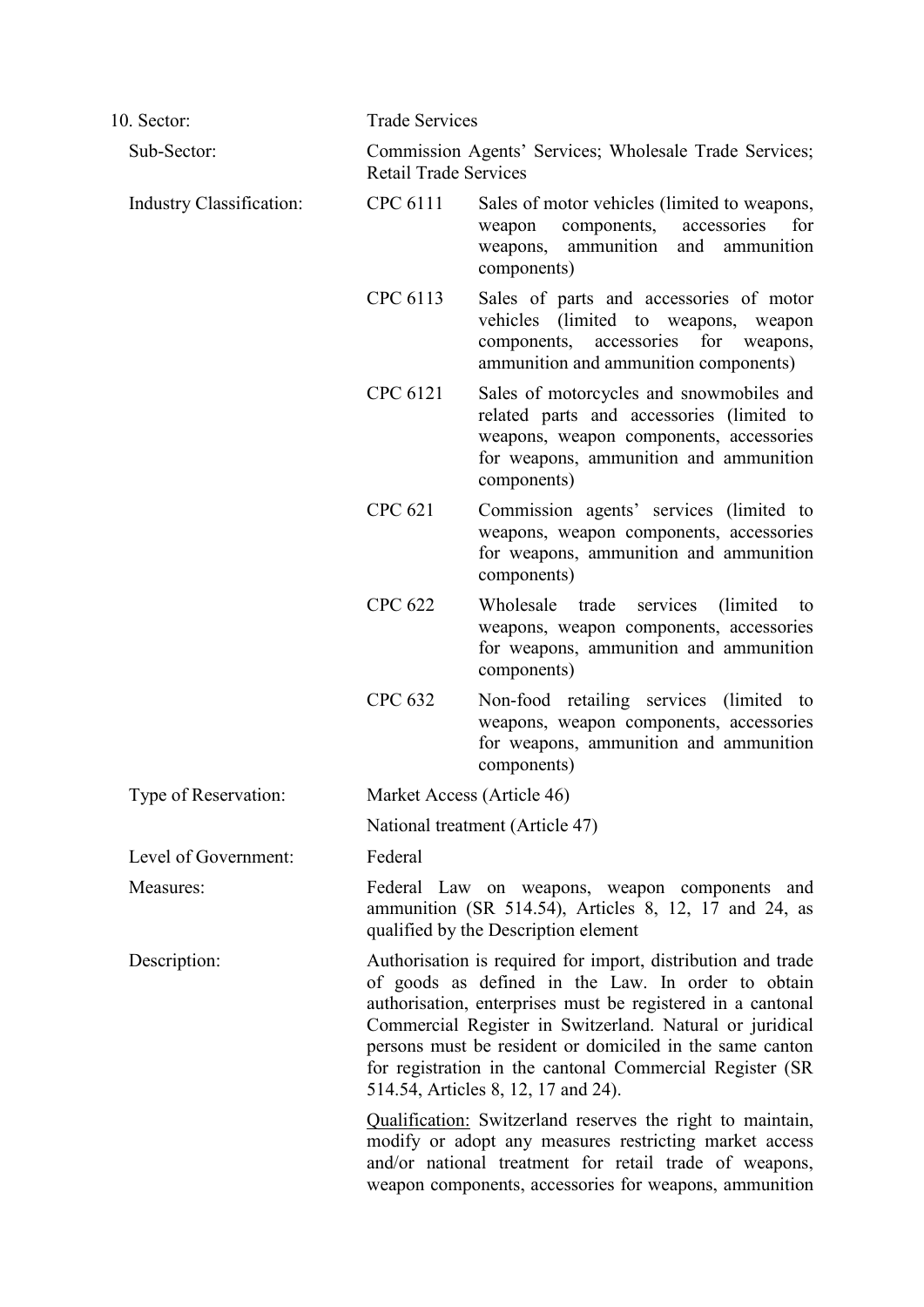and ammunition components.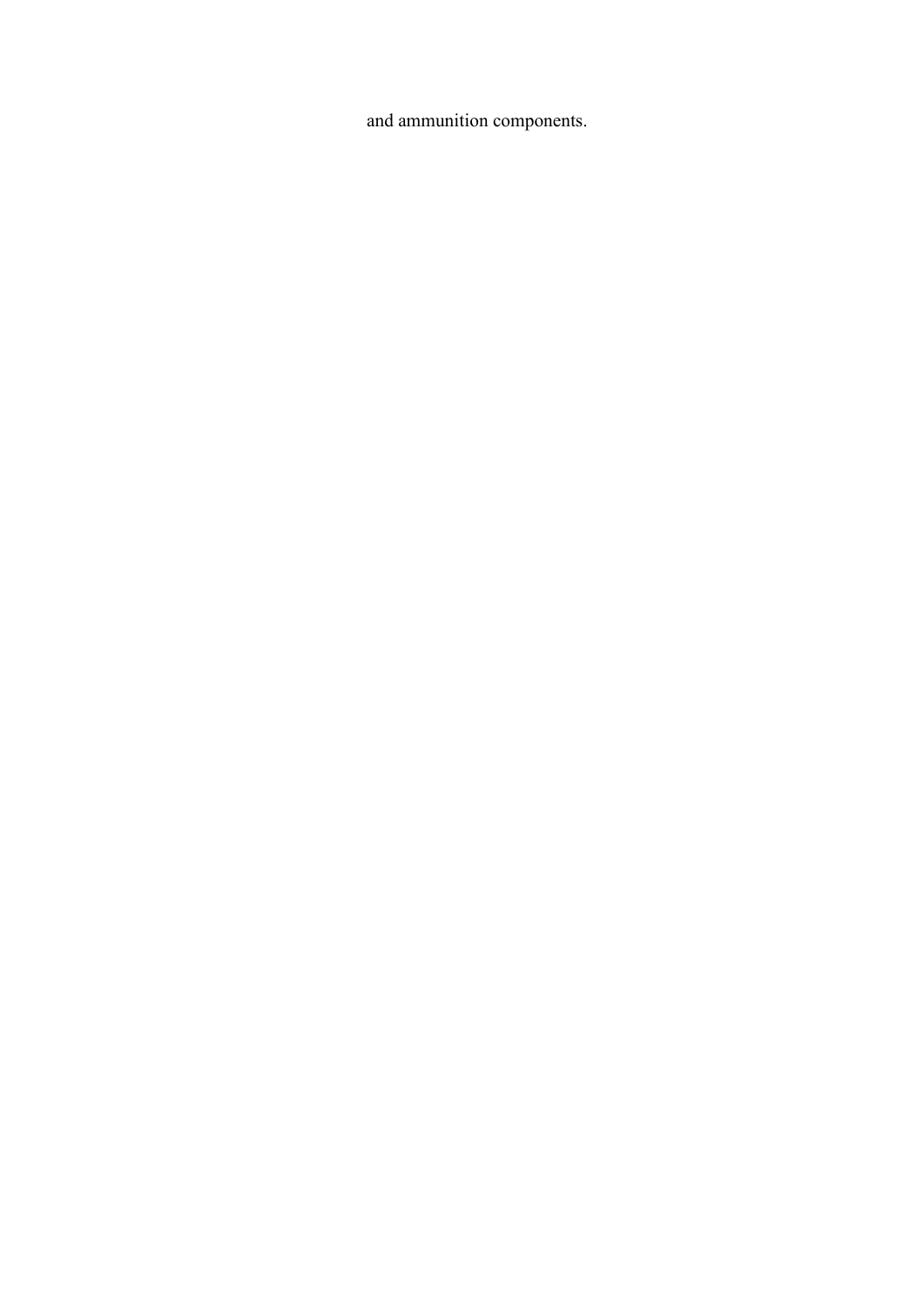| 11. Sector:              | <b>Trade Services</b>                                                                                                                                                                                                                                                                                                                                                                                                                                                                                                                                                                                                                                                                                                                                                                                                                                                                                                                              |                                                                                                                            |  |
|--------------------------|----------------------------------------------------------------------------------------------------------------------------------------------------------------------------------------------------------------------------------------------------------------------------------------------------------------------------------------------------------------------------------------------------------------------------------------------------------------------------------------------------------------------------------------------------------------------------------------------------------------------------------------------------------------------------------------------------------------------------------------------------------------------------------------------------------------------------------------------------------------------------------------------------------------------------------------------------|----------------------------------------------------------------------------------------------------------------------------|--|
| Sub-Sector:              | Commission Agents' Services; Wholesale Trade Services;<br><b>Retail Trade Services</b>                                                                                                                                                                                                                                                                                                                                                                                                                                                                                                                                                                                                                                                                                                                                                                                                                                                             |                                                                                                                            |  |
| Industry Classification: | CPC 6111                                                                                                                                                                                                                                                                                                                                                                                                                                                                                                                                                                                                                                                                                                                                                                                                                                                                                                                                           | Sales of motor vehicles (limited to war<br>material and embargoed goods)                                                   |  |
|                          | CPC 6113                                                                                                                                                                                                                                                                                                                                                                                                                                                                                                                                                                                                                                                                                                                                                                                                                                                                                                                                           | Sales of parts and accessories of motor<br>vehicles (limited to war material<br>and<br>embargoed goods)                    |  |
|                          | CPC 6121                                                                                                                                                                                                                                                                                                                                                                                                                                                                                                                                                                                                                                                                                                                                                                                                                                                                                                                                           | Sales of motorcycles and snowmobiles and<br>related parts and accessories (limited to war<br>material and embargoed goods) |  |
|                          | <b>CPC 621</b>                                                                                                                                                                                                                                                                                                                                                                                                                                                                                                                                                                                                                                                                                                                                                                                                                                                                                                                                     | Commission agents' services (limited to war<br>material and embargoed goods)                                               |  |
|                          | <b>CPC 622</b>                                                                                                                                                                                                                                                                                                                                                                                                                                                                                                                                                                                                                                                                                                                                                                                                                                                                                                                                     | Wholesale trade services (limited to war<br>material and embargoed goods)                                                  |  |
|                          | <b>CPC 632</b>                                                                                                                                                                                                                                                                                                                                                                                                                                                                                                                                                                                                                                                                                                                                                                                                                                                                                                                                     | Non-food retailing services (limited to war<br>material and embargoed goods)                                               |  |
| Type of Reservation:     |                                                                                                                                                                                                                                                                                                                                                                                                                                                                                                                                                                                                                                                                                                                                                                                                                                                                                                                                                    | Market access (Article 46)                                                                                                 |  |
|                          | National treatment (Article 47)                                                                                                                                                                                                                                                                                                                                                                                                                                                                                                                                                                                                                                                                                                                                                                                                                                                                                                                    |                                                                                                                            |  |
| Level of Government:     | Federal                                                                                                                                                                                                                                                                                                                                                                                                                                                                                                                                                                                                                                                                                                                                                                                                                                                                                                                                            |                                                                                                                            |  |
| Measures:                | and 10                                                                                                                                                                                                                                                                                                                                                                                                                                                                                                                                                                                                                                                                                                                                                                                                                                                                                                                                             | Federal Law on war material (SR 514.51), Articles 7, 8, 9                                                                  |  |
|                          | Federal Law on the implementation of international<br>sanctions (SR 946.231), Article 1                                                                                                                                                                                                                                                                                                                                                                                                                                                                                                                                                                                                                                                                                                                                                                                                                                                            |                                                                                                                            |  |
|                          |                                                                                                                                                                                                                                                                                                                                                                                                                                                                                                                                                                                                                                                                                                                                                                                                                                                                                                                                                    | As qualified by the Description element                                                                                    |  |
| Description:             | Market access and/or national treatment may not be granted<br>in respect of import, export, transit, distribution, brokering<br>and trade of war materials ("Kriegsmaterial", "matériel de<br>guerre", "materiale bellico"). The supply of such services<br>shall not prejudice national interests (SR 514.51, Articles 9)<br>and 10).<br>The import, export, transit, distribution, brokering, trade, or<br>other disposal of nuclear, biological, and chemical weapons<br>as well as anti-personnel mines is prohibited (SR 514.51,<br>Articles 7 and 8).<br>Qualification: Switzerland reserves the right to maintain,<br>modify or adopt any measures restricting market access<br>and/or national treatment for any service, if this is<br>necessary for the implementation of international sanctions<br>aiming at enforcing public international law and in<br>particular public international human rights law (SR<br>946.231, Article 1). |                                                                                                                            |  |
|                          |                                                                                                                                                                                                                                                                                                                                                                                                                                                                                                                                                                                                                                                                                                                                                                                                                                                                                                                                                    |                                                                                                                            |  |
|                          |                                                                                                                                                                                                                                                                                                                                                                                                                                                                                                                                                                                                                                                                                                                                                                                                                                                                                                                                                    |                                                                                                                            |  |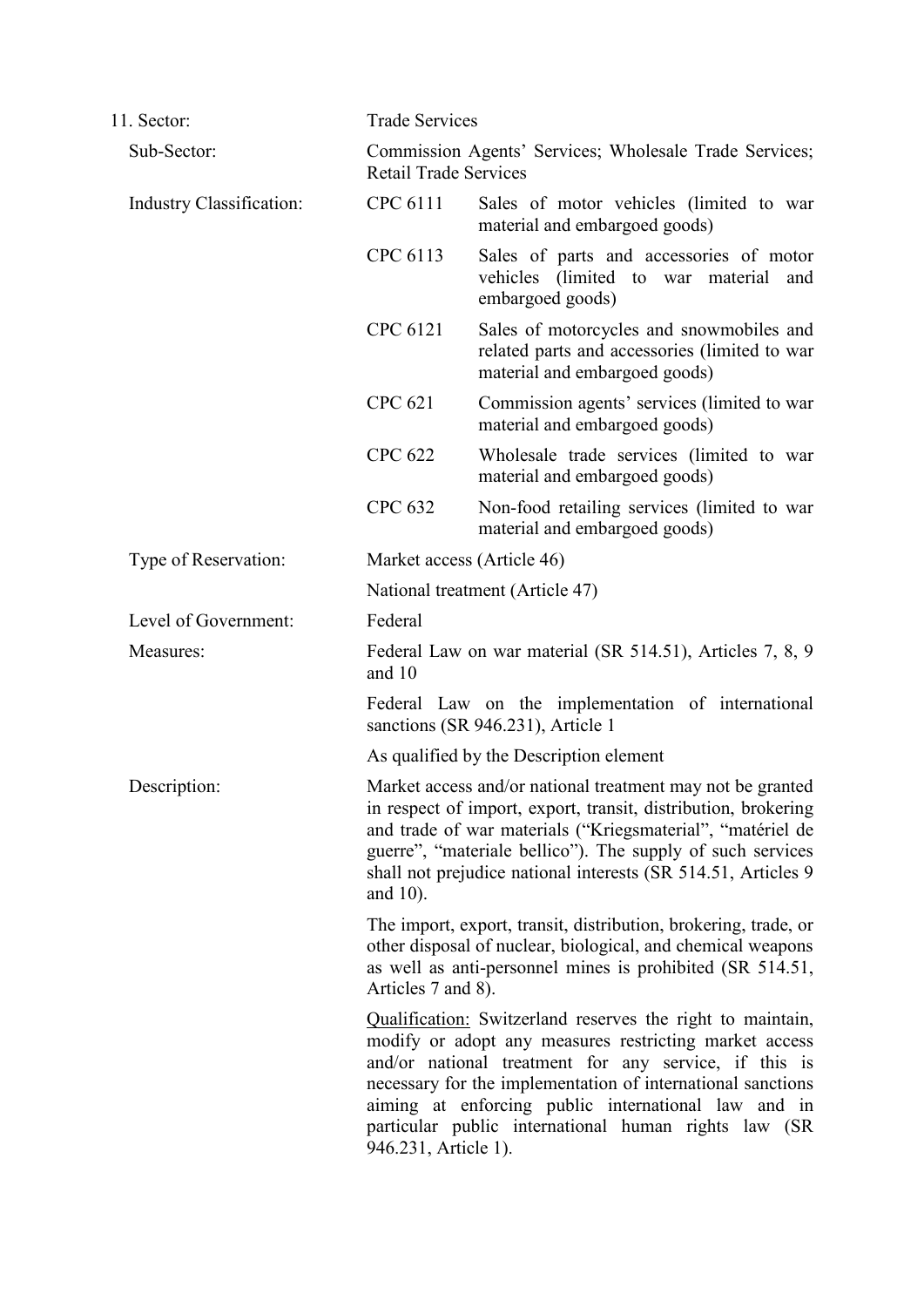| 12. Sector:                     |                                                               | <b>Trade Services</b>                                                                                                                                                                                                                                                                                                                |  |  |
|---------------------------------|---------------------------------------------------------------|--------------------------------------------------------------------------------------------------------------------------------------------------------------------------------------------------------------------------------------------------------------------------------------------------------------------------------------|--|--|
| Sub-Sector:                     |                                                               | Commission Agents' Services; Wholesale Trade Services;<br><b>Retail Trade Services</b>                                                                                                                                                                                                                                               |  |  |
| <b>Industry Classification:</b> | <b>CPC 621</b>                                                | Commission agents' services (limited to<br>explosives)                                                                                                                                                                                                                                                                               |  |  |
|                                 | <b>CPC 622</b>                                                | Wholesale<br>trade<br>services<br>(limited)<br>to<br>explosives)                                                                                                                                                                                                                                                                     |  |  |
|                                 | <b>CPC 632</b>                                                | Non-food retailing services (limited)<br>to<br>explosives)                                                                                                                                                                                                                                                                           |  |  |
| Type of Reservation:            | Market access (Article 46)<br>National treatment (Article 47) |                                                                                                                                                                                                                                                                                                                                      |  |  |
|                                 |                                                               |                                                                                                                                                                                                                                                                                                                                      |  |  |
| Level of Government:            | Federal                                                       |                                                                                                                                                                                                                                                                                                                                      |  |  |
| Measures:                       |                                                               | Federal Law on explosives (SR 941.41), Articles 9 and 10                                                                                                                                                                                                                                                                             |  |  |
|                                 | and 35                                                        | Federal Ordinance on explosives (SR 941.411), Articles 31                                                                                                                                                                                                                                                                            |  |  |
| Description:                    | Article 31).                                                  | Authorisation is required for the distribution, sale and trade<br>of explosives (SR 941.41, Articles 9 and 10; SR 941.411<br>Only natural persons having their residence in Switzerland<br>and juridical persons registered in the cantonal Commercial<br>Register may be authorised to sell explosives (SR 941.411,<br>Article 35). |  |  |
|                                 |                                                               |                                                                                                                                                                                                                                                                                                                                      |  |  |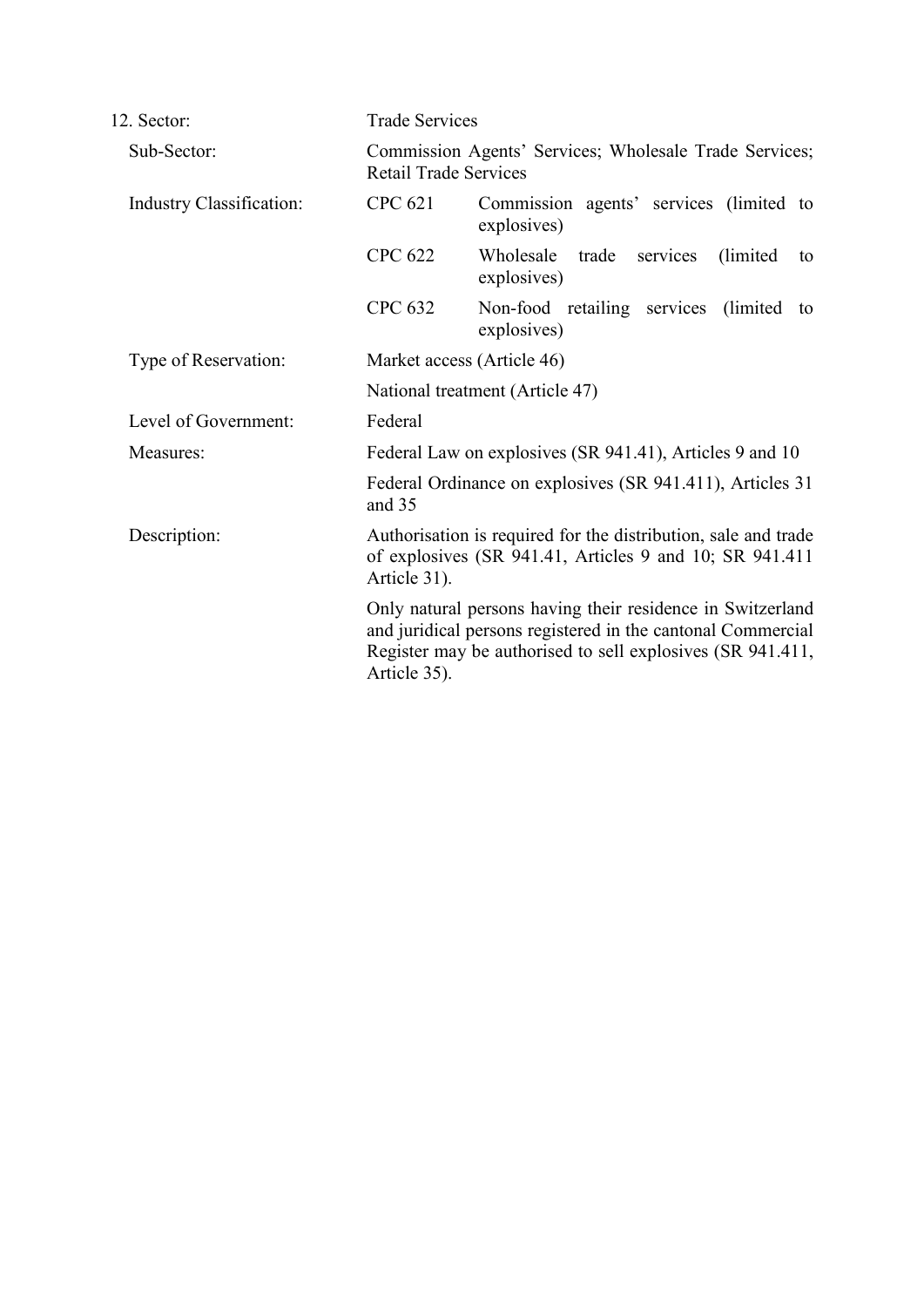| 13. Sector:                     | <b>Trade Services</b>                                                                                                                                                                                                                                                                               |                                                                                                   |
|---------------------------------|-----------------------------------------------------------------------------------------------------------------------------------------------------------------------------------------------------------------------------------------------------------------------------------------------------|---------------------------------------------------------------------------------------------------|
| Sub-Sector:                     | Commission Agents' Services; Wholesale Trade Services;<br>and Retail Trade Services                                                                                                                                                                                                                 |                                                                                                   |
| <b>Industry Classification:</b> | <b>CPC 621</b>                                                                                                                                                                                                                                                                                      | Commission agents' services (limited to<br>dual-use goods and special goods for<br>military use)  |
|                                 | <b>CPC 622</b>                                                                                                                                                                                                                                                                                      | Wholesale trade services (limited to dual-<br>use goods and special goods for military<br>use)    |
|                                 | <b>CPC 632</b>                                                                                                                                                                                                                                                                                      | Non-food retailing services (limited to dual-<br>use goods and special goods for military<br>use) |
| Type of Reservation:            | Market access (Article 46)                                                                                                                                                                                                                                                                          |                                                                                                   |
|                                 | National treatment (Article 47)                                                                                                                                                                                                                                                                     |                                                                                                   |
| Level of Government:            | Federal                                                                                                                                                                                                                                                                                             |                                                                                                   |
| Measures:                       | Federal Law on the control of goods for civil and military<br>use and of special goods for military use (SR 946.202),<br>Articles $4, 5, 6,$ and $8$                                                                                                                                                |                                                                                                   |
| Description:                    | The distribution, import, export, transit, brokering and trade<br>of goods as defined in the Law are subject to various<br>authorisations, declarations and supervisory obligations<br>which <i>de facto</i> restrict cross-border supply of such services<br>(SR 946.202, Articles 4, 5, 6 and 8). |                                                                                                   |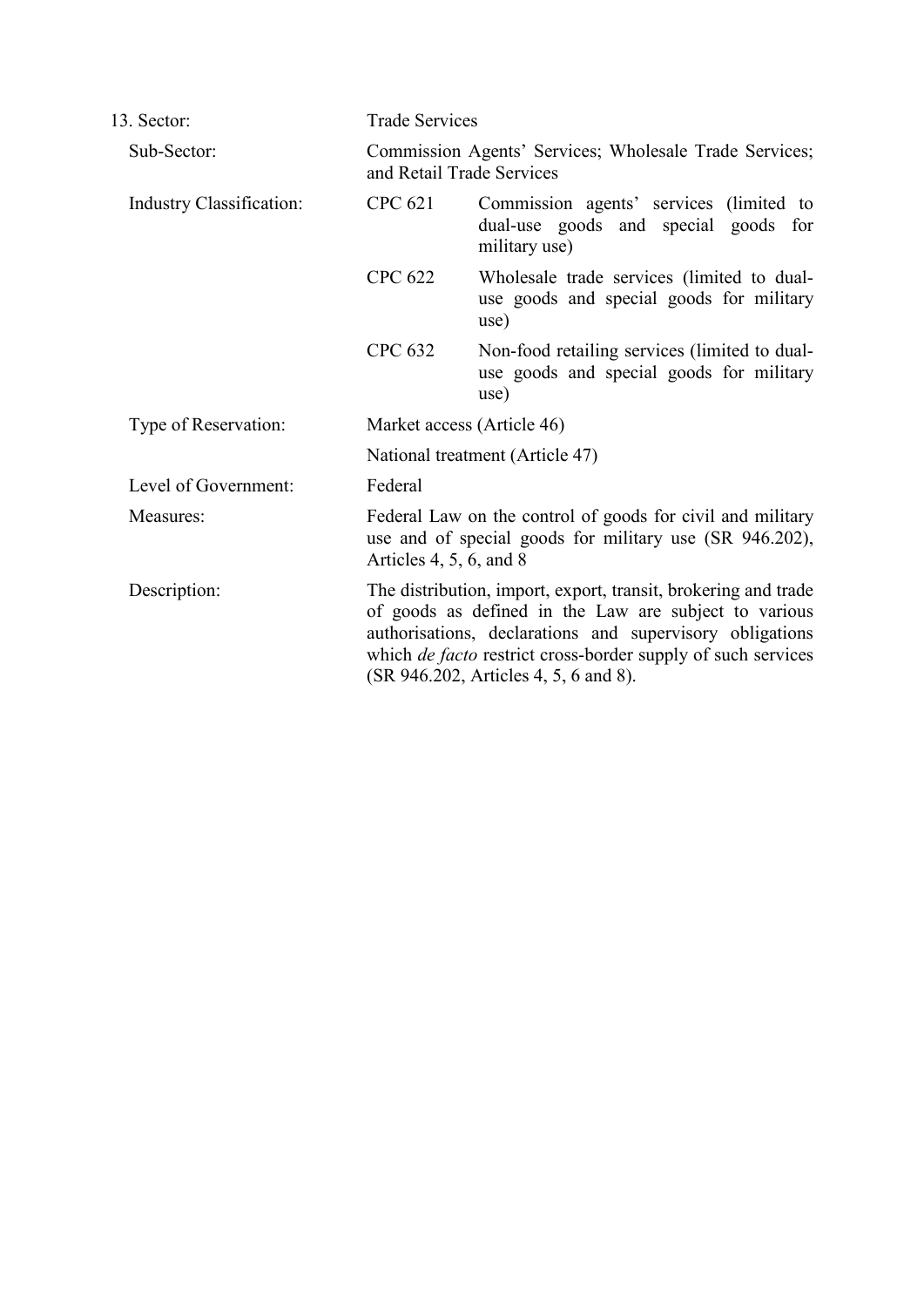| 14. Sector:                     | <b>Trade Services</b>                                                                                          |                                                                                                                                                                                                                                                                                  |  |
|---------------------------------|----------------------------------------------------------------------------------------------------------------|----------------------------------------------------------------------------------------------------------------------------------------------------------------------------------------------------------------------------------------------------------------------------------|--|
| Sub-Sector:                     | Commission Agents' Services, Wholesale Trade Services;<br><b>Retail Trade Services</b>                         |                                                                                                                                                                                                                                                                                  |  |
| <b>Industry Classification:</b> | <b>CPC 621</b>                                                                                                 | Commission agents' services (limited to<br>services related to medicinal products,<br>medical devices, transplant<br>products,<br>psychotropic<br>substances,<br>narcotics,<br>precursors and other chemicals used to<br>produce<br>narcotics<br>and psychotropic<br>substances) |  |
|                                 | <b>CPC 622</b>                                                                                                 | Wholesale trade services (limited to services<br>related to medicinal products, medical<br>devices, transplant products, narcotics,<br>psychotropic substances, precursors and<br>other chemicals used to produce narcotics<br>and psychotropic substances)                      |  |
|                                 | <b>CPC 632</b>                                                                                                 | Non-food retailing services (limited to<br>services related to medicinal products,<br>medical devices, transplant<br>products,<br>psychotropic<br>narcotics,<br>substances,<br>precursors and other chemicals used to<br>produce<br>and psychotropic<br>narcotics<br>substances) |  |
| Type of Reservation:            | Market access (Article 46)                                                                                     |                                                                                                                                                                                                                                                                                  |  |
|                                 | National treatment (Article 47)<br>Federal and cantonal                                                        |                                                                                                                                                                                                                                                                                  |  |
| Level of Government:            |                                                                                                                |                                                                                                                                                                                                                                                                                  |  |
| Measures:                       | Federal Law on the transplantation of organs, tissues and<br>cells (SR 810.21), Article 49                     |                                                                                                                                                                                                                                                                                  |  |
|                                 | Federal Law on narcotics and psychotropic substances (SR<br>812.121), Article 4                                |                                                                                                                                                                                                                                                                                  |  |
|                                 |                                                                                                                | Federal Law on medicinal products and medical devices<br>(Law on therapeutic products) (SR 812.21), Articles 2, 10,<br>18, 19, 20, 27, 28, 29, 30, 47 and 50                                                                                                                     |  |
|                                 | 812.121.3), Article 6                                                                                          | Federal Ordinance on precursors and other chemicals used<br>to produce narcotics and psychotropic substances (SR                                                                                                                                                                 |  |
|                                 | Federal Ordinance on authorisations in the area of<br>medicinal products (SR 812.212.1), Articles 7, 12 and 15 |                                                                                                                                                                                                                                                                                  |  |
|                                 | Federal Ordinance on medicinal products (SR 812.212.21),<br>Article 29                                         |                                                                                                                                                                                                                                                                                  |  |
|                                 | Cantonal legislations                                                                                          |                                                                                                                                                                                                                                                                                  |  |
|                                 |                                                                                                                | As qualified by the Description element                                                                                                                                                                                                                                          |  |
| Description:                    | <b>FEDERAL LEVEL:</b>                                                                                          |                                                                                                                                                                                                                                                                                  |  |
|                                 | Authorisation is required for the import, distribution, sale                                                   |                                                                                                                                                                                                                                                                                  |  |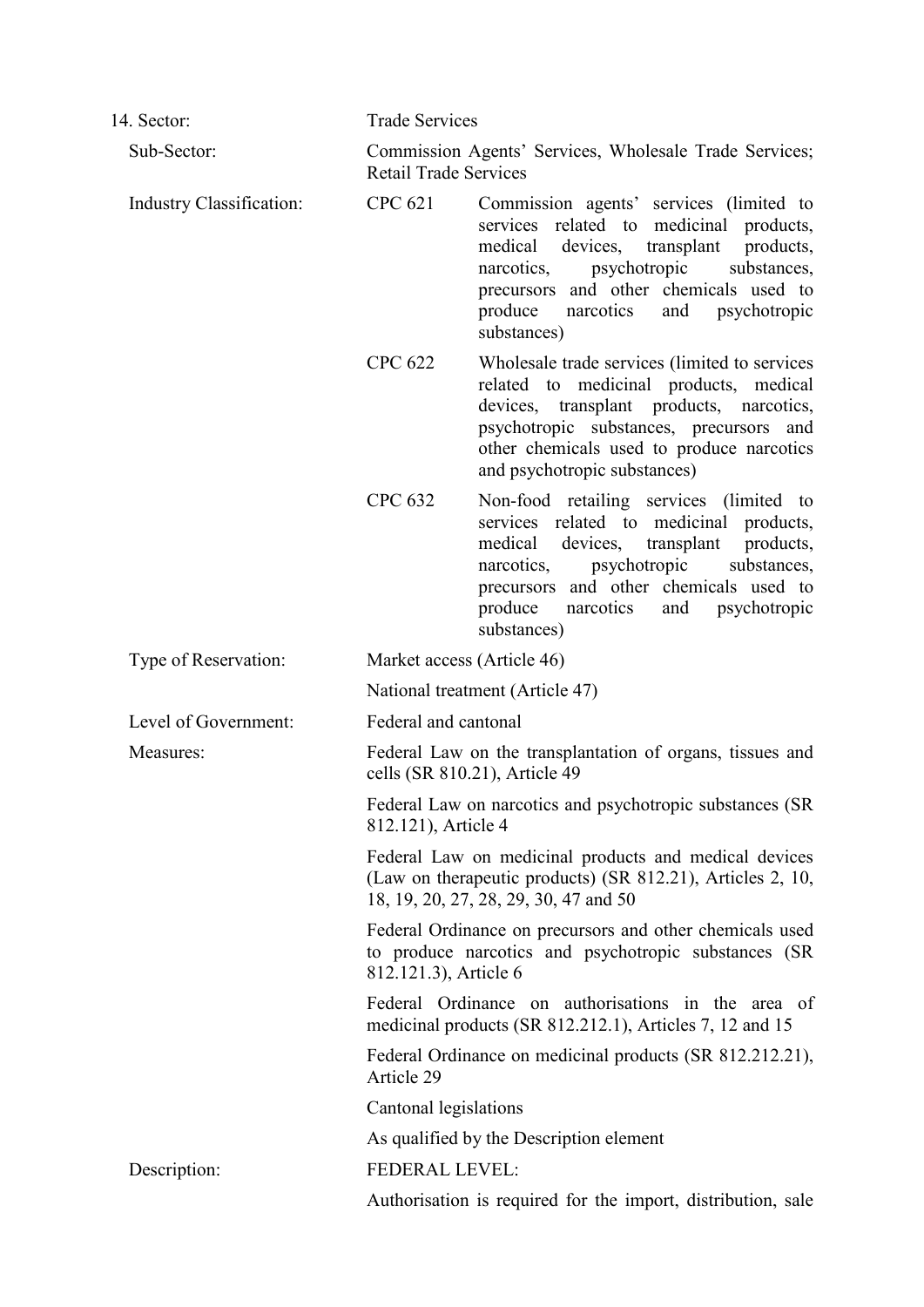and trade of goods as defined in the Laws cited in the Measures element (SR 810.21, Article 49; SR 812.121, Article 4; SR 812.21, Articles 18, 19, 20, 27, 28, 29, 30 and 47; SR 812.121.3, Article 6).

Juridical persons seeking an authorisation must have their domicile in Switzerland and be registered in a cantonal Commercial Register. Natural persons seeking authorisation must be resident in Switzerland (SR 812.21, Articles 2 and 10; SR 812.121.3, Article 6; SR 812.212.1, Articles 7 and 12; SR 810.21, Article 49).

## CANTONAL LEVEL:

Retail distribution:

Authorisation issued by the cantons is required for retail distribution of goods as defined in the Federal Law on the transplantation of organs, tissues and cells (SR 810.21) and in the Federal Law on medicinal products and medical devices (Law on therapeutic products, SR 812.21). Cantons may establish corresponding rules, conditions and procedures (SR 812.21, Article 30; SR 810.21, Article 49).

Qualification: Switzerland reserves the right to maintain, modify or adopt any such rules and conditions.

Mail-order distribution:

Mail-order business and distribution of goods as defined in the Federal Law on the transplantation of organs, tissues and cells (SR 810.21) and in the Federal Law on medicinal products and medical devices (Law on therapeutic products) (SR 812.21) is prohibited in principle. Authorisation issued by the cantons may be granted in some cases (SR 812.21, Article 27; SR 810.21, Article 49). To obtain such an authorisation, a cantonal retail distribution authorisation granting the permission to operate a public pharmacy is required (SR 812.212.21, Article 29).

Qualification: Switzerland reserves the right to maintain, modify or adopt any measures restricting market access and/or national treatment for mail-order business and distribution services.

Note for transparency: Placing certain medical devices on the market may require an authorisation (SR 812.21, Article 47). Import and export of certain medical devices may be restricted or prohibited (SR 812.21, Article 50).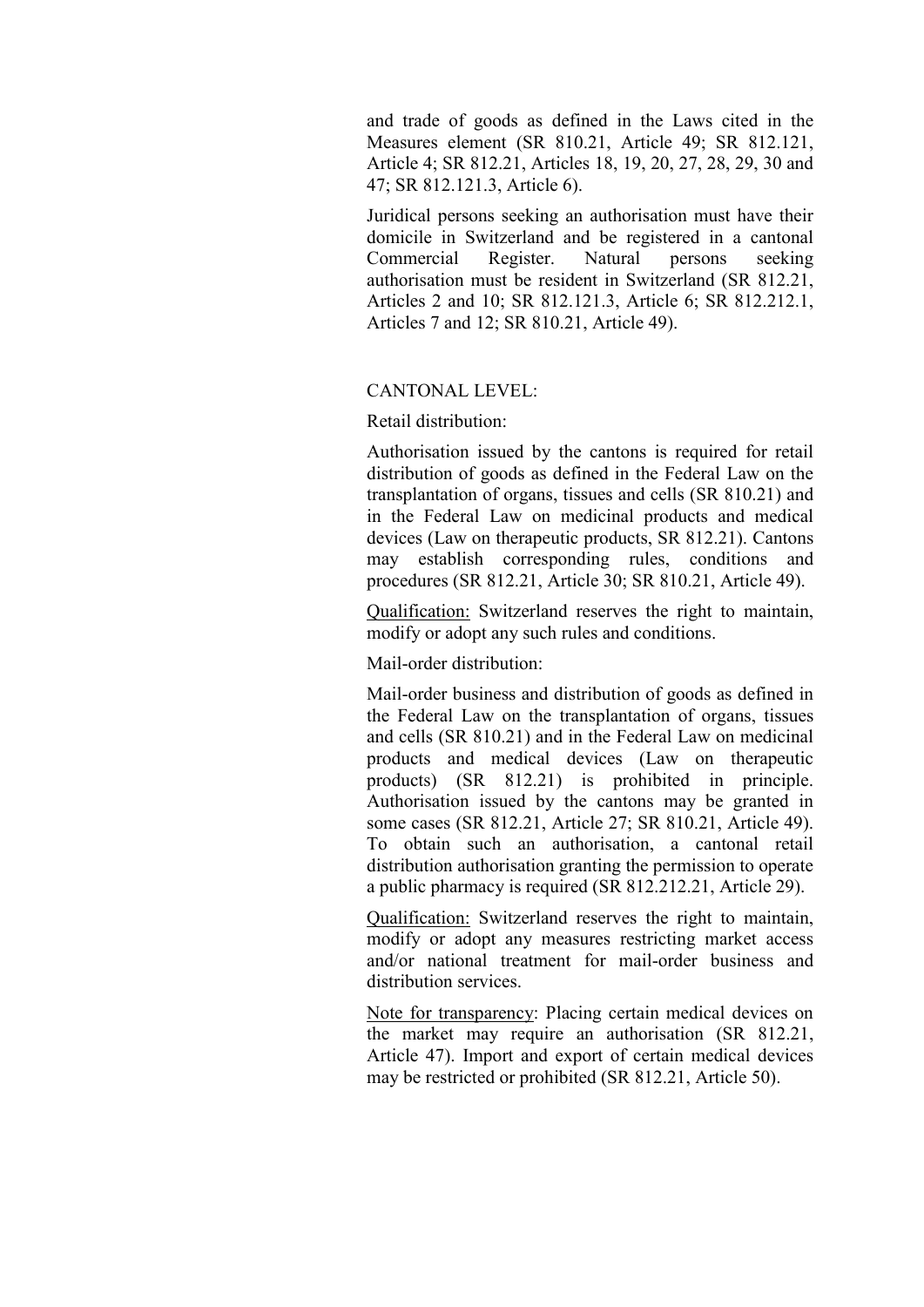| 15. Sector:                     | <b>Trade Services</b>                                                                                                                                                                                                                                                                  |  |  |  |
|---------------------------------|----------------------------------------------------------------------------------------------------------------------------------------------------------------------------------------------------------------------------------------------------------------------------------------|--|--|--|
| Sub-Sector:                     | <b>Retail Trade Services</b>                                                                                                                                                                                                                                                           |  |  |  |
| <b>Industry Classification:</b> | <b>CPC 632</b><br>Non-food retailing services (limited to<br>precious metals)                                                                                                                                                                                                          |  |  |  |
| Type of Reservation:            | Market access (Article 46)                                                                                                                                                                                                                                                             |  |  |  |
|                                 | National treatment (Article 47)                                                                                                                                                                                                                                                        |  |  |  |
| Level of Government:            | Federal                                                                                                                                                                                                                                                                                |  |  |  |
| Measures:                       | Federal Law on the control of trade with precious metals<br>and goods derived from precious metals (SR 941.31),<br>Articles 1, 2, 23, 24, 25 and 28                                                                                                                                    |  |  |  |
| Description:                    | Hawking and taking orders through mobile sales or<br>advertising units with respect to goods as defined in<br>Articles 1 and 2 of the Law as well as to precious metal<br>waste and melting products are prohibited (Articles 23 and<br>28).                                           |  |  |  |
|                                 | For commercial trade in precious metal waste and melting<br>products, an authorisation is required (Article 24).                                                                                                                                                                       |  |  |  |
|                                 | To obtain such an authorisation for natural persons,<br>residence in Switzerland and registration in the Swiss<br>Commercial Register are required. For juridical persons,<br>domicile in Switzerland and registration in a cantonal<br>Commercial Register are required (Article 25). |  |  |  |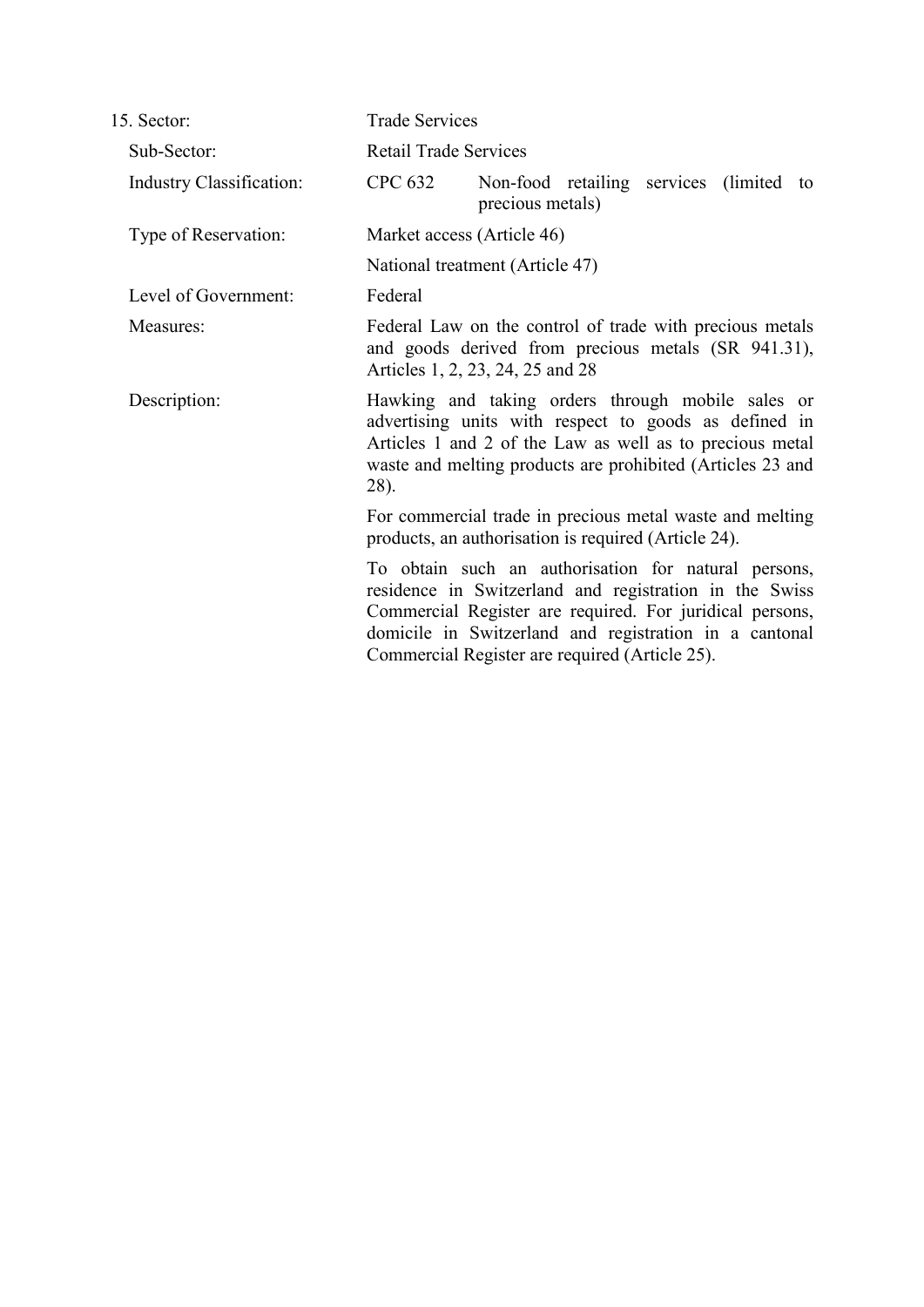| 16. Sector:                     | <b>Transport Services</b>                                                                                                                                                                                                                                                                                                                                                            |                                                                                                                                                                                                                                                                                                 |  |  |
|---------------------------------|--------------------------------------------------------------------------------------------------------------------------------------------------------------------------------------------------------------------------------------------------------------------------------------------------------------------------------------------------------------------------------------|-------------------------------------------------------------------------------------------------------------------------------------------------------------------------------------------------------------------------------------------------------------------------------------------------|--|--|
| Sub-Sector:                     | <b>Transport Services</b>                                                                                                                                                                                                                                                                                                                                                            | Rail Transport Services; Supporting and<br>Auxiliary                                                                                                                                                                                                                                            |  |  |
| <b>Industry Classification:</b> | <b>CPC 7111</b>                                                                                                                                                                                                                                                                                                                                                                      | Passenger transportation                                                                                                                                                                                                                                                                        |  |  |
|                                 | CPC 7112                                                                                                                                                                                                                                                                                                                                                                             | Freight transportation                                                                                                                                                                                                                                                                          |  |  |
|                                 | CPC 7113                                                                                                                                                                                                                                                                                                                                                                             | Pushing or towing services                                                                                                                                                                                                                                                                      |  |  |
|                                 | <b>CPC 743</b>                                                                                                                                                                                                                                                                                                                                                                       | Supporting services for railway<br>transportation                                                                                                                                                                                                                                               |  |  |
| Type of Reservation:            | Market access (Article 46)                                                                                                                                                                                                                                                                                                                                                           |                                                                                                                                                                                                                                                                                                 |  |  |
|                                 |                                                                                                                                                                                                                                                                                                                                                                                      | National treatment (Article 47)                                                                                                                                                                                                                                                                 |  |  |
| Level of Government:            | Federal and cantonal                                                                                                                                                                                                                                                                                                                                                                 |                                                                                                                                                                                                                                                                                                 |  |  |
| Measures:                       | Federal Law on railways (SR 742.101), Articles 5 and 6<br>Federal Ordinance on access to railway infrastructure (SR<br>742.122), Article 3                                                                                                                                                                                                                                           |                                                                                                                                                                                                                                                                                                 |  |  |
|                                 |                                                                                                                                                                                                                                                                                                                                                                                      |                                                                                                                                                                                                                                                                                                 |  |  |
|                                 | element                                                                                                                                                                                                                                                                                                                                                                              | Cantonal legislations, as qualified by the Description                                                                                                                                                                                                                                          |  |  |
| Description:                    | <b>FEDERAL LEVEL:</b>                                                                                                                                                                                                                                                                                                                                                                |                                                                                                                                                                                                                                                                                                 |  |  |
|                                 | A concession is required to construct and/or operate<br>railway infrastructure (SR 742.101, Article 5).                                                                                                                                                                                                                                                                              |                                                                                                                                                                                                                                                                                                 |  |  |
|                                 | A concession to construct and/or operate a railway<br>infrastructure may be granted under the condition that the<br>transport service is delivered in a practical and economical<br>way and, in addition, that substantial public interests are<br>not affected such as zoning plans, the protection of the<br>environment and the landscape, or defence (SR 742.101,<br>Article 6). |                                                                                                                                                                                                                                                                                                 |  |  |
|                                 | Article 3).                                                                                                                                                                                                                                                                                                                                                                          | Authorisation is required for access to railway<br>infrastructure. Only enterprises domiciled in Switzerland<br>and registered in a cantonal Commercial Register or<br>possessing a concession to construct and/or operate railway<br>infrastructure may obtain such authorisation (SR 742.122, |  |  |
|                                 | <b>CANTONAL LEVEL:</b>                                                                                                                                                                                                                                                                                                                                                               |                                                                                                                                                                                                                                                                                                 |  |  |
|                                 |                                                                                                                                                                                                                                                                                                                                                                                      | Authorisation issued by cantons on a case-by-case and<br>discretionary basis is required for the use of public roads by<br>tramway infrastructure (SR 742.101, Article 6).                                                                                                                      |  |  |
|                                 |                                                                                                                                                                                                                                                                                                                                                                                      | <b>Qualification:</b> Switzerland reserves the right for the cantons<br>to maintain, modify or adopt any measures restricting<br>market access and/or national treatment for services as<br>indicated in the Industry Classification element.                                                   |  |  |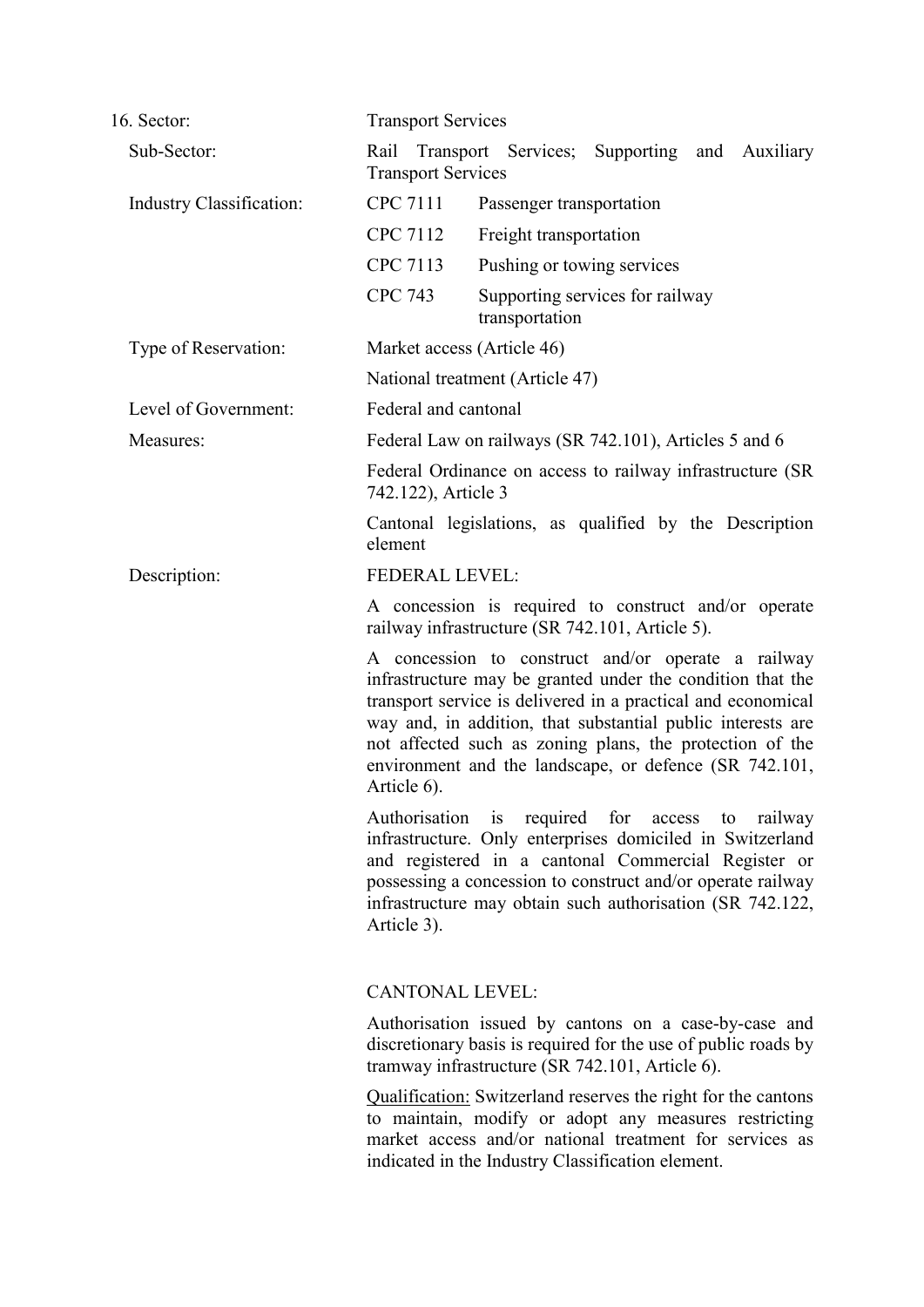| 17. Sector:                     | <b>Transport Services</b>                                                                                                                                                                                                                                                                                                                                                                                                                                                                                                                               |  |  |
|---------------------------------|---------------------------------------------------------------------------------------------------------------------------------------------------------------------------------------------------------------------------------------------------------------------------------------------------------------------------------------------------------------------------------------------------------------------------------------------------------------------------------------------------------------------------------------------------------|--|--|
| Sub-Sector:                     | Internal Waterways Transport Services; Rail Transport<br>Services; Road Transport Services; Other Land Transport<br>Services (Including Cable Railways, Funiculars, Ski Lifts,<br>Railway, Elevators,<br>Other<br>Similar<br>Sledge<br>Cable<br>Transportation Facilities by Cable or by Cable on<br>Railways, and any Other Transport Facility)                                                                                                                                                                                                        |  |  |
| <b>Industry Classification:</b> | <b>CPC 7111</b><br>Passenger transportation                                                                                                                                                                                                                                                                                                                                                                                                                                                                                                             |  |  |
|                                 | <b>CPC 7121</b><br>Other scheduled passenger transportation                                                                                                                                                                                                                                                                                                                                                                                                                                                                                             |  |  |
|                                 | <b>CPC 7122</b><br>Other<br>non-scheduled<br>passenger<br>transportation                                                                                                                                                                                                                                                                                                                                                                                                                                                                                |  |  |
|                                 | <b>CPC 7221</b><br>Passenger transportation                                                                                                                                                                                                                                                                                                                                                                                                                                                                                                             |  |  |
| Type of Reservation:            | Market access (Article 46)                                                                                                                                                                                                                                                                                                                                                                                                                                                                                                                              |  |  |
|                                 | National treatment (Article 47)                                                                                                                                                                                                                                                                                                                                                                                                                                                                                                                         |  |  |
| Level of Government:            | Federal and cantonal                                                                                                                                                                                                                                                                                                                                                                                                                                                                                                                                    |  |  |
| Measures:                       | Federal Law on passenger transport and on concessions for<br>road transport enterprises (SR 744.10), Articles 2, 4 and 8                                                                                                                                                                                                                                                                                                                                                                                                                                |  |  |
|                                 | Federal Law on inland navigation (SR 747.201), Article 7                                                                                                                                                                                                                                                                                                                                                                                                                                                                                                |  |  |
|                                 | Federal<br>Ordinance<br>concessions for<br>on<br>passenger<br>transportation (SR 744.11), Articles 4, 5, 6, 13, 32, 37, 38,<br>39b, 40 and 47a                                                                                                                                                                                                                                                                                                                                                                                                          |  |  |
|                                 | Cantonal legislations                                                                                                                                                                                                                                                                                                                                                                                                                                                                                                                                   |  |  |
| Description:                    | <b>FEDERAL LEVEL:</b>                                                                                                                                                                                                                                                                                                                                                                                                                                                                                                                                   |  |  |
|                                 | State monopoly for regular transport of passengers (SR<br>744.10, Article 2; SR 747.201, Article 7).                                                                                                                                                                                                                                                                                                                                                                                                                                                    |  |  |
|                                 | Concession or authorisation is required for regular transport<br>of passengers (Article 4 SR 744.11).                                                                                                                                                                                                                                                                                                                                                                                                                                                   |  |  |
|                                 | Concession is required for regular transport as defined in<br>Article 5 of the Federal Ordinance on concessions for<br>passenger transportation (SR 744.11). Such a concession<br>may be granted under the condition that the transport<br>service is supplied in a practical and economical way and,<br>in addition, that either the transport service does not<br>negatively affect public transport enterprises or that the<br>transport service establishes an important new transport<br>connection (SR 744.10, Article 5; SR 744.11, Article 13). |  |  |
|                                 | Authorisation is required for regular transport as defined in<br>Article 6 of the Federal Ordinance on concessions for<br>passenger transportation (SR 744.11), namely for regular<br>cross-border transport,<br>certain international<br>shuttle<br>transport and for the transport of passengers between<br>airports and tourist regions. To obtain an authorisation for<br>regular cross-border and certain international shuttle<br>transport by road, the newly introduced transport services                                                      |  |  |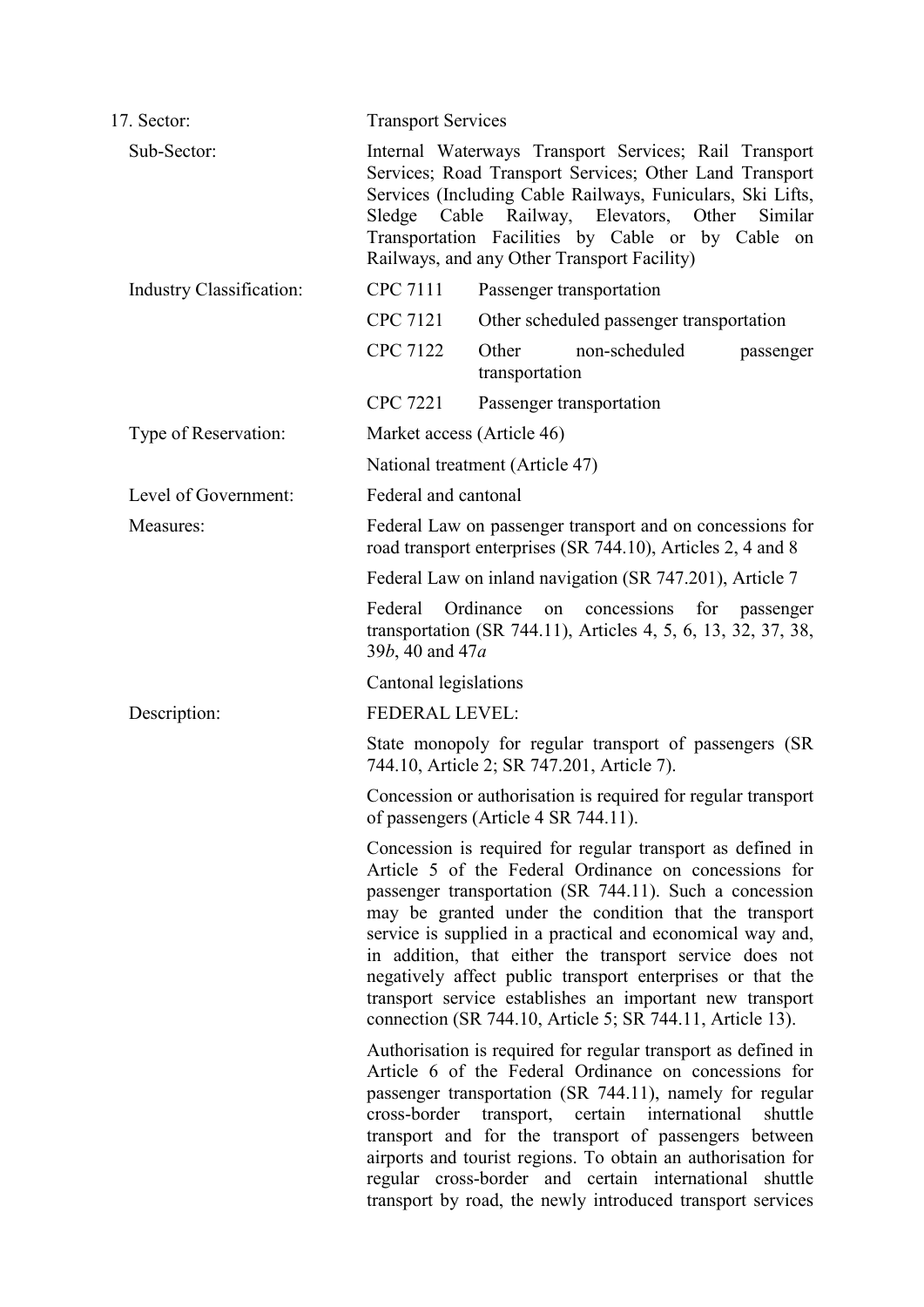must not compete in any way with public or other existing transport services and an enterprise of Switzerland must have a substantial share in the business. Such an authorisation does not allow the supply of transport services between points within the territory of Switzerland (cabotage). To obtain an authorisation for the transport of passengers between airports and tourist regions, the conditions for obtaining a concession must be met (SR 744.11, Articles 6, 37, 38, 39*b*, 40 and 47*a*).

Authorisation is required for enterprises undertaking regular passenger transport or freight transport by road (SR 744.10, Article 8).

## CANTONAL LEVEL:

Authorisation issued by cantons is required for regular passenger transport as defined in the Federal Ordinance on concessions for passenger transport (SR 744.11, Article 6). To obtain such authorisation, the newly introduced service must not compete in any way with public transport (SR 744.10, Article 4; SR 744.11, Articles 13 and 32).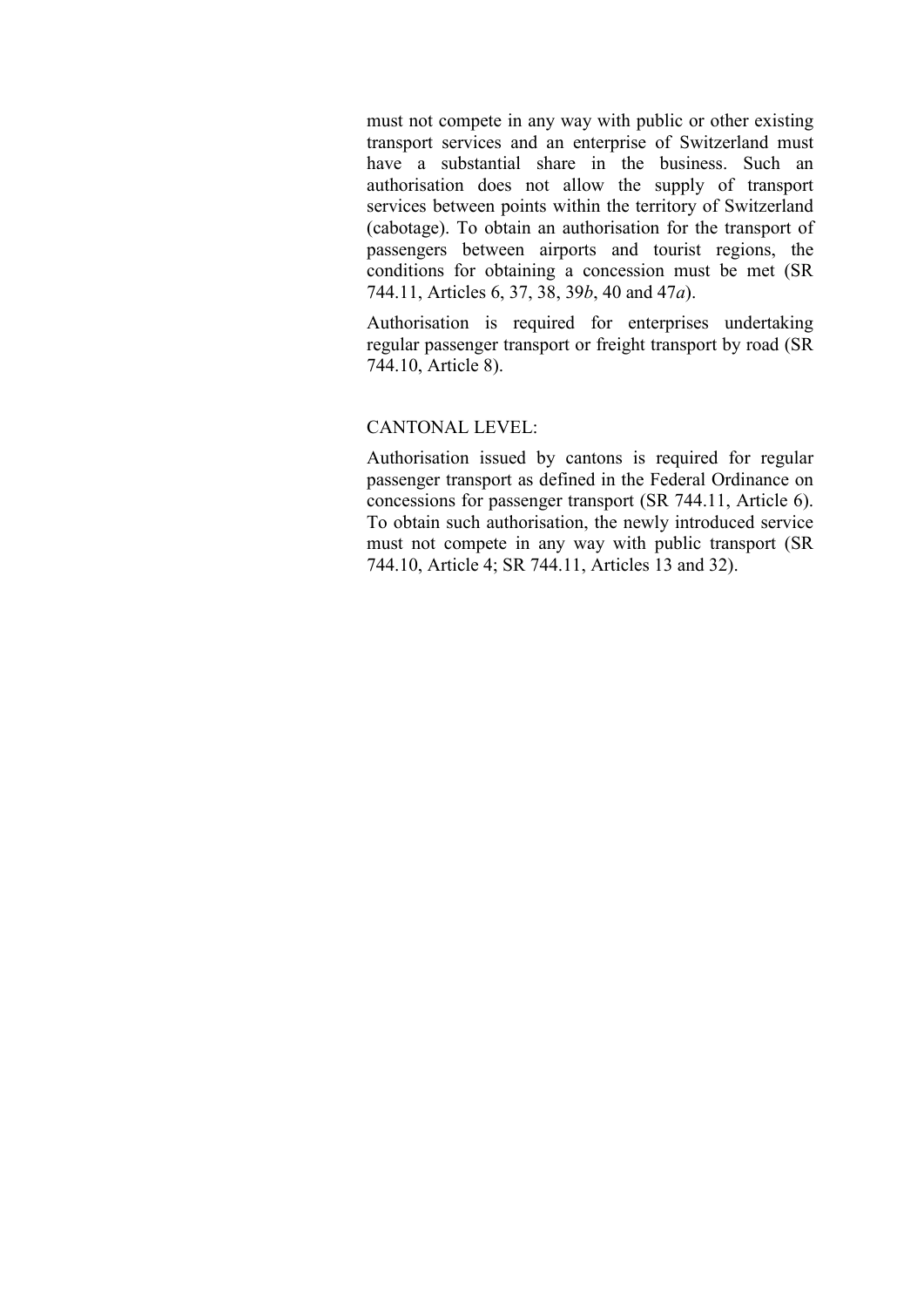| 18. Sector:                     | <b>Transport Services</b>                                                                                                                                                                                                                                                                                                                                                                                                                                     |  |  |  |  |
|---------------------------------|---------------------------------------------------------------------------------------------------------------------------------------------------------------------------------------------------------------------------------------------------------------------------------------------------------------------------------------------------------------------------------------------------------------------------------------------------------------|--|--|--|--|
| Sub-Sector:                     | <b>Road Transport Services</b>                                                                                                                                                                                                                                                                                                                                                                                                                                |  |  |  |  |
| <b>Industry Classification:</b> | <b>CPC 7121</b><br>Other scheduled passenger transportation                                                                                                                                                                                                                                                                                                                                                                                                   |  |  |  |  |
|                                 | <b>CPC 7122</b><br>Other<br>non-scheduled<br>passenger<br>transportation                                                                                                                                                                                                                                                                                                                                                                                      |  |  |  |  |
|                                 | CPC 7123<br>Freight transportation                                                                                                                                                                                                                                                                                                                                                                                                                            |  |  |  |  |
| Type of Reservation:            | Most-favoured-nation treatment (Article 45)                                                                                                                                                                                                                                                                                                                                                                                                                   |  |  |  |  |
|                                 | Market access (Article 46)                                                                                                                                                                                                                                                                                                                                                                                                                                    |  |  |  |  |
|                                 | National treatment (Article 47)                                                                                                                                                                                                                                                                                                                                                                                                                               |  |  |  |  |
| Level of Government:            | Federal                                                                                                                                                                                                                                                                                                                                                                                                                                                       |  |  |  |  |
| Measures:                       | Federal Law on the shift to rail of freight traffic crossing<br>the Alps $(SR 740.1)$ , Article 1                                                                                                                                                                                                                                                                                                                                                             |  |  |  |  |
|                                 | Federal Law on road transport (SR 741.01), Article 106                                                                                                                                                                                                                                                                                                                                                                                                        |  |  |  |  |
|                                 | Federal Ordinance on the admission of persons and<br>vehicles to road traffic (SR 741.51), Article 115                                                                                                                                                                                                                                                                                                                                                        |  |  |  |  |
|                                 | Agreement of 21 June 1999 on the carriage of goods and<br>passengers by rail and road between the European<br>Community and the Swiss Confederation (SR 074.72)                                                                                                                                                                                                                                                                                               |  |  |  |  |
|                                 | Other bilateral road transport agreements, existing (SR)<br>$0.741.619$ series) and future                                                                                                                                                                                                                                                                                                                                                                    |  |  |  |  |
| Description:                    | Freight transport on roads crossing the Alps shall not<br>exceed 650'000 rides per year (SR 740.1, Article 1). The<br>Federal Law on the shift to rail of freight traffic crossing<br>the Alps provides the possibility to introduce non-<br>discriminatory measures to achieve the objective of shifting<br>freight traffic to rail (SR 740.1, Article 2).                                                                                                   |  |  |  |  |
|                                 | Switzerland reserves the right to accord less favourable<br>treatment to services or service suppliers of Japan for<br>transport of goods and/or passengers by vehicles registered<br>in countries other than Switzerland in, into, out of, or in<br>transit through Swiss territory than that accorded to like<br>service suppliers of any other country, normally pursuant to<br>bilateral road transport agreements (SR 741.01, Article<br>106; SR 0.741). |  |  |  |  |
|                                 | Vehicles must carry a Swiss vehicle document and a Swiss<br>licence plate if they transport passengers or freight between<br>points within the territory of Switzerland (prohibition of<br>cabotage) on a commercial basis (SR 741.51, Article 115).                                                                                                                                                                                                          |  |  |  |  |
|                                 |                                                                                                                                                                                                                                                                                                                                                                                                                                                               |  |  |  |  |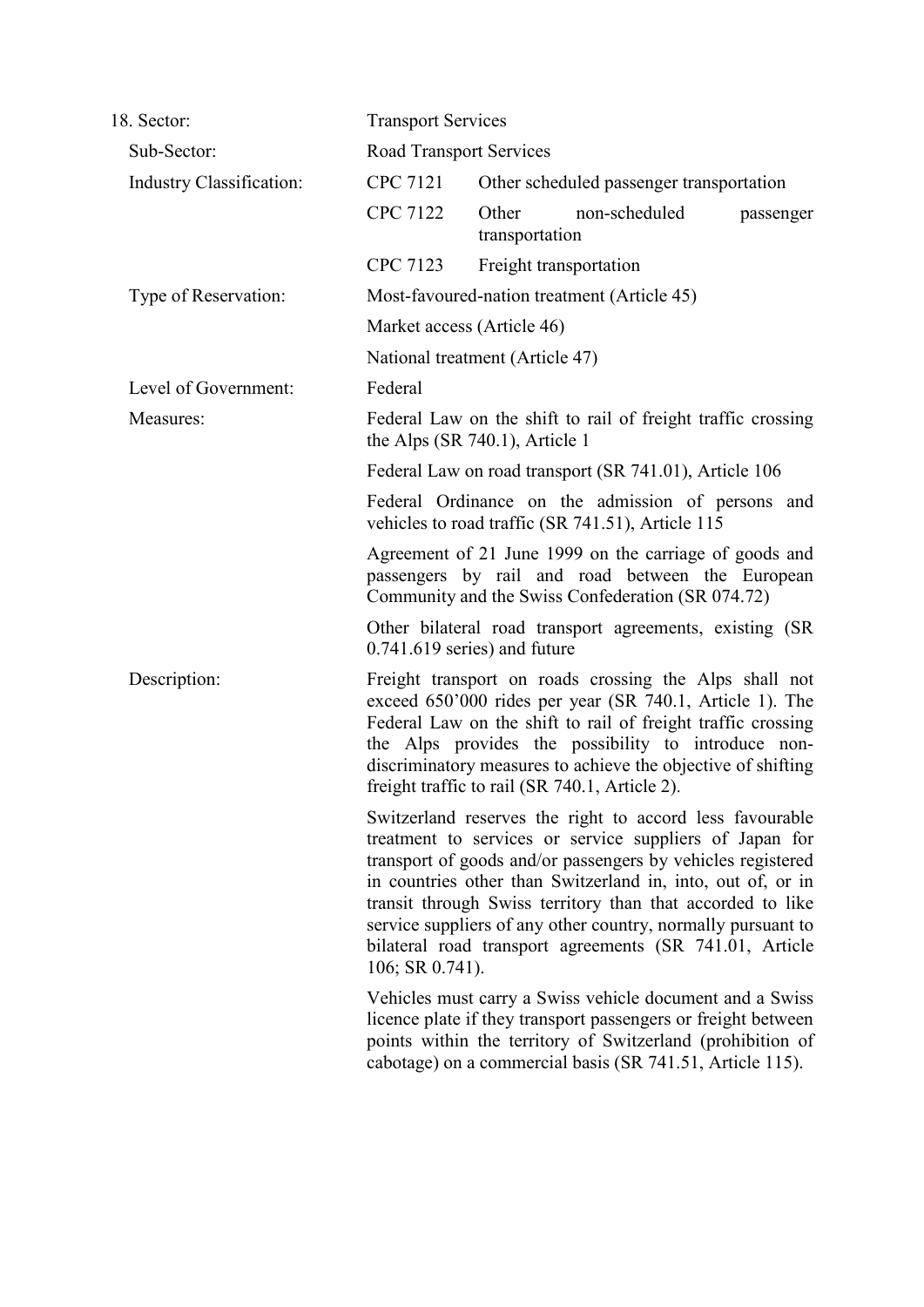| 19. Sector:                     | <b>Transport Services</b>                                                                                                                                                                                     |                                                                                                                   |  |
|---------------------------------|---------------------------------------------------------------------------------------------------------------------------------------------------------------------------------------------------------------|-------------------------------------------------------------------------------------------------------------------|--|
| Sub-Sector:                     | <b>Road Transport Services</b>                                                                                                                                                                                |                                                                                                                   |  |
| <b>Industry Classification:</b> | CPC 7122                                                                                                                                                                                                      | Other non-scheduled passenger transportation<br>(limited to services supplied by taxis)                           |  |
| Type of Reservation:            | Market access (Article 46)                                                                                                                                                                                    |                                                                                                                   |  |
|                                 | National treatment (Article 47)                                                                                                                                                                               |                                                                                                                   |  |
| Level of Government:            | Cantonal and municipal                                                                                                                                                                                        |                                                                                                                   |  |
| Measures:                       | Cantonal and municipal legislations, as qualified by the<br>Description element                                                                                                                               |                                                                                                                   |  |
| Description:                    | Cantonal and municipal enactments on taxi services provide<br>monopolies, concessions or licences to specific operators or<br>impose various measures restricting market access and/or<br>national treatment. |                                                                                                                   |  |
|                                 |                                                                                                                                                                                                               | Qualification: Switzerland reserves the right to maintain,<br>modify or adopt any measures of the type described. |  |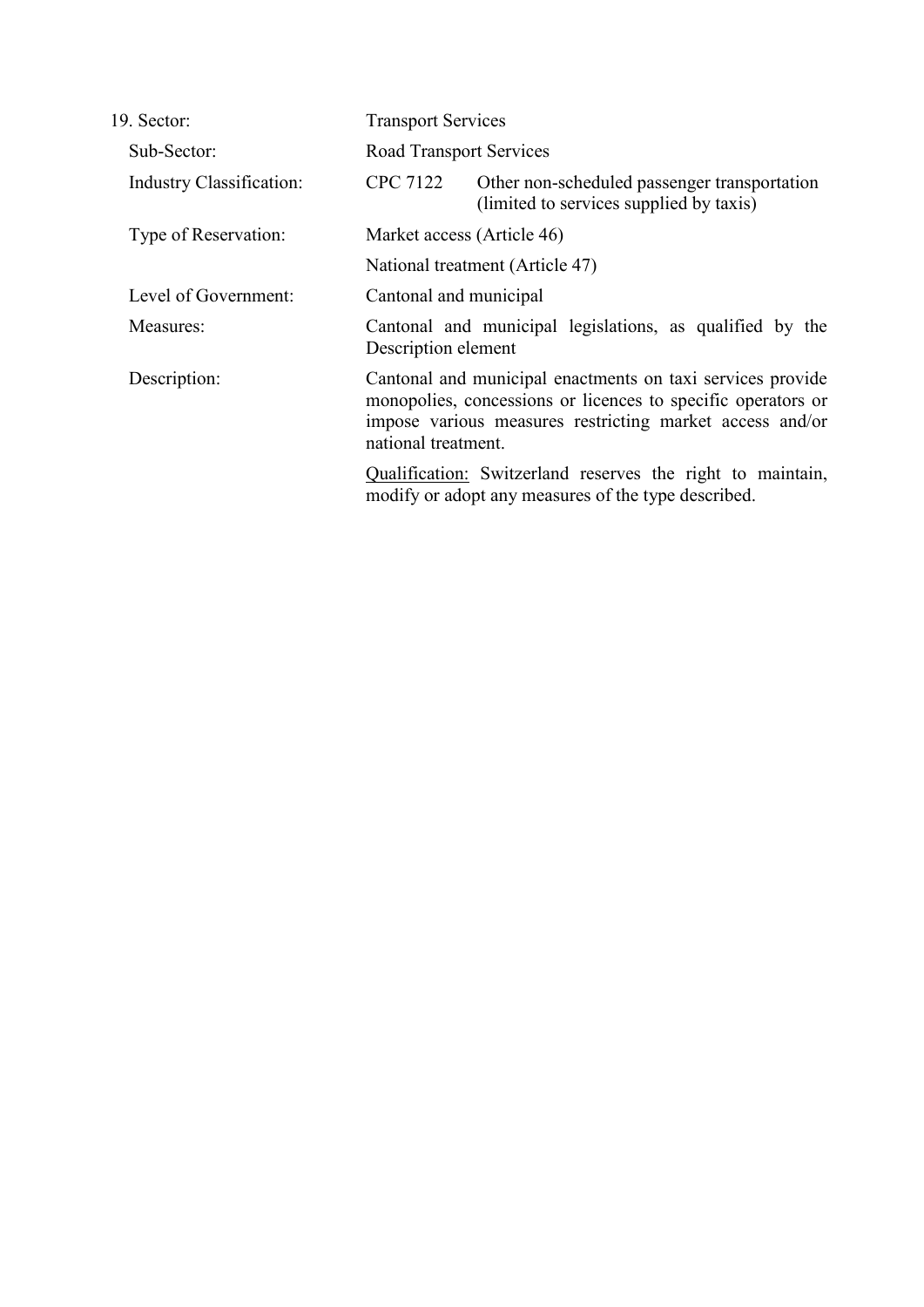| 20. Sector:                     |                                                                          | <b>Transport Services</b>                                                                                                                                                                                                                                                                                                                                                                                                          |  |  |
|---------------------------------|--------------------------------------------------------------------------|------------------------------------------------------------------------------------------------------------------------------------------------------------------------------------------------------------------------------------------------------------------------------------------------------------------------------------------------------------------------------------------------------------------------------------|--|--|
| Sub-Sector:                     |                                                                          | <b>Pipeline Transport Services</b>                                                                                                                                                                                                                                                                                                                                                                                                 |  |  |
| <b>Industry Classification:</b> | <b>CPC 7131</b>                                                          | Transportation of petroleum and natural gas                                                                                                                                                                                                                                                                                                                                                                                        |  |  |
|                                 | CPC 7139                                                                 | Transportation of other goods                                                                                                                                                                                                                                                                                                                                                                                                      |  |  |
| Type of Reservation:            |                                                                          | Market access (Article 46)                                                                                                                                                                                                                                                                                                                                                                                                         |  |  |
|                                 |                                                                          | National treatment (Article 47)                                                                                                                                                                                                                                                                                                                                                                                                    |  |  |
| Level of Government:            |                                                                          | Federal and cantonal                                                                                                                                                                                                                                                                                                                                                                                                               |  |  |
| Measures:                       | Federal Law on pipeline installations (SR 746.1), Articles<br>2, 3 and 4 |                                                                                                                                                                                                                                                                                                                                                                                                                                    |  |  |
|                                 | Cantonal legislations                                                    |                                                                                                                                                                                                                                                                                                                                                                                                                                    |  |  |
| Description:                    |                                                                          | For public and economic policy reasons specified in the<br>Law, market access for foreign companies to receive<br>approval to construct pipeline installations in Switzerland<br>may be restricted or denied (SR 746.1, Articles 2 and 3).                                                                                                                                                                                         |  |  |
|                                 |                                                                          | To receive approval to construct pipeline installations in<br>Switzerland and/or to supply services as indicated in the<br>Industry Classification element, a foreign enterprise must<br>have its management as well as its production management<br>resident in Switzerland. Furthermore, the foreign enterprise<br>must have an operational organisation which ensures the<br>implementation of Swiss Law (SR 746.1, Article 4). |  |  |
|                                 |                                                                          | Cantonal authorisation may be required and is granted on a<br>case-by-case and discretionary basis.                                                                                                                                                                                                                                                                                                                                |  |  |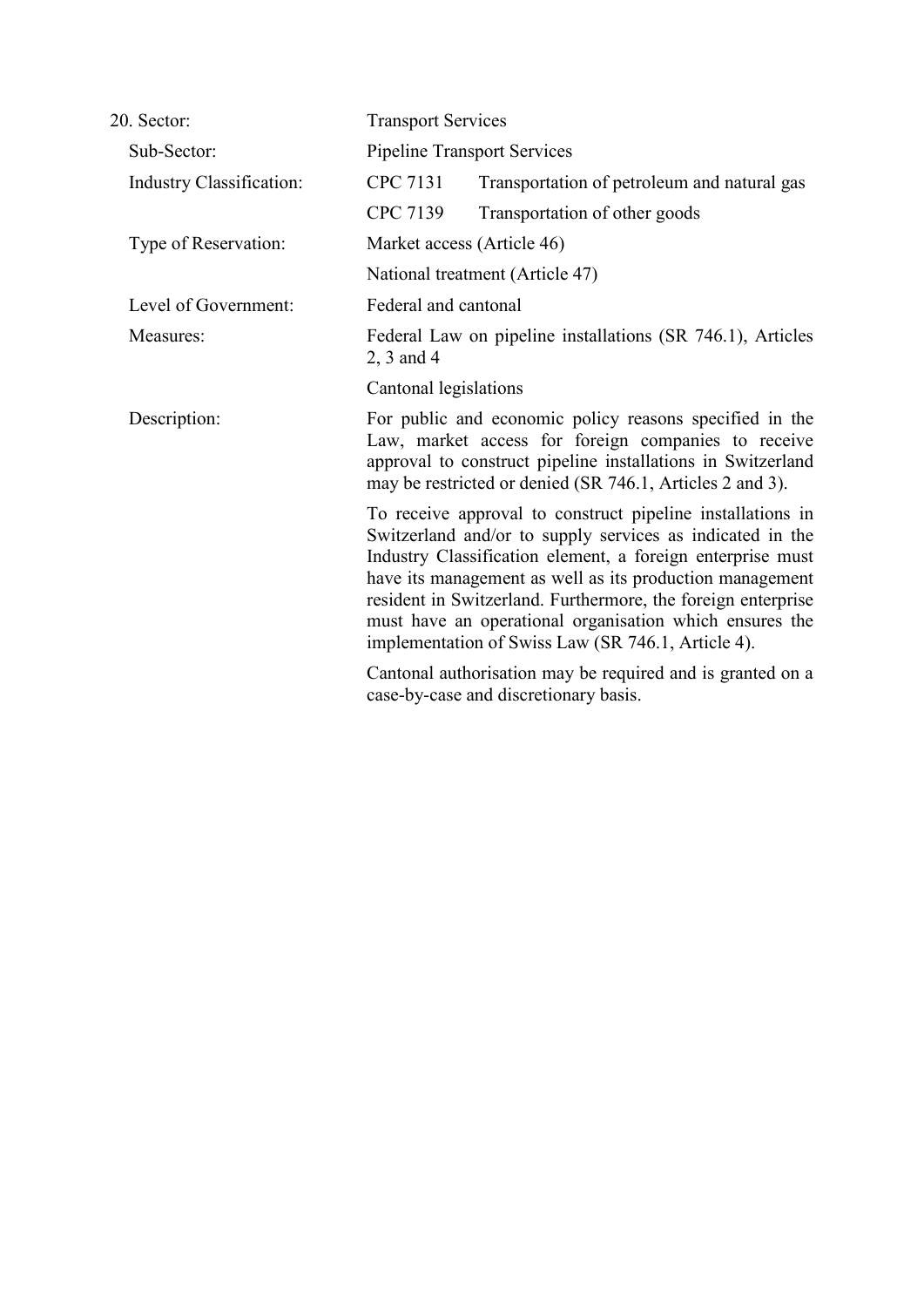| 21. Sector:               | <b>Transport Services;</b>                                                                                                                                                                                                                                                                                                                                                                                       |                                                                                                                                                                                                                                                                                                                                                                                                                                                                                                                                                                                                                                      |  |
|---------------------------|------------------------------------------------------------------------------------------------------------------------------------------------------------------------------------------------------------------------------------------------------------------------------------------------------------------------------------------------------------------------------------------------------------------|--------------------------------------------------------------------------------------------------------------------------------------------------------------------------------------------------------------------------------------------------------------------------------------------------------------------------------------------------------------------------------------------------------------------------------------------------------------------------------------------------------------------------------------------------------------------------------------------------------------------------------------|--|
|                           | <b>Business Services</b>                                                                                                                                                                                                                                                                                                                                                                                         |                                                                                                                                                                                                                                                                                                                                                                                                                                                                                                                                                                                                                                      |  |
| Sub-Sector:               | Maritime Transport Services;<br>Leasing or Rental Services Concerning Vessels without<br>Operator; Leasing or Rental Services Concerning Pleasure<br>and Leisure Equipment                                                                                                                                                                                                                                       |                                                                                                                                                                                                                                                                                                                                                                                                                                                                                                                                                                                                                                      |  |
|                           |                                                                                                                                                                                                                                                                                                                                                                                                                  |                                                                                                                                                                                                                                                                                                                                                                                                                                                                                                                                                                                                                                      |  |
| Industry Classification:: | <b>CPC 721</b>                                                                                                                                                                                                                                                                                                                                                                                                   | Transport services by seagoing vessels<br>(limited to flag-related restrictions)                                                                                                                                                                                                                                                                                                                                                                                                                                                                                                                                                     |  |
|                           | CPC 83103                                                                                                                                                                                                                                                                                                                                                                                                        | Leasing or rental services<br>concerning<br>vessels without<br>(limited)<br>operator<br>to<br>maritime<br>flag-related<br>transport<br>and<br>restrictions)                                                                                                                                                                                                                                                                                                                                                                                                                                                                          |  |
|                           | CPC 83204                                                                                                                                                                                                                                                                                                                                                                                                        | Leasing or rental services<br>concerning<br>pleasure and leisure equipment (limited to<br>and<br>flag-related<br>maritime<br>transport<br>restrictions)                                                                                                                                                                                                                                                                                                                                                                                                                                                                              |  |
| Type of Reservation:      | Market access (Article 46)                                                                                                                                                                                                                                                                                                                                                                                       |                                                                                                                                                                                                                                                                                                                                                                                                                                                                                                                                                                                                                                      |  |
|                           | National treatment (Article 47)                                                                                                                                                                                                                                                                                                                                                                                  |                                                                                                                                                                                                                                                                                                                                                                                                                                                                                                                                                                                                                                      |  |
| Level of Government:      | Federal                                                                                                                                                                                                                                                                                                                                                                                                          |                                                                                                                                                                                                                                                                                                                                                                                                                                                                                                                                                                                                                                      |  |
| Measures:                 | Federal Law on maritime transport under Swiss flag (SR<br>747.30), Articles 19, 20, 21, 22, 23, 24 and 91<br>Federal Ordinance on maritime transport (SR 747.301),<br>Articles 5, 5 <i>a</i> , 5 <i>b</i> , 5 <i>c</i> , 5 <i>d</i> , 5 <i>e</i> , 5 <i>f</i> and 6                                                                                                                                              |                                                                                                                                                                                                                                                                                                                                                                                                                                                                                                                                                                                                                                      |  |
|                           |                                                                                                                                                                                                                                                                                                                                                                                                                  |                                                                                                                                                                                                                                                                                                                                                                                                                                                                                                                                                                                                                                      |  |
|                           |                                                                                                                                                                                                                                                                                                                                                                                                                  | Federal Ordinance on Swiss maritime yachts<br>(SR)<br>747.321.7), Articles 17 and 18                                                                                                                                                                                                                                                                                                                                                                                                                                                                                                                                                 |  |
| Description:              | The financing of a vessel under Swiss flag by foreign funds<br>shall in no way endanger the influence of Swiss interests on<br>the shipping company and on the operation of the vessel<br>(SR 747.301, Article 5d).<br>The following types of enterprises as listed hereinafter may<br>own and/or operate a vessel under Swiss flag under the<br>following conditions (vessel owner and/or shipping<br>company): |                                                                                                                                                                                                                                                                                                                                                                                                                                                                                                                                                                                                                                      |  |
|                           |                                                                                                                                                                                                                                                                                                                                                                                                                  |                                                                                                                                                                                                                                                                                                                                                                                                                                                                                                                                                                                                                                      |  |
|                           | unlimited<br>nationals                                                                                                                                                                                                                                                                                                                                                                                           | (a) the head office and actual centre of business activities<br>must be located in Switzerland;<br>(b) at least two thirds of the shares' voting power<br>representing at least the majority of the share capital of<br>a joint-stock company (Aktiengesellschaft; société<br>anonyme; società anonima) or a stock company with<br>partners (Kommanditaktiengesellschaft;<br>société en commandite par actions; società in<br>accomandita per azioni) must be owned by Swiss<br>domiciled in<br>Switzerland<br>and/or $by$<br>and effectively<br>substantially Swiss-owned<br>Swiss-controlled enterprises with registered office in |  |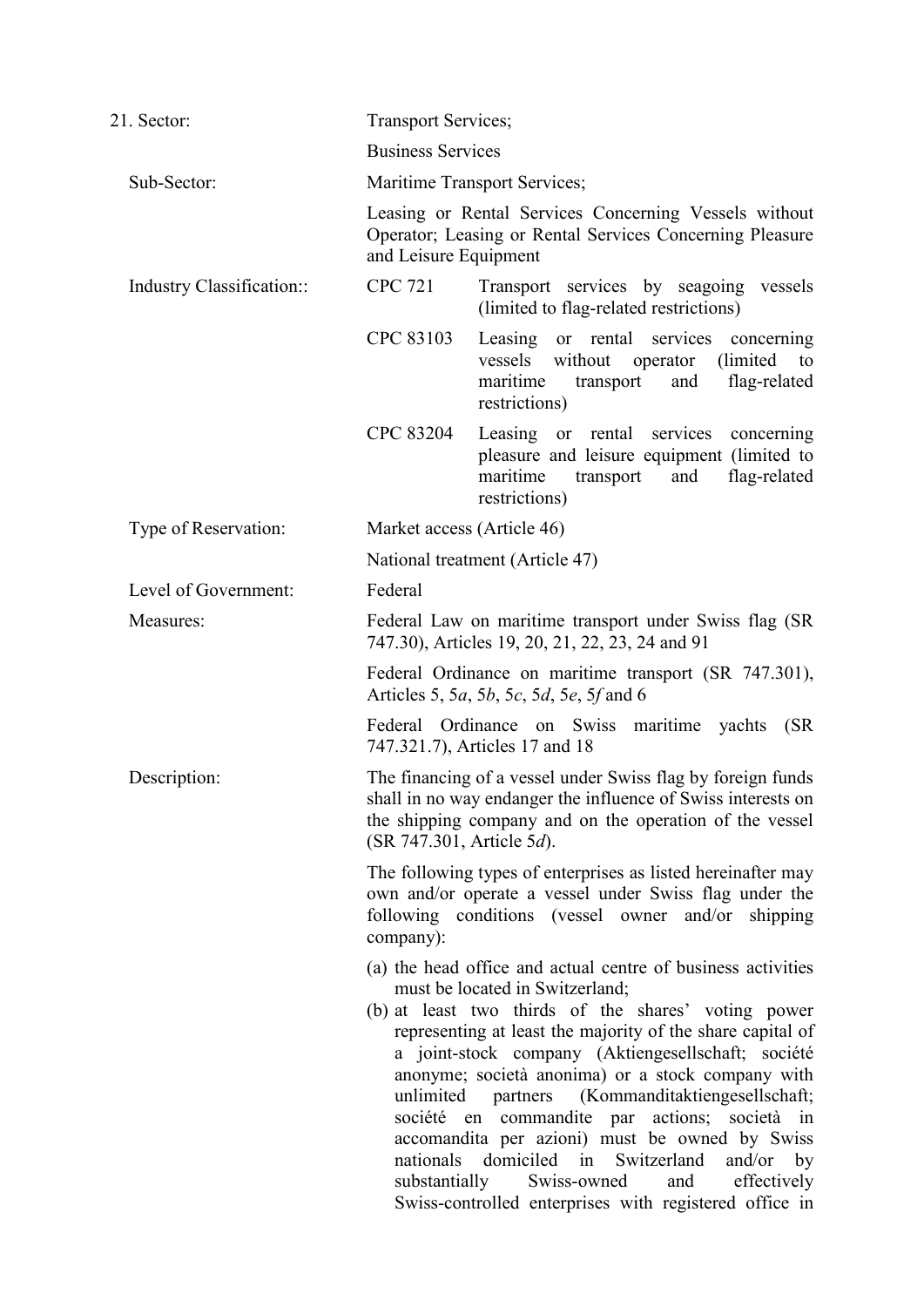Switzerland;

- (c) the whole share capital of the joint-stock company or of the stock company with unlimited partners must be issued in the form of registered shares;
- (d) at least three quarters of the associates or other partners who account for at least three quarters of the capital of a collective society (Kollektivgesellschaft; société en nom collectif; società in nome collettivo), a limited partnership (Kommanditgesellschaft; société en commandite; società in accomandita) or a limited liability company (Gesellschaft mit beschränkter Haftung; société à responsabilité limitée; società a garanzia limitata) must be Swiss nationals domiciled in Switzerland and/or substantially Swiss-owned and effectively Swiss-controlled enterprises with registered office in Switzerland;
- (e) at least two thirds of the members who account for at least two thirds of the capital of a co-operative society (Genossenschaft; société coopérative; società cooperativa) must be Swiss nationals domiciled in Switzerland and/or substantially Swiss-owned and effectively Swiss-controlled enterprises with registered office in Switzerland.

To own and/or operate a vessel under Swiss flag:

- (a) for all types of enterprises mentioned above:
	- (i) the majority of the members of the board of directors and of the management must be domiciled in Switzerland;
	- (ii) if the board of directors or the management is constituted by a single person, this person must be a Swiss national domiciled in Switzerland;
	- (iii) in addition, the Swiss Maritime Navigation Office may, if necessary, require other executives and/or senior managers of the enterprise to be Swiss nationals domiciled in Switzerland to ensure the substantially Swiss-owned and effectively Swiss-controlled character of the enterprise;
- (b) for sole proprietorships (Einzelfirma; entreprise individuelle; ditta individuale), the proprietor must be a Swiss national domiciled in Switzerland;
- (c) at least two thirds of the members of the board of directors and of the management of a joint-stock company, a stock company with unlimited partners, a limited liability company or a co-operative society must be Swiss nationals;
- (d) statutory auditing reports must be drawn up by auditing companies with an office or branch domiciled in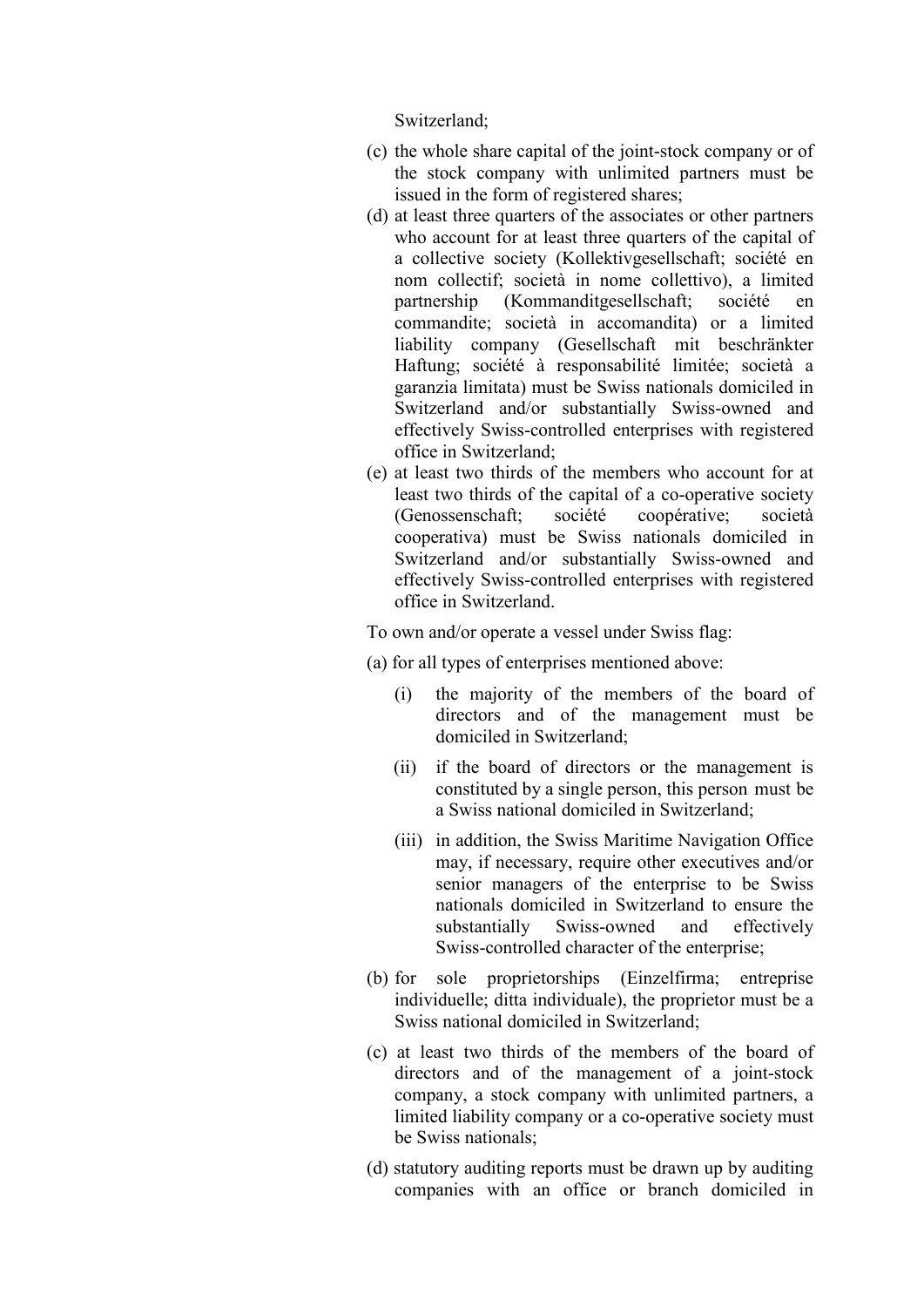Switzerland and registered in a cantonal Commercial Register;

(e) eligibility for public guarantee of loans for the financing of seagoing vessels is reserved to vessels sailing under Swiss flag (SR 747.30, Articles 19, 20, 21, 22, 23 and 24; SR 747.301, Articles 5, 5*a*, 5*b*, 5*c*, 5*d*, 5*e*, 5*f* and 6).

Rental/Leasing without operator relating to ships under Swiss flag is allowed to Swiss ship-owning companies only (SR 747.30, Article 91).

Commercial maritime transport services for passenger and freight by sport and leisure crafts under Swiss flag and leasing or rental services relating to sport and leisure crafts under Swiss flag are prohibited (SR 747.321.7, Articles 17 and 18).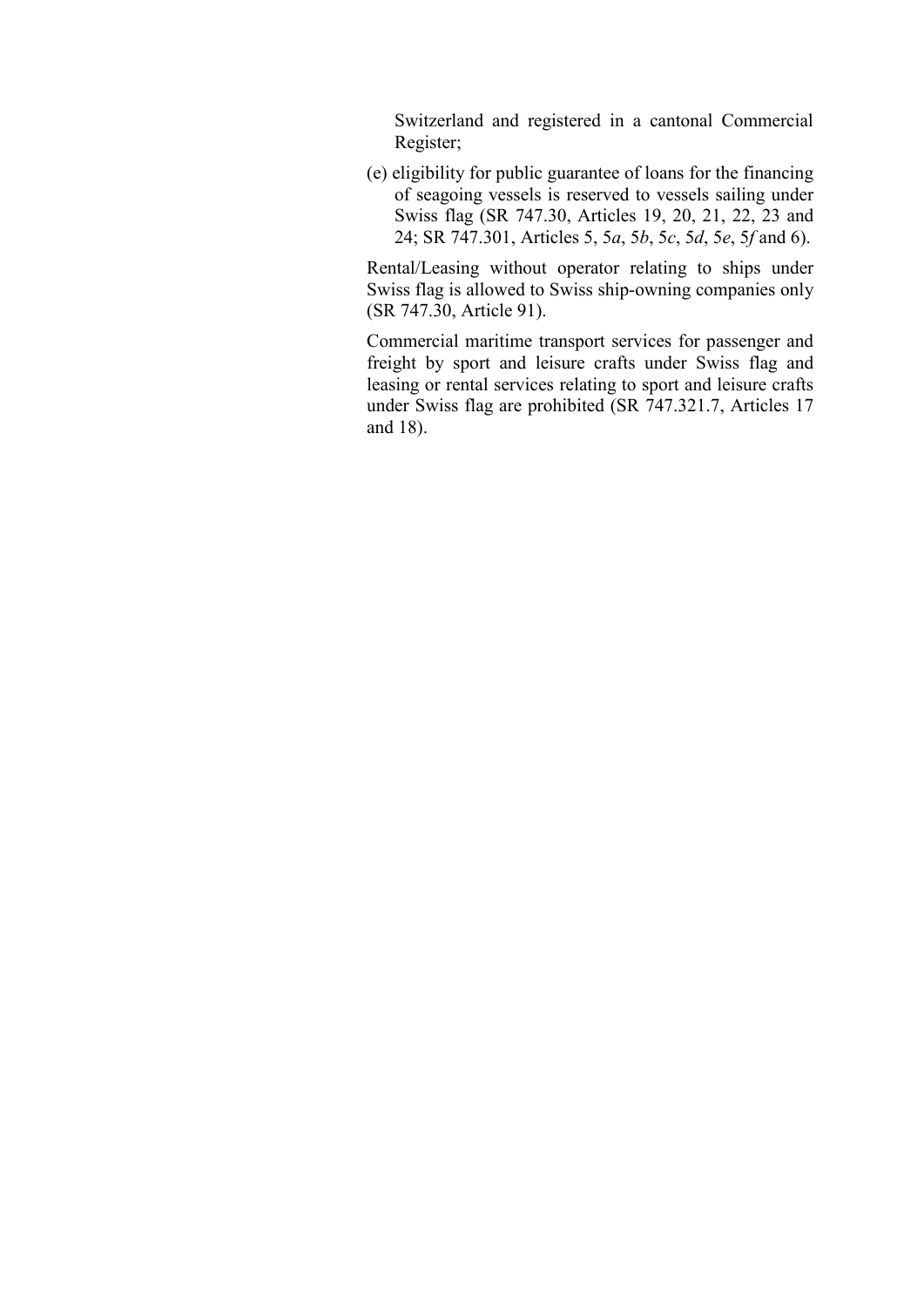| 22. Sector:              | <b>Transport Services;</b>                                                          |                                                                                                                                                                                                                                                                                                                                                                                                                                          |  |  |  |
|--------------------------|-------------------------------------------------------------------------------------|------------------------------------------------------------------------------------------------------------------------------------------------------------------------------------------------------------------------------------------------------------------------------------------------------------------------------------------------------------------------------------------------------------------------------------------|--|--|--|
|                          | <b>Business Services</b>                                                            |                                                                                                                                                                                                                                                                                                                                                                                                                                          |  |  |  |
| Sub-Sector:              |                                                                                     | Internal Waterways Transport Services (Limited to the<br>Rhine); Leasing or Rental Services Concerning Vessels<br>without Operator; Leasing or Rental Services Concerning<br>Pleasure and Leisure Equipment                                                                                                                                                                                                                              |  |  |  |
| Industry Classification: | <b>CPC 7221</b>                                                                     | (limited)<br>Passenger transportation<br>to<br>transport on the Rhine)                                                                                                                                                                                                                                                                                                                                                                   |  |  |  |
|                          | <b>CPC 7222</b>                                                                     | Freight transportation (limited to transport)<br>on the Rhine)                                                                                                                                                                                                                                                                                                                                                                           |  |  |  |
|                          | <b>CPC 7223</b>                                                                     | Rental services of non-seagoing vessels with<br>operator (limited to transport on the Rhine)                                                                                                                                                                                                                                                                                                                                             |  |  |  |
|                          | CPC 83103                                                                           | Leasing or rental services concerning<br>vessels without operator (limited to internal<br>transport<br>and<br>flag-related<br>waterways<br>restrictions)                                                                                                                                                                                                                                                                                 |  |  |  |
|                          | CPC 83204                                                                           | Leasing or rental services concerning<br>pleasure and leisure equipment (limited to<br>internal waterways transport and flag-related<br>restrictions)                                                                                                                                                                                                                                                                                    |  |  |  |
| Type of Reservation:     |                                                                                     | Most-favoured-nation treatment (Article 45)                                                                                                                                                                                                                                                                                                                                                                                              |  |  |  |
|                          |                                                                                     | Market access (Article 46)                                                                                                                                                                                                                                                                                                                                                                                                               |  |  |  |
|                          | National treatment (Article 47)                                                     |                                                                                                                                                                                                                                                                                                                                                                                                                                          |  |  |  |
| Level of Government:     | Federal                                                                             |                                                                                                                                                                                                                                                                                                                                                                                                                                          |  |  |  |
| Measures:                | Federal Law on maritime transport under Swiss flag (SR)<br>747.30), 91, 125 and 126 |                                                                                                                                                                                                                                                                                                                                                                                                                                          |  |  |  |
|                          |                                                                                     | Federal Law on ship registry (SR 747.11), Article 4                                                                                                                                                                                                                                                                                                                                                                                      |  |  |  |
|                          |                                                                                     | Federal Ordinance on ship registry (SR 747.111), Articles<br>8, 9, 10, 11, 12, 13, 14 and 15                                                                                                                                                                                                                                                                                                                                             |  |  |  |
|                          | future, Articles 2 and 4                                                            | Revised Act on Rhine shipping of 17 October 1868<br>between Baden, Bavaria, France, Hessen, Netherlands and<br>Prussia (SR $0.747.224.101$ ), as may be amended in the                                                                                                                                                                                                                                                                   |  |  |  |
| Description:             |                                                                                     | Ships under the flag of a Contracting Party to the Revised<br>Act on Rhine shipping are defined as "belonging to Rhine<br>shipping" (SR 0.747.224.101, Article 2).                                                                                                                                                                                                                                                                       |  |  |  |
|                          |                                                                                     | As defined by the Revised Act on Rhine shipping (SR)<br>0.747.224.101, Article 4) and as defined in the Federal Law<br>on maritime transport under Swiss flag (SR 747.30, Article<br>125), ships "belonging to Rhine shipping" have the right to<br>transport passengers and goods between two points on the<br>Rhine. It is not allowed to supply services as indicated in<br>the Industry Classification element under other flags (SR |  |  |  |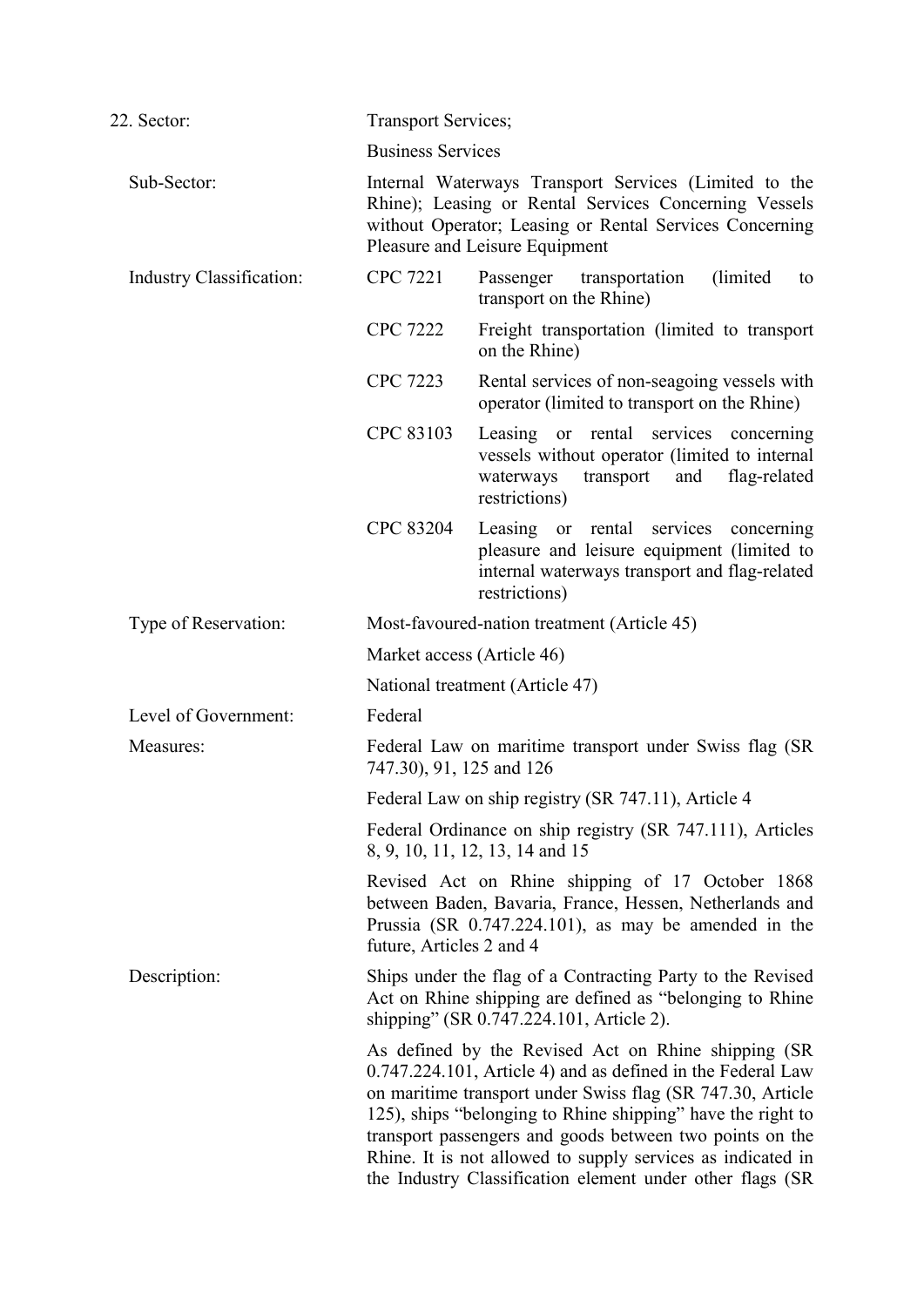0.747.224.101, Article 4).

All ships offering commercial transport services of passengers and goods on internal waterways on the territory of Switzerland, including waterways sharing the border with another country, must be registered in the ship registry (Schiffsregister, registre des bateaux, registro del naviglio). To be registered in the ship registry, more than 50 per cent of a ship must be owned by one or more natural persons having their residence in Switzerland or by one or more juridical persons having their domicile in Switzerland. In addition, a ship may be registered in the ship registry only if it is allowed to carry the Swiss flag and if it belongs to an economically independent enterprise or branch with a fullfledged operational organisation in Switzerland (SR 747.11, Article 4).

The owner of a Rhine vessel that is permitted to fly the Swiss flag on the Rhine must meet the requirements as specified hereinafter. Rhine vessels are defined as vessels used for the commercial transport of persons or goods on the Rhine, its tributaries and side canals, downstream of the town of Rheinfelden. The Confederation, the cantons and Swiss public corporations and organisations are not required in their capacity as ship owners to prove that they fulfil these requirements. A maritime vessel that is entered in the register of Swiss maritime vessels (Register der Schweizerischen Seeschiffe, registre des navires suisses, registro delle navi marittime svizzere) may operate on the Rhine under the Swiss flag (SR 747.111, Article 8).

Concerning the abovementioned flag-related restrictions, the following states are "accorded equal status to Switzerland":

- (a) the Contracting Parties to the Revised Act on Rhine shipping of 17 October 1868;
- (b) the Member States of the European Community in which, for the purpose of flying the flag of their state on the Rhine, regulations that are equivalent to those applicable to the Contracting Parties to the Revised Act on Rhine shipping apply (SR 747.111, Article 9).

If more than half of the ship is owned by a natural person, a commercial business, a legal entity or its branch office, it must be domiciled in Switzerland and be a national of Switzerland or of a state "accorded equal status to Switzerland" or it must have its registered office in Switzerland and fulfil the requirements of Articles 11 to 13 of SR 747.111 as stated hereinafter with regard to the majority requirement and participation levels.

If more than half of the ship is owned by more than one natural person, commercial company, legal entity or its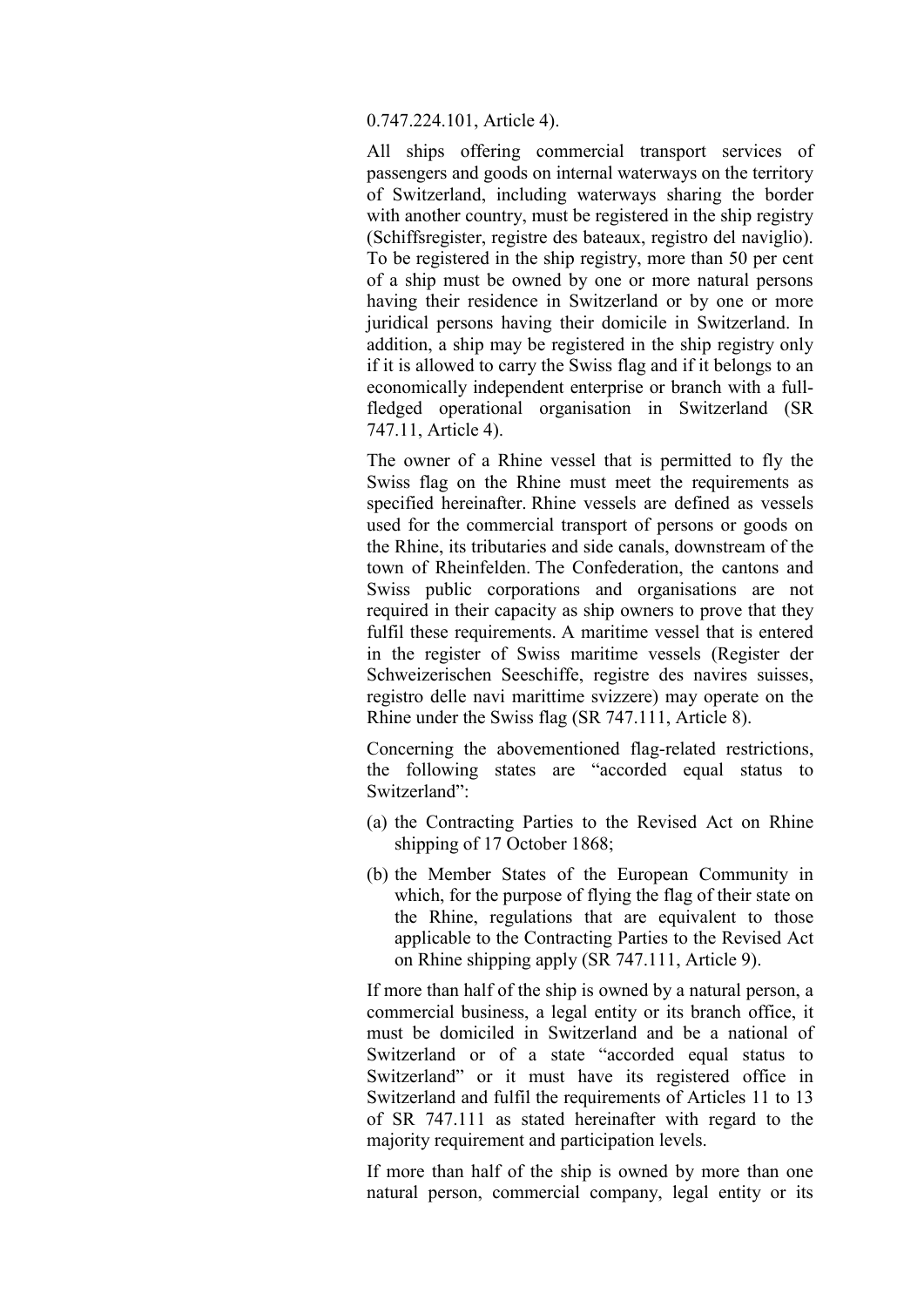branch office, these must be domiciled in Switzerland and be a national of Switzerland or of a state "accorded equal status to Switzerland", or these must have their registered office in Switzerland and fulfil the requirements of Articles 11 to 13 (SR 747.111) as stated hereafter with regard to the majority requirement and participation levels (SR 747.111, Article 10).

If the ship is owned by a commercial business or a legal entity, this commercial business or legal entity must fulfil the following requirements:

- (a) two thirds of all company members (partners, general partners, limited partners and other co-partners) must be domiciled in Switzerland or in a state "accorded equal status to Switzerland" and be a national of Switzerland or of a state "accorded equal status to Switzerland" or, if the limited partners or other co-partners are legal entities or commercial businesses, they must be entities from Switzerland or from a state "accorded equal status to Switzerland" (SR 747.111, Article 13). The partners must in addition hold a minimum of two thirds of the capital;
- (b) persons from Switzerland or from states "accorded equal status to Switzerland" must hold a minimum of two thirds of the share capital, registered capital or cooperative capital (SR 747.111, Article 13); these persons must also as a minimum hold the same proportion of voting rights;
- (c) a minimum of two thirds of all members of an association as well as all members of the committee or any other executive association body must be domiciled in Switzerland or in a state "accorded equal status to Switzerland" and be nationals of Switzerland or of a state "accorded equal status to Switzerland";
- (d) all members of the board of governors of a foundation must be domiciled in Switzerland or in a state "accorded equal status to Switzerland" and be nationals of Switzerland or of a state "accorded equal status to Switzerland".

Usufructuaries, secured creditors or persons entitled to any other participation in the business of the ship owner must, if they are in a position to exert a significant influence on the management of the business, fulfil the same requirements as the owner.

Trustors must fulfil the same requirements as trustees. The same condition applies by analogy to arrangements similar to trusts.

A commercial business or legal entity is not regarded as an economically or commercially independent business if the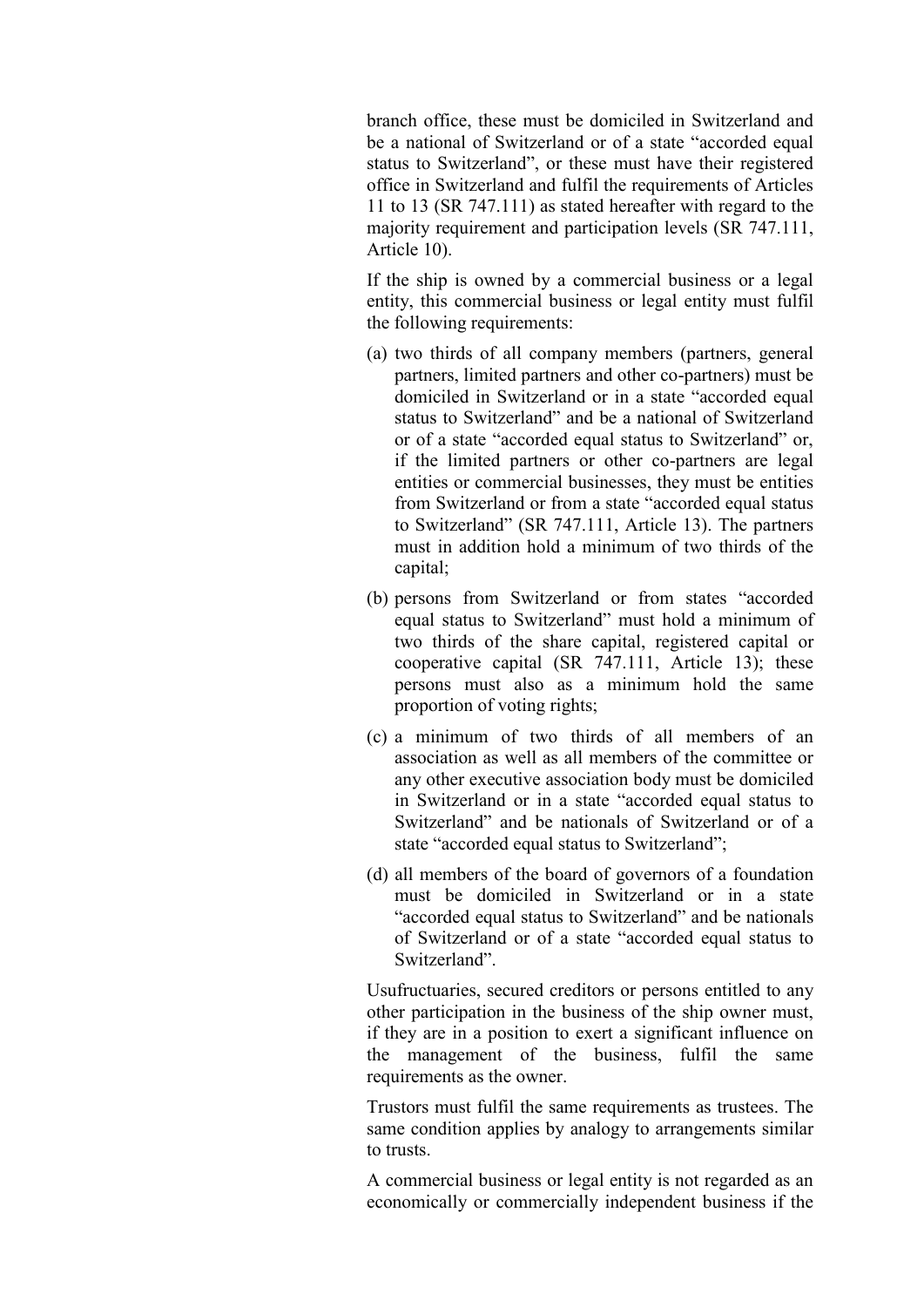master of the ship, the ship's crew or the members of their families own more than two thirds of the ship (SR 747.111, Article 11).

If only one person is entrusted with the management or administration of a sole proprietorship, commercial business or legal entity, that person must be domiciled in Switzerland and be a national of Switzerland or of a state "accorded equal status to Switzerland".

If more than one person is entrusted with the management or administration of a sole proprietorship, commercial business or legal entity, then the majority of those persons must be domiciled in Switzerland; two thirds must be nationals of Switzerland or of a state "accorded equal status to Switzerland".

Any horizontal provisions on nationality as stated in this agreement that impose stricter conditions are reserved (SR 747.111, Article 12).

The following persons are regarded as persons from Switzerland or from states "accorded equal status to Switzerland" in accordance with the Revised Act on Rhine shipping:

- (a) natural persons that are domiciled in Switzerland or in a state "accorded equal status to Switzerland" and who are nationals of Switzerland or of a state "accorded equal status to Switzerland";
- (b) commercial businesses and legal entities that have their registered office in Switzerland or in a state "accorded equal status to Switzerland" and in which natural persons as referred to in (a) or other commercial businesses or legal entities hold a significant participation as members or partners, shareholders, cooperative members or as other co-partners (subparticipation). Commercial partnerships or legal entities that hold a sub-participation must themselves fulfil the requirements of a significant participation as defined below. The foregoing also applies to any other significant participation in a sub-participation.

A significant participation is defined as (SR 747.111, Article 13):

- (a) a participation in the capital normally amounting to at least two thirds;
- (b) the possession of the same proportion of the voting rights; and
- (c) a significant involvement in the management and administration.

An undertaking in terms of Article 4 of SR 747.11 as stated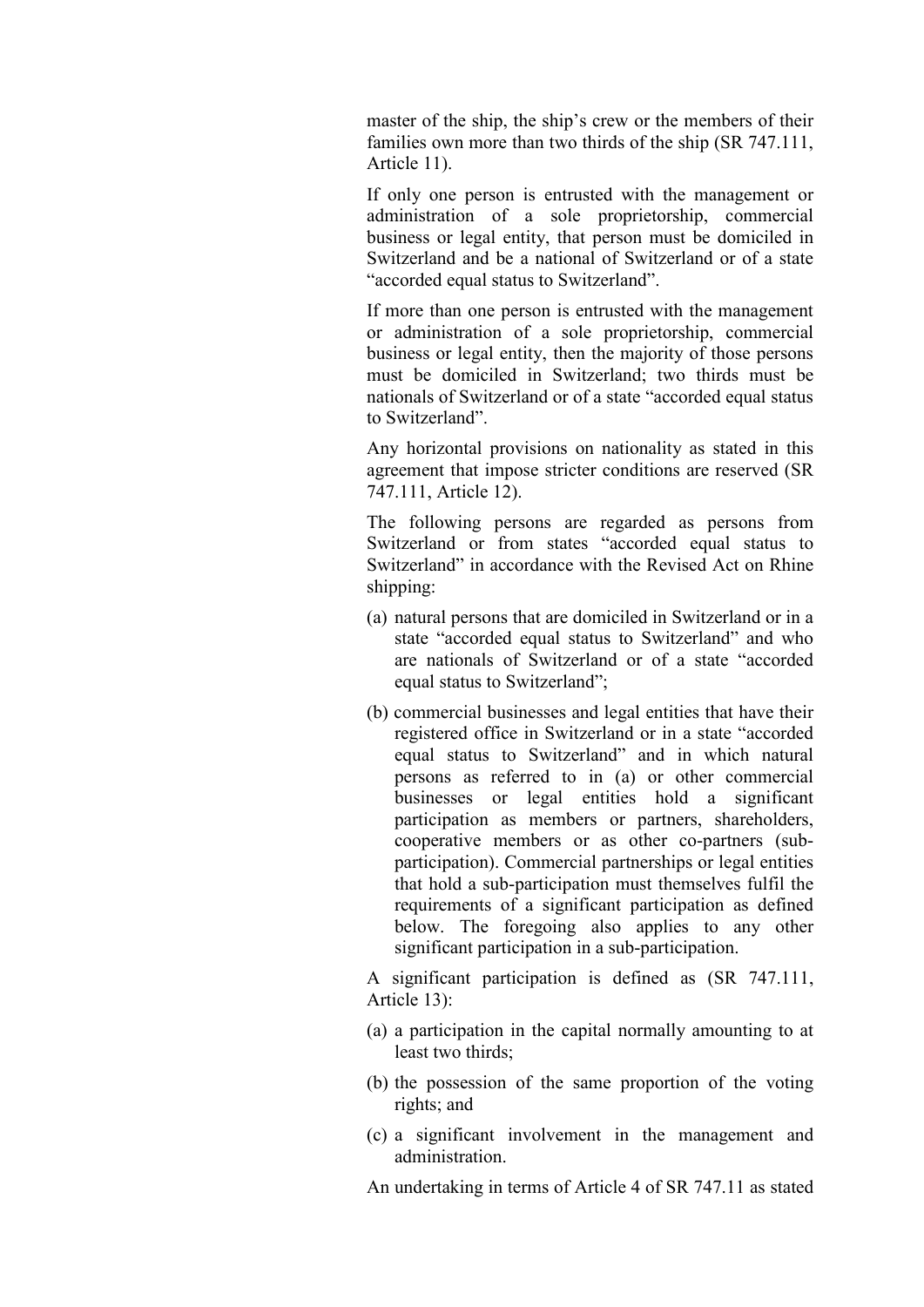above (sole proprietorships, commercial businesses, legal entities) or its branch office must:

- (a) be organised appropriately in Switzerland for operating, equipping and manning the vessel; and
- (b) have the centre of its commercial activities in Switzerland and conduct the operation of the vessel from there.

These conditions apply by analogy to associations of jointowners or co-owners.

If the operational tasks are carried out on board by the master of the ship or a member of the ship's crew (private ship's owner), the owner of the vessel must be domiciled in Switzerland and be a national of Switzerland or of a state "accorded equal status to Switzerland". If the ship is owned by more than one person (joint owners or co-owners), these owners must all be domiciled in Switzerland and be nationals of Switzerland or of a state "accorded equal status to Switzerland" (SR 747.111, Article 14).

If a Rhine vessel is operated by an inland operator who is not the owner, this operator must either:

- (a) be domiciled or have its registered office in Switzerland and fulfil the requirements that the Ordinance specifies for the owner; or
- (b) be domiciled or have its registered office in a state "accorded equal status to Switzerland" and fulfil the requirements that this state specifies for inland operators. In relation to this, the operator must provide an official document in accordance with the Revised Act on Rhine shipping of 17 October 1868 (SR 0.747.224.101).

If a ship is acquired by an owner in terms of Article 8 of SR 747.111 on behalf of the inland operator and primarily for funding purposes, the inland operator must be domiciled or have its registered office in Switzerland as well and must fulfil the same requirements as the owner (SR 747.30, Article 126; SR 747.111, Article 15).

Rental/Leasing without operator relating to ships under Swiss flag is allowed to Swiss ship-owning companies only (SR 747.30, Article 91).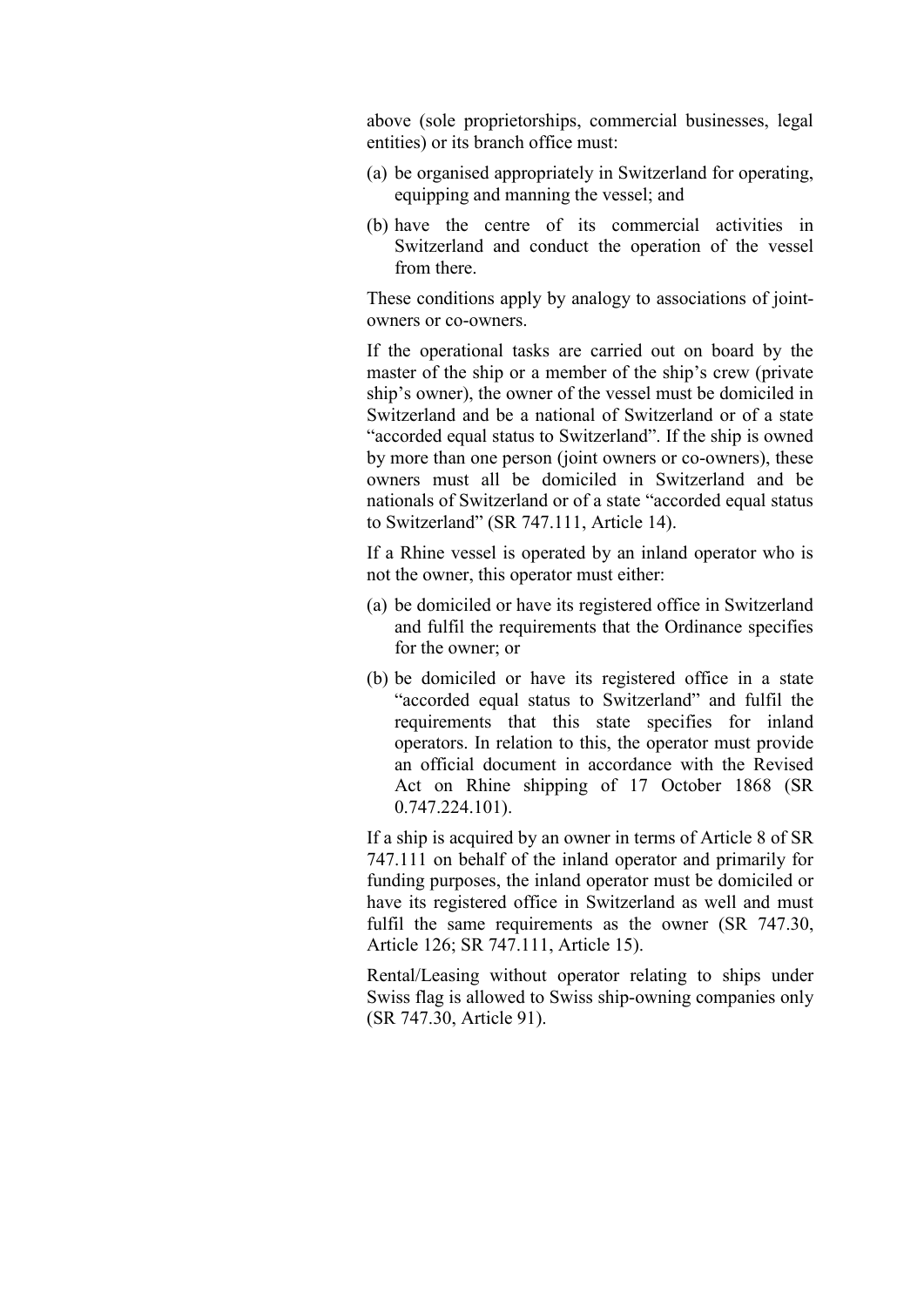| 23. Sector:                     | <b>Transport Services</b>                                                                                                            |                                                                                                                                                                                                                           |                                        |             |  |
|---------------------------------|--------------------------------------------------------------------------------------------------------------------------------------|---------------------------------------------------------------------------------------------------------------------------------------------------------------------------------------------------------------------------|----------------------------------------|-------------|--|
| Sub-Sector:                     | <b>Internal Waterways Transport Services</b>                                                                                         |                                                                                                                                                                                                                           |                                        |             |  |
| <b>Industry Classification:</b> | <b>CPC 7221</b>                                                                                                                      | Passenger transportation<br>transport on the Rhine)                                                                                                                                                                       |                                        | (excluding) |  |
|                                 | <b>CPC 7222</b>                                                                                                                      | Freight transportation (excluding transport)<br>on the Rhine)                                                                                                                                                             |                                        |             |  |
|                                 | <b>CPC 7224</b>                                                                                                                      | transport on the Rhine)                                                                                                                                                                                                   | Towing and pushing services (excluding |             |  |
| Type of Reservation:            | Market access (Article 46)                                                                                                           |                                                                                                                                                                                                                           |                                        |             |  |
| Level of Government:            | Federal and cantonal                                                                                                                 |                                                                                                                                                                                                                           |                                        |             |  |
| Measures:                       | Federal Law on inland navigation (SR 747.201), Article 3<br>Cantonal legislations, as qualified by the Description<br>element        |                                                                                                                                                                                                                           |                                        |             |  |
|                                 |                                                                                                                                      |                                                                                                                                                                                                                           |                                        |             |  |
| Description:                    | Cantons have the competence to restrict or prohibit inland<br>navigation on their internal waterways to protect public<br>interests. |                                                                                                                                                                                                                           |                                        |             |  |
|                                 |                                                                                                                                      | <b>Qualification:</b> Switzerland reserves the right for the cantons<br>to maintain, modify or adopt any measures restricting<br>market access and/or national treatment for transport<br>services on internal waterways. |                                        |             |  |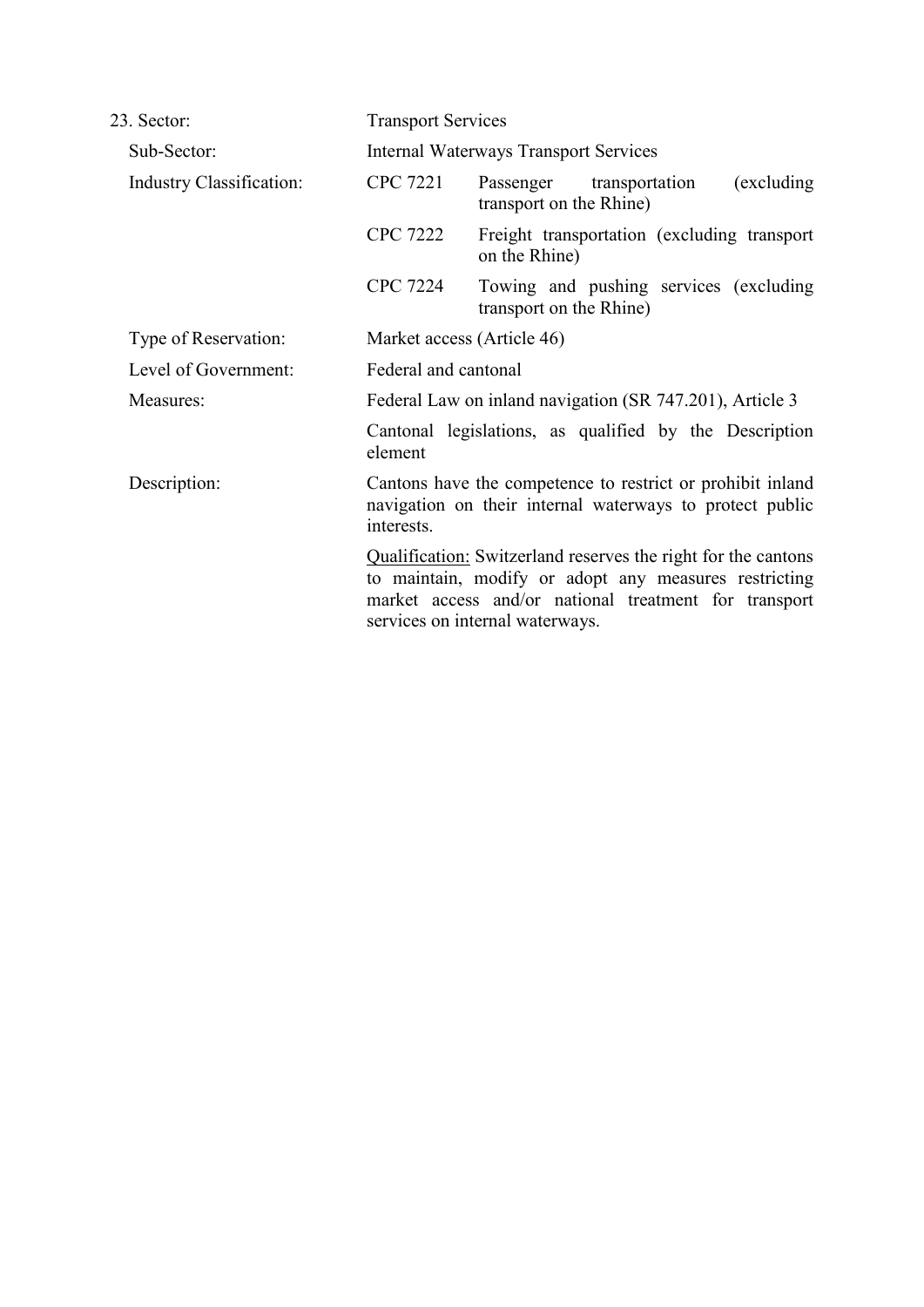| 24. Sector:              |                                                                                                                                                                                                                                                                                                                                                                                                                                                                                   | Transport Services, Business Services, Agricultural<br>Services, Community Services                          |  |  |
|--------------------------|-----------------------------------------------------------------------------------------------------------------------------------------------------------------------------------------------------------------------------------------------------------------------------------------------------------------------------------------------------------------------------------------------------------------------------------------------------------------------------------|--------------------------------------------------------------------------------------------------------------|--|--|
| Sub-Sector:              | Air Transport Services; Specialty Air Services                                                                                                                                                                                                                                                                                                                                                                                                                                    |                                                                                                              |  |  |
| Industry Classification: | <b>CPC 731</b>                                                                                                                                                                                                                                                                                                                                                                                                                                                                    | Passenger transportation by air                                                                              |  |  |
|                          | <b>CPC 732</b>                                                                                                                                                                                                                                                                                                                                                                                                                                                                    | Freight transportation by air                                                                                |  |  |
|                          | <b>CPC 734</b>                                                                                                                                                                                                                                                                                                                                                                                                                                                                    | Rental services of aircraft with operator                                                                    |  |  |
|                          | CPC 86753                                                                                                                                                                                                                                                                                                                                                                                                                                                                         | Surface surveying services (limited to<br>airborne surveying services)                                       |  |  |
|                          | CPC 8719                                                                                                                                                                                                                                                                                                                                                                                                                                                                          | Other advertising services (limited to aerial<br>advertising services)                                       |  |  |
|                          | CPC 87504                                                                                                                                                                                                                                                                                                                                                                                                                                                                         | Speciality photography services (limited to<br>aerial photography)                                           |  |  |
|                          | <b>CPC 8811</b>                                                                                                                                                                                                                                                                                                                                                                                                                                                                   | Services incidental to agriculture (limited to<br>aerial spraying)                                           |  |  |
|                          | <b>CPC 8814</b>                                                                                                                                                                                                                                                                                                                                                                                                                                                                   | Services incidental to forestry and logging<br>(limited to air-lifted logging and forest fire<br>management) |  |  |
|                          | CPC 9126                                                                                                                                                                                                                                                                                                                                                                                                                                                                          | Police and fire protection services (limited<br>to aerial fire-fighting)                                     |  |  |
| Type of Reservation:     |                                                                                                                                                                                                                                                                                                                                                                                                                                                                                   | Most-favoured-nation treatment (Article 45)                                                                  |  |  |
|                          |                                                                                                                                                                                                                                                                                                                                                                                                                                                                                   | Market access (Article 46)                                                                                   |  |  |
|                          |                                                                                                                                                                                                                                                                                                                                                                                                                                                                                   | National treatment (Article 47)                                                                              |  |  |
| Level of Government:     | Federal                                                                                                                                                                                                                                                                                                                                                                                                                                                                           |                                                                                                              |  |  |
| Measures:                | Federal Law on air transport (SR 748.0), Articles 2, 8, 27,<br>28, 29, 30 and 32.                                                                                                                                                                                                                                                                                                                                                                                                 |                                                                                                              |  |  |
|                          | 83, 103 and 108                                                                                                                                                                                                                                                                                                                                                                                                                                                                   | Federal Ordinance on air transport (SR 748.01), Articles 4,                                                  |  |  |
|                          | 0.748.127.192.68)                                                                                                                                                                                                                                                                                                                                                                                                                                                                 | Agreement of 21 June 1999 on air transport between the<br>Swiss Confederation and the European Community (SR |  |  |
|                          |                                                                                                                                                                                                                                                                                                                                                                                                                                                                                   | Other bilateral air services agreements, existing (SR<br>$0.748.127$ series) and future                      |  |  |
| Description:             | In order to operate in Swiss air-space, aeroplanes must be<br>registered in the Swiss aircraft register (Schweizerisches<br>Luftfahrzeugregister; registre matricule suisse; matricola<br>svizzera). Foreign aeroplanes may be allowed to operate in<br>Swiss air-space pursuant to bilateral agreements (SR 748.0)<br>Article 2). Aeroplanes owned by the following natural or<br>juridical persons may be registered in the Swiss aircraft<br>register:<br>(a) Swiss nationals; |                                                                                                              |  |  |
|                          | (b)                                                                                                                                                                                                                                                                                                                                                                                                                                                                               | foreigners, who:                                                                                             |  |  |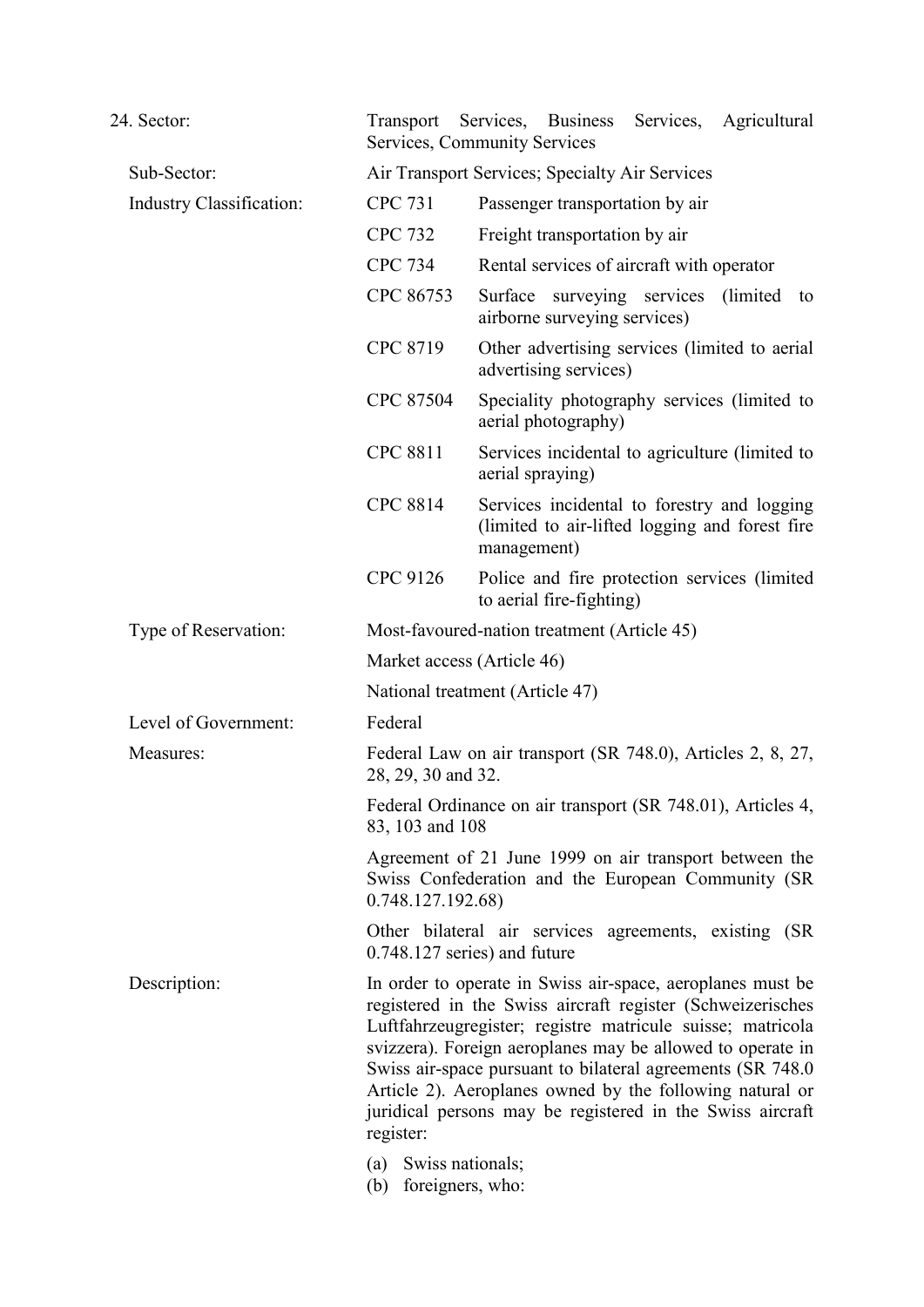- (i) pursuant to a bilateral agreement, are accorded equal status to Swiss nationals in respect of foreign capital participation in and management of Swiss air traffic companies;
- (ii) are domiciled in Switzerland; and
- (iii) are permitted to stay in Switzerland for an extended period of time;
- (c) foreigners, who:
	- (i) are domiciled in Switzerland;
	- (ii) are permitted to stay in Switzerland for an extended period of time; and
	- (iii) normally use the aeroplane from Switzerland;

companies and co-operative societies domiciled in Switzerland and registered in a cantonal Commercial Register (SR 748.01, Article 4).

An authorisation is required for the commercial transport of passengers and freight (SR 748.0, Article 27). Commercial transport of passengers includes services such as air sightseeing services or transport of parachute jumpers and of heli-skiers. Commercial transport of freight includes airlifted transport of material for construction sites or air lifted logging. A concession is required for the regular transport of passengers and freight on the same flight route (SR 748.0, Article 28). In order to obtain such authorisation or concession, an enterprise must have its domicile in Switzerland (SR 748.0, Article 27), be registered in a cantonal Commercial Register and be owned and controlled by a majority of Swiss nationals or Swiss enterprises. The majority of the shares must be registered shares and in Swiss hands (SR 748.01, Article 103).

Enterprises without domicile in Switzerland may obtain such authorisation and concession on the basis of reciprocity, normally pursuant to bilateral air services agreements. Switzerland reserves the right to accord less favourable treatment to services or service suppliers of Japan than that accorded to like services or service suppliers of any other country (SR 748.0, Articles 29, 30; SR 748.01, Article 108; SR 0.748).

Commercial transport services of passengers or freight between points within the territory of Switzerland (cabotage), as well as rental services of aircraft with operator, must be supplied by Swiss enterprises exclusively, unless international agreements stipulate otherwise. Switzerland reserves the right to accord less favourable treatment to services or service suppliers of Japan than that accorded to like services or service suppliers of any other country, normally pursuant to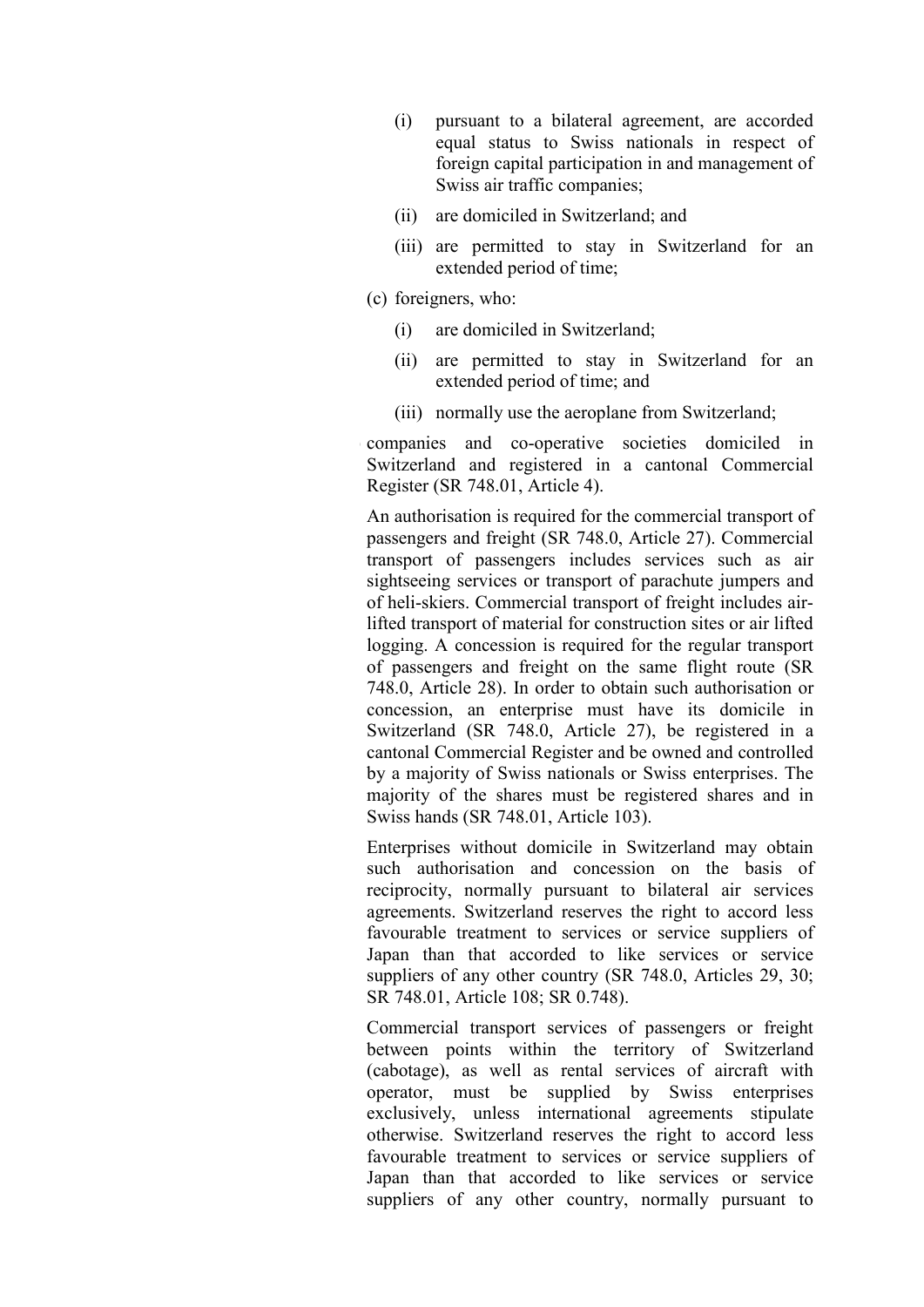bilateral air services agreements (SR 748.0, Article 32; SR 0.748).

Aerial advertising is prohibited (SR 748.01, Article 83).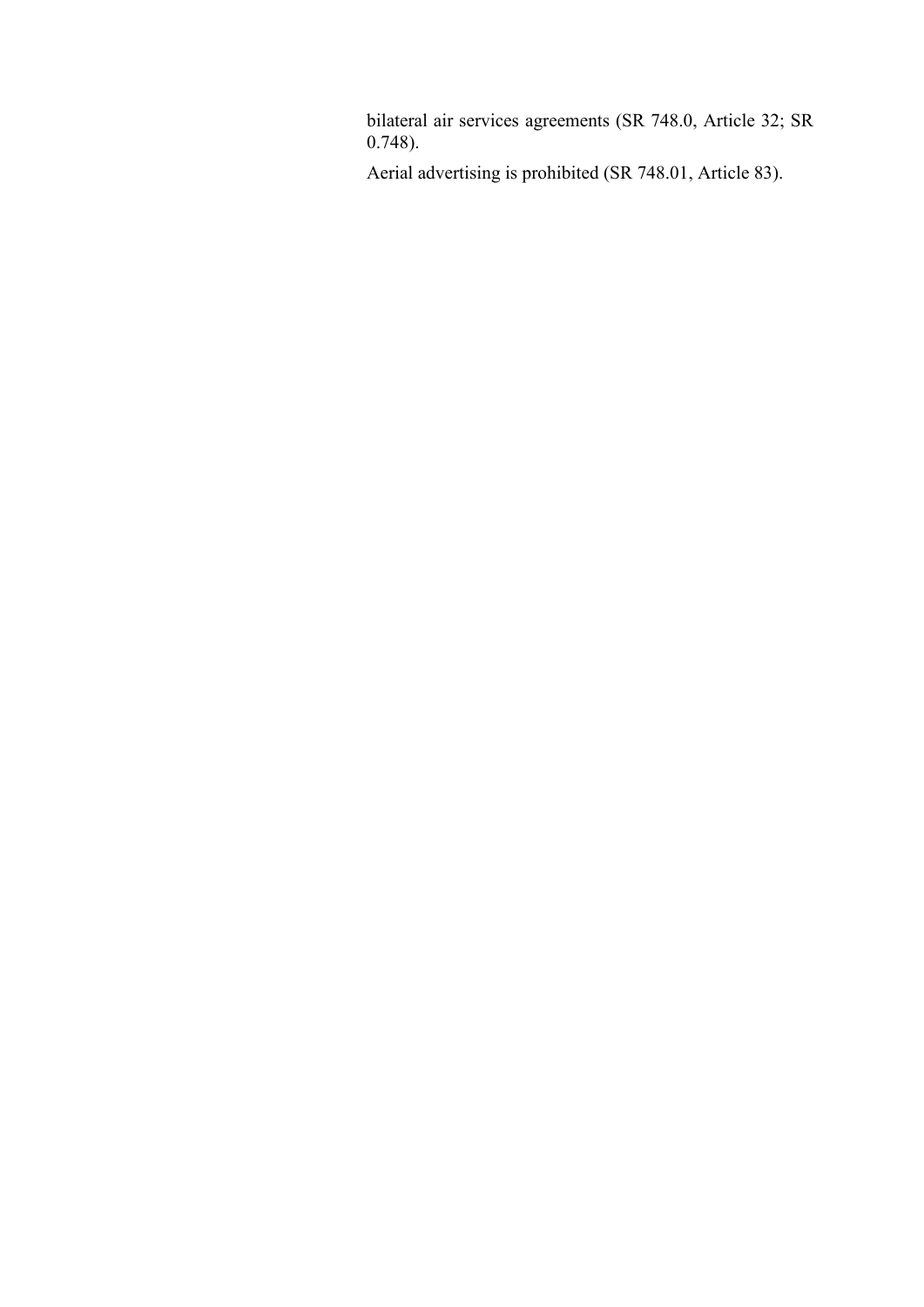| 25. Sector:                     | <b>Transport Services</b> |                                                                                                                                                                                                                                                                                                                                                                              |
|---------------------------------|---------------------------|------------------------------------------------------------------------------------------------------------------------------------------------------------------------------------------------------------------------------------------------------------------------------------------------------------------------------------------------------------------------------|
| Sub-Sector:                     |                           | <b>Supporting and Auxiliary Transport Services</b>                                                                                                                                                                                                                                                                                                                           |
| <b>Industry Classification:</b> | <b>CPC 741</b>            | Cargo handling services (limited to cargo<br>handling services for air transport)                                                                                                                                                                                                                                                                                            |
|                                 | <b>CPC 7461</b>           | Airport operation services (excl.<br>cargo<br>handling)                                                                                                                                                                                                                                                                                                                      |
| Type of Reservation:            |                           | Most-favoured-nation treatment (Article 45)                                                                                                                                                                                                                                                                                                                                  |
|                                 |                           | Market access (Article 46)                                                                                                                                                                                                                                                                                                                                                   |
|                                 |                           | National treatment (Article 47)                                                                                                                                                                                                                                                                                                                                              |
| Level of Government:            | Federal                   |                                                                                                                                                                                                                                                                                                                                                                              |
| Measures:                       | Federal<br>services       | Ordinance<br>aviation<br>infrastructure<br>(SR)<br>on<br>748.131.1), Article $29a$ and Annex on ground-handling                                                                                                                                                                                                                                                              |
|                                 | 0.748.127.192.68)         | Agreement of 21 June 1999 on air transport between the<br>Swiss Confederation and the European Community (SR                                                                                                                                                                                                                                                                 |
| Description:                    | basis only.               | The Ordinance stipulates that Council Directive 96/67/EC<br>of October 1996 on access to the ground-handling market<br>at Community airports shall apply in Switzerland (SR<br>748.131.1 Article 29 <i>a</i> ). As a consequence, as provided for<br>by the provisions of the Directive, access to the ground-<br>handling services market may be guaranteed on a reciprocal |
|                                 | handling services).       | The number of ground-handling services suppliers may be<br>limited in accordance with Council Directive 96/67/EC of<br>October 1996 on access to the ground-handling market at<br>Community airports (SR 748.131.1, Annex on ground-                                                                                                                                         |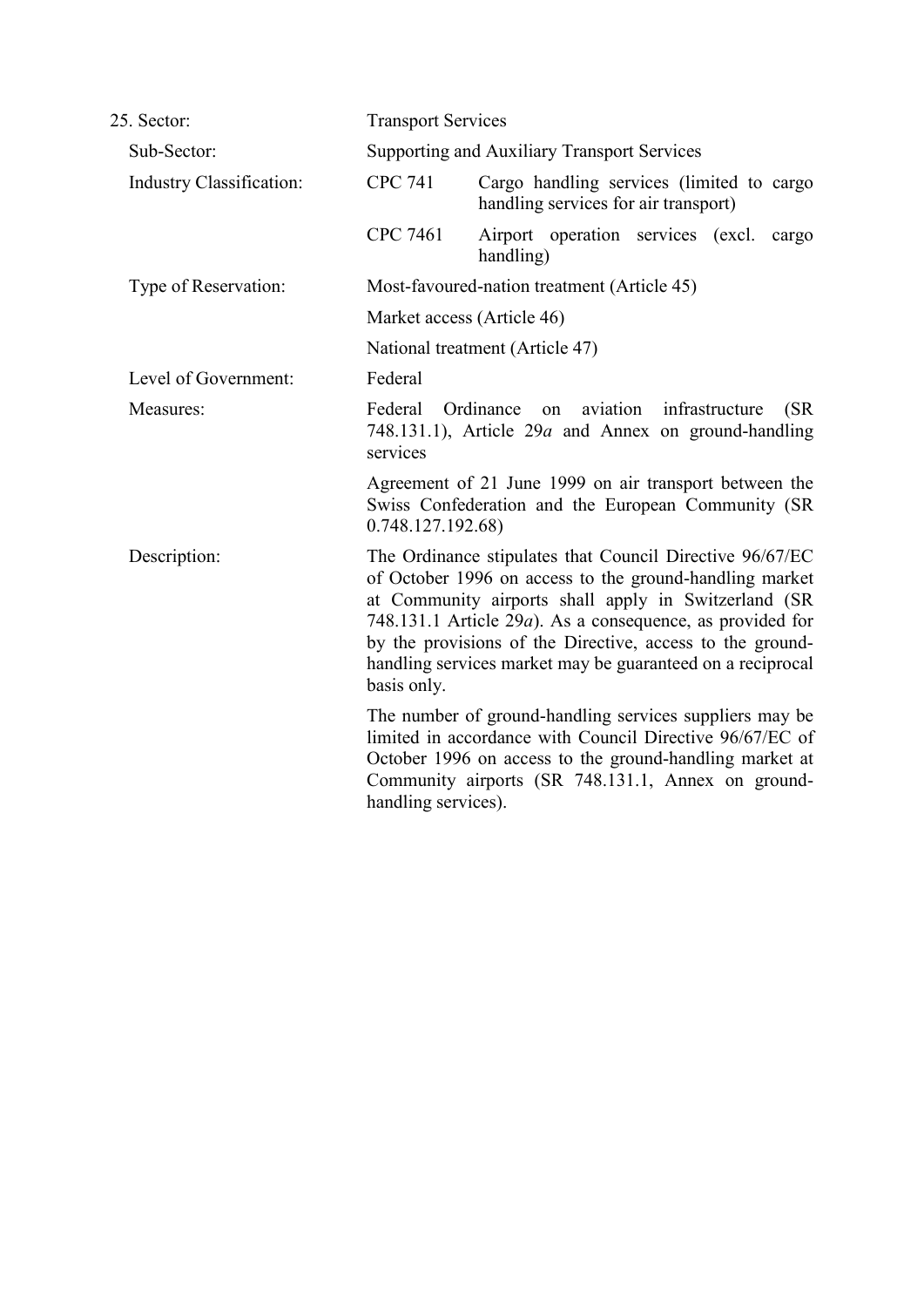| 26. Sector:                     | <b>Transport Services</b>                                                                                                                                                                                                                                    |  |
|---------------------------------|--------------------------------------------------------------------------------------------------------------------------------------------------------------------------------------------------------------------------------------------------------------|--|
| Sub-Sector:                     | Supporting and Auxiliary Transport Services                                                                                                                                                                                                                  |  |
| <b>Industry Classification:</b> | CPC 7441<br>Bus station services                                                                                                                                                                                                                             |  |
|                                 | CPC 7443<br>Parking services                                                                                                                                                                                                                                 |  |
| Type of Reservation:            | Market access (Article 46)                                                                                                                                                                                                                                   |  |
|                                 | National treatment (Article 47)                                                                                                                                                                                                                              |  |
| Level of Government:            | Cantons                                                                                                                                                                                                                                                      |  |
| Measures:                       | Cantonal legislations                                                                                                                                                                                                                                        |  |
|                                 | As qualified by the Description element                                                                                                                                                                                                                      |  |
| Description:                    | Switzerland reserves the right to maintain, modify or adopt<br>any measures restricting market access or national<br>treatment for services as indicated in the Industry<br>Classification element, including monopolies and exclusive<br>service suppliers. |  |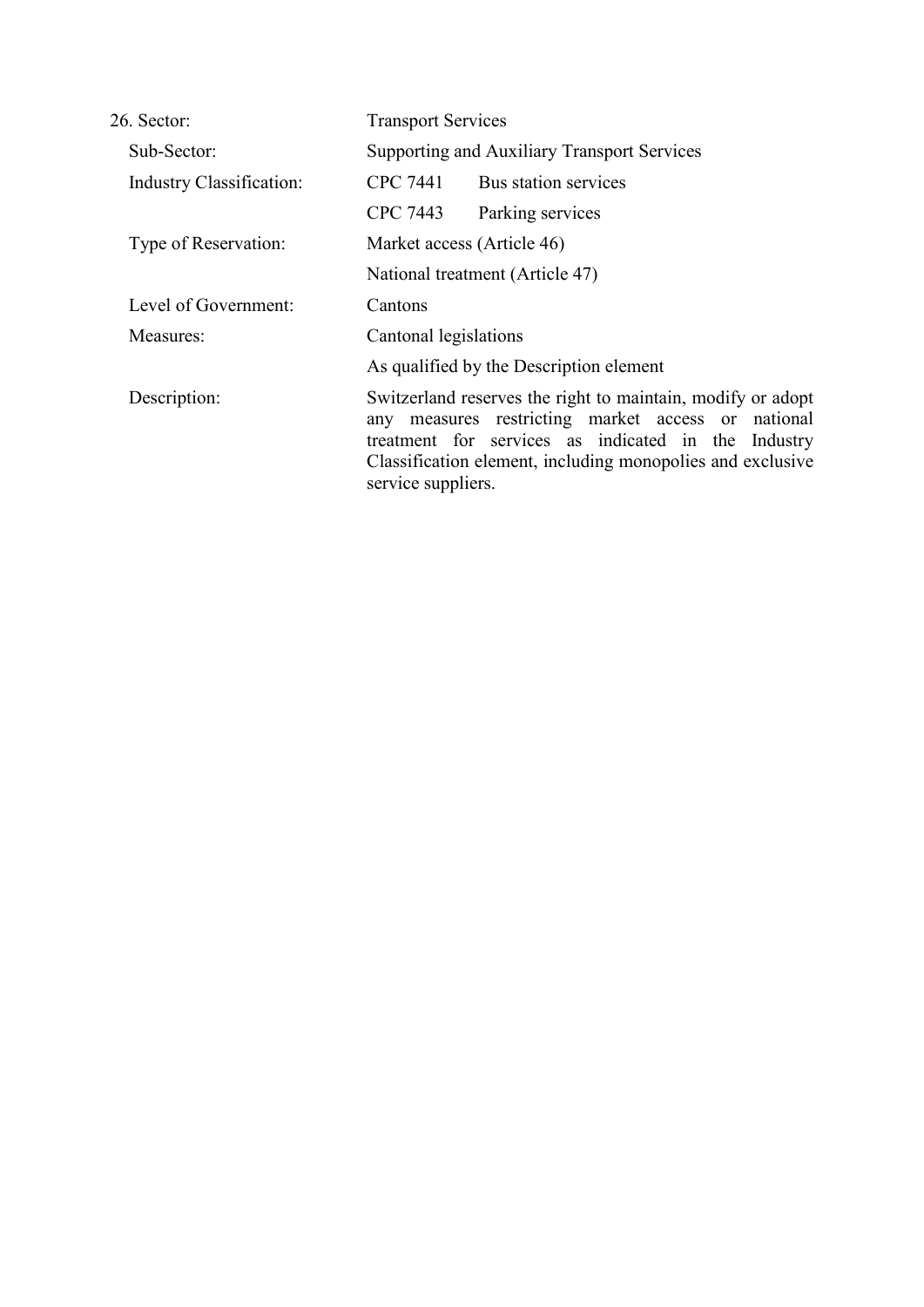| 27. Sector:                     | <b>Transport Services</b>                                                                                                                                                                                     |
|---------------------------------|---------------------------------------------------------------------------------------------------------------------------------------------------------------------------------------------------------------|
| Sub-Sector:                     | Supporting and Auxiliary Transport Services                                                                                                                                                                   |
| <b>Industry Classification:</b> | <b>CPC 7442</b><br>Highway, bridge and tunnel operation<br>services                                                                                                                                           |
| Type of Reservation:            | Market access (Article 46)                                                                                                                                                                                    |
| Level of Government:            | Federal                                                                                                                                                                                                       |
| Measures:                       | Federal Constitution (SR 101), Article 82                                                                                                                                                                     |
| Description:                    | The supply of highway, bridge and tunnel operation<br>services must be free of charge (Article 82). This amounts<br>to a <i>de facto</i> ban of the supply of such services on a private<br>commercial basis. |
|                                 | Highways, bridges and tunnels are all state-owned and<br>operated by the state or by delegated entities.                                                                                                      |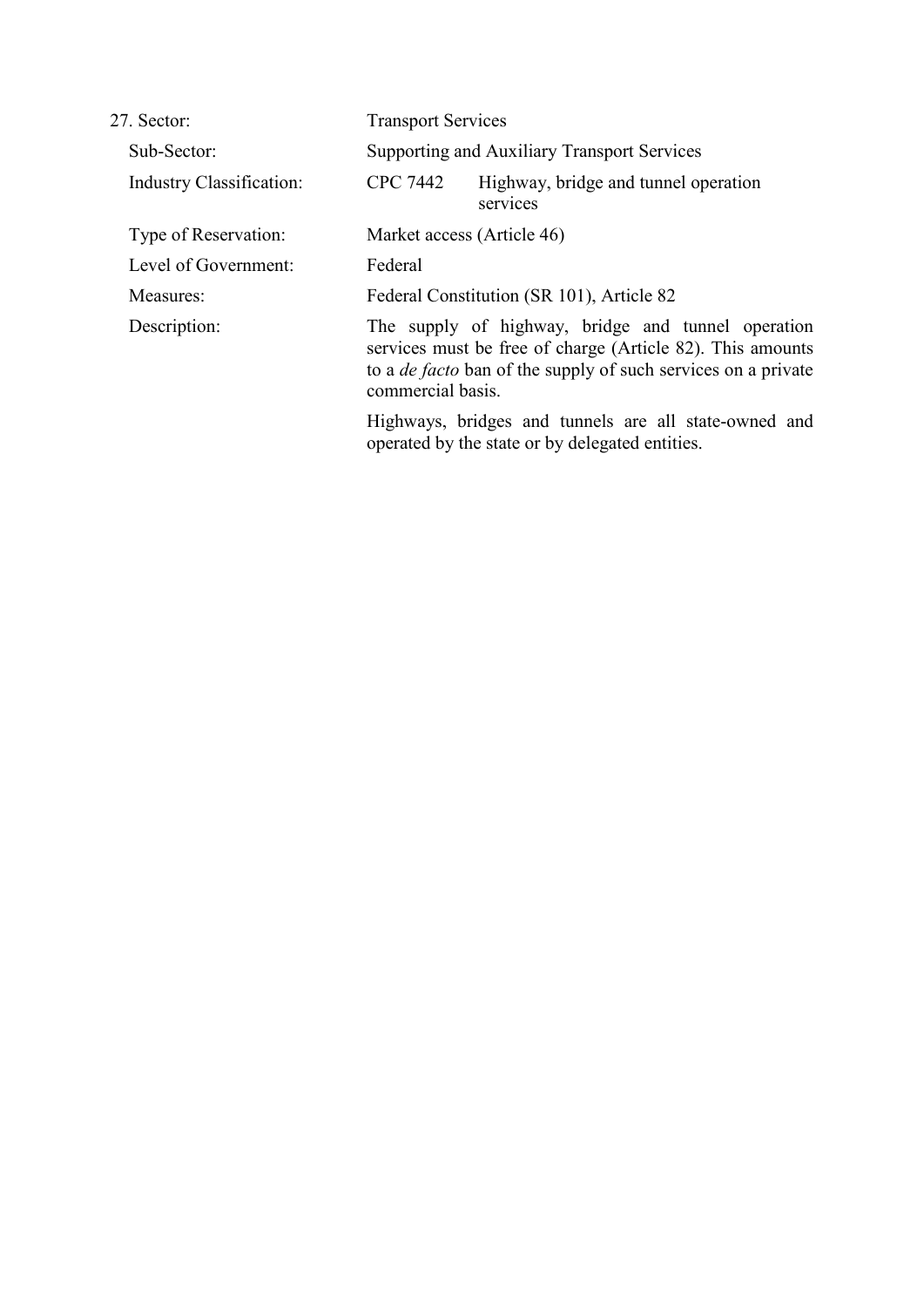| 28. Sector:                     | <b>Transport Services</b>                                                                                                         |
|---------------------------------|-----------------------------------------------------------------------------------------------------------------------------------|
| Sub-Sector:                     | Supporting and Auxiliary Transport Services                                                                                       |
| <b>Industry Classification:</b> | Air traffic control services<br>CPC 7462                                                                                          |
| Type of Reservation:            | Market access (Article 46)                                                                                                        |
| Level of Government:            | Federal                                                                                                                           |
| Measures:                       | Federal Law on aviation (SR 748.0), Article 40                                                                                    |
|                                 | Federal Ordinance on air traffic control services (SR<br>748.132.1), Article 2                                                    |
| Description:                    | Air traffic control services may be supplied exclusively by<br>a non-commercial institution designated by the Federal<br>Council. |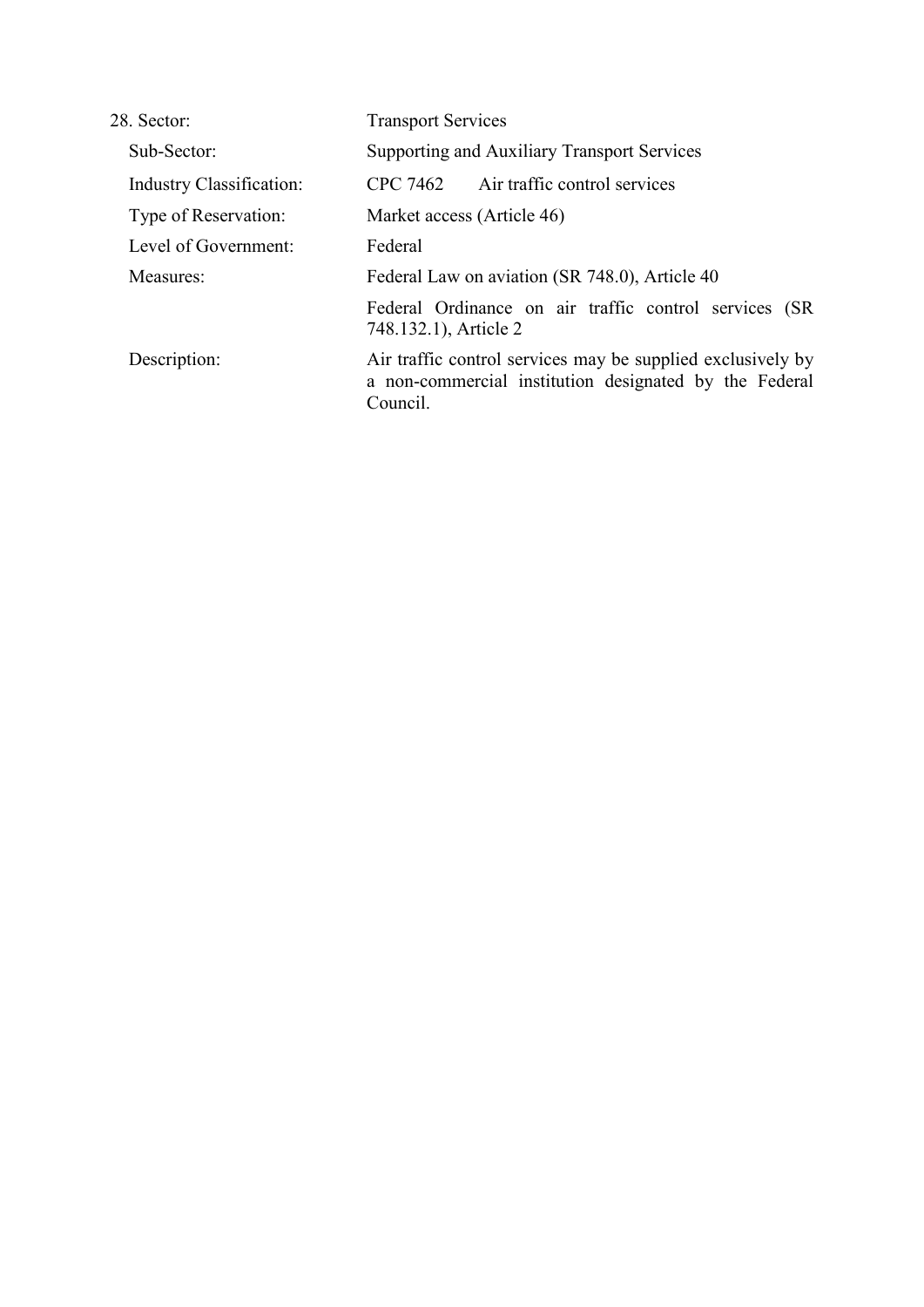| 29. Sector:              | <b>Communications Services</b>                                                                                                                                                                                                                                                                                                                                                                               |  |
|--------------------------|--------------------------------------------------------------------------------------------------------------------------------------------------------------------------------------------------------------------------------------------------------------------------------------------------------------------------------------------------------------------------------------------------------------|--|
| Sub-Sector:              | <b>Postal and Courier Services</b>                                                                                                                                                                                                                                                                                                                                                                           |  |
| Industry Classification: | <b>CPC 751</b><br>Postal and courier services                                                                                                                                                                                                                                                                                                                                                                |  |
| Type of Reservation:     | Market access (Article 46)                                                                                                                                                                                                                                                                                                                                                                                   |  |
|                          | National treatment (Article 47)                                                                                                                                                                                                                                                                                                                                                                              |  |
| Level of Government:     | Federal                                                                                                                                                                                                                                                                                                                                                                                                      |  |
| Measures:                | Federal Law on postal services (SR 783.0), Article 2                                                                                                                                                                                                                                                                                                                                                         |  |
|                          | Federal Ordinance on postal services (SR 783.01), Articles<br>$2$ and $3$                                                                                                                                                                                                                                                                                                                                    |  |
|                          | Federal Ordinance on road traffic (SR 741.11), Article 91                                                                                                                                                                                                                                                                                                                                                    |  |
|                          | As qualified by the Description element                                                                                                                                                                                                                                                                                                                                                                      |  |
| Description:             | Swiss Post (Die Schweizerische Post; La Poste Suisse; La<br>Posta Svizzera) has the exclusive mandate to guarantee<br>universal postal service. This covers the pick-up, transport<br>and delivery of domestically and internationally addressed<br>letters up to one kilogram and parcels up to 20 kilograms as<br>well as the pick-up, transport and delivery of subscribed<br>newspapers and periodicals. |  |
|                          | Unlike other postal services suppliers, Swiss Post is<br>allowed to drive heavy vehicles at night and on Sundays<br>(SR 741.11, Article 91).                                                                                                                                                                                                                                                                 |  |
|                          | Note for transparency: The exclusive mandate and<br>therefore this reservation do not apply to express delivery<br>services.                                                                                                                                                                                                                                                                                 |  |
|                          | Qualification:<br>This<br>reservation<br>the<br>corresponds<br>to<br>legislation (measures) in force on 1 April 2004.                                                                                                                                                                                                                                                                                        |  |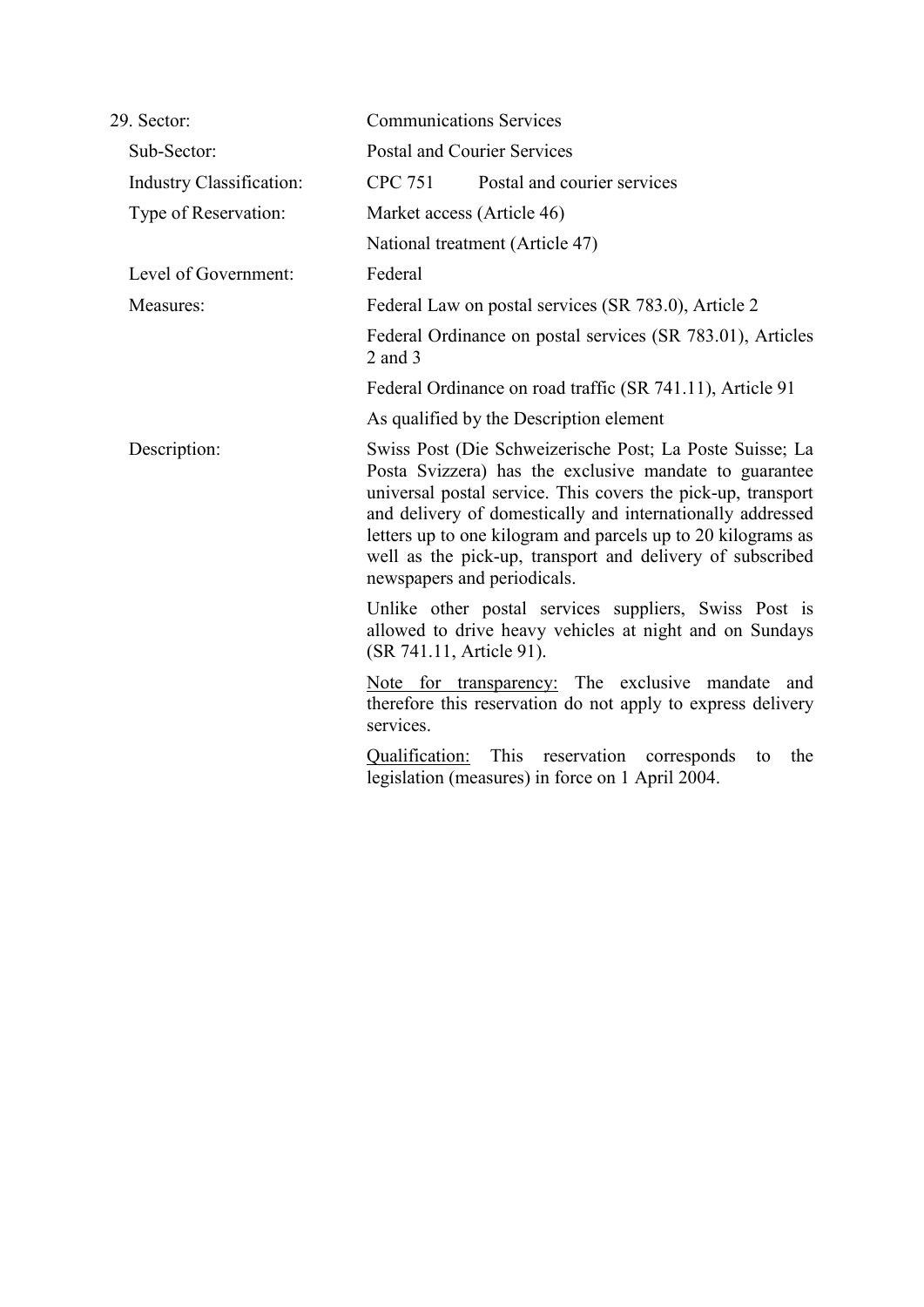| 30. Sector:                     |                 | <b>Communications Services</b>                                                                                                                                                                                                                                                                                                                    |  |
|---------------------------------|-----------------|---------------------------------------------------------------------------------------------------------------------------------------------------------------------------------------------------------------------------------------------------------------------------------------------------------------------------------------------------|--|
| Sub-Sector:                     |                 | Telecommunications Services; Audiovisual Services                                                                                                                                                                                                                                                                                                 |  |
| <b>Industry Classification:</b> | <b>CPC 7524</b> | Programme transmission services                                                                                                                                                                                                                                                                                                                   |  |
|                                 | CPC 75300       | Radio and television cable services                                                                                                                                                                                                                                                                                                               |  |
|                                 | CPC 9613        | Radio and television services                                                                                                                                                                                                                                                                                                                     |  |
| Type of Reservation:            |                 | Market access (Article 46)                                                                                                                                                                                                                                                                                                                        |  |
|                                 |                 | National treatment (Article 47)                                                                                                                                                                                                                                                                                                                   |  |
| Level of Government:            | Federal         |                                                                                                                                                                                                                                                                                                                                                   |  |
| Measures:                       |                 | Federal Law on telecommunications (SR 784.10), Article 3                                                                                                                                                                                                                                                                                          |  |
|                                 | and 2           | Federal Law on radio and television (SR 784.40), Articles 1                                                                                                                                                                                                                                                                                       |  |
| Description:                    |                 | According to Swiss Law, telecommunications services are<br>defined as the transport of electromagnetic signals – sound,<br>data, image and combinations thereof – excluding services<br>which are defined as broadcasting services according to the<br>Federal Law on radio and television.                                                       |  |
|                                 |                 | Broadcasting services are defined as the production,<br>processing, transmission and reception of radio and<br>television programme services. A programme service is a<br>sequence of programmes which are offered continuously,<br>defined in time and transmitted using telecommunications<br>techniques and which are intended for the public. |  |
|                                 | contained in    | Consequently, the scope of non-conforming measures<br>reservation<br>and<br>this<br>relating<br>to<br>telecommunications or broadcasting is to be determined on<br>the basis of the above definitions.                                                                                                                                            |  |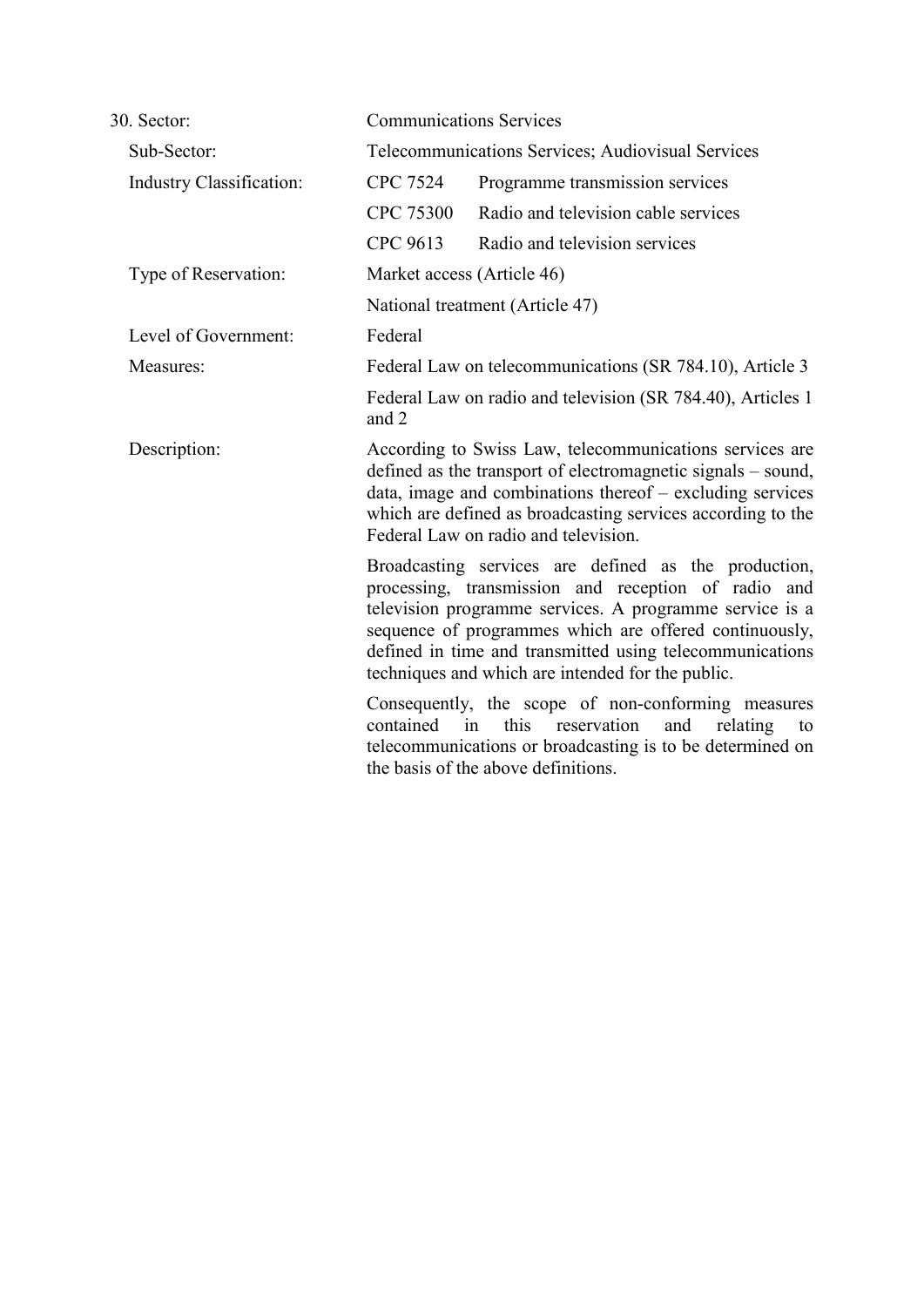| 31. Sector:              |                       | <b>Communications Services</b>                                                                                                                                                                                                                                                                                                                                                                                          |
|--------------------------|-----------------------|-------------------------------------------------------------------------------------------------------------------------------------------------------------------------------------------------------------------------------------------------------------------------------------------------------------------------------------------------------------------------------------------------------------------------|
| Sub-Sector:              |                       | Telecommunications Services; Audiovisual Services                                                                                                                                                                                                                                                                                                                                                                       |
| Industry Classification: | <b>CPC 7524</b>       | Programme transmission services                                                                                                                                                                                                                                                                                                                                                                                         |
|                          | CPC 75300             | Radio and television cable services                                                                                                                                                                                                                                                                                                                                                                                     |
|                          | CPC 9613              | Radio and television services (limited to the<br>licensing procedure and financing)                                                                                                                                                                                                                                                                                                                                     |
| Type of Reservation:     |                       | Most-favoured-nation treatment (Article 45)                                                                                                                                                                                                                                                                                                                                                                             |
|                          |                       | Market access (Article 46)                                                                                                                                                                                                                                                                                                                                                                                              |
|                          |                       | National treatment (Article 47)                                                                                                                                                                                                                                                                                                                                                                                         |
| Level of Government:     | Federal               |                                                                                                                                                                                                                                                                                                                                                                                                                         |
| Measures:                | 38, 43, 44, 53 and 59 | Federal Law on radio and television (SR 784.40), Articles                                                                                                                                                                                                                                                                                                                                                               |
|                          |                       | As qualified by the Description element                                                                                                                                                                                                                                                                                                                                                                                 |
| Description:             |                       | The Law establishes two types of licences:                                                                                                                                                                                                                                                                                                                                                                              |
|                          |                       | 1. licences with a performance mandate and giving right<br>to a share in revenue from reception fees (Article 38);                                                                                                                                                                                                                                                                                                      |
|                          | 43).                  | 2. licences with a performance mandate without giving<br>right to a share in revenue from reception fees (Article                                                                                                                                                                                                                                                                                                       |
|                          |                       | Licences of type 1 shall be granted to local and regional<br>broadcasters in defined coverage areas. Licensees must be<br>natural persons domiciled in Switzerland or juridical<br>persons having their headquarters in Switzerland. Only one<br>licence is granted per coverage area (Article 38 and 44).                                                                                                              |
|                          |                       | Licences of type 2 shall be granted only to a natural person<br>domiciled in Switzerland or to a juridical person having its<br>headquarters in Switzerland (Article 44).                                                                                                                                                                                                                                               |
|                          | 44).                  | A licence may not be granted to a juridical person under<br>foreign control, to a Swiss juridical person with foreign<br>capital participation or to a natural person who does not<br>have Swiss nationality if reciprocity is not granted (Article                                                                                                                                                                     |
|                          | radio (Article 44).   | The maximum number of licences (types 1 and 2 together)<br>per broadcasting company is two for television and two for                                                                                                                                                                                                                                                                                                   |
|                          |                       | Programmes of the Swiss Broadcasting Corporation<br>(Schweizerische Radio- und Fernsehgesellschaft; Société<br>suisse de radiodiffusion et télévision; Società svizzera di<br>radiotelevisione (SRG/SSR idée suisse)) and of other<br>companies that have been granted a licence benefit from<br>guaranteed and privileged access to wireless terrestrial<br>broadcasting or broadcasting by wire (Articles 53 and 59). |
|                          |                       | <b>Qualification:</b> Switzerland reserves the right to maintain,                                                                                                                                                                                                                                                                                                                                                       |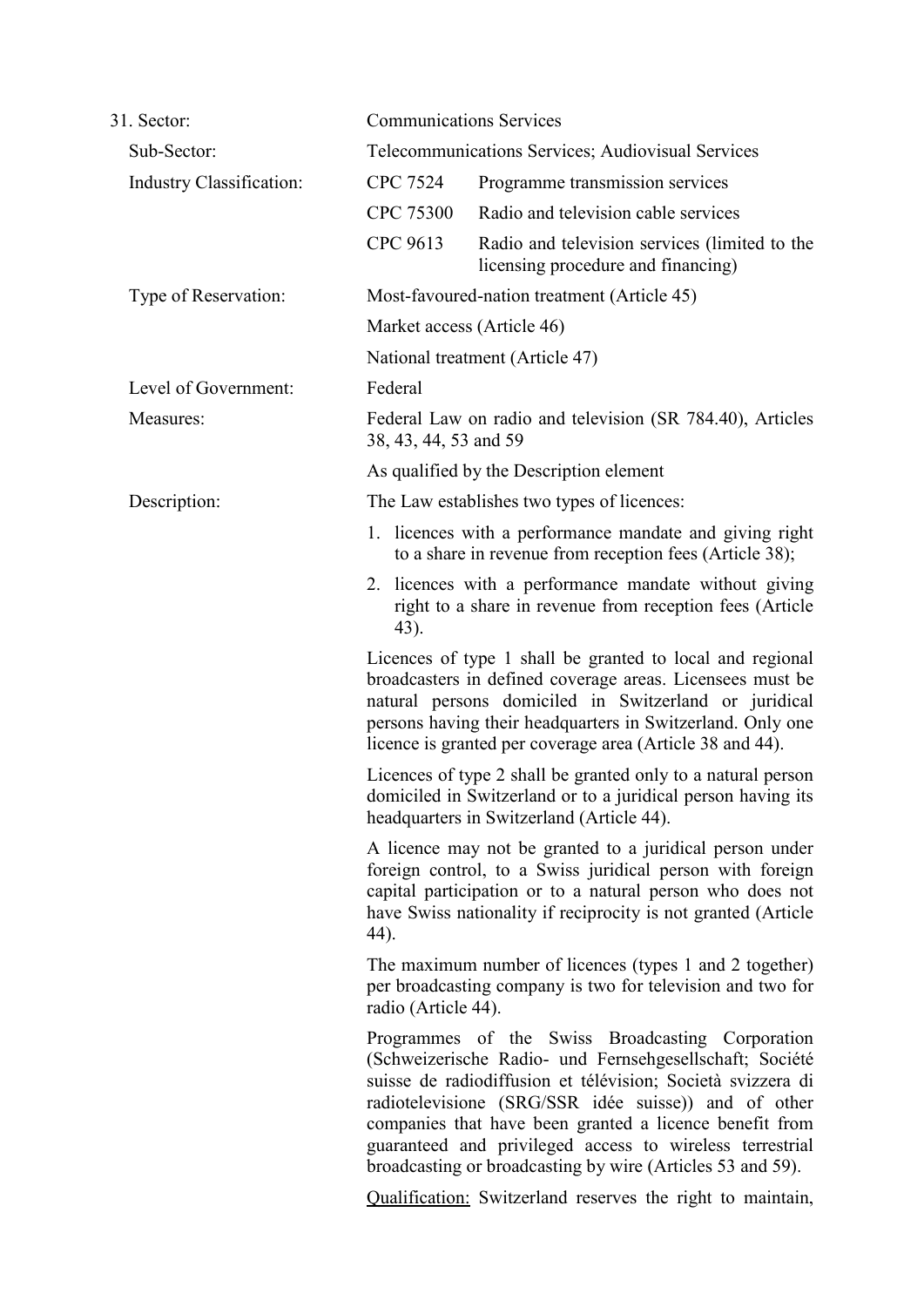modify or adopt any measures restricting market access and/or national treatment with respect to broadcasting services.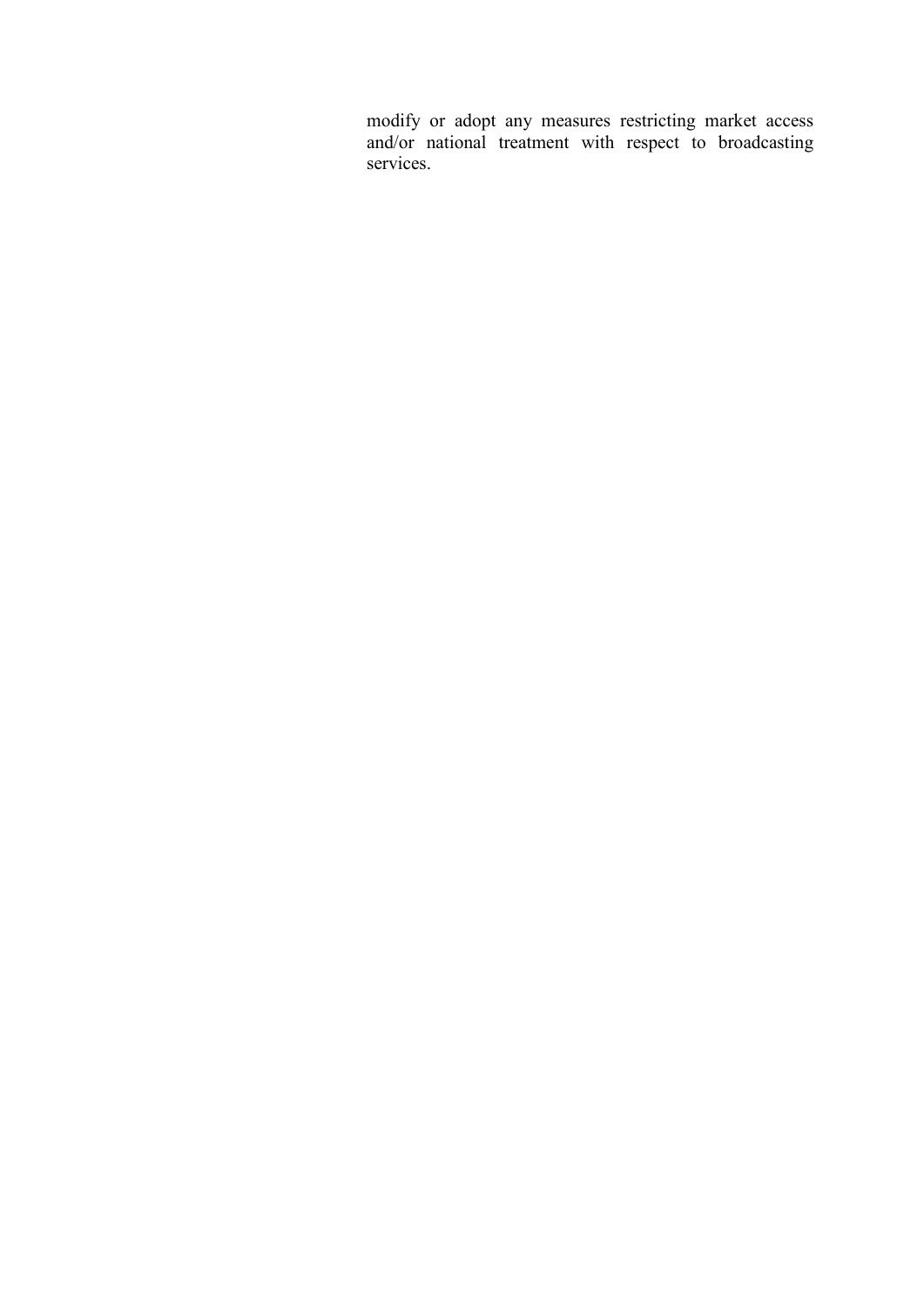| 32. Sector:              |                                                                                                                                                                                                                                                                                                                                                                                                                                           | <b>Communications Services</b>                                                                                                                                                                                                                                                                                                                                                                                                                                                                                                                                                                                  |
|--------------------------|-------------------------------------------------------------------------------------------------------------------------------------------------------------------------------------------------------------------------------------------------------------------------------------------------------------------------------------------------------------------------------------------------------------------------------------------|-----------------------------------------------------------------------------------------------------------------------------------------------------------------------------------------------------------------------------------------------------------------------------------------------------------------------------------------------------------------------------------------------------------------------------------------------------------------------------------------------------------------------------------------------------------------------------------------------------------------|
| Sub-Sector:              |                                                                                                                                                                                                                                                                                                                                                                                                                                           | Telecommunications Services; Audiovisual Services                                                                                                                                                                                                                                                                                                                                                                                                                                                                                                                                                               |
| Industry Classification: | CPC 75241                                                                                                                                                                                                                                                                                                                                                                                                                                 | Television broadcast transmission services                                                                                                                                                                                                                                                                                                                                                                                                                                                                                                                                                                      |
|                          | <b>CPC 75300</b>                                                                                                                                                                                                                                                                                                                                                                                                                          | Radio and television cable services (limited<br>to television services)                                                                                                                                                                                                                                                                                                                                                                                                                                                                                                                                         |
|                          | CPC 96132                                                                                                                                                                                                                                                                                                                                                                                                                                 | Television<br>(limited)<br>services<br>the<br>to<br>programming)                                                                                                                                                                                                                                                                                                                                                                                                                                                                                                                                                |
|                          | CPC 96133                                                                                                                                                                                                                                                                                                                                                                                                                                 | Combined programme<br>making<br>and<br>broadcasting services (limited to television<br>services)                                                                                                                                                                                                                                                                                                                                                                                                                                                                                                                |
| Type of Reservation:     | Most-favoured-nation treatment (Article 45)                                                                                                                                                                                                                                                                                                                                                                                               |                                                                                                                                                                                                                                                                                                                                                                                                                                                                                                                                                                                                                 |
|                          |                                                                                                                                                                                                                                                                                                                                                                                                                                           | Market access (Article 46)                                                                                                                                                                                                                                                                                                                                                                                                                                                                                                                                                                                      |
|                          |                                                                                                                                                                                                                                                                                                                                                                                                                                           | National treatment (Article 47)                                                                                                                                                                                                                                                                                                                                                                                                                                                                                                                                                                                 |
| Level of Government:     | Federal                                                                                                                                                                                                                                                                                                                                                                                                                                   |                                                                                                                                                                                                                                                                                                                                                                                                                                                                                                                                                                                                                 |
| Measures:                | Federal Law on radio and television (SR 784.40), Article 7                                                                                                                                                                                                                                                                                                                                                                                |                                                                                                                                                                                                                                                                                                                                                                                                                                                                                                                                                                                                                 |
|                          | Articles 5 and 6                                                                                                                                                                                                                                                                                                                                                                                                                          | Federal Ordinance on radio and television (SR 784.401),                                                                                                                                                                                                                                                                                                                                                                                                                                                                                                                                                         |
| Description:             | Television broadcasters with a national or regional<br>language programme service are obliged to reserve at least<br>50 per cent of their broadcasting time for Swiss or<br>European productions and are obliged to reserve at least 10<br>per cent of their broadcasting time or 10 per cent of their<br>production costs for works from independent Swiss or<br>European producers (SR 784.40, Article 7 and SR 784.401,<br>Article 5). |                                                                                                                                                                                                                                                                                                                                                                                                                                                                                                                                                                                                                 |
|                          | 784.401, Article 6).                                                                                                                                                                                                                                                                                                                                                                                                                      | Television broadcasters with a national or regional<br>language programme service which broadcast films in their<br>programme service must spend at least 4 per cent of their<br>gross revenue on purchase, production or co-production of<br>Swiss films or must pay a corresponding support fee of up<br>to 4 per cent. This obligation also applies to foreign<br>television broadcasters which offer windows of national or<br>regional language programme services in Switzerland (SR<br>784.40, Article 7) and which offer feature, documentary<br>and animation films in their respective programmes (SR |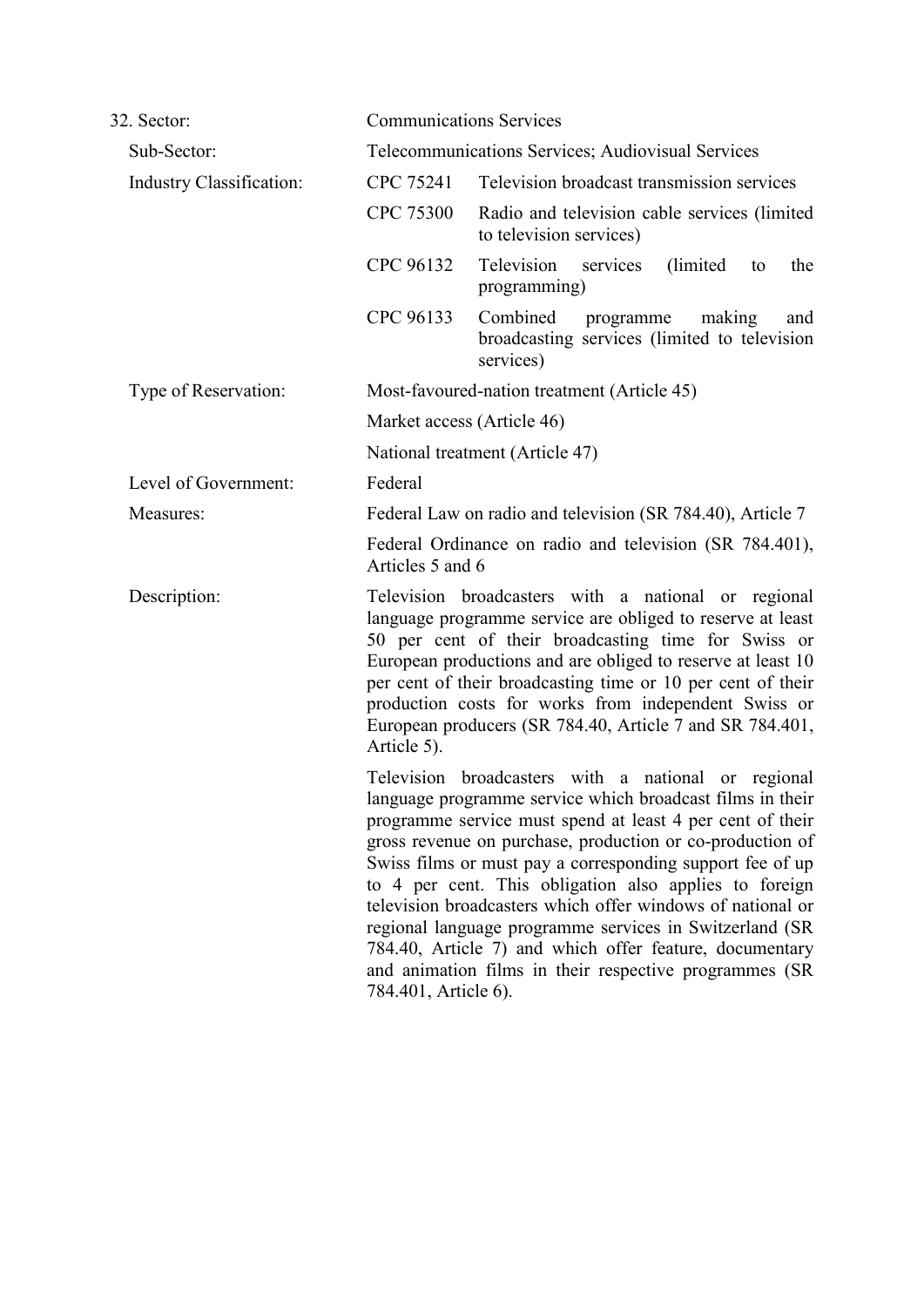| 33. Sector:                     | <b>Financial Services</b>                                                                                                                                                                                                                                                                                                                                                                                                                                                                 |
|---------------------------------|-------------------------------------------------------------------------------------------------------------------------------------------------------------------------------------------------------------------------------------------------------------------------------------------------------------------------------------------------------------------------------------------------------------------------------------------------------------------------------------------|
| Sub-Sector:                     | Insurance Services                                                                                                                                                                                                                                                                                                                                                                                                                                                                        |
| <b>Industry Classification:</b> | Part of CPC 81                                                                                                                                                                                                                                                                                                                                                                                                                                                                            |
| Type of Reservation:            | Market access (Article 46)                                                                                                                                                                                                                                                                                                                                                                                                                                                                |
|                                 | National treatment (Article 47)                                                                                                                                                                                                                                                                                                                                                                                                                                                           |
| Level of Government:            | Cantonal                                                                                                                                                                                                                                                                                                                                                                                                                                                                                  |
| Measures:                       | Cantonal legislations                                                                                                                                                                                                                                                                                                                                                                                                                                                                     |
| Description:                    | A public monopoly on fire and natural damage insurance<br>on buildings exists in the following cantons: Zürich, Bern,<br>Luzern, Nidwalden, Glarus, Zug, Fribourg, Solothurn,<br>Basel-Stadt, Basel-Landschaft, Schaffhausen, Aargau, St.<br>Gallen, Graubünden, Appenzell Innerrhoden, Thurgau,<br>Vaud, Neuchâtel, Jura. In the cantons of Nidwalden and<br>Vaud, the public monopoly on fire and natural damage<br>insurance covers also movable property located in the<br>buildings. |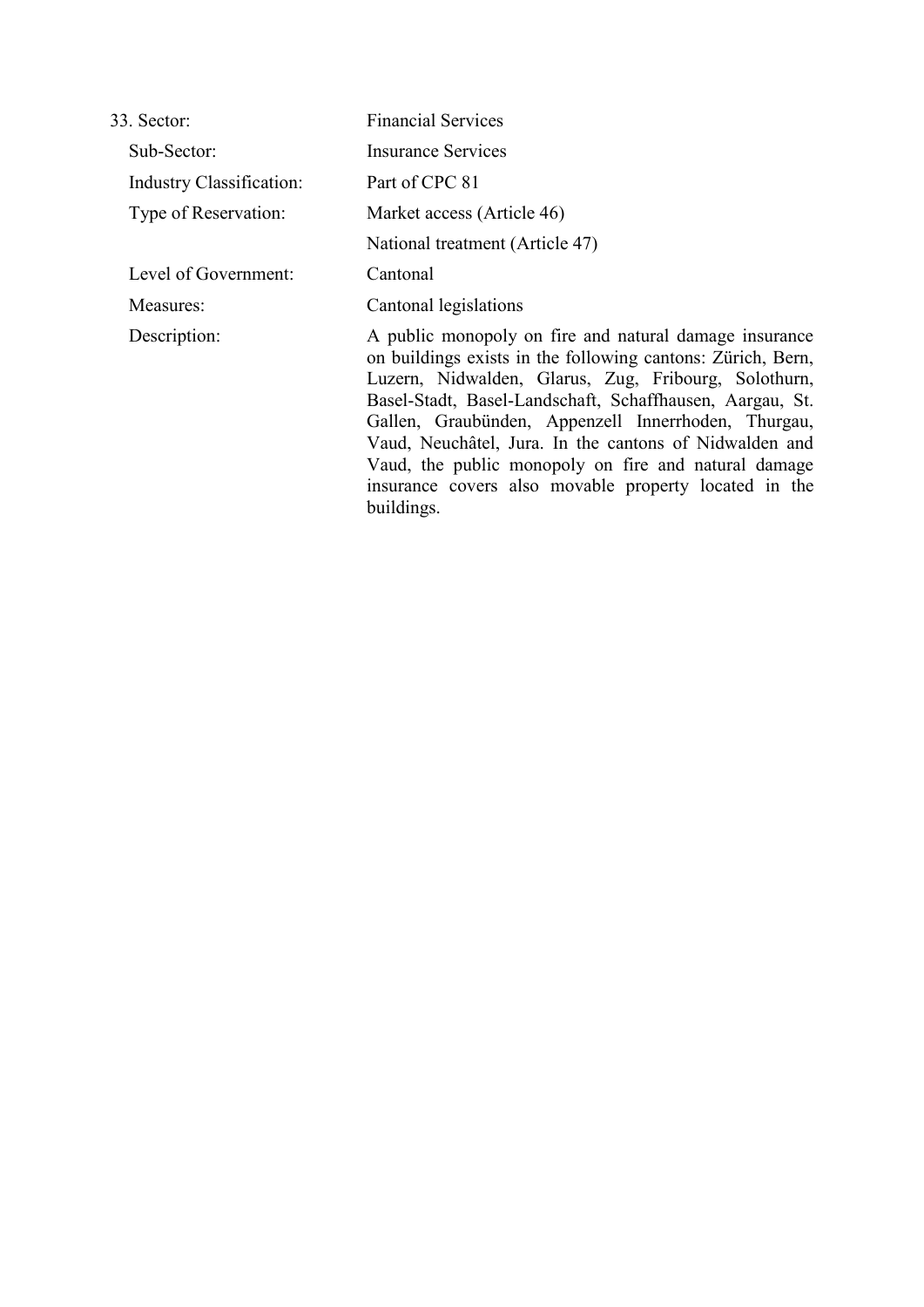| 34. Sector:                     | <b>Financial Services</b>                                                                                                                                                                                                                                                                                                                                                                                                                                                                                                                                                                                                                                                                                                                                          |
|---------------------------------|--------------------------------------------------------------------------------------------------------------------------------------------------------------------------------------------------------------------------------------------------------------------------------------------------------------------------------------------------------------------------------------------------------------------------------------------------------------------------------------------------------------------------------------------------------------------------------------------------------------------------------------------------------------------------------------------------------------------------------------------------------------------|
| Sub-Sector:                     | <b>Insurance Services</b>                                                                                                                                                                                                                                                                                                                                                                                                                                                                                                                                                                                                                                                                                                                                          |
| <b>Industry Classification:</b> | Part of CPC 81                                                                                                                                                                                                                                                                                                                                                                                                                                                                                                                                                                                                                                                                                                                                                     |
| Type of Reservation:            | Market access (Article 46)                                                                                                                                                                                                                                                                                                                                                                                                                                                                                                                                                                                                                                                                                                                                         |
|                                 | National treatment (Article 47)                                                                                                                                                                                                                                                                                                                                                                                                                                                                                                                                                                                                                                                                                                                                    |
| Level of Government:            | Federal                                                                                                                                                                                                                                                                                                                                                                                                                                                                                                                                                                                                                                                                                                                                                            |
| Measures:                       | Federal Law on the supervision of private insurers (SR)<br>961.01), Articles 3, 4, 5, 6, 7, 8, 9, 10, 11, 12, 13, 14, 15,<br>41, 42 and 44                                                                                                                                                                                                                                                                                                                                                                                                                                                                                                                                                                                                                         |
|                                 | Federal Ordinance on the supervision of private insurers<br>(SR 961.011), Articles 182, 183, 184, 185, 186 and 187                                                                                                                                                                                                                                                                                                                                                                                                                                                                                                                                                                                                                                                 |
| Description:                    | Representative offices may not conduct business or act as<br>an agent (Articles 3 to 15 and 41).                                                                                                                                                                                                                                                                                                                                                                                                                                                                                                                                                                                                                                                                   |
|                                 | For insurance companies incorporated in Switzerland, the<br>legal form of a joint-stock company (Aktiengesellschaft;<br>société anonyme; società anonima) or a co-operative<br>society (Genossenschaft; société coopérative; società<br>cooperativa) is required; for branches of foreign insurance<br>companies, the legal form of the insurance company in the<br>head office country must be comparable to a Swiss joint-<br>stock company or to a Swiss co-operative society (Articles<br>7 and 15).                                                                                                                                                                                                                                                           |
|                                 | Except for maritime, aviation and transport insurance<br>(MAT)<br>well<br>services<br>as<br>reinsurance<br>as<br>services,<br>commercial presence is required in Switzerland (Articles 3)<br>and 15).                                                                                                                                                                                                                                                                                                                                                                                                                                                                                                                                                              |
|                                 | For insurance intermediation services, such as brokerage<br>and agency, only services supplied by insurance companies<br>established in Switzerland may be supplied with the<br>exception of maritime, aviation and transport insurance<br>services (MAT) as well as reinsurance services. Dependent<br>intermediary insurance suppliers are required to be<br>affiliated to an insurance company domiciled in<br>Switzerland. Independent intermediary insurance suppliers<br>are required to register in the intermediary insurance<br>register (Versicherungsvermittler-Register; Registre des<br>intermédiaires en assurance; Registro degli intermediari<br>assicurativi) (SR 961.01, Articles 7, 15, 41, 42, 43 and 44;<br>SR 961.011, Articles 182 to 187). |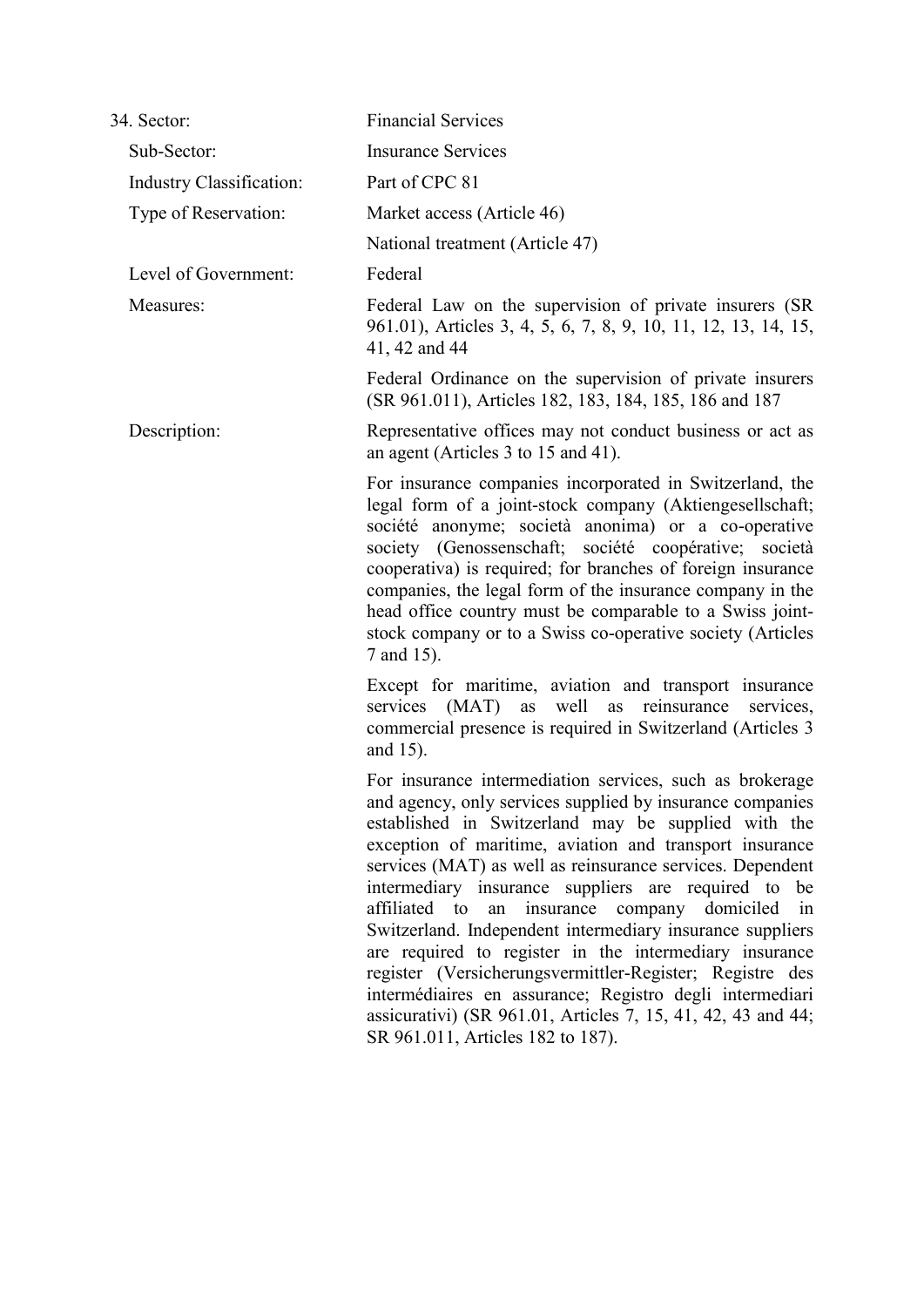| 35. Sector:                     | <b>Financial Services</b>                                                                                                                                                                                                                                                                                                                                                                                                                  |
|---------------------------------|--------------------------------------------------------------------------------------------------------------------------------------------------------------------------------------------------------------------------------------------------------------------------------------------------------------------------------------------------------------------------------------------------------------------------------------------|
| Sub-Sector:                     | <b>Insurance Services</b>                                                                                                                                                                                                                                                                                                                                                                                                                  |
| <b>Industry Classification:</b> | Part of CPC 81                                                                                                                                                                                                                                                                                                                                                                                                                             |
| Type of Reservation:            | Market access (Article 46)                                                                                                                                                                                                                                                                                                                                                                                                                 |
|                                 | National treatment (Article 47)                                                                                                                                                                                                                                                                                                                                                                                                            |
| Level of Government:            | Federal                                                                                                                                                                                                                                                                                                                                                                                                                                    |
| Measures:                       | Federal Law on occupational benefit plans concerning old-<br>age, survivors and invalidity (SR 831.40), Articles 11 and<br>48                                                                                                                                                                                                                                                                                                              |
| Description:                    | Pension funds must be established in Switzerland in order<br>to operate in the statutory pension funds scheme<br>("Berufsvorsorge"; "prévoyance professionelle";<br>"previdenza professionale"). Participation in the statutory<br>pension funds scheme requires pension funds to be<br>organised in the form of a co-operative society or of a<br>foundation (Stiftung; fondation; fondazione) (Article 48).                              |
|                                 | Employers employing persons subject to compulsory<br>insurance must be affiliated to a provident institution<br>("Vorsorgeeinrichtung"; "institution de prévoyance";<br>"istituto di previdenza") entered in the Register for<br>occupational benefit plans ("Register für die berufliche<br>Vorsorge"; "registre de la prévoyance professionnelle";<br>"registro della previdenza professionale") according to<br>Swiss Law (Article 11). |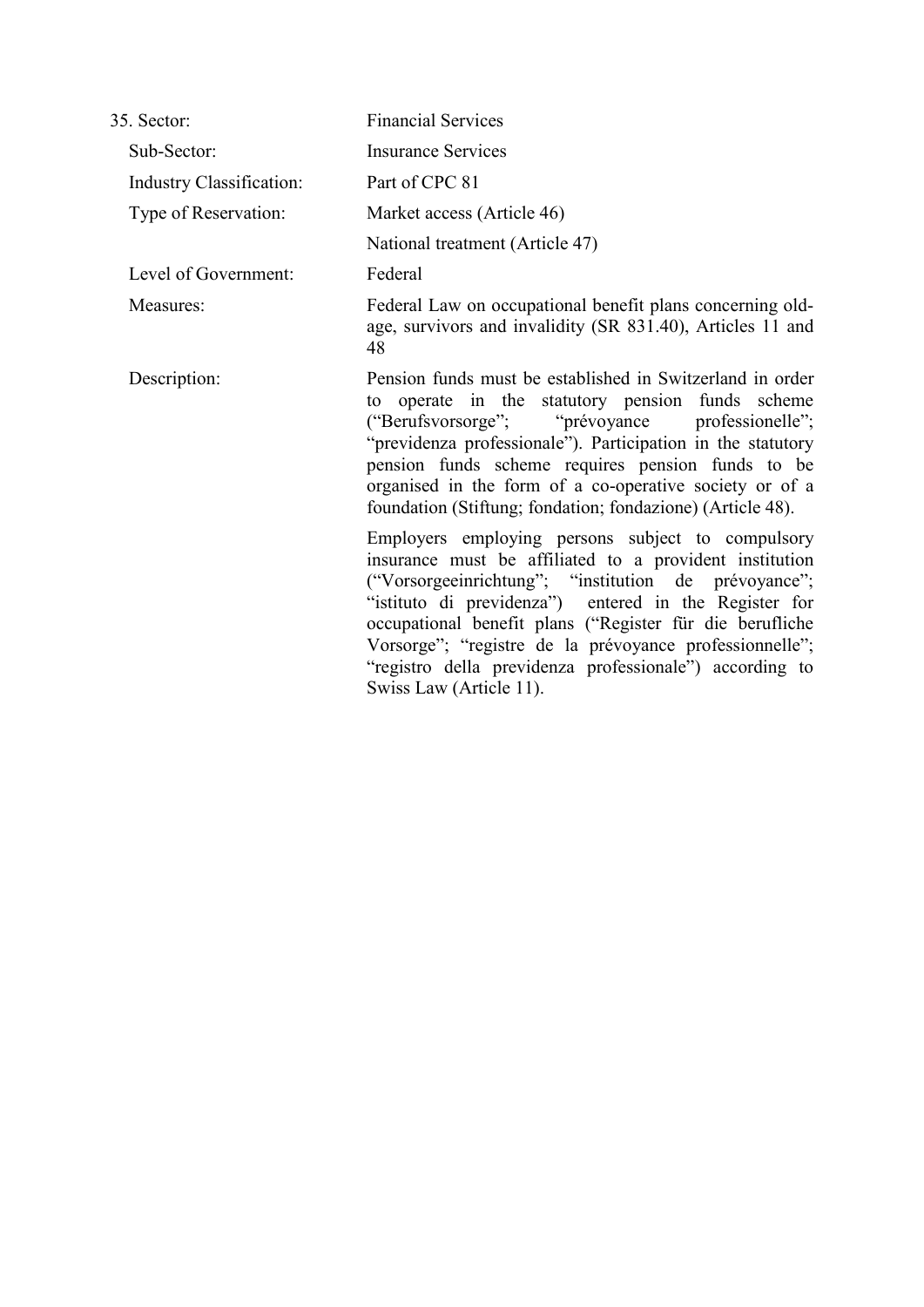| 36. Sector:                     | <b>Financial Services</b>                                                                                                                                                                                                                                                                                                                                                                                          |
|---------------------------------|--------------------------------------------------------------------------------------------------------------------------------------------------------------------------------------------------------------------------------------------------------------------------------------------------------------------------------------------------------------------------------------------------------------------|
| Sub-Sector:                     | <b>Insurance Services</b>                                                                                                                                                                                                                                                                                                                                                                                          |
| <b>Industry Classification:</b> | Part of CPC 81                                                                                                                                                                                                                                                                                                                                                                                                     |
| Type of Reservation:            | Market access (Article 46)                                                                                                                                                                                                                                                                                                                                                                                         |
|                                 | National treatment (Article 47)                                                                                                                                                                                                                                                                                                                                                                                    |
| Level of Government:            | Federal                                                                                                                                                                                                                                                                                                                                                                                                            |
| Measures:                       | Federal Law on health insurance (SR 832.10), Articles 3<br>and 4                                                                                                                                                                                                                                                                                                                                                   |
|                                 | Federal Ordinance on health insurance (SR 832.102),<br>Article 12                                                                                                                                                                                                                                                                                                                                                  |
| Description:                    | Participation in the basic health insurance scheme requires<br>health insurance suppliers to be organised in one of the<br>following legal entities: an association (Verein; association;<br>associazione), a co-operative society, a foundation or a<br>joint-stock company with non-profit purposes (SR 832.102,<br>Article 12).                                                                                 |
|                                 | Foreign health insurance suppliers must be established in<br>Switzerland in order to operate in the basic health insurance<br>scheme (SR 832.102, Article 12). Persons subject to<br>compulsory health insurance must choose a health<br>insurance participating in the basic health insurance scheme<br>or a private insurer according to Swiss law as their<br>insurance supplier (SR 832.10, Articles 3 and 4). |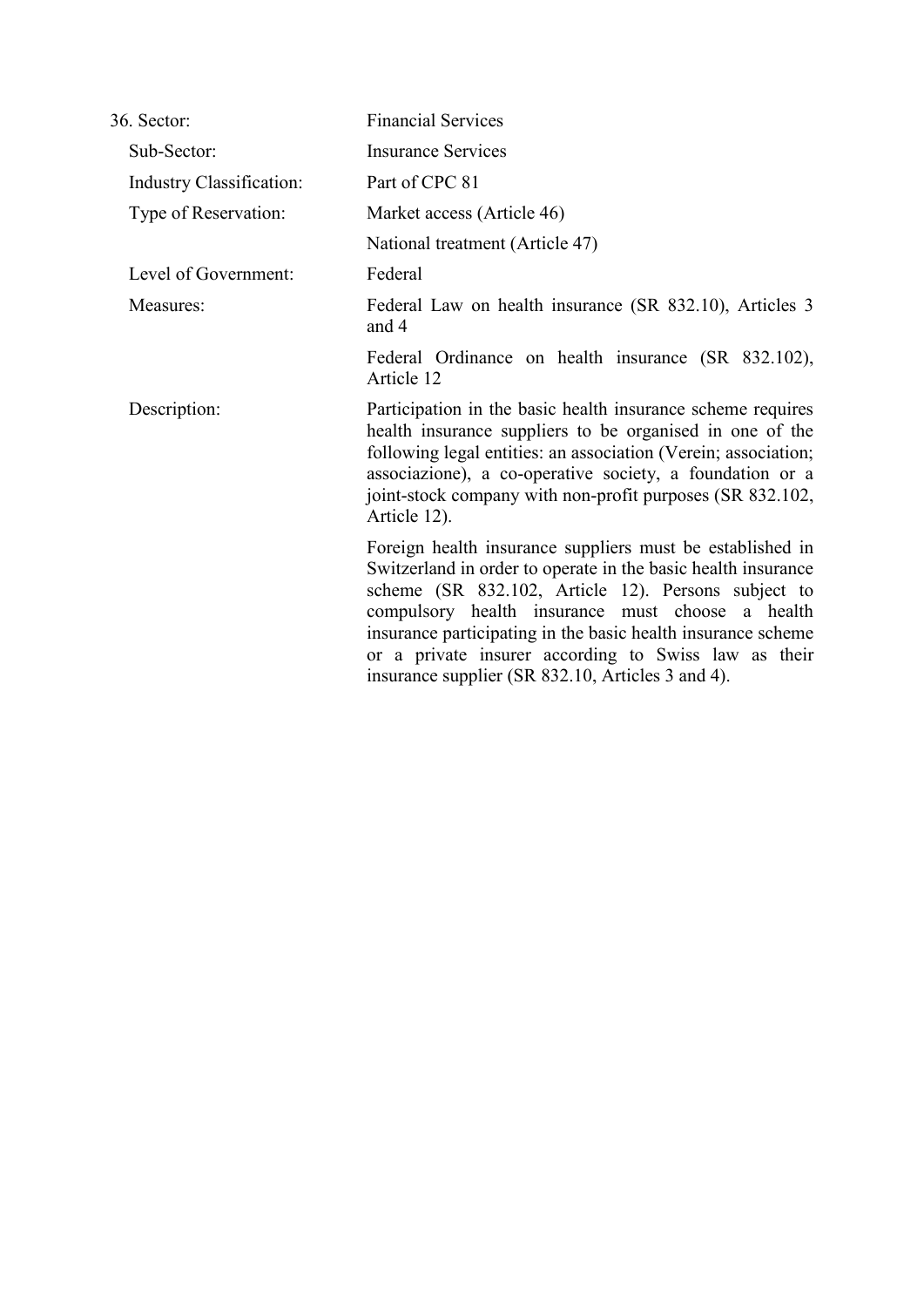| 37. Sector:                     | <b>Financial Services</b>                                                                                                                                                                                                                                                                                                                                                                                                                                             |  |  |
|---------------------------------|-----------------------------------------------------------------------------------------------------------------------------------------------------------------------------------------------------------------------------------------------------------------------------------------------------------------------------------------------------------------------------------------------------------------------------------------------------------------------|--|--|
| Sub-Sector:                     | <b>Insurance Services</b>                                                                                                                                                                                                                                                                                                                                                                                                                                             |  |  |
| <b>Industry Classification:</b> | Part of CPC 81                                                                                                                                                                                                                                                                                                                                                                                                                                                        |  |  |
| Type of Reservation:            | Market access (Article 46)                                                                                                                                                                                                                                                                                                                                                                                                                                            |  |  |
|                                 | National treatment (Article 47)                                                                                                                                                                                                                                                                                                                                                                                                                                       |  |  |
| Level of Government:            | Federal                                                                                                                                                                                                                                                                                                                                                                                                                                                               |  |  |
| Measures:                       | Federal Law on accident insurance (SR 832.20), Article 68                                                                                                                                                                                                                                                                                                                                                                                                             |  |  |
| Description:                    | Foreign insurance suppliers must be established in<br>Switzerland in order to operate in the compulsory accident<br>and occupational disease insurance scheme.                                                                                                                                                                                                                                                                                                        |  |  |
|                                 | Persons subject to compulsory accident and occupational<br>disease insurance but excluded from the scope of the Swiss<br>Accident<br>Fund<br>(Schweizerische)<br>Insurance<br>Unfallversicherungsanstalt; Caisse nationale<br>suisse<br>d'assurance en cas d'accidents; Istituto svizzero di<br>assicurazione contro gli infortuni (Suva)) must be affiliated<br>by their employer with a private insurer or a health<br>insurance fund with domicile in Switzerland. |  |  |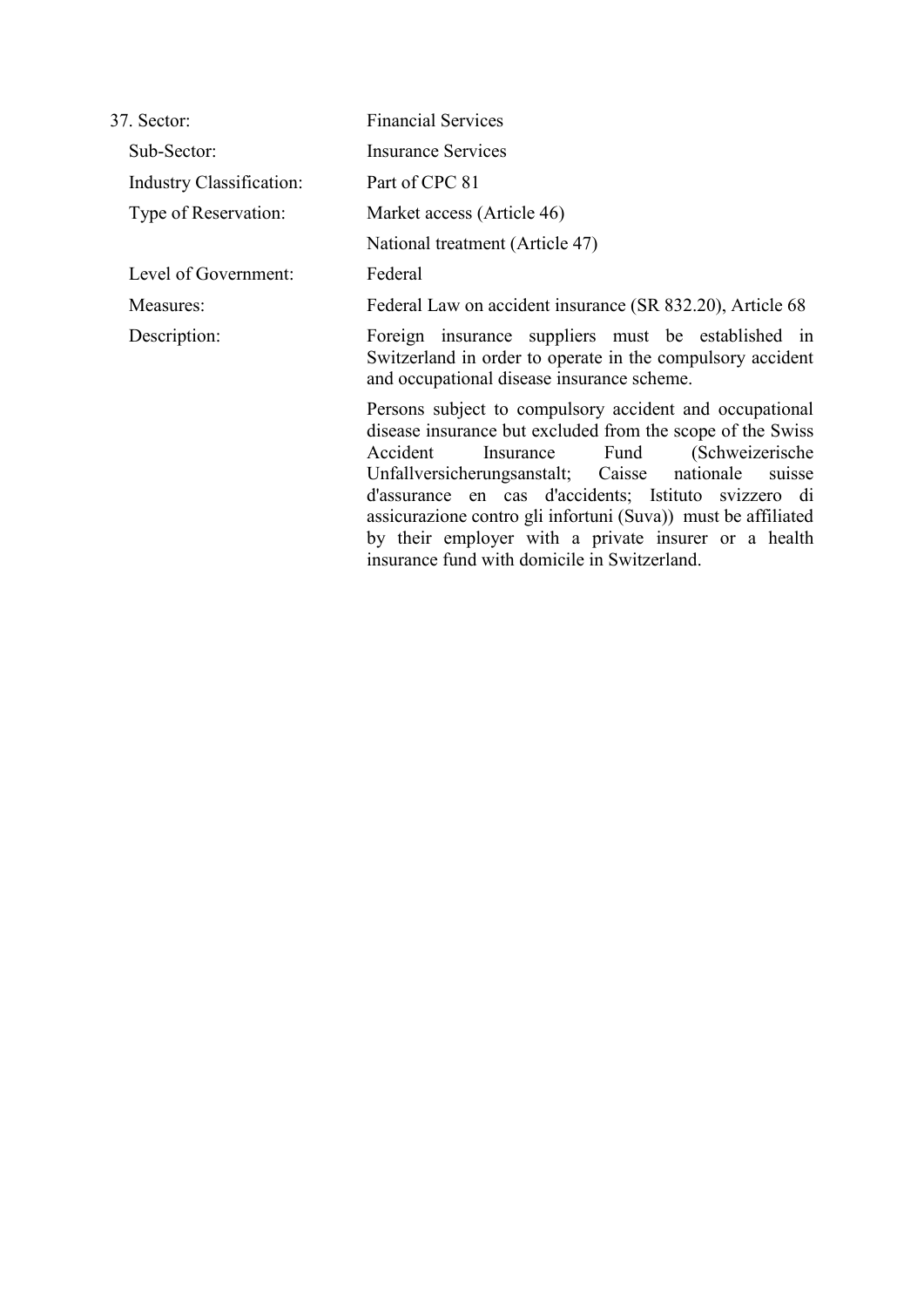| 38. Sector:              | <b>Financial Services</b>                                                                                                                                                                                                                                                                                                                                                                                                                                                                                                                                |
|--------------------------|----------------------------------------------------------------------------------------------------------------------------------------------------------------------------------------------------------------------------------------------------------------------------------------------------------------------------------------------------------------------------------------------------------------------------------------------------------------------------------------------------------------------------------------------------------|
| Sub-Sector:              | Banking and Other Financial Services                                                                                                                                                                                                                                                                                                                                                                                                                                                                                                                     |
| Industry Classification: | Part of CPC 81                                                                                                                                                                                                                                                                                                                                                                                                                                                                                                                                           |
| Type of Reservation:     | Market access (Article 46)                                                                                                                                                                                                                                                                                                                                                                                                                                                                                                                               |
|                          | National treatment (Article 47)                                                                                                                                                                                                                                                                                                                                                                                                                                                                                                                          |
| Level of Government:     | Federal                                                                                                                                                                                                                                                                                                                                                                                                                                                                                                                                                  |
| Measures:                | Federal Law on the issuance of specific mortgage bonds<br>(SR 211.423.4), Articles 1, 2, 3, 4, and 5                                                                                                                                                                                                                                                                                                                                                                                                                                                     |
| Description:             | Two mortgage bond issuance institutes have been granted<br>an exclusive right to issue specific mortgage bonds<br>("Pfandbriefe"; "lettres de gage"; "obbligazioni fondiarie");<br>in case of the first institute only Swiss cantonal banks are<br>accepted as members; in case of the second institute, banks<br>with head offices in Switzerland whose national mortgage<br>loan business amounts to at least 60 per cent of their<br>balance sheet can be members; the issuance of other<br>mortgage-backed bonds is not affected by this regulation. |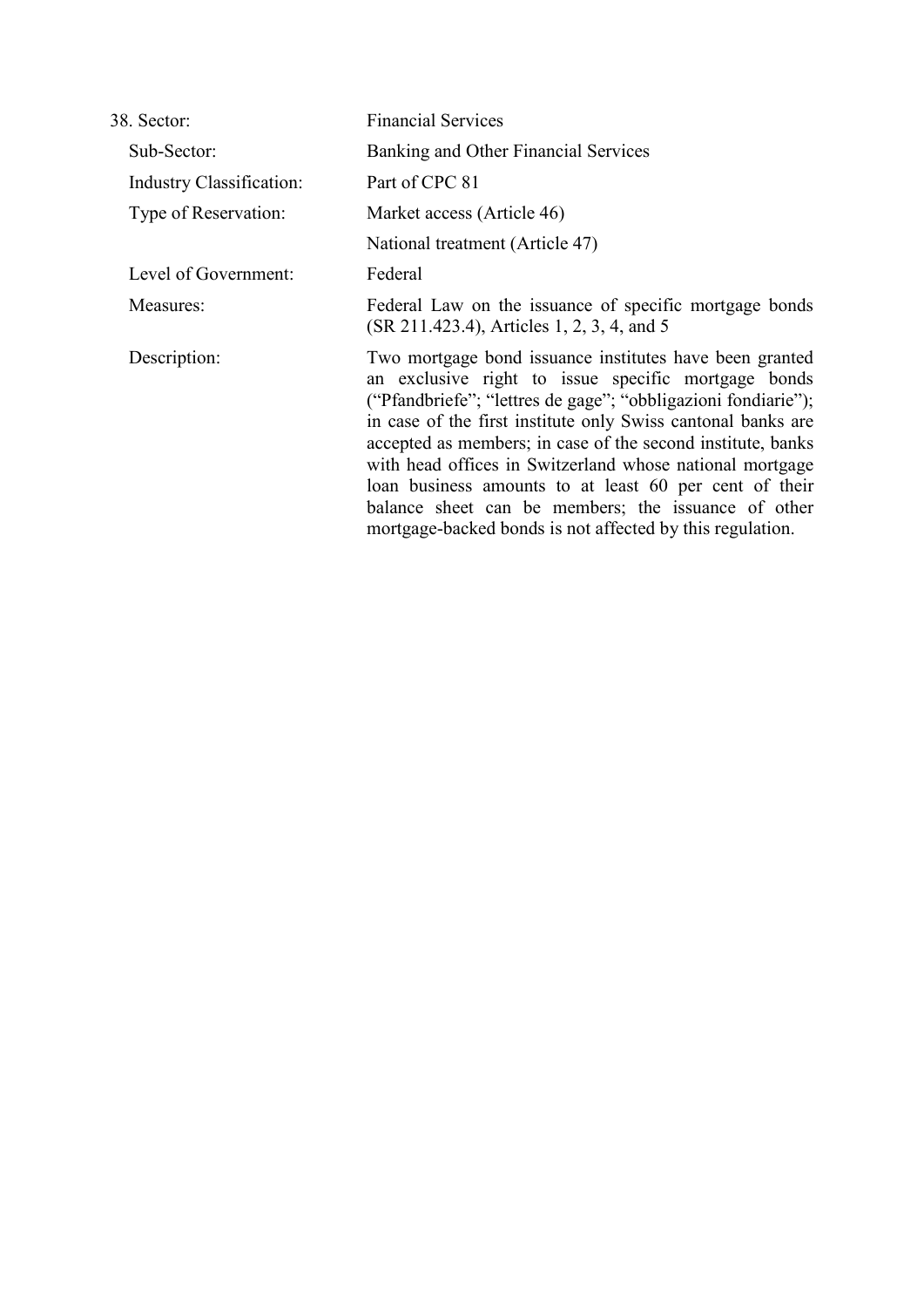| 39. Sector:                     | <b>Financial Services</b>                                                        |  |  |
|---------------------------------|----------------------------------------------------------------------------------|--|--|
| Sub-Sector:                     | Banking and Other Financial Services                                             |  |  |
| <b>Industry Classification:</b> | Part of CPC 81                                                                   |  |  |
| Type of Reservation:            | National treatment (Article 47)                                                  |  |  |
| Level of Government:            | Federal                                                                          |  |  |
| Measures:                       | Federal Law on stamp duty (SR 641.10), Article 14                                |  |  |
| Description:                    | The issuance of foreign collective investment funds is<br>subject to stamp duty. |  |  |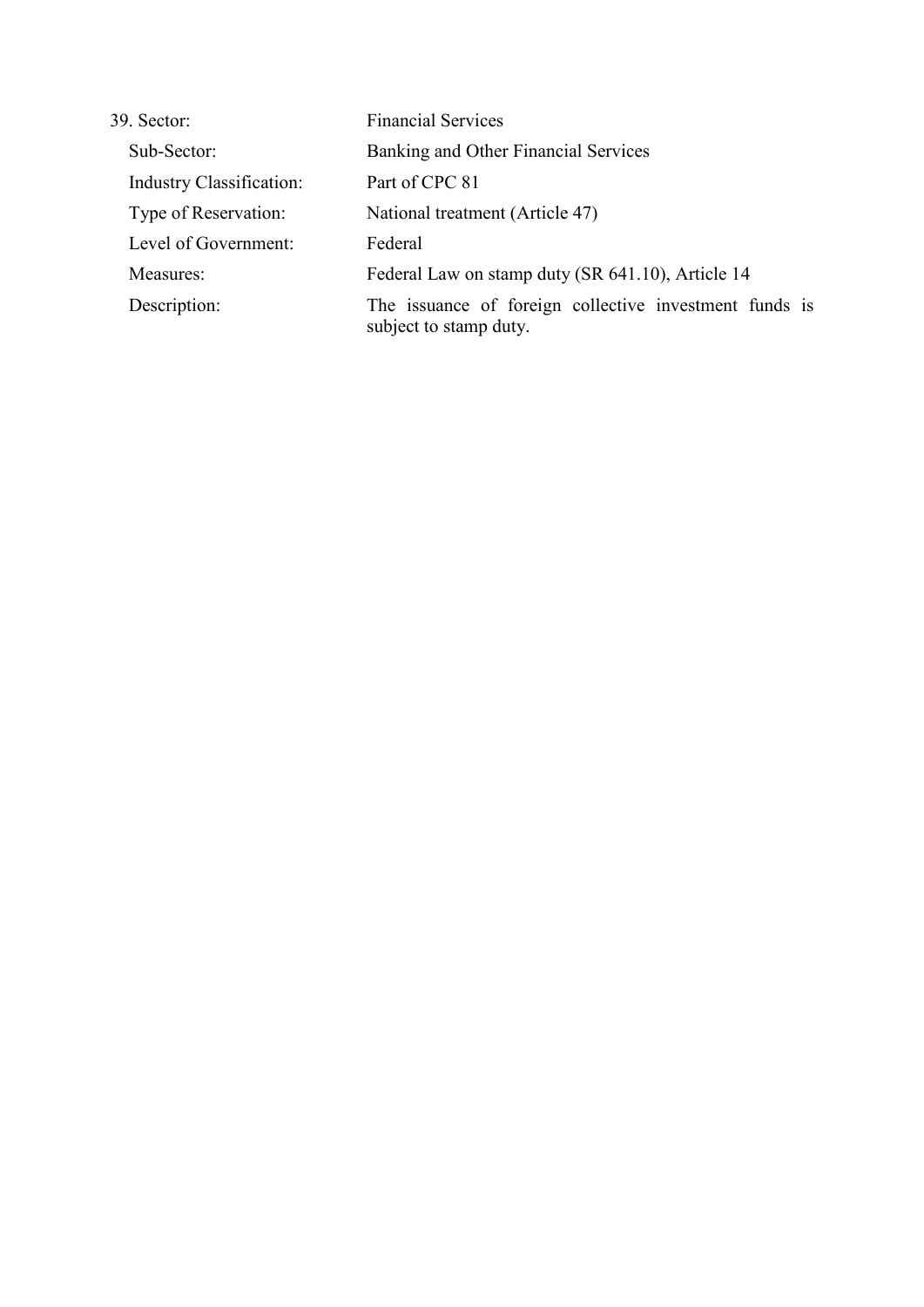| 40. Sector:              | <b>Financial Services</b>                                                                                                                                                                                                                                                                        |
|--------------------------|--------------------------------------------------------------------------------------------------------------------------------------------------------------------------------------------------------------------------------------------------------------------------------------------------|
| Sub-Sector:              | Banking and Other Financial Services                                                                                                                                                                                                                                                             |
| Industry Classification: | Part of CPC 81                                                                                                                                                                                                                                                                                   |
| Type of Reservation:     | Market access (Article 46)                                                                                                                                                                                                                                                                       |
|                          | National treatment (Article 47)                                                                                                                                                                                                                                                                  |
| Level of Government:     | Federal                                                                                                                                                                                                                                                                                          |
| Measures:                | Federal Law on banks and savings banks (SR 952.0),<br>Articles 3 <i>bis</i> and 3 <i>ter</i>                                                                                                                                                                                                     |
|                          | Federal Ordinance on banks and savings banks (SR<br>952.02), Article 5                                                                                                                                                                                                                           |
|                          | Federal Ordinance on foreign banks in Switzerland (SR)<br>952.111), Articles 4, 12 and 14                                                                                                                                                                                                        |
| Description:             | If the foreign controlling ultimate shareholders and/or<br>Ι.<br>beneficial owners are nationals and/or residents of a<br>non-Party, then                                                                                                                                                        |
|                          | the licence to establish a bank to be organised<br>under Swiss law;                                                                                                                                                                                                                              |
|                          | the licence to establish an office, a branch or an<br>$\qquad \qquad \blacksquare$<br>agency of a foreign or foreign-controlled bank; and                                                                                                                                                        |
|                          | the licence to appoint a permanent representative of<br>۰<br>a foreign bank;                                                                                                                                                                                                                     |
|                          | are subject to the additional condition that the country<br>of domicile of the foreign bank or of the foreign<br>controlling corporate or individual shareholder shall<br>guarantee reciprocity.                                                                                                 |
|                          | II. An additional licence (as described under I.) must be<br>obtained by any bank which falls under foreign control<br>or if a foreign controlled bank undergoes a change of<br>foreign<br>shareholders<br>holding<br>its<br>qualified<br>a<br>participation.                                    |
|                          | A bank organised under Swiss law falls under this<br>provision whenever a foreign person (see below) with a<br>qualified participation directly or indirectly holds more<br>than 50 percent of the voting rights in the bank or a<br>significant influence on it is exercised in another manner. |
|                          | The following shall be deemed foreign persons:                                                                                                                                                                                                                                                   |
|                          | (a) natural persons who have neither Swiss nationality nor<br>a residence permit conferring the right of establishment<br>in Switzerland;                                                                                                                                                        |
|                          | (b) juridical persons and partnerships who have their<br>registered office abroad or, if they have their registered<br>office in Switzerland, are controlled by persons defined<br>under $(a)$ .                                                                                                 |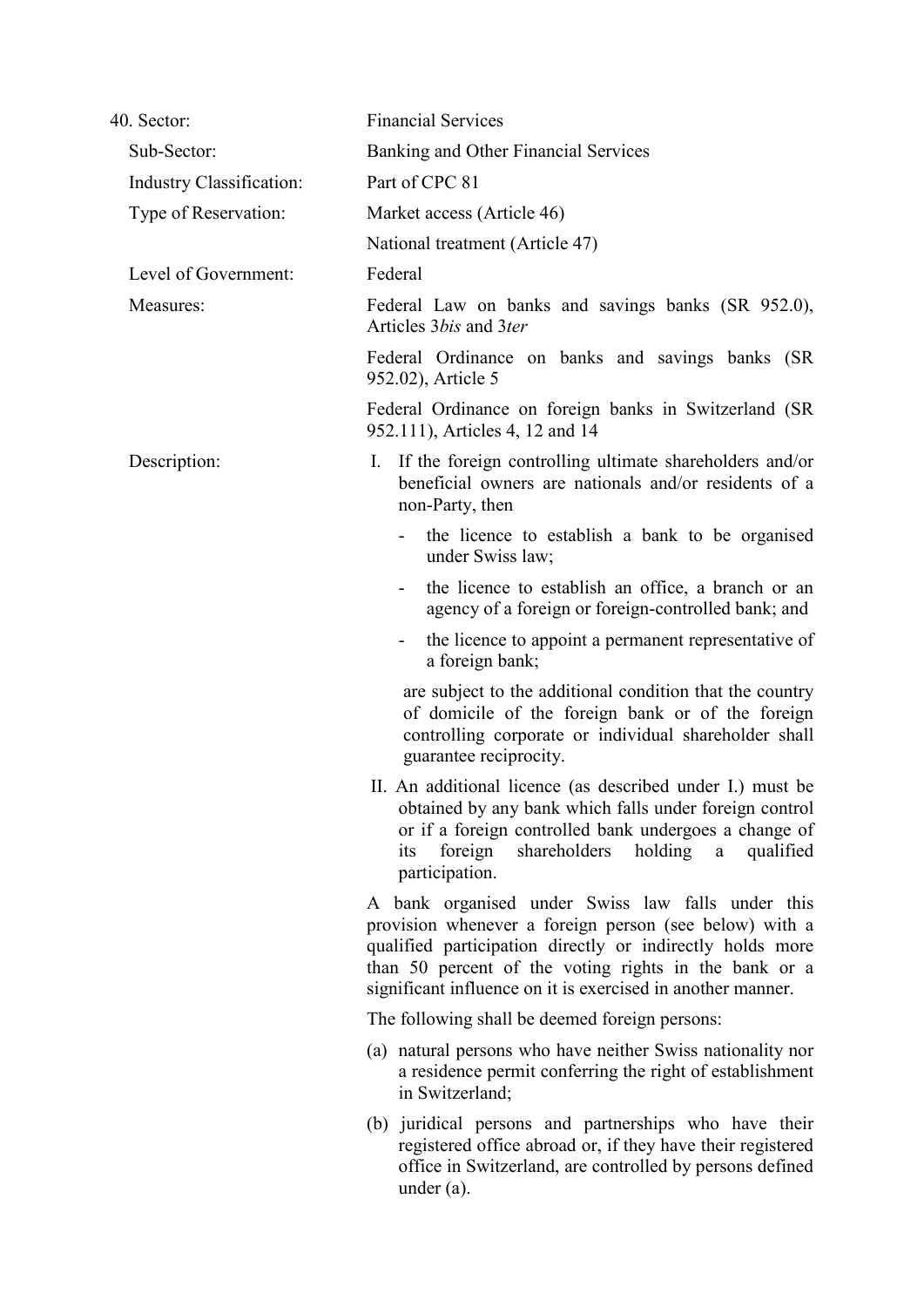| 41. Sector:                     | <b>Financial Services</b>                                                                                                                                                                                                                                                                        |  |  |
|---------------------------------|--------------------------------------------------------------------------------------------------------------------------------------------------------------------------------------------------------------------------------------------------------------------------------------------------|--|--|
| Sub-Sector:                     | Banking and Other Financial Services                                                                                                                                                                                                                                                             |  |  |
| <b>Industry Classification:</b> | Part of CPC 81                                                                                                                                                                                                                                                                                   |  |  |
| Type of Reservation:            | Market access (Article 46)                                                                                                                                                                                                                                                                       |  |  |
|                                 | National treatment (Article 47)                                                                                                                                                                                                                                                                  |  |  |
| Level of Government:            | Federal                                                                                                                                                                                                                                                                                          |  |  |
| Measures:                       | Federal Law on banks and savings banks (SR 952.0),<br>Article 3bis                                                                                                                                                                                                                               |  |  |
|                                 | Federal Ordinance on foreign banks in Switzerland (SR<br>952.111), Articles 4 and 12                                                                                                                                                                                                             |  |  |
| Description:                    | The licence                                                                                                                                                                                                                                                                                      |  |  |
|                                 | to establish a bank to be organised under Swiss law,<br>but with respect to which controlling foreign influence<br>exists;                                                                                                                                                                       |  |  |
|                                 | to establish an office, a branch or an agency of a<br>$\blacksquare$<br>foreign or foreign-controlled bank; or                                                                                                                                                                                   |  |  |
|                                 | to appoint a permanent representative of a foreign<br>bank;                                                                                                                                                                                                                                      |  |  |
|                                 | is subject to the additional condition that the corporate<br>name of the foreign controlled Swiss bank shall in no way<br>indicate or suggest that the bank is Swiss-controlled.                                                                                                                 |  |  |
|                                 | A bank organised under Swiss law falls under this<br>provision whenever a foreign person (see below) with a<br>qualified participation directly or indirectly holds more<br>than 50 percent of the voting rights in the bank or a<br>significant influence on it is exercised in another manner. |  |  |
|                                 | The following shall be deemed foreign persons:                                                                                                                                                                                                                                                   |  |  |
|                                 | (a) natural persons who have neither Swiss nationality nor<br>a residence permit conferring the right of establishment<br>in Switzerland;                                                                                                                                                        |  |  |
|                                 | (b) juridical persons and partnerships who have their<br>registered office abroad or, if they have their registered<br>office in Switzerland, are controlled by persons defined<br>under $(a)$ .                                                                                                 |  |  |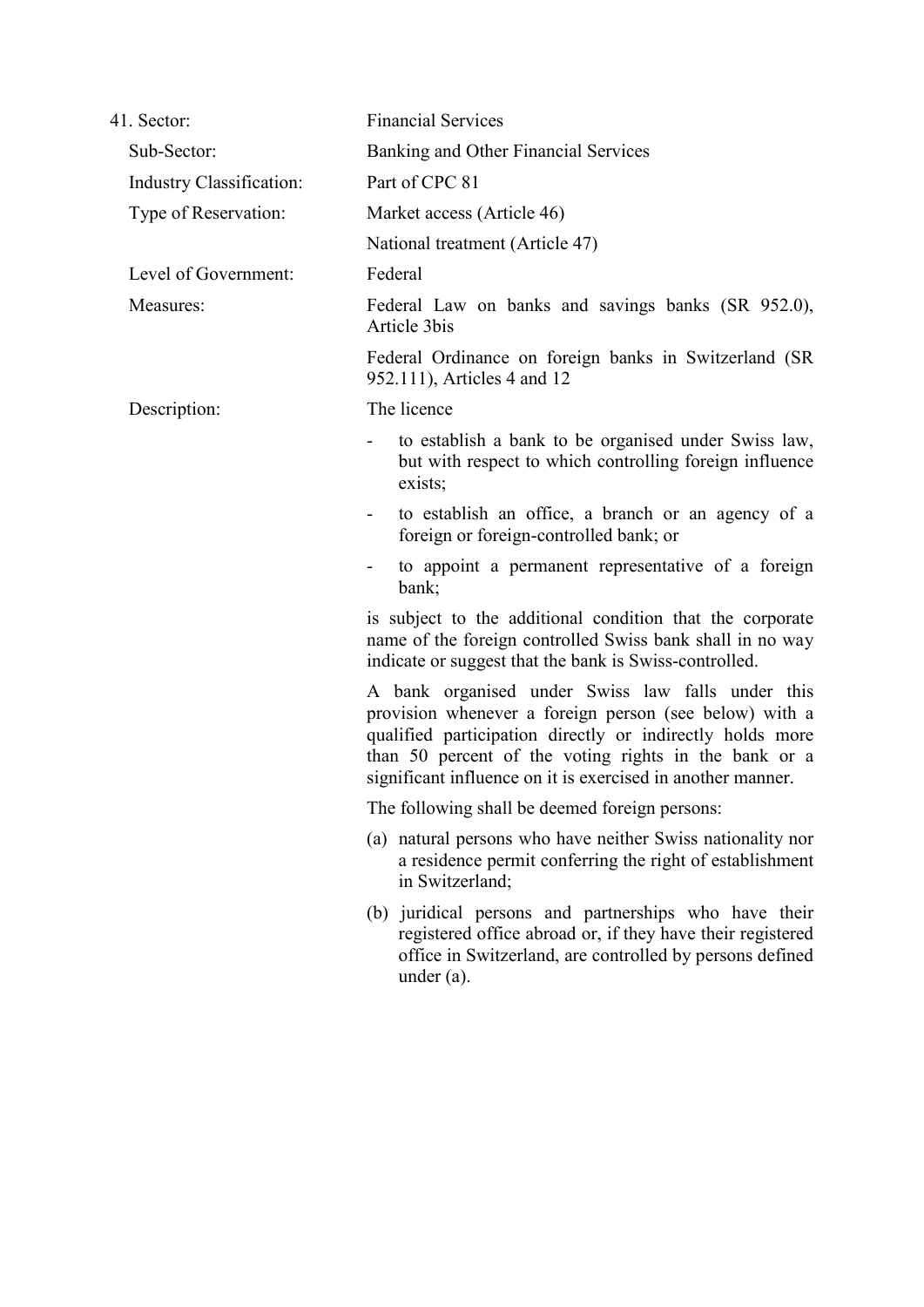| 42. Sector:              | <b>Financial Services</b>                                                                     |
|--------------------------|-----------------------------------------------------------------------------------------------|
| Sub-Sector:              | Banking and Other Financial Services                                                          |
| Industry Classification: | Part of CPC 81                                                                                |
| Type of Reservation:     | Market access (Article 46)                                                                    |
|                          | National treatment (Article 47)                                                               |
| Level of Government:     | Federal                                                                                       |
| Measures:                | Federal Ordinance on foreign banks in Switzerland (SR)<br>952.111), Article 2                 |
| Description:             | Representative offices of a foreign bank may neither<br>conduct business nor act as an agent. |
|                          |                                                                                               |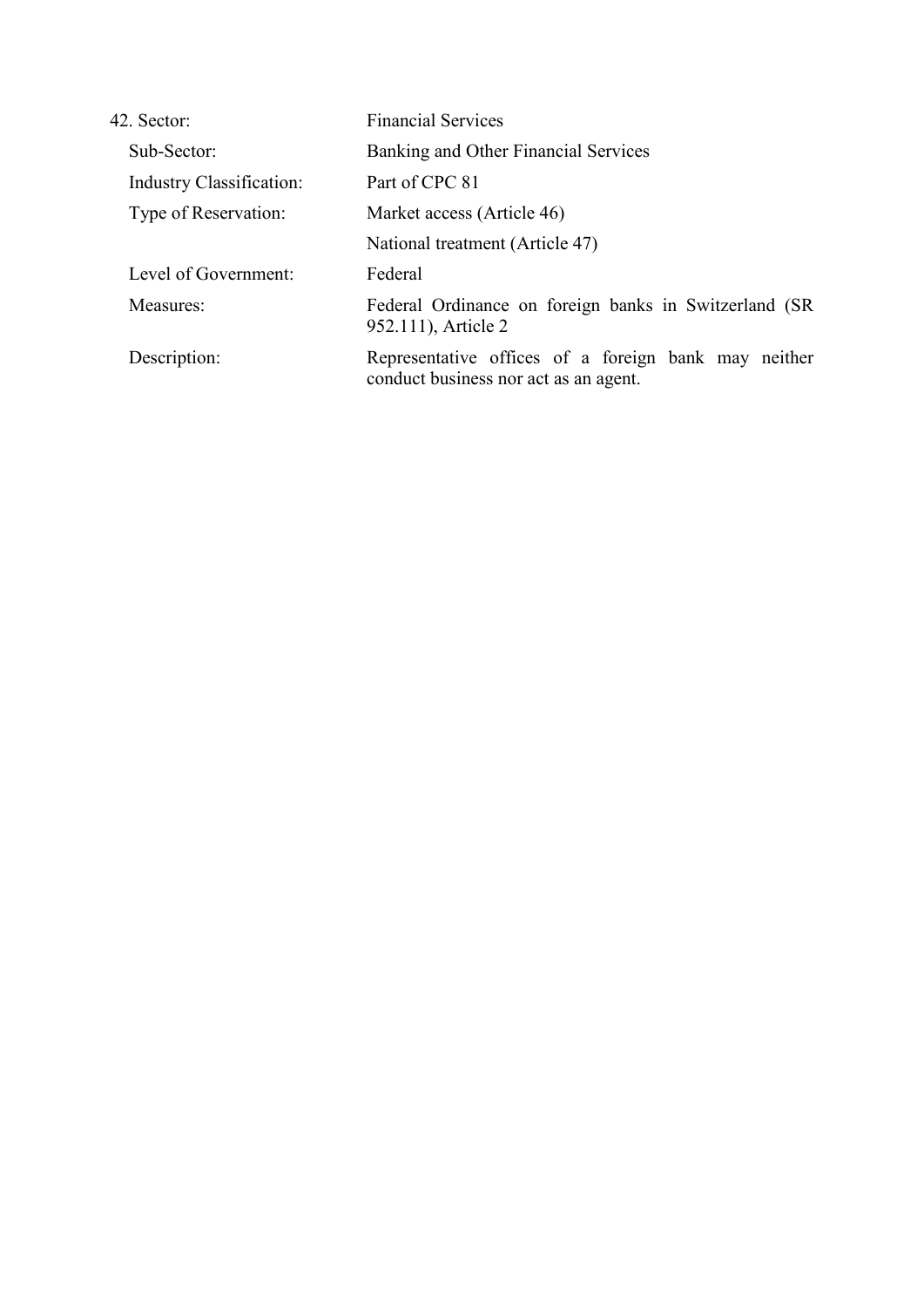| 43. Sector:                     | <b>Financial Services</b>                                                                                                                                                 |  |  |
|---------------------------------|---------------------------------------------------------------------------------------------------------------------------------------------------------------------------|--|--|
| Sub-Sector:                     | Banking and Other Financial Services                                                                                                                                      |  |  |
| <b>Industry Classification:</b> | Part of CPC 81                                                                                                                                                            |  |  |
| Type of Reservation:            | Market access (Article 46)                                                                                                                                                |  |  |
|                                 | National treatment (Article 47)                                                                                                                                           |  |  |
| Level of Government:            | Federal                                                                                                                                                                   |  |  |
| Measures:                       | Federal Law on collective investment schemes<br>(SR)<br>951.31), Articles 13, 120 and 123                                                                                 |  |  |
|                                 | As qualified by the Description element                                                                                                                                   |  |  |
| Description:                    | Foreign investment funds may be professionally marketed<br>or distributed in or from Switzerland only through a<br>licensed representative agent resident in Switzerland. |  |  |
|                                 | Qualification: Switzerland reserves the right to maintain,<br>modify or adopt any measures which are not inconsistent<br>with its commitments under the GATS.             |  |  |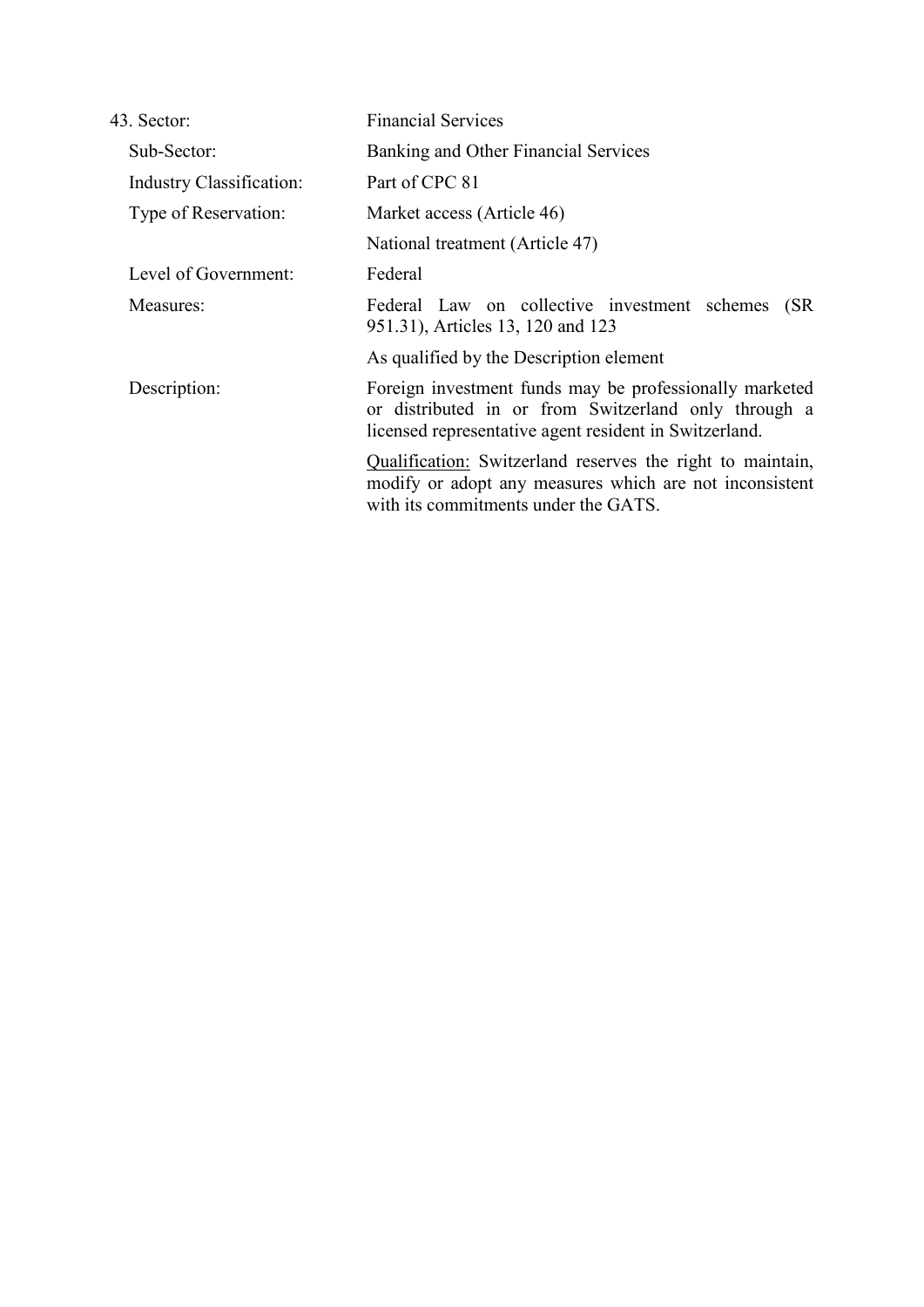| 44. Sector:              | <b>Financial Services</b>                                                                                                                                                                                                                                                                                                                                                                                                                                                                                                                                                                                                                                  |  |  |
|--------------------------|------------------------------------------------------------------------------------------------------------------------------------------------------------------------------------------------------------------------------------------------------------------------------------------------------------------------------------------------------------------------------------------------------------------------------------------------------------------------------------------------------------------------------------------------------------------------------------------------------------------------------------------------------------|--|--|
| Sub-Sector:              | Banking and Other Financial Services                                                                                                                                                                                                                                                                                                                                                                                                                                                                                                                                                                                                                       |  |  |
| Industry Classification: | Part of CPC 81                                                                                                                                                                                                                                                                                                                                                                                                                                                                                                                                                                                                                                             |  |  |
| Type of Reservation:     | Market access (Article 46)                                                                                                                                                                                                                                                                                                                                                                                                                                                                                                                                                                                                                                 |  |  |
|                          | National treatment (Article 47)                                                                                                                                                                                                                                                                                                                                                                                                                                                                                                                                                                                                                            |  |  |
| Level of Government:     | Federal                                                                                                                                                                                                                                                                                                                                                                                                                                                                                                                                                                                                                                                    |  |  |
| Measures:                | Federal Law on stock exchanges and securities trading (SR)<br>954.1), Article 37                                                                                                                                                                                                                                                                                                                                                                                                                                                                                                                                                                           |  |  |
|                          | Federal Ordinance on stock exchanges and securities<br>trading (SR 954.11), Articles 14, 41, 49, 53 and 56                                                                                                                                                                                                                                                                                                                                                                                                                                                                                                                                                 |  |  |
| Description:             | If its ultimate shareholders and/or beneficial owners<br>L.<br>are nationals and/or residents of a non-Party,<br>authorisation of a foreign stock exchange or of a stock<br>exchange controlled by foreign persons domiciled<br>abroad may be refused if the non-Party in which the<br>foreign stock exchange has its registered office or in<br>which the controlling foreign persons are domiciled<br>does not accord Swiss stock exchanges effective<br>access to its markets and does not offer them the same<br>competitive opportunities as to the local stock<br>exchange. The same rule shall apply to the<br>authorisation of securities dealers. |  |  |
|                          | П.<br>Stock exchanges and securities dealers which<br>subsequently come under foreign control must obtain<br>the approval of the Swiss Financial<br>Market<br>Supervisory<br>Authority<br>(Eidgenössische<br>Finanzmarktaufsicht (FINMA); Autorité fédérale de<br>des marchés financiers (FINMA);<br>surveillance<br>Autorità federale di vigilanza sui mercati finanziari<br>(FINMA)). The same condition shall apply to foreign-<br>controlled stock exchanges or securities dealers, if<br>there is a change in the foreign persons with<br>significant interests.                                                                                      |  |  |
|                          | Stock exchanges and securities dealers organised under<br>Swiss law shall be considered foreign-controlled, if foreign<br>persons (see below) with significant interests in them hold<br>over half the voting rights directly or indirectly, or<br>otherwise exert a controlling influence on them.                                                                                                                                                                                                                                                                                                                                                        |  |  |
|                          | The following shall be deemed foreign persons:                                                                                                                                                                                                                                                                                                                                                                                                                                                                                                                                                                                                             |  |  |
|                          | (a) natural persons who have neither Swiss nationality nor<br>a residence permit conferring the right of establishment<br>in Switzerland;                                                                                                                                                                                                                                                                                                                                                                                                                                                                                                                  |  |  |
|                          | (b) juridical persons and partnerships which have their<br>registered office abroad or, if they have their registered<br>office in Switzerland, are controlled by persons<br>mentioned under letter (a).                                                                                                                                                                                                                                                                                                                                                                                                                                                   |  |  |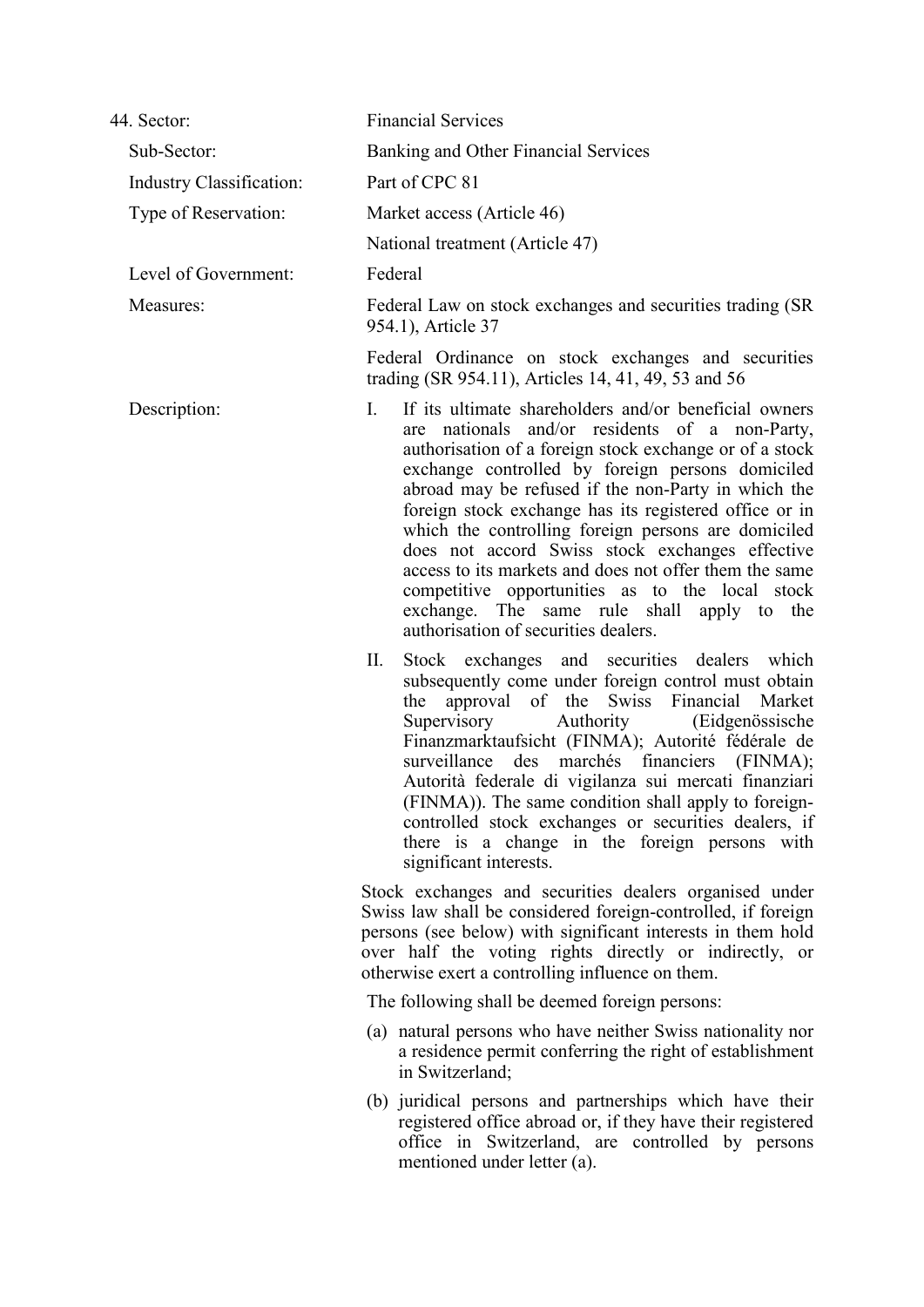| 45. Sector:                     | <b>Financial Services</b>                                                                                  |
|---------------------------------|------------------------------------------------------------------------------------------------------------|
| Sub-Sector:                     | Banking and Other Financial Services                                                                       |
| <b>Industry Classification:</b> | Part of CPC 81                                                                                             |
| Type of Reservation:            | Market access (Article 46)                                                                                 |
|                                 | National treatment (Article 47)                                                                            |
| Level of Government:            | Federal                                                                                                    |
| Measures:                       | Federal Ordinance on stock exchanges and securities<br>trading $(SR 954.11)$ , Article 39                  |
|                                 | Swiss Financial Market Supervisory Authority Circular<br>$2008/5$ , n. 54-63                               |
| Description:                    | Representative offices of a foreign securities dealer may<br>neither conduct business nor act as an agent. |
|                                 |                                                                                                            |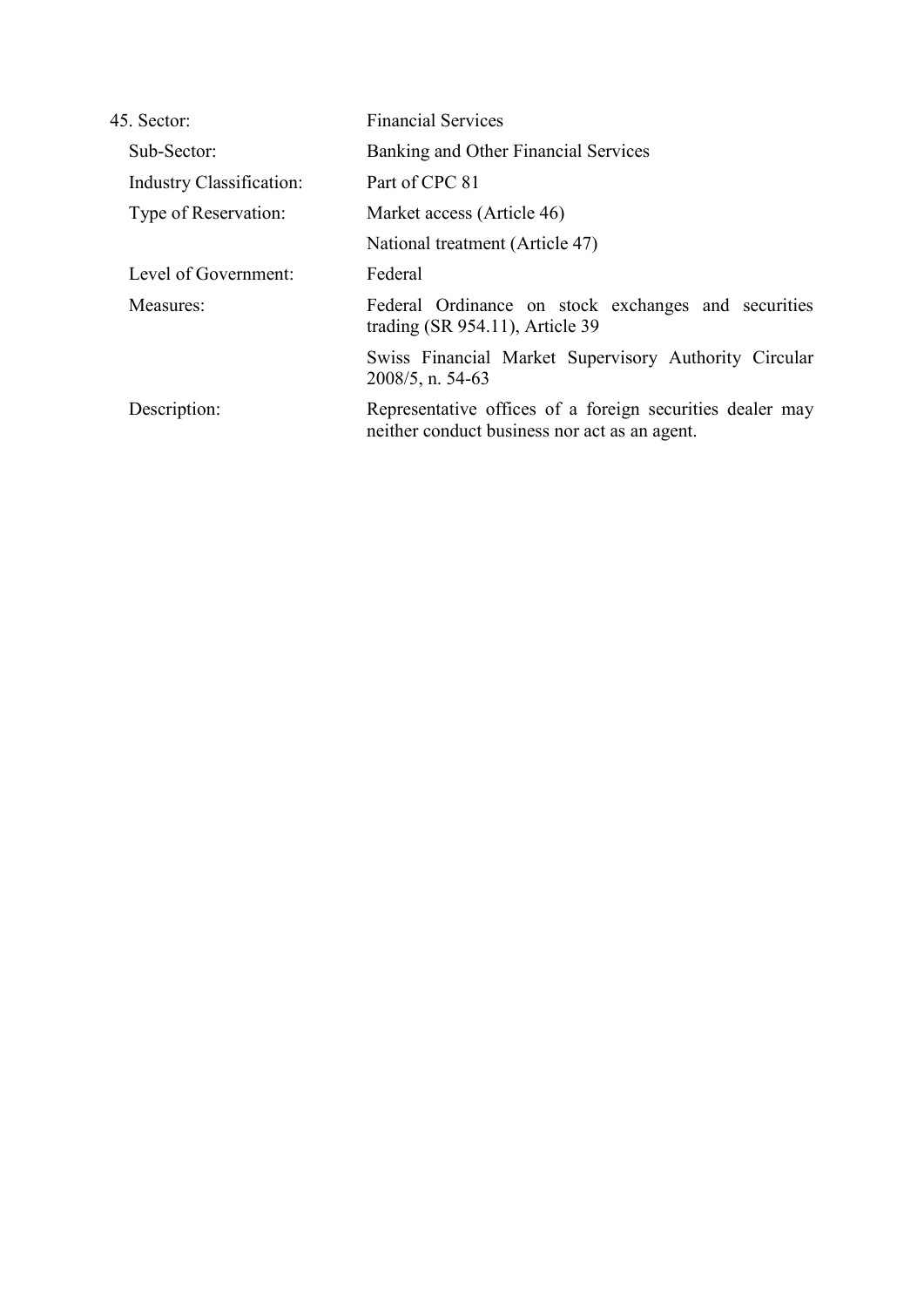| 46. Sector:                | <b>Business Services; Community Services</b>                                       |                                                                                                                                                                                                                                                                                                                 |
|----------------------------|------------------------------------------------------------------------------------|-----------------------------------------------------------------------------------------------------------------------------------------------------------------------------------------------------------------------------------------------------------------------------------------------------------------|
| Sub-Sector:                | Supervisory audit services                                                         |                                                                                                                                                                                                                                                                                                                 |
| Industry Classification:   | CPC 81312                                                                          | Financial market regulatory services                                                                                                                                                                                                                                                                            |
|                            | CPC 81409                                                                          | Other services auxiliary to insurance and<br>pension funding                                                                                                                                                                                                                                                    |
|                            | CPC 91112                                                                          | Financial and fiscal services                                                                                                                                                                                                                                                                                   |
| Type of Reservation:       | Market access (Article 46)                                                         |                                                                                                                                                                                                                                                                                                                 |
|                            |                                                                                    | National treatment (Article 47)                                                                                                                                                                                                                                                                                 |
| Level of Government:       | Federal                                                                            |                                                                                                                                                                                                                                                                                                                 |
| Measures:                  | Article 26                                                                         | Federal Law on financial market supervision (SR 956.1),                                                                                                                                                                                                                                                         |
|                            |                                                                                    | Federal Ordinance on financial market supervisory audit<br>(SR 956.161), Articles 2 to 7                                                                                                                                                                                                                        |
|                            | Federal Law on collective investment schemes (SR 951.31,<br>Article 127            |                                                                                                                                                                                                                                                                                                                 |
|                            | Federal Law on money laundering in the financial sector<br>(SR 955.0), Article 19b |                                                                                                                                                                                                                                                                                                                 |
|                            |                                                                                    | As qualified by the Description element                                                                                                                                                                                                                                                                         |
| Description:<br>$955.0$ ). |                                                                                    | Financial services suppliers may be obliged to mandate an<br>auditing company to audit compliance with all supervisory<br>provisions (supervisory audit service). The choice of the<br>auditing company is subject to approval by the supervisory<br>authority (SR 956.1) or the Federal Council (SR 951.31, SR |
|                            | auditors (SR 956.1).                                                               | The auditing company must be supervised according to the<br>the Federal Law on the authorisation and control of                                                                                                                                                                                                 |
|                            |                                                                                    | Note: See reservation No. 54 of this Appendix.                                                                                                                                                                                                                                                                  |
|                            |                                                                                    | Further conditions for approval may apply <i>inter alia</i> with<br>respect to requirements for establishing subsidiaries or the<br>number and years of experience of the senior auditors of<br>the company (SR 956.161, SR 951.31).                                                                            |
|                            | treatment.                                                                         | <b>Qualification:</b> Switzerland reserves the right to adopt any<br>measures with regard to requirements of supervisory<br>auditing services restricting market access and/or national                                                                                                                         |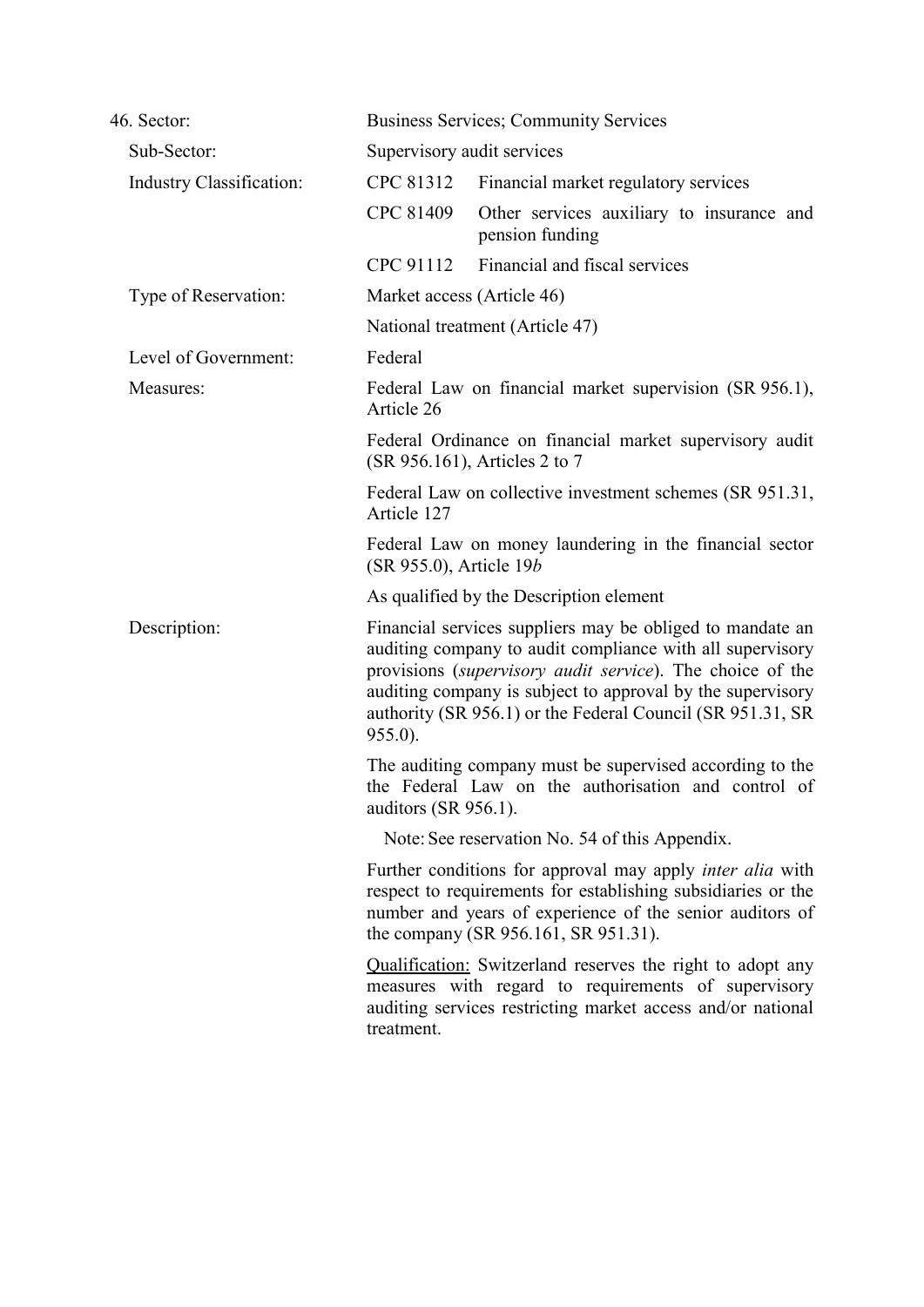| 47. Sector:                     |                                                                                                                                                                                       | <b>Business Services</b>                                                                                                                                               |  |
|---------------------------------|---------------------------------------------------------------------------------------------------------------------------------------------------------------------------------------|------------------------------------------------------------------------------------------------------------------------------------------------------------------------|--|
| Sub-Sector:                     |                                                                                                                                                                                       | <b>Real Estate Services</b>                                                                                                                                            |  |
| <b>Industry Classification:</b> | <b>CPC 821</b>                                                                                                                                                                        | Real estate services involving own or leased<br>property                                                                                                               |  |
|                                 | <b>CPC 822</b>                                                                                                                                                                        | Real estate services on a fee or contract<br>basis                                                                                                                     |  |
| Type of Reservation:            |                                                                                                                                                                                       | National treatment (Article 47)                                                                                                                                        |  |
| Level of Government:            | Federal                                                                                                                                                                               |                                                                                                                                                                        |  |
|                                 | Cantonal (Canton of Ticino)                                                                                                                                                           |                                                                                                                                                                        |  |
| Measures:                       |                                                                                                                                                                                       | Cantonal Law on the exercise of fiduciary activities (Legge<br>sull'esercizio delle professioni di fiduciario, del 18 giugno<br>1984 (11.1.4.1)), Articles 1, 6 and 11 |  |
| Description:                    | The supply of real estate services on a fee or contract basis<br>in the Canton of Ticino is restricted to "fiduciario"<br>immobiliare" (professional title) subject to authorisation. |                                                                                                                                                                        |  |
|                                 |                                                                                                                                                                                       | Measures contained in reservation No. 5 of this Appendix<br>restrict the supply of services classified under CPC 821.                                                  |  |
|                                 |                                                                                                                                                                                       |                                                                                                                                                                        |  |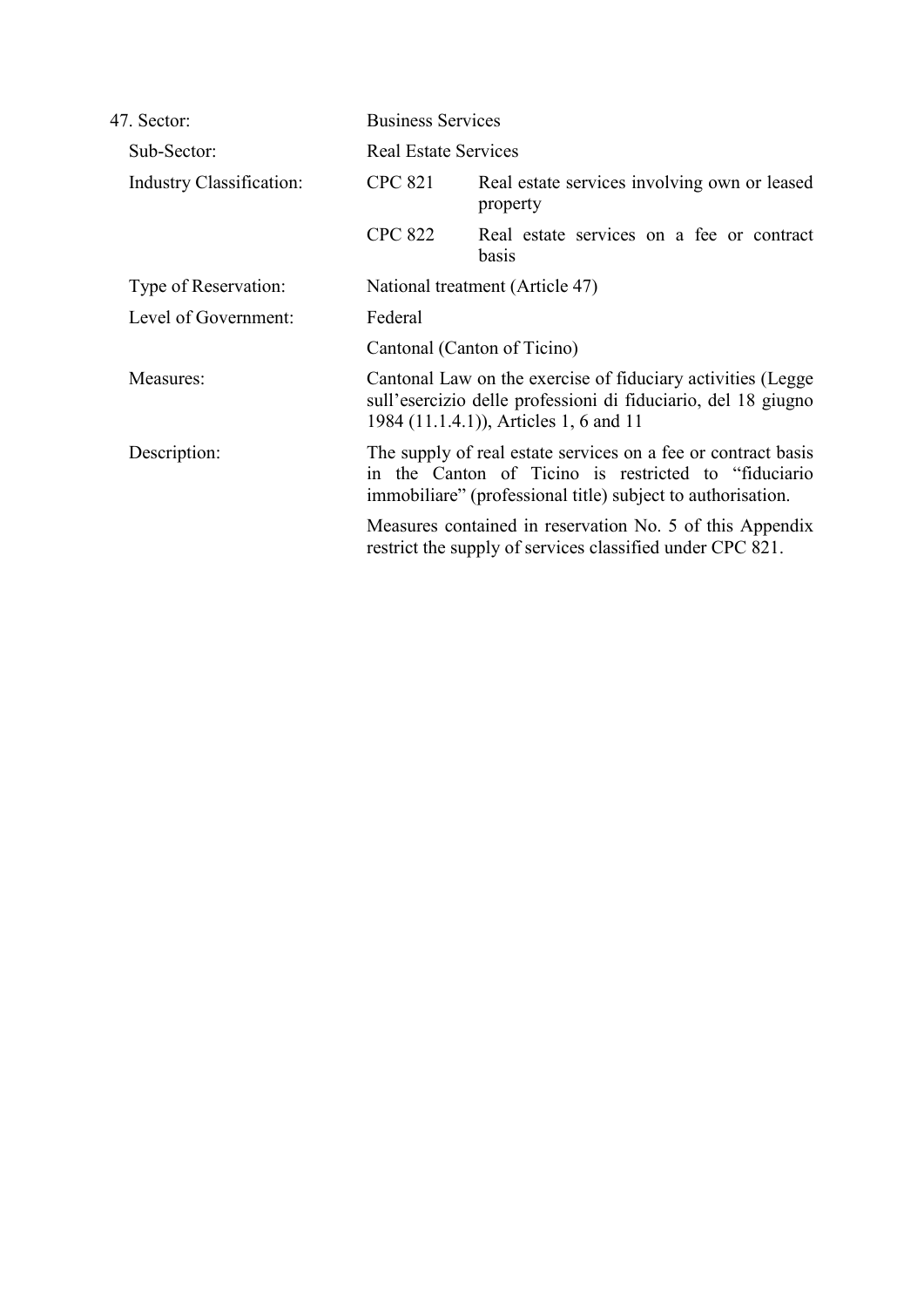| 48. Sector:              |                                                                                                                                                                                                                                                                                                                                              | <b>Business Services</b> ; Audiovisual Services                                                                              |  |
|--------------------------|----------------------------------------------------------------------------------------------------------------------------------------------------------------------------------------------------------------------------------------------------------------------------------------------------------------------------------------------|------------------------------------------------------------------------------------------------------------------------------|--|
| Sub-Sector:              | Leasing or Rental Services Concerning Personal and<br>Household Goods; Audiovisual Services                                                                                                                                                                                                                                                  |                                                                                                                              |  |
| Industry Classification: | <b>CPC 8320</b>                                                                                                                                                                                                                                                                                                                              | Leasing or rental services concerning<br>personal and household goods (limited to<br>video tapes and other content carriers) |  |
|                          | CPC 96113                                                                                                                                                                                                                                                                                                                                    | Motion picture or video tape distribution<br>services                                                                        |  |
|                          | CPC 9612                                                                                                                                                                                                                                                                                                                                     | Motion picture projection services                                                                                           |  |
| Type of Reservation:     |                                                                                                                                                                                                                                                                                                                                              | Market access (Article 46)                                                                                                   |  |
|                          |                                                                                                                                                                                                                                                                                                                                              | National treatment (Article 47)                                                                                              |  |
| Level of Government:     | Federal and cantonal                                                                                                                                                                                                                                                                                                                         |                                                                                                                              |  |
| Measures:                | As qualified by the Description element                                                                                                                                                                                                                                                                                                      |                                                                                                                              |  |
| Description:             | Switzerland reserves the right to maintain, modify or adopt,<br>on the grounds of public morals or protection of<br>individuals, any measures restricting market access or<br>national treatment for services as indicated in the Industry<br>Classification element. This applies in particular to sexual,<br>obscene, or violent contents. |                                                                                                                              |  |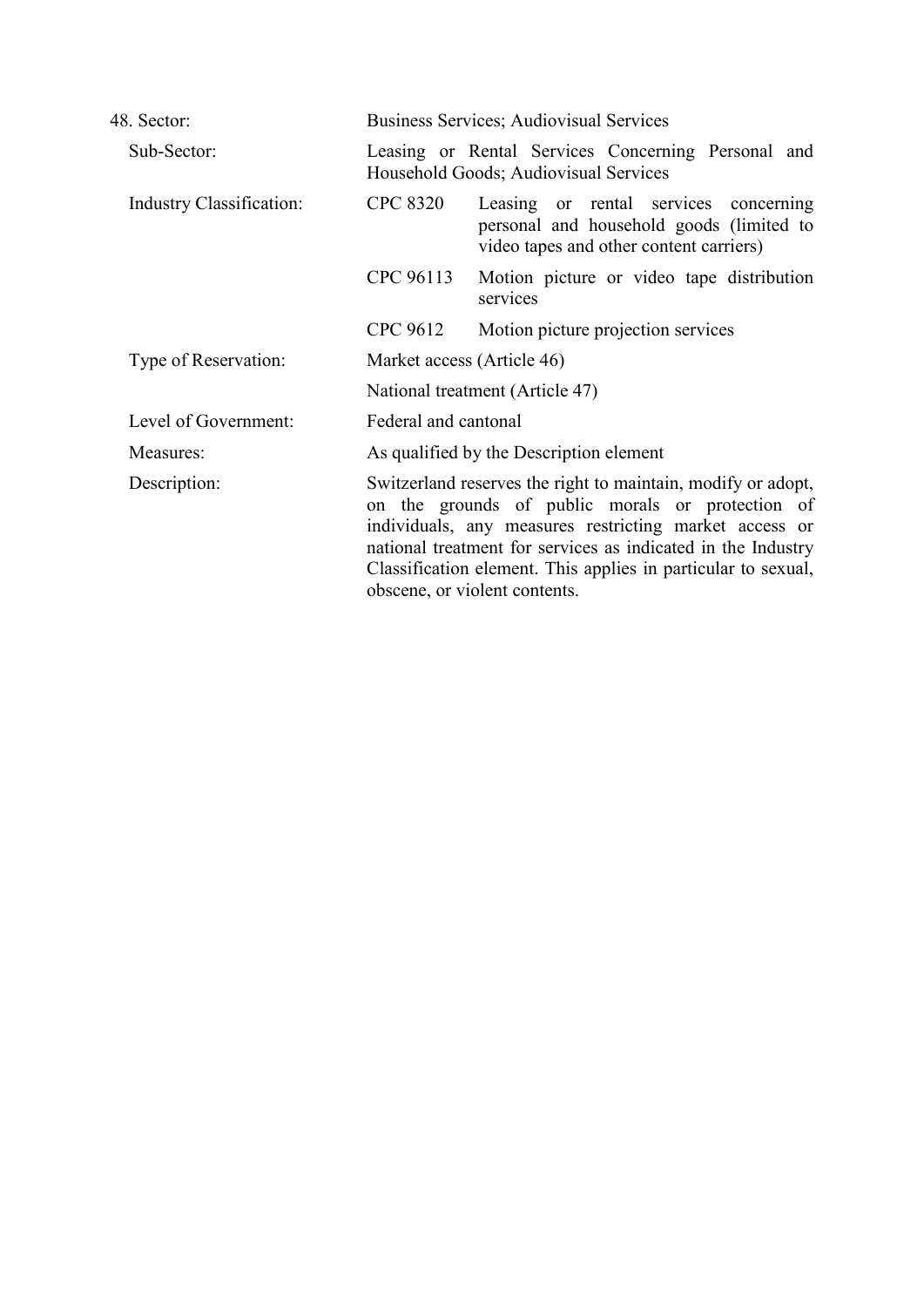| 49. Sector:                     | <b>Business Services</b>                                                                                                                                                                                                                                                                                                                  |  |  |
|---------------------------------|-------------------------------------------------------------------------------------------------------------------------------------------------------------------------------------------------------------------------------------------------------------------------------------------------------------------------------------------|--|--|
| Sub-Sector:                     | <b>Research and Development Services</b>                                                                                                                                                                                                                                                                                                  |  |  |
| <b>Industry Classification:</b> | <b>CPC 85</b><br>Research<br>and<br>Development<br>Services<br>(limited to the participation in Swiss)<br>national and European research programs)                                                                                                                                                                                        |  |  |
| Type of Reservation:            | Market access (Article 46)                                                                                                                                                                                                                                                                                                                |  |  |
|                                 | National treatment (Article 47)                                                                                                                                                                                                                                                                                                           |  |  |
| Level of Government:            | Federal                                                                                                                                                                                                                                                                                                                                   |  |  |
| Measures:                       | Bylaws of the Swiss National Science Foundation<br>Nationalfonds<br>(Schweizer)<br>Förderung<br>der<br>zur<br>wissenschaftlichen Forschung (SNF); Fonds national suisse<br>de la recherche scientifique (FNS); Fondo nazionale<br>svizzero per la ricerca scientifica (FNS)), approved by the<br>Federal Council on 2 May 2001, Article 8 |  |  |
| Description:                    | To apply as a natural person for participation in national<br>and European research programs, a researcher needs to be<br>resident in Switzerland (independents) or be employed by<br>an institution established in Switzerland.                                                                                                          |  |  |
|                                 | The Swiss National Science Foundation (SNSF) may<br>authorise, either in individual cases or for whole programs,<br>juridical persons to apply <i>(i.e.</i> restriction to market access<br>for enterprises).                                                                                                                             |  |  |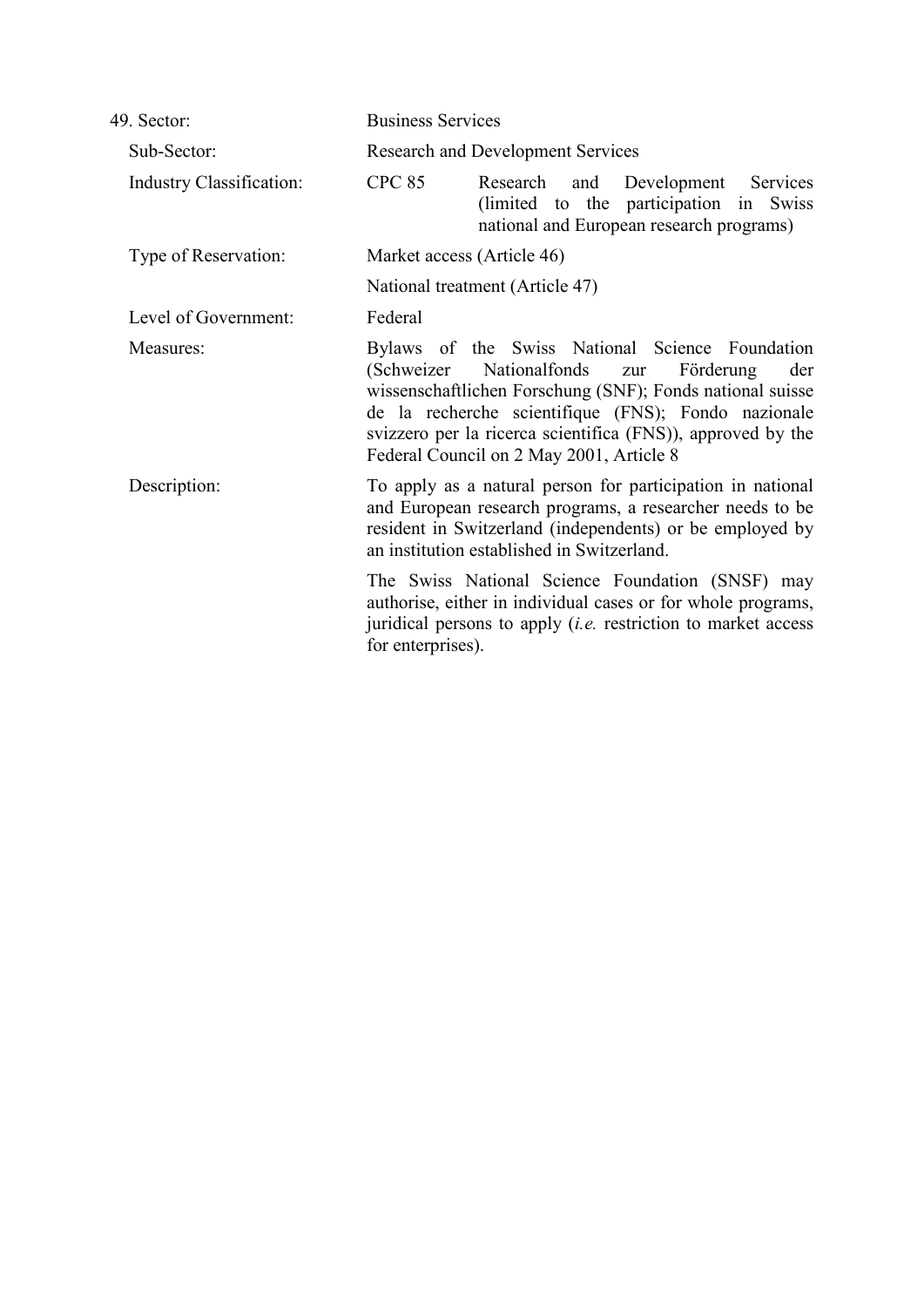| 50. Sector:                     | <b>Business Services</b>                                                                                                                                                                                                                                                                                                             |  |  |
|---------------------------------|--------------------------------------------------------------------------------------------------------------------------------------------------------------------------------------------------------------------------------------------------------------------------------------------------------------------------------------|--|--|
| Sub-Sector:                     | Legal Services                                                                                                                                                                                                                                                                                                                       |  |  |
| <b>Industry Classification:</b> | <b>CPC 861</b><br>Legal services (limited to representation<br>services in courts)                                                                                                                                                                                                                                                   |  |  |
| Type of Reservation:            | Market access (Article 46)<br>National treatment (Article 47)                                                                                                                                                                                                                                                                        |  |  |
|                                 |                                                                                                                                                                                                                                                                                                                                      |  |  |
| Level of Government:            | Cantonal                                                                                                                                                                                                                                                                                                                             |  |  |
| Measures:                       | Cantonal legislations                                                                                                                                                                                                                                                                                                                |  |  |
| Description:                    | All cantons maintain measures restricting market access<br>and/or national treatment with respect to legal<br>representation services in courts. Such measures include,<br>but are not limited to, exams and practical experience in the<br>canton where admission is sought and registration in the<br>register of the same canton. |  |  |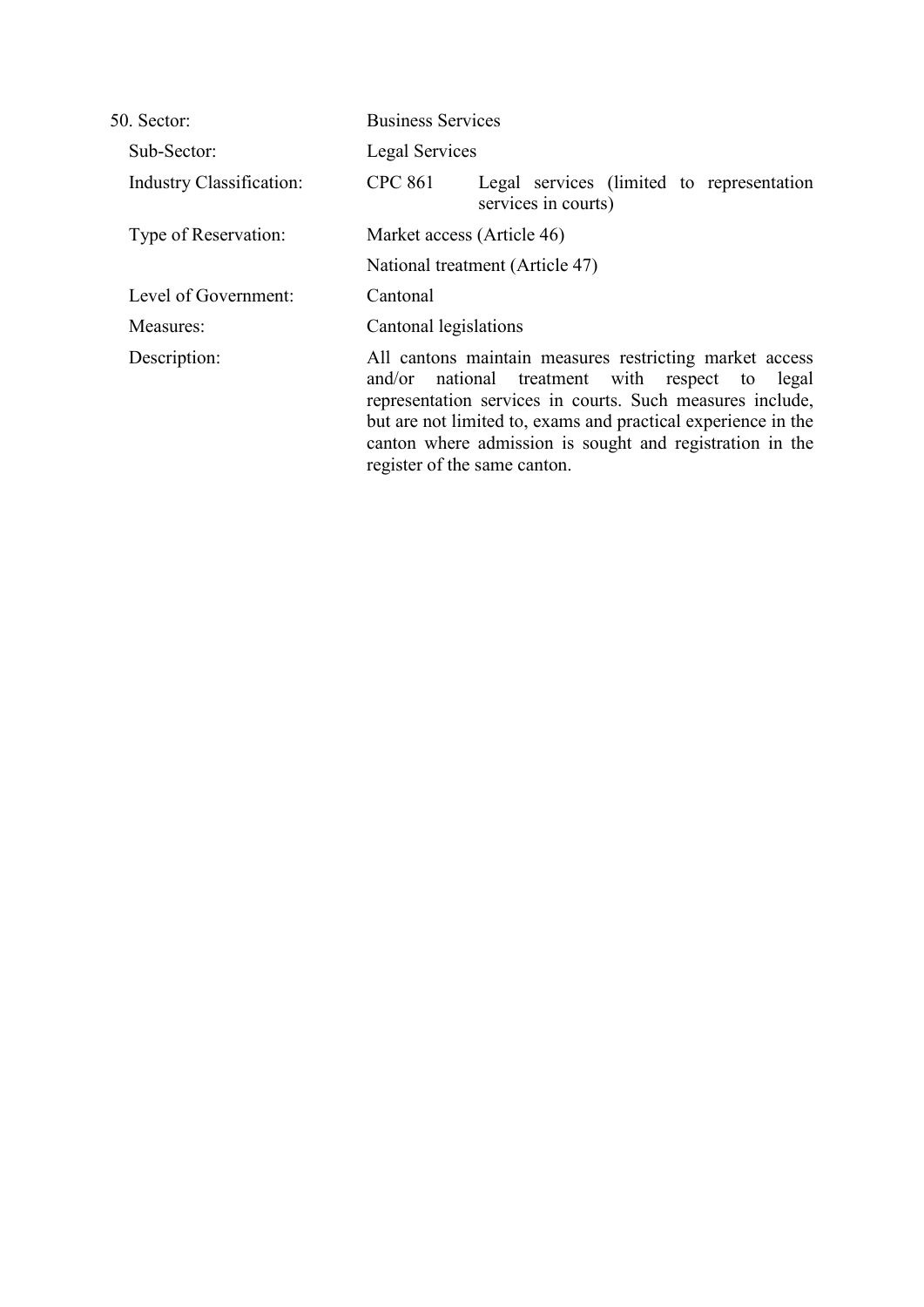| 51. Sector:              | <b>Business Services</b>                                                                                                                                                                                                                                                               |                                                                                                                                                                             |
|--------------------------|----------------------------------------------------------------------------------------------------------------------------------------------------------------------------------------------------------------------------------------------------------------------------------------|-----------------------------------------------------------------------------------------------------------------------------------------------------------------------------|
| Sub-Sector:              | <b>Legal Services</b>                                                                                                                                                                                                                                                                  |                                                                                                                                                                             |
| Industry Classification: | <b>CPC 861</b>                                                                                                                                                                                                                                                                         | Legal services (limited to notary public<br>services)                                                                                                                       |
| Type of Reservation:     | Market access (Article 46)<br>National treatment (Article 47)                                                                                                                                                                                                                          |                                                                                                                                                                             |
|                          |                                                                                                                                                                                                                                                                                        |                                                                                                                                                                             |
| Level of Government:     | Cantonal                                                                                                                                                                                                                                                                               |                                                                                                                                                                             |
| Measures:                | Cantonal legislations                                                                                                                                                                                                                                                                  |                                                                                                                                                                             |
|                          | Law by the Canton of Zürich on notary public services<br>(Notariatsgesetz vom 9. Juni 1985 LS 242 (NotG)),<br>Sections 1 and 2                                                                                                                                                         |                                                                                                                                                                             |
|                          | 261.1 (NG)), Article 2                                                                                                                                                                                                                                                                 | Law by the Canton of Fribourg on notary public services<br>(Loi du 20 septembre 1967 sur le notariat RSF 261.1 (LN);<br>Gesetz vom 20. September 1967 über das Notariat SGF |
| Description:             | public services.                                                                                                                                                                                                                                                                       | Cantons may maintain measures for the supply of notary                                                                                                                      |
|                          | In particular, services such as authentication of documents<br>and notarisations (i.e. sales acts, donations, inheritance,<br>corporate and foundation charters, etc.) may only be<br>supplied by a registered notary public or other expressly<br>authorised commissioners for oaths. |                                                                                                                                                                             |
|                          |                                                                                                                                                                                                                                                                                        | The Canton of Zürich fixes a ceiling of 44 notaries public<br>authorised to practice in its territory.                                                                      |
|                          | requires Swiss nationality.                                                                                                                                                                                                                                                            | The Canton of Fribourg fixes a ceiling of 42 notaries public<br>authorised to practice in its territory. The legislation also                                               |
|                          | vote.                                                                                                                                                                                                                                                                                  | Other cantons maintain similar measures. Some cantonal<br>laws also provide that notaries public be elected by popular                                                      |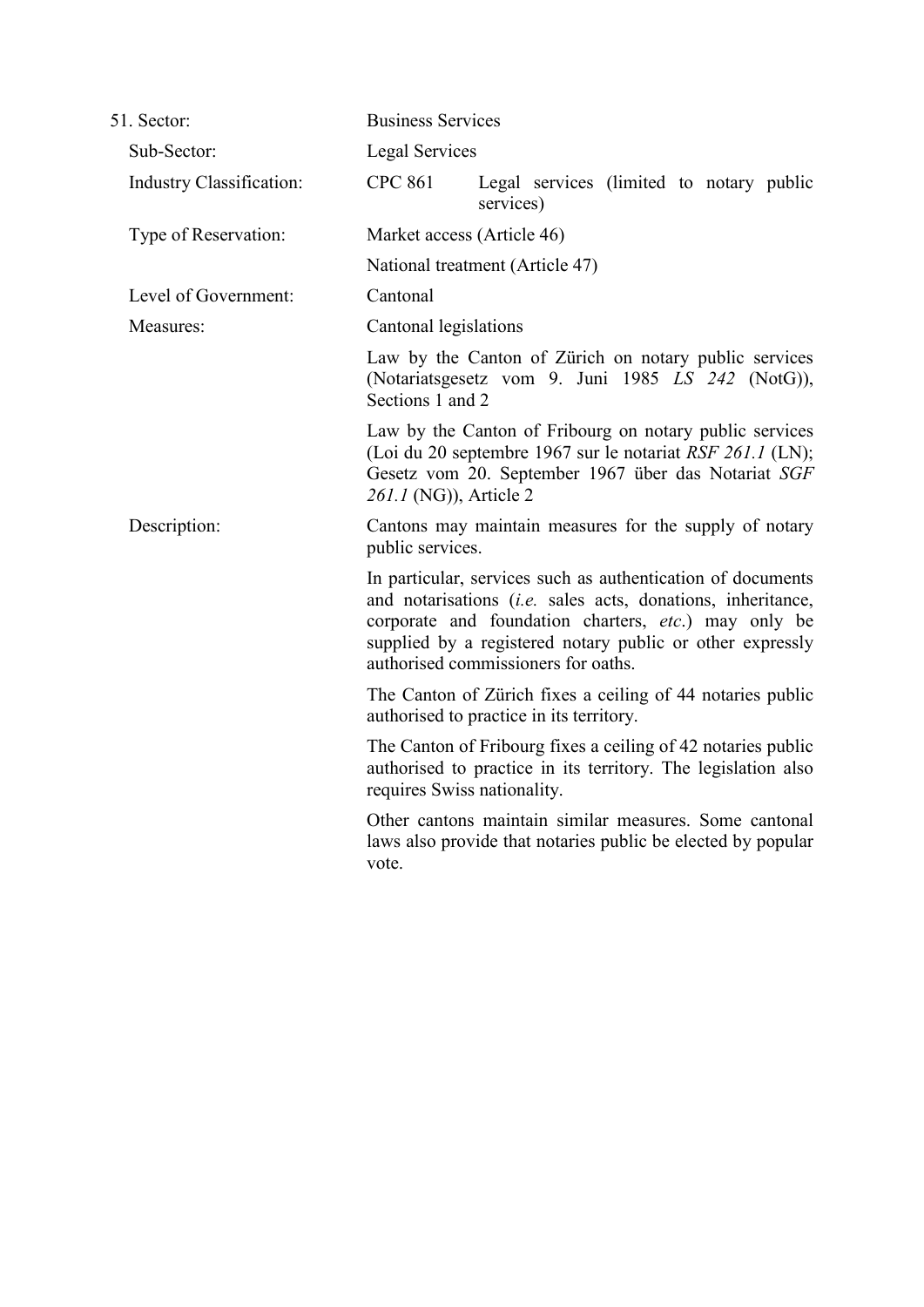| <b>Business Services</b>                                                                                                                                               |                                                                                                                                                                                  |  |
|------------------------------------------------------------------------------------------------------------------------------------------------------------------------|----------------------------------------------------------------------------------------------------------------------------------------------------------------------------------|--|
| <b>Legal Services</b>                                                                                                                                                  |                                                                                                                                                                                  |  |
| <b>CPC 861</b>                                                                                                                                                         | Legal services (limited to legal advisory<br>services on Swiss fiscal law)                                                                                                       |  |
| National treatment (Article 47)                                                                                                                                        |                                                                                                                                                                                  |  |
| Cantonal (Canton of Ticino)                                                                                                                                            |                                                                                                                                                                                  |  |
| Cantonal Law on the exercise of fiduciary activities (Legge<br>sull'esercizio delle professioni di fiduciario, del 18 giugno<br>1984 (11.1.4.1)), Articles 1, 5 and 10 |                                                                                                                                                                                  |  |
| the                                                                                                                                                                    | The supply of legal advisory services on Swiss fiscal law in<br>Canton of Ticino is restricted to "fiduciario"<br>commercialista" (professional title) subject to authorisation. |  |
|                                                                                                                                                                        |                                                                                                                                                                                  |  |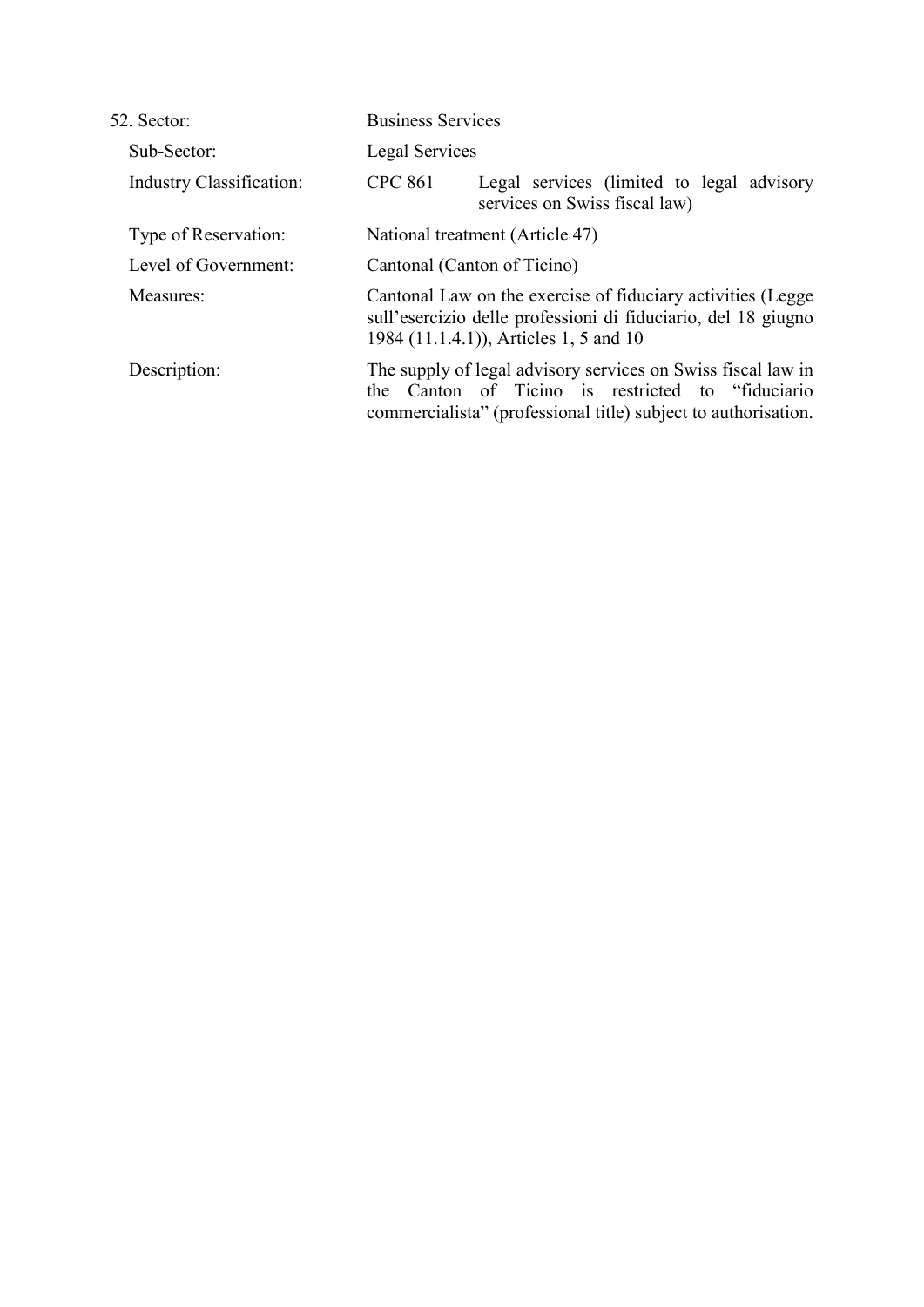| 53. Sector:              | <b>Business Services</b>                                                                                                                                                                                                                                                                                                                                                                                                                                                                                           |  |  |
|--------------------------|--------------------------------------------------------------------------------------------------------------------------------------------------------------------------------------------------------------------------------------------------------------------------------------------------------------------------------------------------------------------------------------------------------------------------------------------------------------------------------------------------------------------|--|--|
| Sub-Sector:              | Legal Services                                                                                                                                                                                                                                                                                                                                                                                                                                                                                                     |  |  |
| Industry Classification: | <b>CPC 861</b><br>Legal services (limited to patent attorneys)                                                                                                                                                                                                                                                                                                                                                                                                                                                     |  |  |
| Type of Reservation:     | National treatment (Article 47)                                                                                                                                                                                                                                                                                                                                                                                                                                                                                    |  |  |
| Level of Government:     | Federal                                                                                                                                                                                                                                                                                                                                                                                                                                                                                                            |  |  |
| Measures:                | Federal Law on patent attorneys (Bill as of 7 December<br>2007), Articles 2 and 9. This measure shall apply as at the<br>date of entry into force of the Law.                                                                                                                                                                                                                                                                                                                                                      |  |  |
|                          | Federal trademark Law (SR 232.11), Article 42                                                                                                                                                                                                                                                                                                                                                                                                                                                                      |  |  |
|                          | Federal Law on designs (SR 232.12), Article 18                                                                                                                                                                                                                                                                                                                                                                                                                                                                     |  |  |
|                          | Federal patent Law (SR 232.14), Article 13                                                                                                                                                                                                                                                                                                                                                                                                                                                                         |  |  |
| Description:             | To act as a patent attorney ("Patentanwalt"; "conseil en<br>brevets"; "consulente in brevetti") a permanent postal<br>address in Switzerland is required, as well as one year of<br>professional experience in Switzerland under the<br>supervision of a patent attorney admitted by the Swiss<br>Federal Institute of Intellectual Property (Eidg. Institut für<br>Geistiges Eigentum (IGE); Institut fédéral de la propriété<br>intellectuelle (IPI); Istituto federale della proprietà<br>intellettuale (IPI)). |  |  |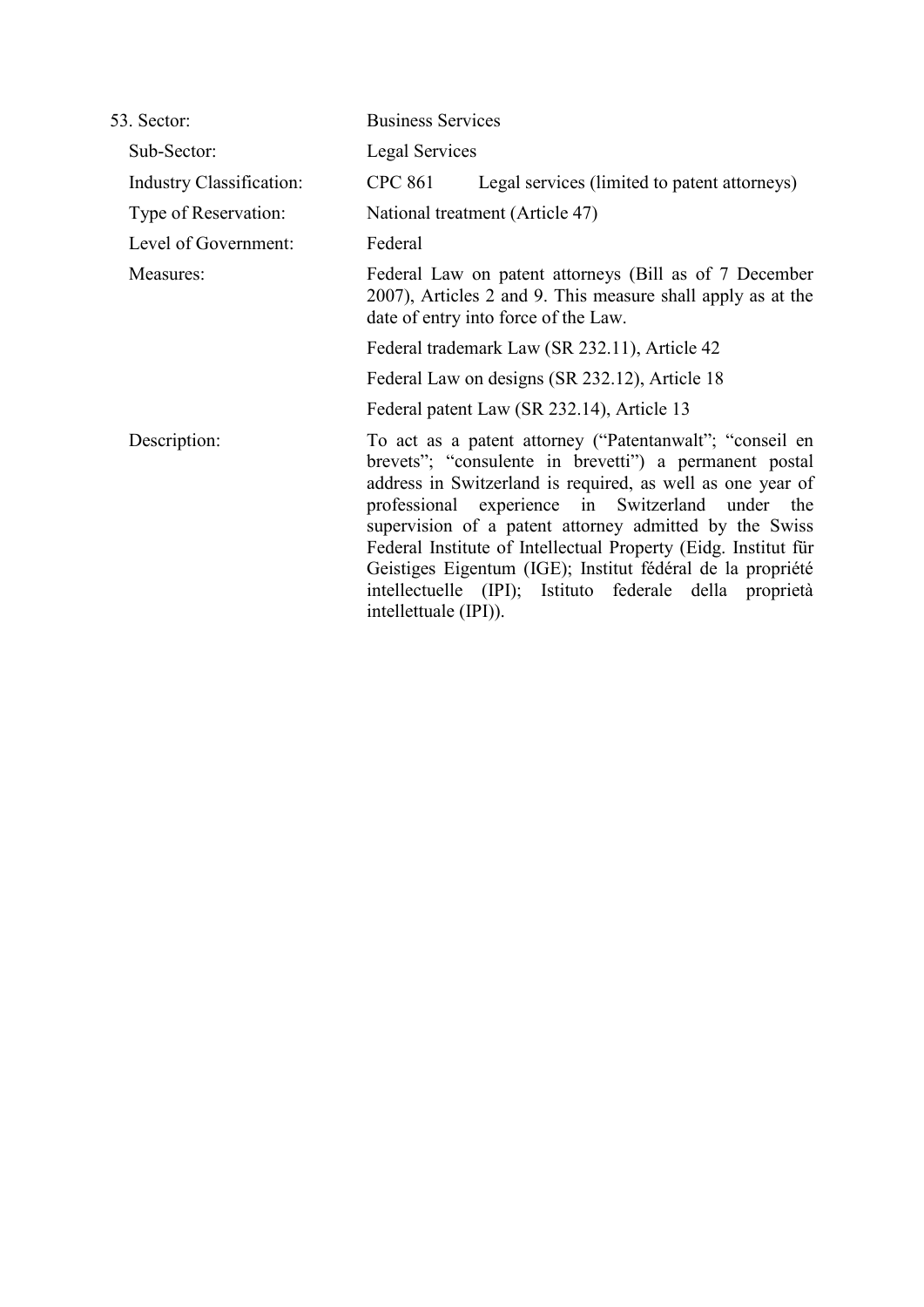| 54. Sector:                     | <b>Business Services</b>                                                                                                                                                                                                                                    |  |  |
|---------------------------------|-------------------------------------------------------------------------------------------------------------------------------------------------------------------------------------------------------------------------------------------------------------|--|--|
| Sub-Sector:                     | <b>Accounting and Auditing Services</b>                                                                                                                                                                                                                     |  |  |
| <b>Industry Classification:</b> | CPC 8621<br>Accounting and auditing services                                                                                                                                                                                                                |  |  |
| Type of Reservation:            | Market access (Article 46)                                                                                                                                                                                                                                  |  |  |
|                                 | National treatment (Article 47)                                                                                                                                                                                                                             |  |  |
| Level of Government:            | Federal                                                                                                                                                                                                                                                     |  |  |
| Measures:                       | Swiss Code of Obligations (SR 220), Articles 730 and 740                                                                                                                                                                                                    |  |  |
|                                 | Federal Law on the authorisation and control of auditors<br>(SR 221.302), Article 4                                                                                                                                                                         |  |  |
| Description:                    | For auditing companies ("Revisionsstelle"; "organe de<br>révision"; "ufficio di revisione"), at least one auditor must<br>be domiciled in Switzerland or have a registered office or<br>principal or branch office in Switzerland (SR 220, Article<br>730). |  |  |
|                                 | For liquidation companies ("Liquidatoren"; "liquidateurs";<br>"liquidatori"), at least one of the liquidators must be<br>domiciled in Switzerland (SR 220, Article 740).                                                                                    |  |  |
|                                 | Foreign titles that may be required to practice in<br>Switzerland will be recognised, provided the foreign<br>diploma is considered to be equivalent. Moreover, the<br>competence in one national language will be required (SR)<br>221.302, Article 4).    |  |  |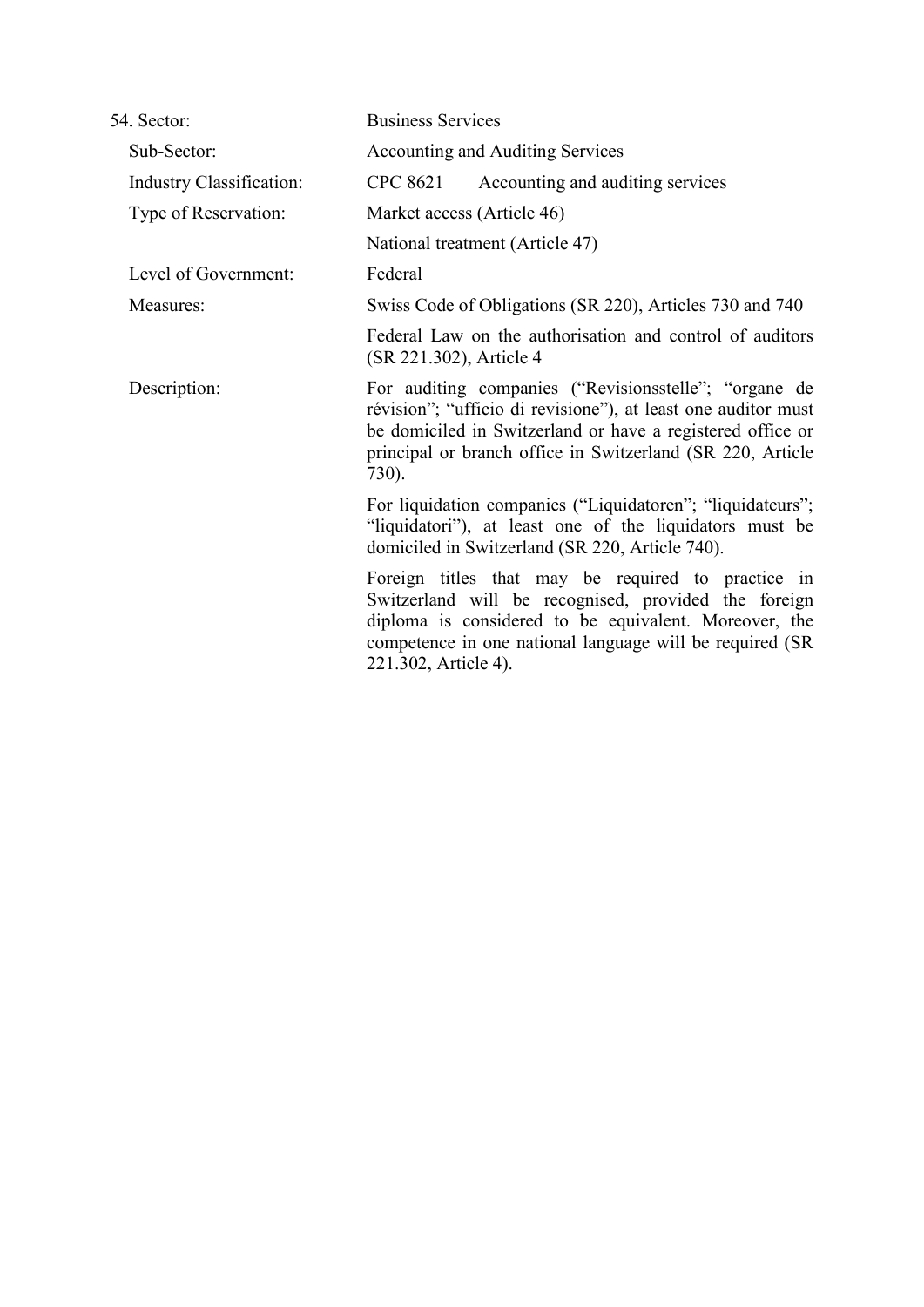| 55. Sector:                     | <b>Business Services</b>                                                                                                                                                                                                                                                                                                                                      |  |  |
|---------------------------------|---------------------------------------------------------------------------------------------------------------------------------------------------------------------------------------------------------------------------------------------------------------------------------------------------------------------------------------------------------------|--|--|
| Sub-Sector:                     | <b>Engineering Services</b>                                                                                                                                                                                                                                                                                                                                   |  |  |
| <b>Industry Classification:</b> | CPC 8672<br>Engineering services (limited to official land<br>(cadastral)<br>and<br>related<br>measurements<br>activities)                                                                                                                                                                                                                                    |  |  |
| Type of Reservation:            | National treatment (Article 47)                                                                                                                                                                                                                                                                                                                               |  |  |
| Level of Government:            | Federal                                                                                                                                                                                                                                                                                                                                                       |  |  |
| Measures:                       | Federal Ordinance on federal diploma for land surveyors<br>$(SR 211.432.261)$ , Articles 1, 2 and following                                                                                                                                                                                                                                                   |  |  |
| Description:                    | Official land measurements (cadastral surveying) may only<br>be carried out by licensed surveyors. A licence is granted to<br>qualified surveyors after they have passed an exam.<br>Theoretical knowledge and practical experience in the<br>home country will be taken into account in the assessment<br>of subject matters for which an exam is necessary. |  |  |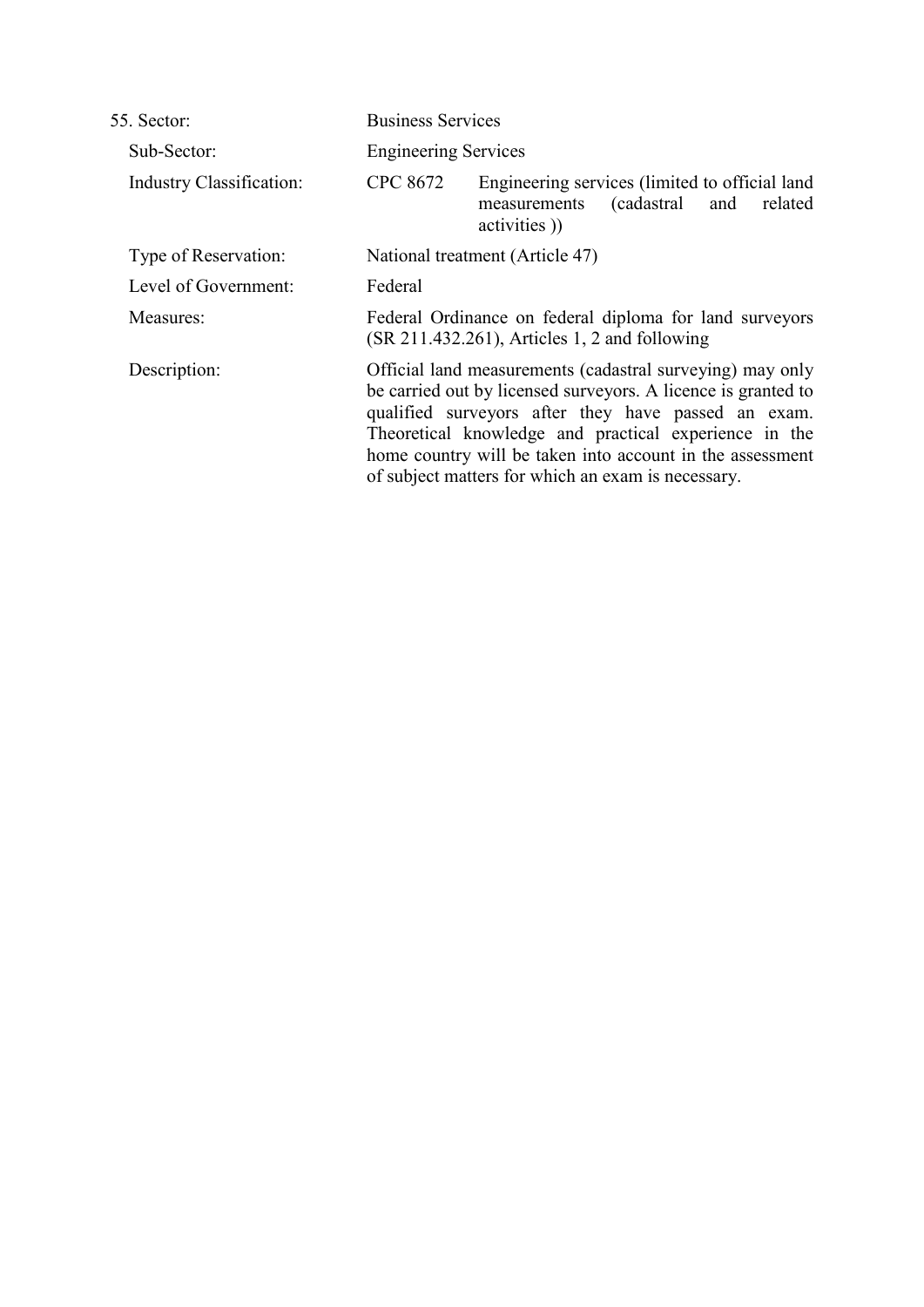| 56. Sector:                     | <b>Business Services</b>                                                                                                                                                                                                                                                                                                                                             |  |  |
|---------------------------------|----------------------------------------------------------------------------------------------------------------------------------------------------------------------------------------------------------------------------------------------------------------------------------------------------------------------------------------------------------------------|--|--|
| Sub-Sector:                     | <b>Advertising Services</b>                                                                                                                                                                                                                                                                                                                                          |  |  |
| <b>Industry Classification:</b> | CPC 871<br>Advertising services                                                                                                                                                                                                                                                                                                                                      |  |  |
| Type of Reservation:            | Market access (Article 46)                                                                                                                                                                                                                                                                                                                                           |  |  |
| Level of Government:            | Federal                                                                                                                                                                                                                                                                                                                                                              |  |  |
| Measures:                       | Federal Law on medicinal products and medical devices<br>(Law on therapeutic products) (SR 812.21), Article 32                                                                                                                                                                                                                                                       |  |  |
|                                 | Federal Law on narcotics and psychotropic substances (SR<br>812.121), Articles 1 and 17                                                                                                                                                                                                                                                                              |  |  |
|                                 | Federal Law on the transplantation of organs, tissues and<br>cells (SR 810.21), Article 49                                                                                                                                                                                                                                                                           |  |  |
|                                 | Federal Ordinance on advertisement for medicinal products<br>(SR 812.212.5), Article 14                                                                                                                                                                                                                                                                              |  |  |
|                                 | Federal Ordinance on medicinal products (SR 812.212.21),<br>Articles 23 and 24                                                                                                                                                                                                                                                                                       |  |  |
|                                 | Federal Ordinance<br>narcotics<br>and psychotropic<br>on<br>substances (SR 812.121.1), Article 56                                                                                                                                                                                                                                                                    |  |  |
| Description:                    | Advertising is prohibited for transplant products (SR)<br>810.21 Article 49; SR 812.21, Article 32), for narcotics and<br>psychotropic substances (SR 812.121, Articles 1 and 17;<br>SR 812.121.1, Article 56) and for medicinal products only<br>available on prescription (SR 812.21, Article 32; SR<br>812.212.5, Article 14; SR 812.212.21, Articles 23 and 24). |  |  |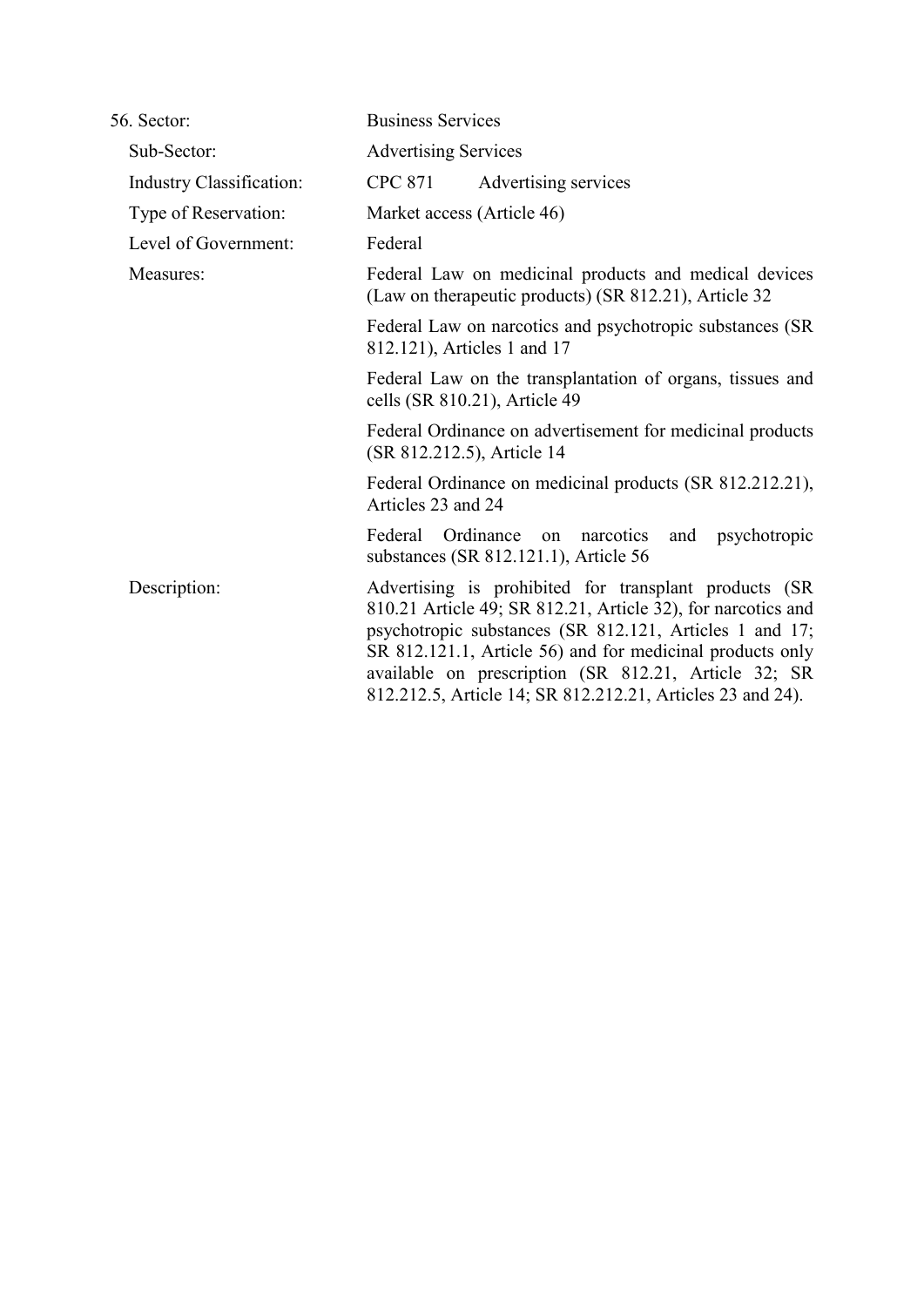| 57. Sector:              |                 | Business Services; Audiovisual Services                                                                                                                                        |  |  |
|--------------------------|-----------------|--------------------------------------------------------------------------------------------------------------------------------------------------------------------------------|--|--|
| Sub-Sector:              | Services        | Advertising Services; Promotion Services; Audiovisual                                                                                                                          |  |  |
| Industry Classification: | <b>CPC 7524</b> | Programme transmission services (limited to<br>the broadcasting of promotional material)                                                                                       |  |  |
|                          | CPC 75300       | Radio and television cable services (limited<br>to the broadcasting of promotional material)                                                                                   |  |  |
|                          | CPC 87110       | Sale or leasing services of advertising space<br>or time (limited to radio and television<br>programmes)                                                                       |  |  |
|                          | CPC 87120       | Planning, creating and placement services of<br>advertisements to be displayed through the<br>advertising media (limited to radio and<br>television programmes).               |  |  |
|                          | CPC 96111       | Promotion or advertising services (limited to<br>broadcasting<br>the<br>programming and<br>of<br>promotional material)                                                         |  |  |
|                          | CPC 9613        | Radio and television services (limited to the<br>broadcasting<br>programming<br>and<br>of<br>promotional material)                                                             |  |  |
| Type of Reservation:     |                 | Market access (Article 46)                                                                                                                                                     |  |  |
| Level of Government:     | Federal         |                                                                                                                                                                                |  |  |
| Measures:                | 10 and 12       | Federal Law on radio and television (SR 784.40), Articles                                                                                                                      |  |  |
|                          |                 | As qualified by the Description element                                                                                                                                        |  |  |
| Description:             | $10$ ).         | The Law bans the advertisement of tobacco products and<br>medicinal products only available on prescription and<br>restricts the advertisement of alcoholic beverages (Article |  |  |
|                          | (Article 12).   | Companies whose main activity is the production or sale of<br>the abovementioned products or which mainly supply<br>services to such companies may not sponsor broadcasts      |  |  |
|                          | restrictions.   | Qualification: Switzerland reserves the right to ban<br>advertising for alcoholic beverages or to introduce any                                                                |  |  |
|                          |                 | Note for transparency: The promotion of political and<br>religious material may not be broadcast as advertising.                                                               |  |  |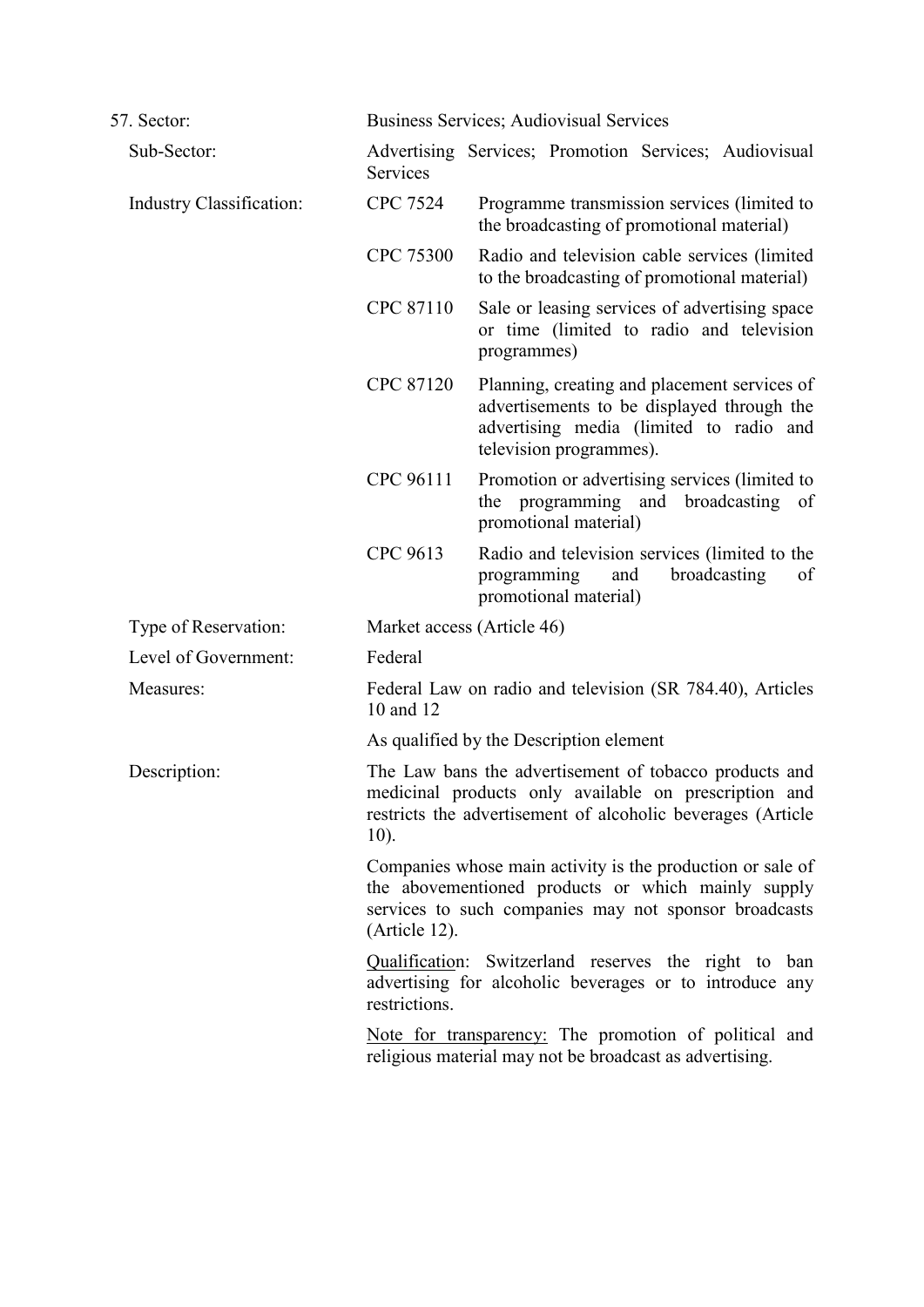| 58. Sector:                     | <b>Business Services</b>                                                                                                                         |                                                                                                                                                                                                                                                                                                        |
|---------------------------------|--------------------------------------------------------------------------------------------------------------------------------------------------|--------------------------------------------------------------------------------------------------------------------------------------------------------------------------------------------------------------------------------------------------------------------------------------------------------|
| Sub-Sector:                     | <b>Advertising Services</b>                                                                                                                      |                                                                                                                                                                                                                                                                                                        |
| <b>Industry Classification:</b> | CPC 8719                                                                                                                                         | Other advertising services (limited)<br>to<br>outdoor advertising services)                                                                                                                                                                                                                            |
| Type of Reservation:            | Market access (Article 46)                                                                                                                       |                                                                                                                                                                                                                                                                                                        |
| Level of Government:            | Cantonal and municipal                                                                                                                           |                                                                                                                                                                                                                                                                                                        |
| Measures:                       | Cantonal and municipal legislations, as qualified by the<br>Description element                                                                  |                                                                                                                                                                                                                                                                                                        |
| Description:                    | Outdoor advertising on public ground is subject to long-<br>term exclusive supplier's contracts by tender through<br>cantons and municipalities. |                                                                                                                                                                                                                                                                                                        |
|                                 |                                                                                                                                                  | Qualification: Switzerland reserves the right to maintain,<br>modify or adopt any measures relating to outdoor<br>advertising on public or private ground for certain products<br>judged to be detrimental to human health or public morals<br>(e.g. tobacco products), including prohibition thereof. |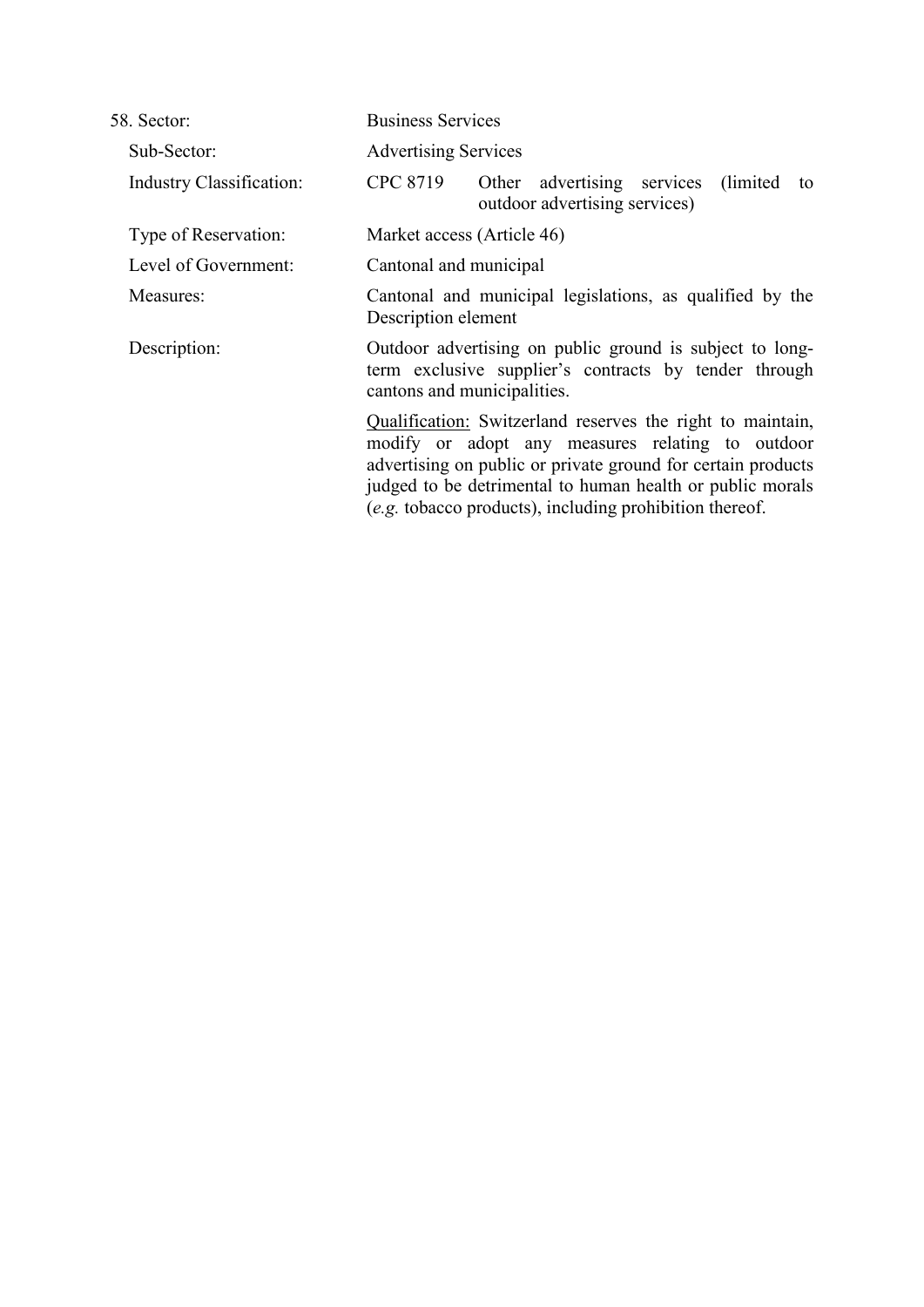| 59. Sector:              |                                                                                           | Business Services; Agricultural Services                                                                                                                                                                                                                                                                                                                                                                             |  |
|--------------------------|-------------------------------------------------------------------------------------------|----------------------------------------------------------------------------------------------------------------------------------------------------------------------------------------------------------------------------------------------------------------------------------------------------------------------------------------------------------------------------------------------------------------------|--|
| Sub-Sector:              |                                                                                           | Placement and Supply Services of Personnel; Agency<br>Services; Services Incidental to Agriculture and Forestry                                                                                                                                                                                                                                                                                                      |  |
| Industry Classification: | <b>CPC 872</b>                                                                            | Placement and supply services of personnel                                                                                                                                                                                                                                                                                                                                                                           |  |
|                          | CPC 87909                                                                                 | Other business services n.e.c. (limited to<br>agency services on behalf of individual<br>performers)                                                                                                                                                                                                                                                                                                                 |  |
|                          | <b>CPC 8811</b>                                                                           | Services incidental to agriculture (limited to<br>services of farm labour contractors)                                                                                                                                                                                                                                                                                                                               |  |
|                          | <b>CPC 8814</b>                                                                           | Services incidental to forestry and logging<br>services of forest<br>(limited)<br>to<br>labour<br>contractors)                                                                                                                                                                                                                                                                                                       |  |
| Type of Reservation:     |                                                                                           | Market access (Article 46)                                                                                                                                                                                                                                                                                                                                                                                           |  |
|                          |                                                                                           | National treatment (Article 47)                                                                                                                                                                                                                                                                                                                                                                                      |  |
| Level of Government:     | Federal                                                                                   |                                                                                                                                                                                                                                                                                                                                                                                                                      |  |
| Measures:                |                                                                                           | Federal Law on employment services and the hiring of<br>services (SR 823.11), Articles 2, 3, 12, 13 and 14                                                                                                                                                                                                                                                                                                           |  |
| Description:             |                                                                                           | The placement and hiring of services from abroad to<br>Switzerland by a foreign company offering services for hire<br>is not allowed <i>(i.e.</i> cross-border supply is not allowed).                                                                                                                                                                                                                               |  |
|                          | A placement and/or hiring agency must be registered in a<br>cantonal Commercial Register. |                                                                                                                                                                                                                                                                                                                                                                                                                      |  |
|                          | residence permit.                                                                         | The placement and hiring of services within Switzerland<br>requires a cantonal licence. Companies providing staff from<br>Switzerland for hire or placement abroad or providing<br>newly arriving foreign staff for hire in Switzerland<br>additionally require a federal licence. Natural persons<br>responsible for management of a placement and/or hiring<br>agency must be Swiss nationals or foreigners with a |  |
|                          | good repute, etc.                                                                         | Additional conditions apply to the placement and/or hiring<br>of services, for example: sufficient business expertise,<br>lodging of a deposit as a guarantee, natural persons<br>responsible for management must be qualified to offer<br>services for hire on a professional basis and be of proven                                                                                                                |  |
|                          | labour contractors.                                                                       | These measures apply to all types of placement and hiring,<br>including for example "head-hunter" services, placement<br>and casting of artists, photo models or fashion models,<br>athletes, hiring of household personnel, maids or au pairs,<br>harvesting, logging and other services of farm or forest                                                                                                          |  |
|                          |                                                                                           | These measures apply to all types of placement and hiring<br>including in connection with rental services of machinery                                                                                                                                                                                                                                                                                               |  |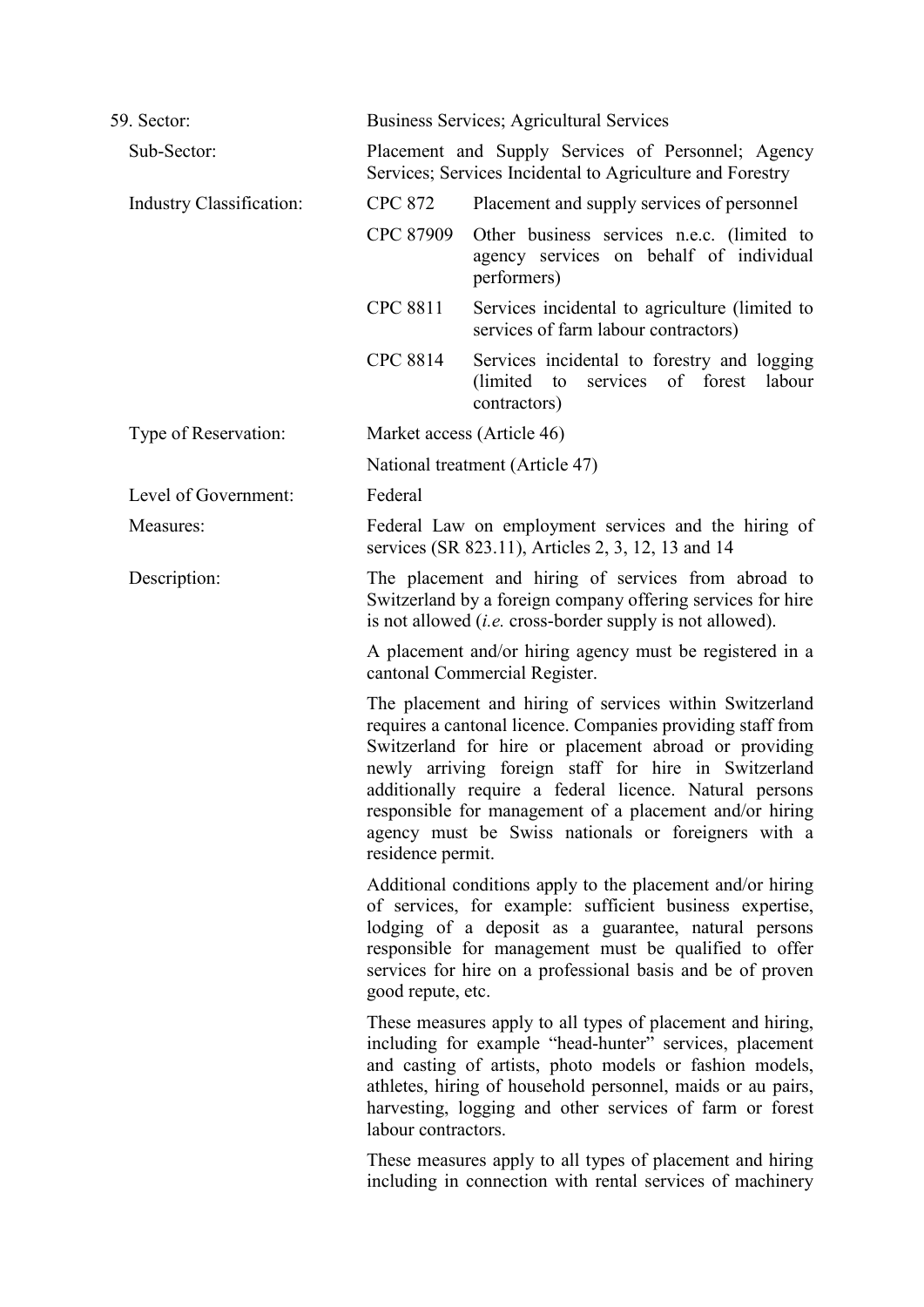or vehicles with operator, driver or crew.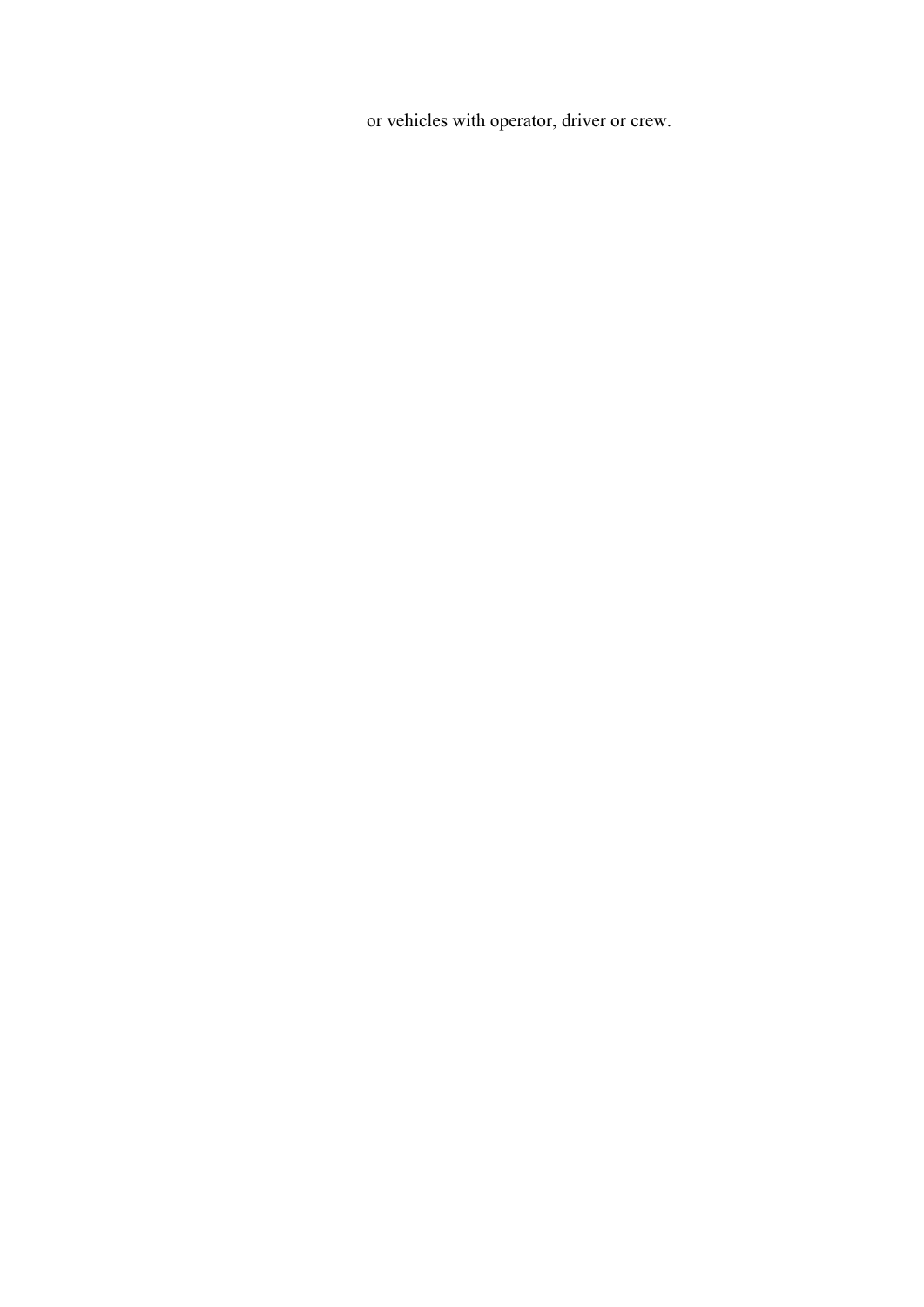| 60. Sector:              |                         | <b>Business Services</b>                                                                                                                                                                                                                                                                                                                |  |
|--------------------------|-------------------------|-----------------------------------------------------------------------------------------------------------------------------------------------------------------------------------------------------------------------------------------------------------------------------------------------------------------------------------------|--|
| Sub-Sector:              |                         | <b>Investigation and Security Services</b>                                                                                                                                                                                                                                                                                              |  |
| Industry Classification: | <b>CPC 873</b>          | Investigation and security services (limited to<br>forensic analysis of human DNA-profiles)                                                                                                                                                                                                                                             |  |
|                          |                         | Note: "DNA" refers to deoxyribonucleic<br>acid.                                                                                                                                                                                                                                                                                         |  |
|                          | <b>CPC 873</b>          | Investigation and security services (limited to<br>security services<br>excluding<br>security<br>consultation services CPC 87302)                                                                                                                                                                                                       |  |
| Type of Reservation:     |                         | Market access (Article 46)                                                                                                                                                                                                                                                                                                              |  |
|                          |                         | National treatment (Article 47)                                                                                                                                                                                                                                                                                                         |  |
| Level of Government:     | Federal                 |                                                                                                                                                                                                                                                                                                                                         |  |
|                          | Cantonal                |                                                                                                                                                                                                                                                                                                                                         |  |
| Measures:                |                         | Federal Ordinance on the use of DNA-profiles in criminal<br>proceedings and for the identification of unknown or<br>missing persons (SR 363.1), Article 2                                                                                                                                                                               |  |
|                          |                         | Federal Constitution (SR 101), Articles 178, 5 and 36, as<br>qualified by the Description element                                                                                                                                                                                                                                       |  |
| Description:             | Classification element: | Investigation services as indicated in the<br>Industry                                                                                                                                                                                                                                                                                  |  |
|                          | The                     | competent authorities<br>delegate<br>may<br>certain<br>investigation activities to competent private laboratories.<br>Legal domicile in Switzerland is required, and the<br>production and supply of the services must take place in<br>Swiss territory (SR 363.1, Article 2) (no cross-border trade<br>or outsourcing abroad allowed). |  |
|                          |                         | Note for transparency: requirements are set out in the<br>federal Ordinance on quality and service requirements for<br>forensic analysis of DNA (SR 363.11).                                                                                                                                                                            |  |
|                          | element:                | Security services as indicated in the Industry Classification                                                                                                                                                                                                                                                                           |  |
|                          | entities.               | Qualification: Switzerland reserves the right to maintain,<br>modify or adopt any measures relating to the delegation by<br>the government of certain security services to private                                                                                                                                                      |  |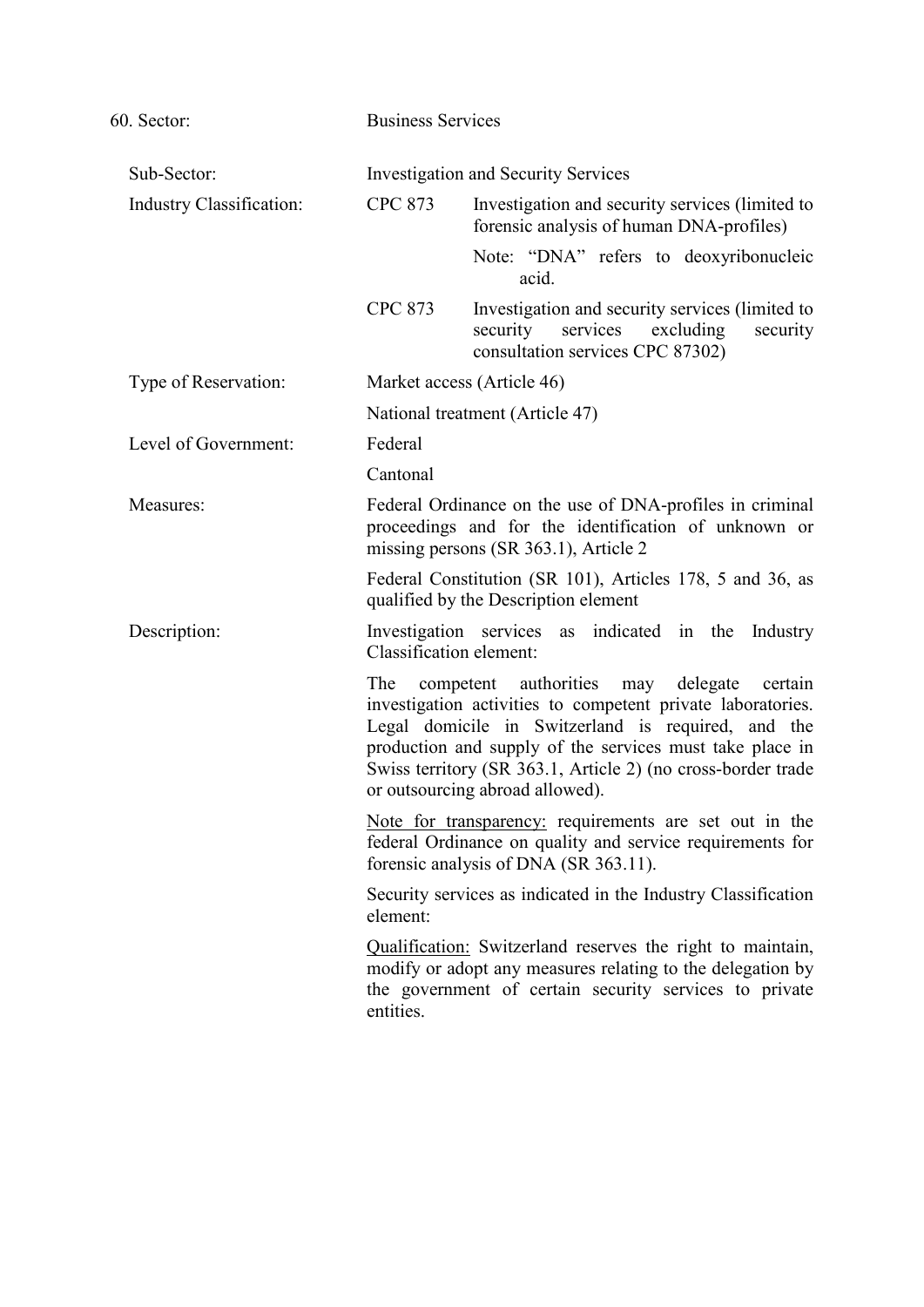| 61. Sector:                     | <b>Business Services</b>                                                                              |                                                                                                                                                                                                                                                                                                                                                                                                                           |     |          |                      |
|---------------------------------|-------------------------------------------------------------------------------------------------------|---------------------------------------------------------------------------------------------------------------------------------------------------------------------------------------------------------------------------------------------------------------------------------------------------------------------------------------------------------------------------------------------------------------------------|-----|----------|----------------------|
| Sub-Sector:                     |                                                                                                       | <b>Investigation and Security Services</b>                                                                                                                                                                                                                                                                                                                                                                                |     |          |                      |
| <b>Industry Classification:</b> | <b>CPC 873</b>                                                                                        | Investigation<br>(excluding security consultation<br>CPC 87302)                                                                                                                                                                                                                                                                                                                                                           | and | security | services<br>services |
| Type of Reservation:            | Market access (Article 46)                                                                            |                                                                                                                                                                                                                                                                                                                                                                                                                           |     |          |                      |
|                                 |                                                                                                       | National treatment (Article 47)                                                                                                                                                                                                                                                                                                                                                                                           |     |          |                      |
| Level of Government:            | Cantonal                                                                                              |                                                                                                                                                                                                                                                                                                                                                                                                                           |     |          |                      |
| Measures:                       | Cantonal legislations, including intercantonal agreements,<br>as qualified by the Description element |                                                                                                                                                                                                                                                                                                                                                                                                                           |     |          |                      |
|                                 | 4303)), Articles 8, 9 and 10                                                                          | Intercantonal Agreement on security enterprises (Concordat<br>concernant les entreprises de sécurité du 18 octobre 1996<br>(RO 2001 2587), as amended on 5 October 2004 (RO 2004                                                                                                                                                                                                                                          |     |          |                      |
| Description:                    |                                                                                                       | Switzerland reserves the right to maintain, modify or adopt<br>any measures relating to investigation and security services,<br>including through intercantonal agreements.                                                                                                                                                                                                                                               |     |          |                      |
|                                 |                                                                                                       | The Intercantonal Agreement on security enterprises<br>adhered to by Western cantons sets out a requirement of<br>Swiss nationality or permanent residency and passing of a<br>cantonal exam in the canton where establishment is sought<br>(Article 8). Security enterprises from a canton not party to<br>the Intercantonal Agreement may not supply services<br>unless authorisation to do so is granted (Article 10). |     |          |                      |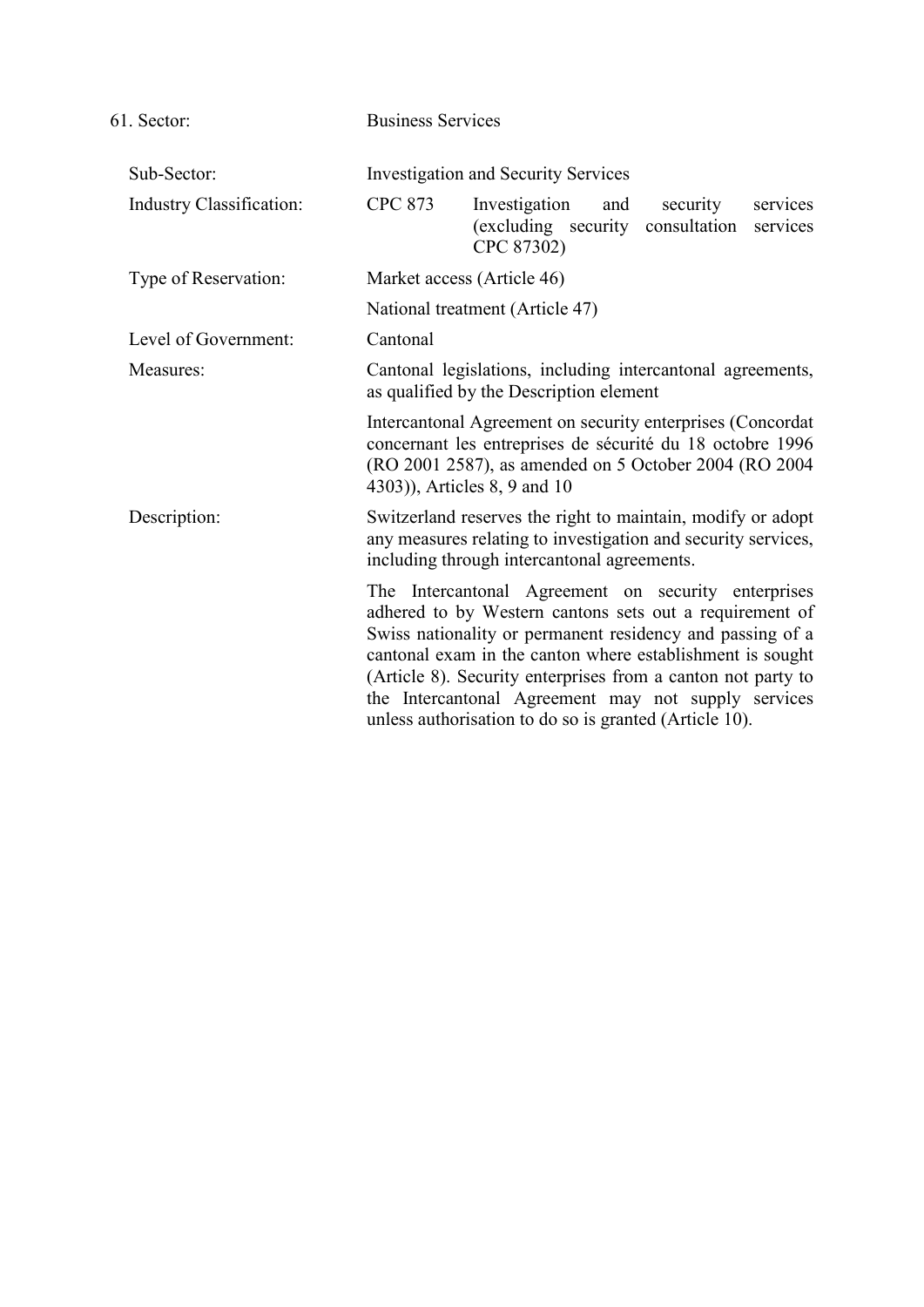| 62. Sector:                     | <b>Business Services</b>                                                                                                   |  |
|---------------------------------|----------------------------------------------------------------------------------------------------------------------------|--|
| Sub-Sector:                     | <b>Building Cleaning Services</b>                                                                                          |  |
| <b>Industry Classification:</b> | Other building cleaning services (limited to<br>CPC 87409<br>furnace and chimney cleaning services)                        |  |
| Type of Reservation:            | Market access (Article 46)                                                                                                 |  |
|                                 | National treatment (Article 47)                                                                                            |  |
| Level of Government:            | Cantonal                                                                                                                   |  |
| Measures:                       | Cantonal legislations                                                                                                      |  |
| Description:                    | Some cantons maintain a monopoly or an exclusive service<br>suppliers scheme for furnace and chimney cleaning<br>services. |  |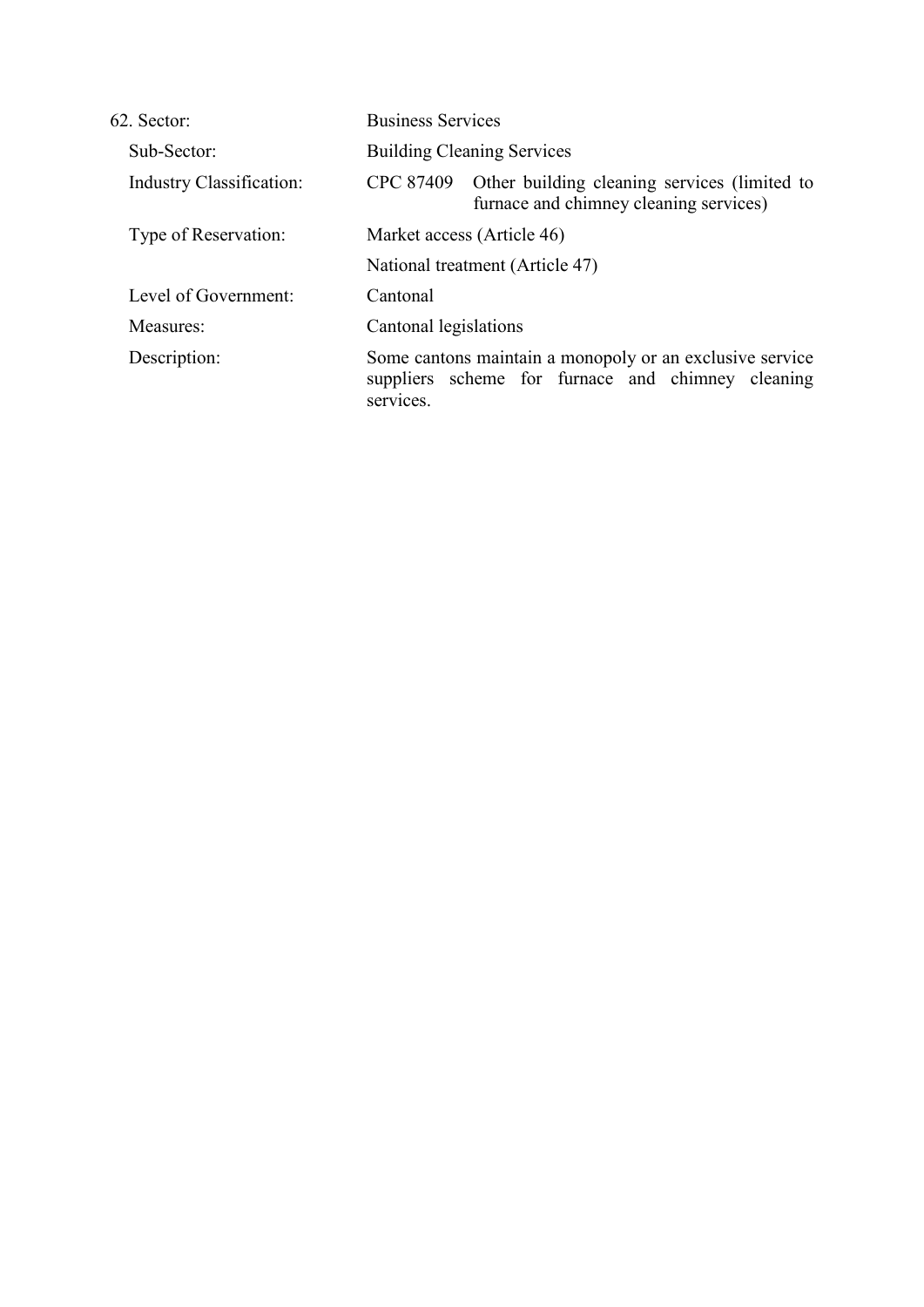| 63. Sector:                     | <b>Business Services</b>                                                                                                                                                                                                                                                                                                                                            |  |  |
|---------------------------------|---------------------------------------------------------------------------------------------------------------------------------------------------------------------------------------------------------------------------------------------------------------------------------------------------------------------------------------------------------------------|--|--|
| Sub-Sector:                     | <b>Collection Agency Services</b>                                                                                                                                                                                                                                                                                                                                   |  |  |
| <b>Industry Classification:</b> | CPC 87902 Collection agency services                                                                                                                                                                                                                                                                                                                                |  |  |
| Type of Reservation:            | Market access (Article 46)                                                                                                                                                                                                                                                                                                                                          |  |  |
|                                 | National treatment (Article 47)                                                                                                                                                                                                                                                                                                                                     |  |  |
| Level of Government:            | Cantonal                                                                                                                                                                                                                                                                                                                                                            |  |  |
| Measures:                       | Cantonal legislations                                                                                                                                                                                                                                                                                                                                               |  |  |
|                                 | Cantonal Law of Ticino on the exercise of fiduciary<br>activities (Legge sull'esercizio delle professioni di<br>fiduciario, del 18 giugno 1984) (11.1.4.1), Articles 1, 5 and<br>10                                                                                                                                                                                 |  |  |
|                                 | As qualified by the Description element                                                                                                                                                                                                                                                                                                                             |  |  |
| Description:                    | The supply of collection agency services in the Canton of<br>Ticino is restricted to "fiduciario commercialista"<br>(professional title) subject to authorization.                                                                                                                                                                                                  |  |  |
|                                 | Qualification: Switzerland reserves the right to maintain,<br>modify or adopt any measure relating to collection agency<br>services. This applies to collection services related to any<br>type of claim in respect of, for example, financial assets,<br>real assets, intangible assets (such as intellectual property<br>rights) or any type of debt instruments. |  |  |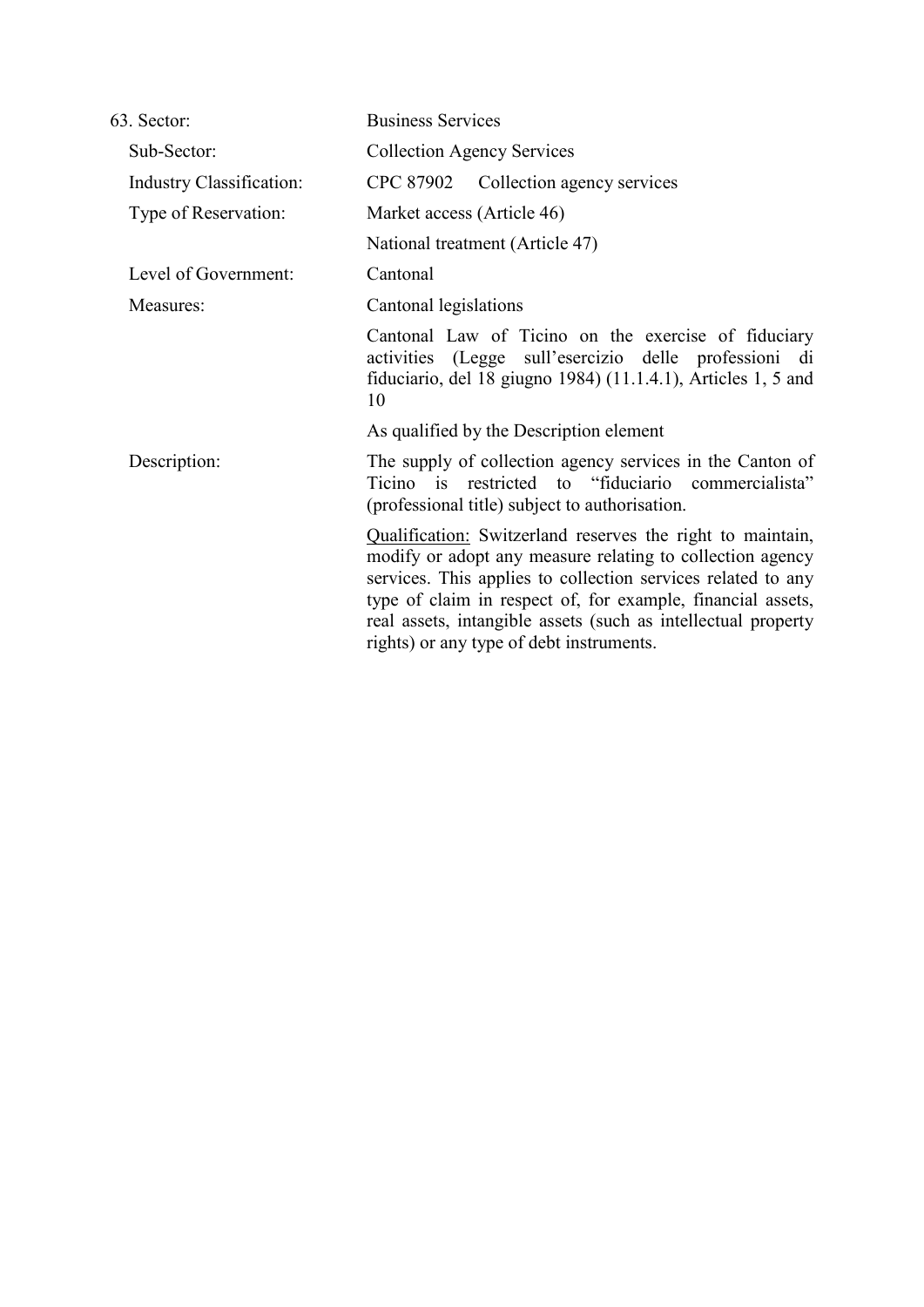| 64. Sector:                     | <b>Business Services</b>                                                                                                                                                                                                   |  |  |
|---------------------------------|----------------------------------------------------------------------------------------------------------------------------------------------------------------------------------------------------------------------------|--|--|
| Sub-Sector:                     | <b>Translation and Interpretation Services</b>                                                                                                                                                                             |  |  |
| <b>Industry Classification:</b> | CPC 87905 Translation and interpretation<br>services<br>(limited to translation for official purposes)                                                                                                                     |  |  |
| Type of Reservation:            | Market access (Article 46)                                                                                                                                                                                                 |  |  |
|                                 | National treatment (Article 47)                                                                                                                                                                                            |  |  |
| Level of Government:            | Cantonal (Cantons of Zürich and Genève)                                                                                                                                                                                    |  |  |
| Measures:                       | Regulation of the Canton of Zürich relating to interpreters,<br>(Dolmetscherverordnung, vom 26./27. November 2003)<br>(LS 211.17), Article 10                                                                              |  |  |
|                                 | Regulation by the Canton of Genève relating to sworn<br>translators, (Règlement relatif aux traducteurs-jurés du 6<br>décembre 2004) (I 2 46.03), Article 2                                                                |  |  |
| Description:                    | Swiss nationality or possession of a residence permit for<br>several years may be required in the Canton of Zürich for<br>interpretation and translation services for judicial and<br>administrative purposes (LS 211.17). |  |  |
|                                 | Domicile for at least three years in Switzerland is required<br>in the Canton of Genève for translation services for official<br>purposes $(1\ 2\ 46.03)$ .                                                                |  |  |
|                                 |                                                                                                                                                                                                                            |  |  |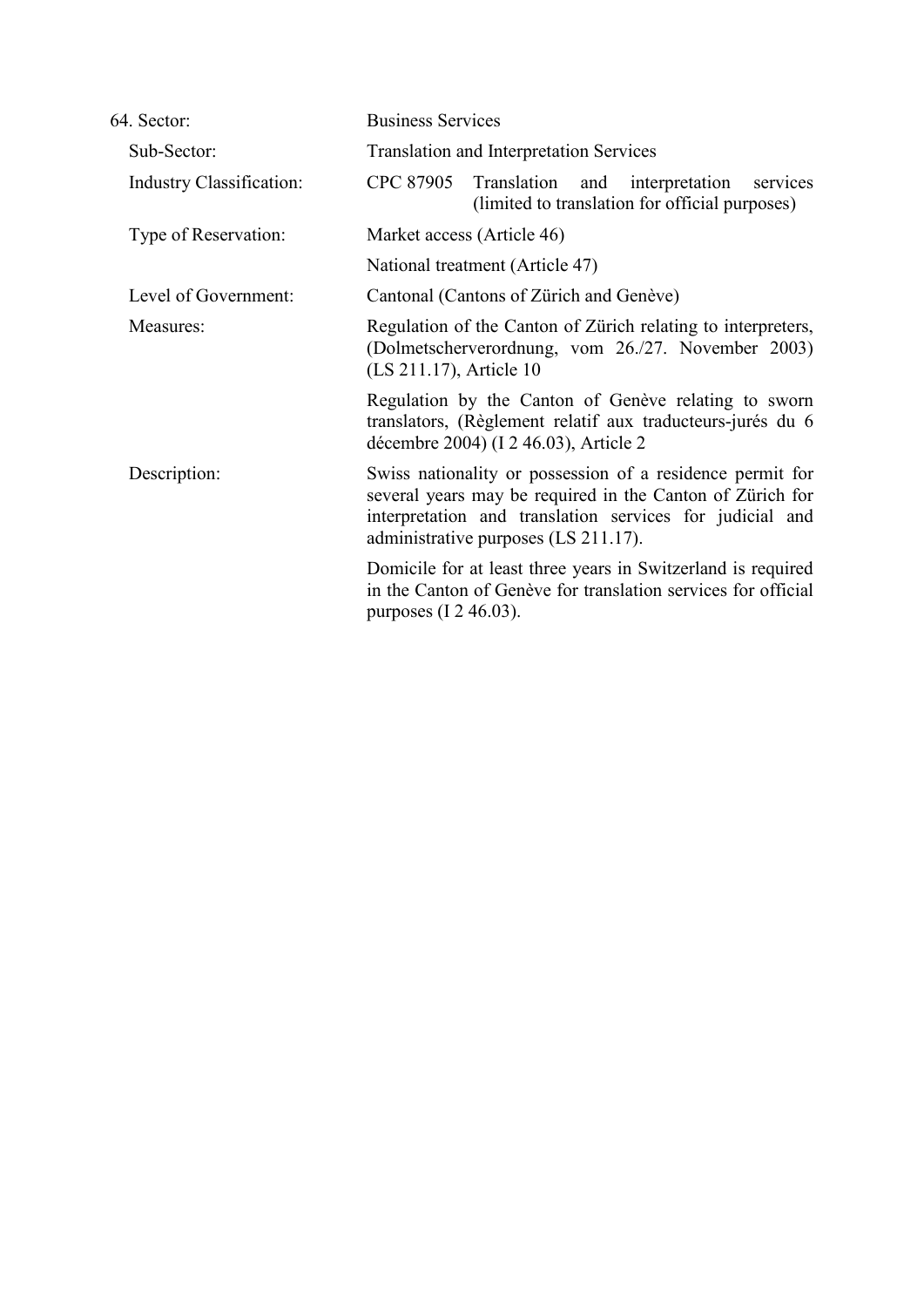| 65. Sector:              |                            | <b>Business Services</b>                                                                                                                                                                                                                                                                                                                                                                      |  |
|--------------------------|----------------------------|-----------------------------------------------------------------------------------------------------------------------------------------------------------------------------------------------------------------------------------------------------------------------------------------------------------------------------------------------------------------------------------------------|--|
| Sub-Sector:              |                            | <b>Other Business Services</b>                                                                                                                                                                                                                                                                                                                                                                |  |
| Industry Classification: | CPC 87909                  | Other business services n.e.c. (limited to the<br>management of copyrights)                                                                                                                                                                                                                                                                                                                   |  |
| Type of Reservation:     |                            | Market access (Article 46)                                                                                                                                                                                                                                                                                                                                                                    |  |
|                          |                            | National treatment (Article 47)                                                                                                                                                                                                                                                                                                                                                               |  |
| Level of Government:     | Federal                    |                                                                                                                                                                                                                                                                                                                                                                                               |  |
| Measures:                | 231.1), Articles 41 and 42 | Federal Law on copyrights and neighbouring rights (SR                                                                                                                                                                                                                                                                                                                                         |  |
| Description:             |                            | Enterprises acting in the management of copyrights and<br>neighbouring rights where collective exploitation is<br>required by law must be approved by the Federal Institute<br>of Intellectual Property (Eidg. Institut für Geistiges<br>Eigentum (IGE); Institut fédéral de la<br>propriété<br>intellectuelle (IPI); Istituto federale della proprietà<br>intellettuale (IPI)) (Article 41). |  |
|                          | 89230.                     | Note: Copyrights is to be understood as defined in CPC                                                                                                                                                                                                                                                                                                                                        |  |
|                          |                            | Only one authorisation is granted per category of works<br>and the collecting enterprises must have their headquarters<br>and management in Switzerland (Article 42).                                                                                                                                                                                                                         |  |
|                          |                            | Note for transparency: At the date of signing of the<br>Agreement, the following five collecting enterprises are<br>approved by the Federal Institute of Intellectual Property:<br>SUISA, SUISSIMAGE, ProLitteris, Société Suisse des<br>Auteurs (SSA) and SWISSPERFORM.                                                                                                                      |  |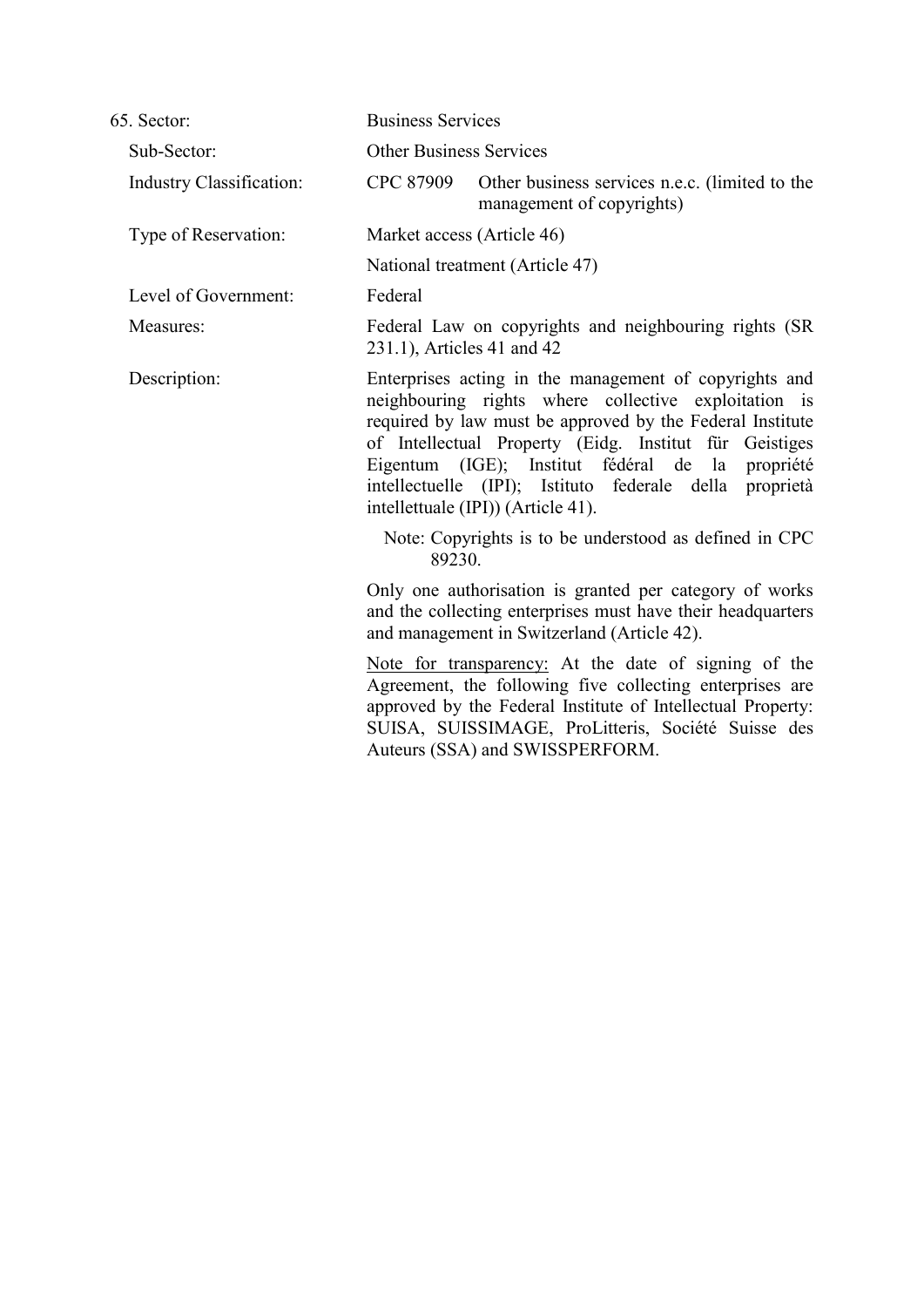| 66. Sector:              | <b>Agricultural Services</b>                                                                                                                                                                                                                                                                                                                                                                                                                                                                                                                                                                                                                                        |  |
|--------------------------|---------------------------------------------------------------------------------------------------------------------------------------------------------------------------------------------------------------------------------------------------------------------------------------------------------------------------------------------------------------------------------------------------------------------------------------------------------------------------------------------------------------------------------------------------------------------------------------------------------------------------------------------------------------------|--|
| Sub-Sector:              | Services Incidental to Agriculture                                                                                                                                                                                                                                                                                                                                                                                                                                                                                                                                                                                                                                  |  |
| Industry Classification: | <b>CPC 8811</b><br>Services incidental to agriculture (limited to<br>slaughter<br>artificial<br>and<br>services<br>on<br>insemination)                                                                                                                                                                                                                                                                                                                                                                                                                                                                                                                              |  |
| Type of Reservation:     | Market access (Article 46)                                                                                                                                                                                                                                                                                                                                                                                                                                                                                                                                                                                                                                          |  |
|                          | National treatment (Article 47)                                                                                                                                                                                                                                                                                                                                                                                                                                                                                                                                                                                                                                     |  |
| Level of Government:     | Federal                                                                                                                                                                                                                                                                                                                                                                                                                                                                                                                                                                                                                                                             |  |
| Measures:                | Federal Law on animal protection (SR 455), Article 21                                                                                                                                                                                                                                                                                                                                                                                                                                                                                                                                                                                                               |  |
|                          | Federal Ordinance on animal protection (SR 455.1),<br>Articles 178, 179, 184, 185 and 187                                                                                                                                                                                                                                                                                                                                                                                                                                                                                                                                                                           |  |
|                          | Federal Ordinance on epizooties (SR 916.401), Articles 51,<br>52, 53 and 54                                                                                                                                                                                                                                                                                                                                                                                                                                                                                                                                                                                         |  |
| Description:             | Slaughter services (Market Access restriction):                                                                                                                                                                                                                                                                                                                                                                                                                                                                                                                                                                                                                     |  |
|                          | Slaughter of mammalians without stunning prior to<br>drawing of blood is prohibited (SR 455, Article 21; SR<br>455.1, Article 178). Stunning has to be immediate and<br>cause no pain (SR 455.1, Article 185).                                                                                                                                                                                                                                                                                                                                                                                                                                                      |  |
|                          | Stunning methods and their application are prescribed by<br>the Ordinance on animal protection (SR 455.1, Article<br>184). Blood may be drawn only once the animal is<br>unconscious (SR 455.1, Article 187).                                                                                                                                                                                                                                                                                                                                                                                                                                                       |  |
|                          | Artificial insemination:                                                                                                                                                                                                                                                                                                                                                                                                                                                                                                                                                                                                                                            |  |
|                          | Provisions applicable to artificial insemination may de<br><i>facto</i> restrict cross-border supply of services.<br>The<br>inseminator needs to be certified by the canton (SR<br>916.401, Articles 51 and 53). The semen has to be obtained<br>from a facility that meets the criteria set by the Swiss<br>authorities (SR 916.401, Articles 52 and 54). If the above<br>provisions are not met, the authorities may take any<br>measures regarding an inseminated animal for prevention<br>of epizooties in particular upon re-entry of the animal into<br>Swiss territory. In addition, any conditions regarding<br>registration in a national herd-book apply. |  |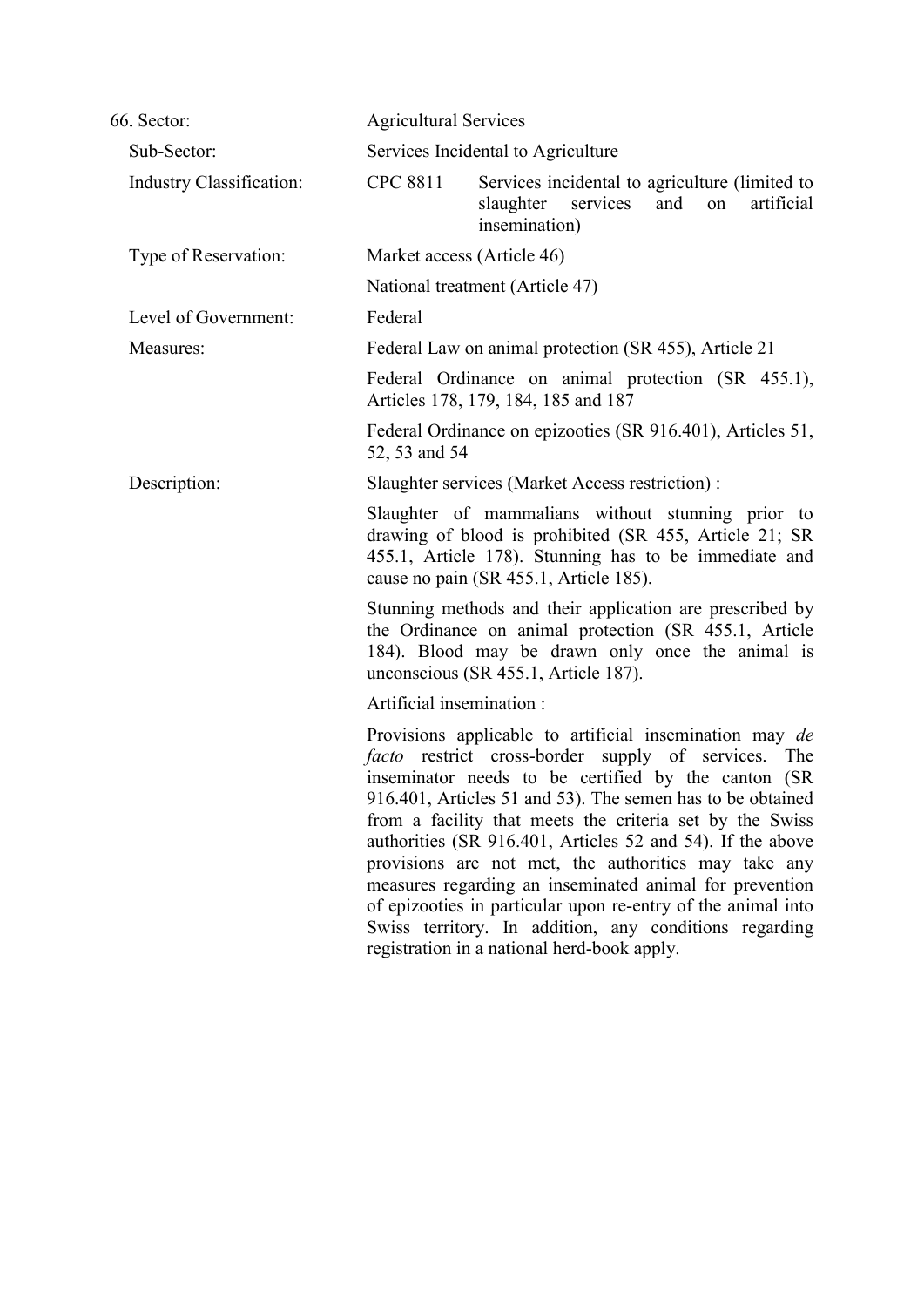| 67. Sector:                     | <b>Agricultural Services</b>                    |                                                                                                                                                 |  |
|---------------------------------|-------------------------------------------------|-------------------------------------------------------------------------------------------------------------------------------------------------|--|
| Sub-Sector:                     | Services Incidental to Agriculture and Forestry |                                                                                                                                                 |  |
| <b>Industry Classification:</b> | <b>CPC 8811</b>                                 | Services incidental to agriculture (limited to<br>involving dissemination<br>of<br>activities<br>genetically modified organisms)                |  |
|                                 | <b>CPC 8814</b>                                 | Services incidental to forestry and logging<br>(limited to activities involving dissemination)<br>of genetically modified organisms)            |  |
| Type of Reservation:            |                                                 | Market access (Article 46)                                                                                                                      |  |
| Level of Government:            | Federal                                         |                                                                                                                                                 |  |
| Measures:                       |                                                 | Federal Constitution (SR 101), Articles 120 and 197                                                                                             |  |
| Description:                    |                                                 | The use of genetically modified organisms (GMOs) in<br>agriculture and forestry and their dissemination into the<br>environment are prohibited. |  |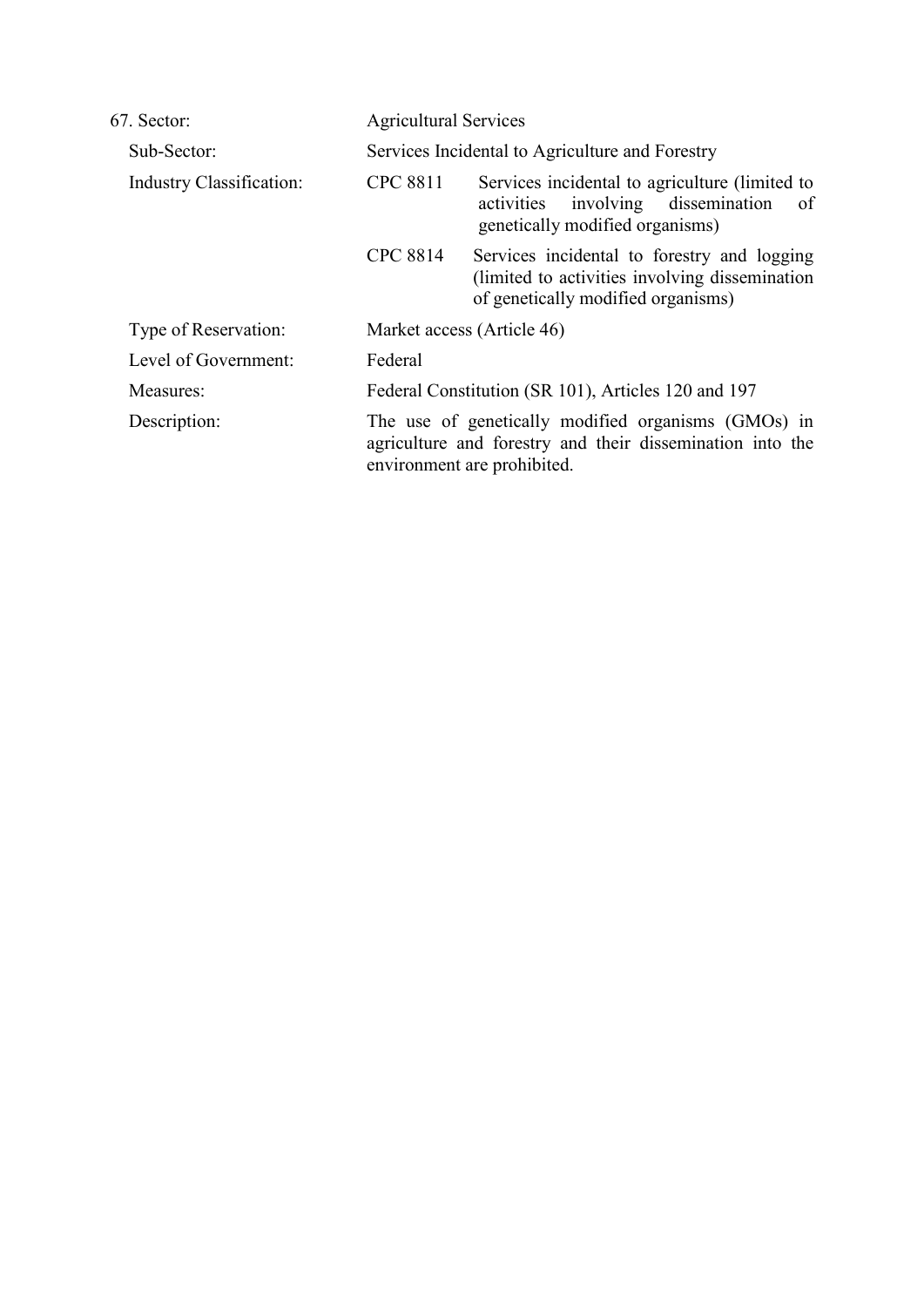| 68. Sector:                     | <b>Agricultural Services</b>                                                                                                                                                                                                                                                                                                         |  |  |
|---------------------------------|--------------------------------------------------------------------------------------------------------------------------------------------------------------------------------------------------------------------------------------------------------------------------------------------------------------------------------------|--|--|
| Sub-Sector:                     | Services Incidental to Agriculture and Hunting                                                                                                                                                                                                                                                                                       |  |  |
| <b>Industry Classification:</b> | <b>CPC 8813</b><br>Services incidental to hunting                                                                                                                                                                                                                                                                                    |  |  |
| Type of Reservation:            | Market access (Article 46)                                                                                                                                                                                                                                                                                                           |  |  |
| Level of Government:            | Federal and cantonal                                                                                                                                                                                                                                                                                                                 |  |  |
| Measures:                       | Federal Law on animal protection (SR 455), Article 26                                                                                                                                                                                                                                                                                |  |  |
|                                 | Cantonal legislations                                                                                                                                                                                                                                                                                                                |  |  |
| Description:                    | Killing of animals in any cruel way is prohibited, including,<br>for instance, types of hunting activities involving protracted<br>cruel treatment of prey (SR 455, Article 26).                                                                                                                                                     |  |  |
|                                 | Services related to the enforcement of the cantonal<br>regulations on hunting and related activities may not be<br>supplied on a commercial basis. These services are either<br>supplied by the cantonal administration or by other persons<br>assigned by that administration (usually volunteers or non-<br>profit organisations). |  |  |
|                                 | Note for transparency: Cantons may ban hunting, or<br>specific types of hunting, on their territory.                                                                                                                                                                                                                                 |  |  |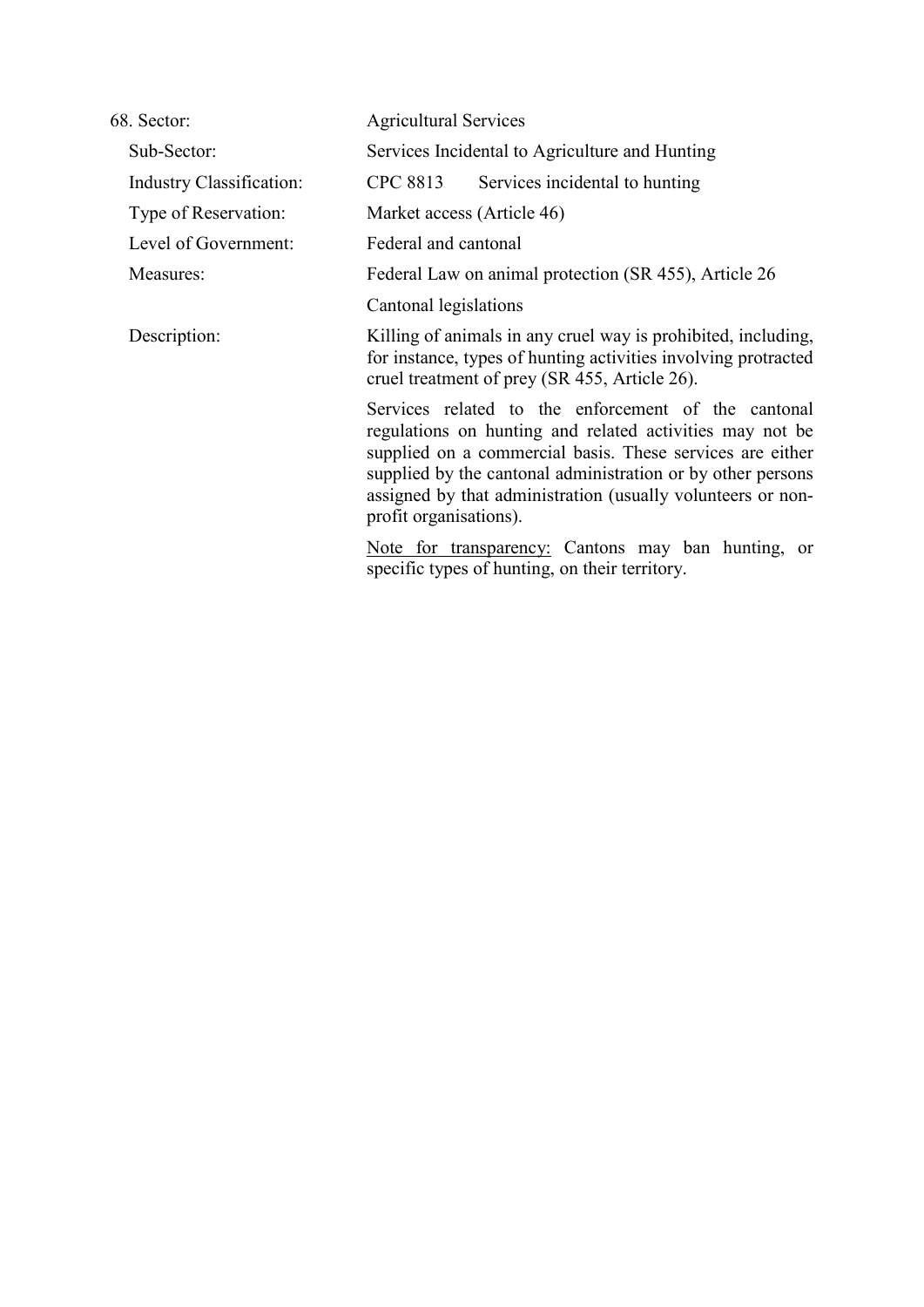| 69. Sector:              | Agricultural Services;                          |                                                                                                                     |
|--------------------------|-------------------------------------------------|---------------------------------------------------------------------------------------------------------------------|
|                          | <b>Entertainment Services</b>                   |                                                                                                                     |
| Sub-Sector:              | Services Incidental to Agriculture and Hunting; |                                                                                                                     |
|                          | <b>Entertainment Services</b>                   |                                                                                                                     |
| Industry Classification: | CPC 8813                                        | Services incidental to hunting                                                                                      |
|                          | CPC 96199                                       | Other entertainment services n.e.c. (limited<br>to entertainment services involving animals)                        |
| Type of Reservation:     | Market access (Article 46)                      |                                                                                                                     |
| Level of Government:     | Federal                                         |                                                                                                                     |
| Measures:                |                                                 | Federal Law on animal protection (SR 455), Article 26                                                               |
| Description:             |                                                 | The Law bans the organisation of fights between animals or<br>with animals where these are mistreated or killed.    |
|                          |                                                 | The Law bans the killing of animals for entertainment or on<br>perverse purposes, such as shooting at tame animals. |
|                          |                                                 | The Law bans the killing of animals in any cruel way.                                                               |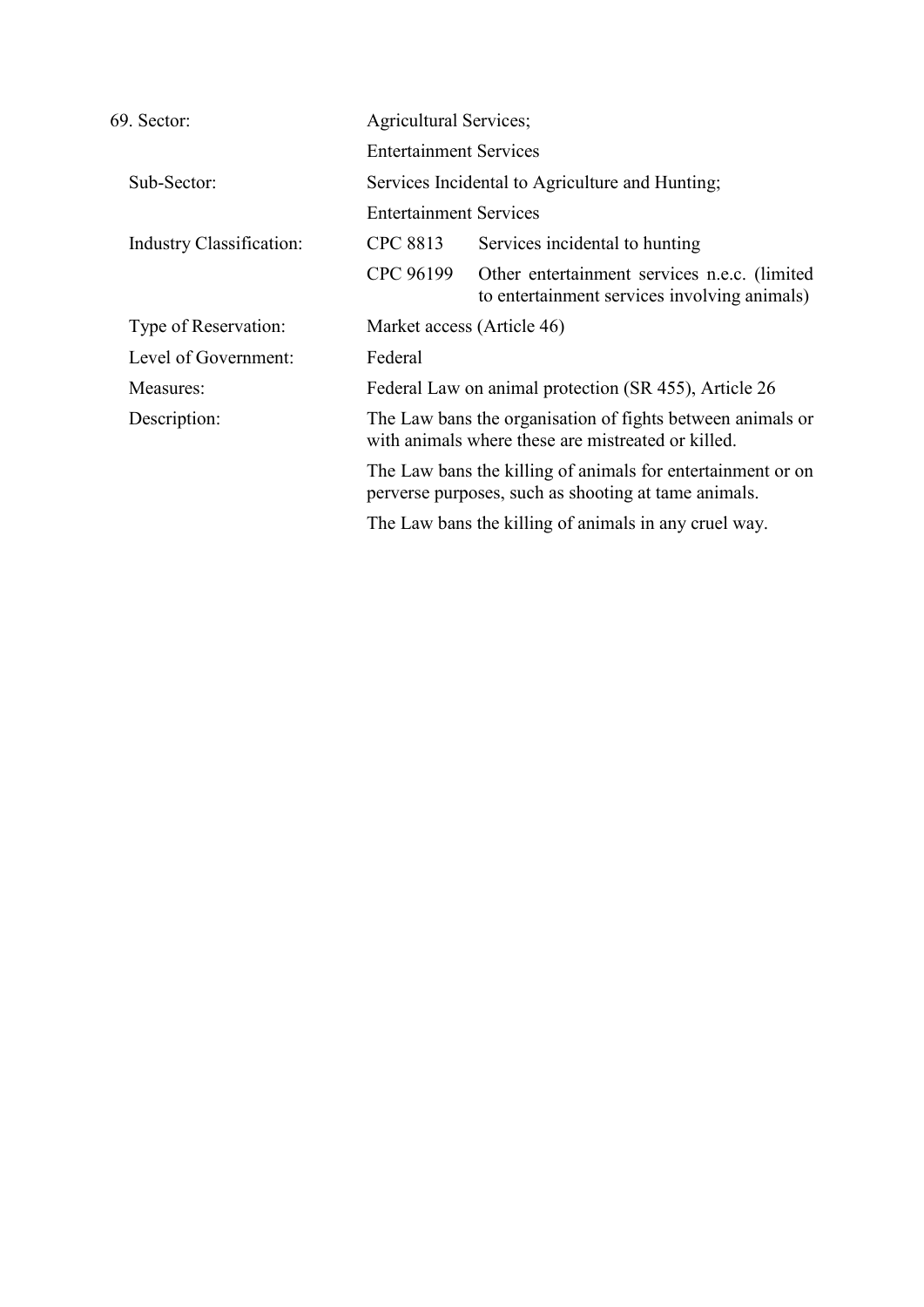| 70. Sector:                     | <b>Construction Work and Mining Services</b>                                                                                                                                                                                                                                                                                                                                                                                  |  |  |
|---------------------------------|-------------------------------------------------------------------------------------------------------------------------------------------------------------------------------------------------------------------------------------------------------------------------------------------------------------------------------------------------------------------------------------------------------------------------------|--|--|
| Sub-Sector:                     | Construction Work For Engineering Works; Services<br>Incidental to Mining (Limited to the Oil Sector)                                                                                                                                                                                                                                                                                                                         |  |  |
| <b>Industry Classification:</b> | CPC 5139<br>For engineering works n.e.c.                                                                                                                                                                                                                                                                                                                                                                                      |  |  |
|                                 | <b>CPC 883</b><br>Services incidental to mining                                                                                                                                                                                                                                                                                                                                                                               |  |  |
| Type of Reservation:            | Market access (Article 46)                                                                                                                                                                                                                                                                                                                                                                                                    |  |  |
|                                 | National treatment (Article 47)                                                                                                                                                                                                                                                                                                                                                                                               |  |  |
| Level of Government:            | Cantonal                                                                                                                                                                                                                                                                                                                                                                                                                      |  |  |
| Measures:                       | Agreement on the prospecting<br>Intercantonal<br>and<br>exploitation of oil (Konkordat vom 24. September 1955<br>betreffend die Schürfung und Ausbeutung von Erdöl;<br>Concordat du 24 septembre 1955 concernant la prospection<br>et l'exploitation du pétrole), Articles 1, 3, 4 and 8                                                                                                                                      |  |  |
|                                 | Cantonal legislations, as qualified by the Description<br>element                                                                                                                                                                                                                                                                                                                                                             |  |  |
| Description:                    | A concession issued by cantons is required for the<br>prospecting and exploitation of oil.                                                                                                                                                                                                                                                                                                                                    |  |  |
|                                 | Cantons may grant such concession on a case-by-case and<br>discretionary basis.                                                                                                                                                                                                                                                                                                                                               |  |  |
|                                 | cantons of Zürich, Schwyz, Glarus, Zug,<br>In the<br>Appenzell Innerrhoden,<br>Schaffhausen,<br>Appenzell<br>Ausserrhoden, St. Gallen, Aargau and Thurgau foreign<br>capital participation in an enterprise holding such a<br>concession is restricted to not more than 25 per cent<br>Agreement on the<br>prospecting<br>(Intercantonal)<br>and<br>exploitation of oil, Article 3). Other cantons apply similar<br>measures. |  |  |
|                                 | Qualification: Switzerland reserves the right to maintain,<br>modify or adopt any measures restricting market access<br>and/or national treatment in respect of the prospecting and<br>exploitation of oil.                                                                                                                                                                                                                   |  |  |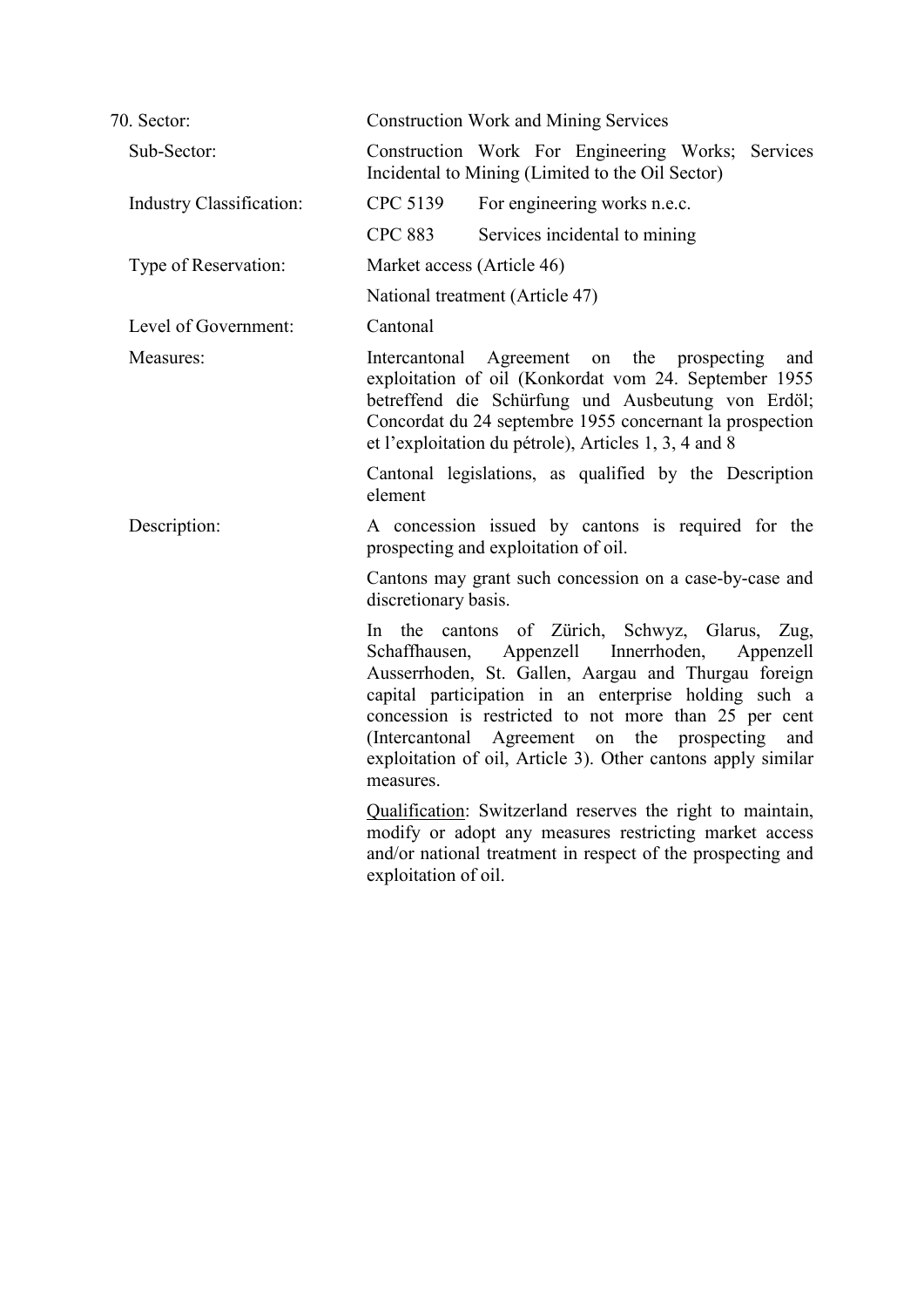| 71. Sector:              | Services Related to Energy                               |                                                                                                                                                                                                                                      |
|--------------------------|----------------------------------------------------------|--------------------------------------------------------------------------------------------------------------------------------------------------------------------------------------------------------------------------------------|
| Sub-Sector:              | <b>Energy Distribution</b>                               |                                                                                                                                                                                                                                      |
| Industry Classification: | <b>CPC 887</b>                                           | Services incidental to energy distribution                                                                                                                                                                                           |
|                          |                                                          | Services related to the activities covered by<br><b>CPC 887</b>                                                                                                                                                                      |
| Type of Reservation:     | Market access (Article 46)                               |                                                                                                                                                                                                                                      |
|                          |                                                          | National treatment (Article 47)                                                                                                                                                                                                      |
| Level of Government:     | All                                                      |                                                                                                                                                                                                                                      |
| Measures:                | Federal Law on electricity supply (SR 734.7), Article 18 |                                                                                                                                                                                                                                      |
|                          | Description element                                      | Cantonal and municipal legislations, as qualified by the                                                                                                                                                                             |
| Description:             |                                                          | The electricity transmission network is operated solely by<br>the national electricity distribution network company and<br>owned by at least 50 per cent by the cantons and<br>municipalities (SR 734.7, Article 18).                |
|                          | Classification element.                                  | Qualification: Switzerland reserves the right for the cantons<br>and municipalities to maintain, modify or adopt any<br>measures restricting market access and/or national<br>treatment for services as indicated in the<br>Industry |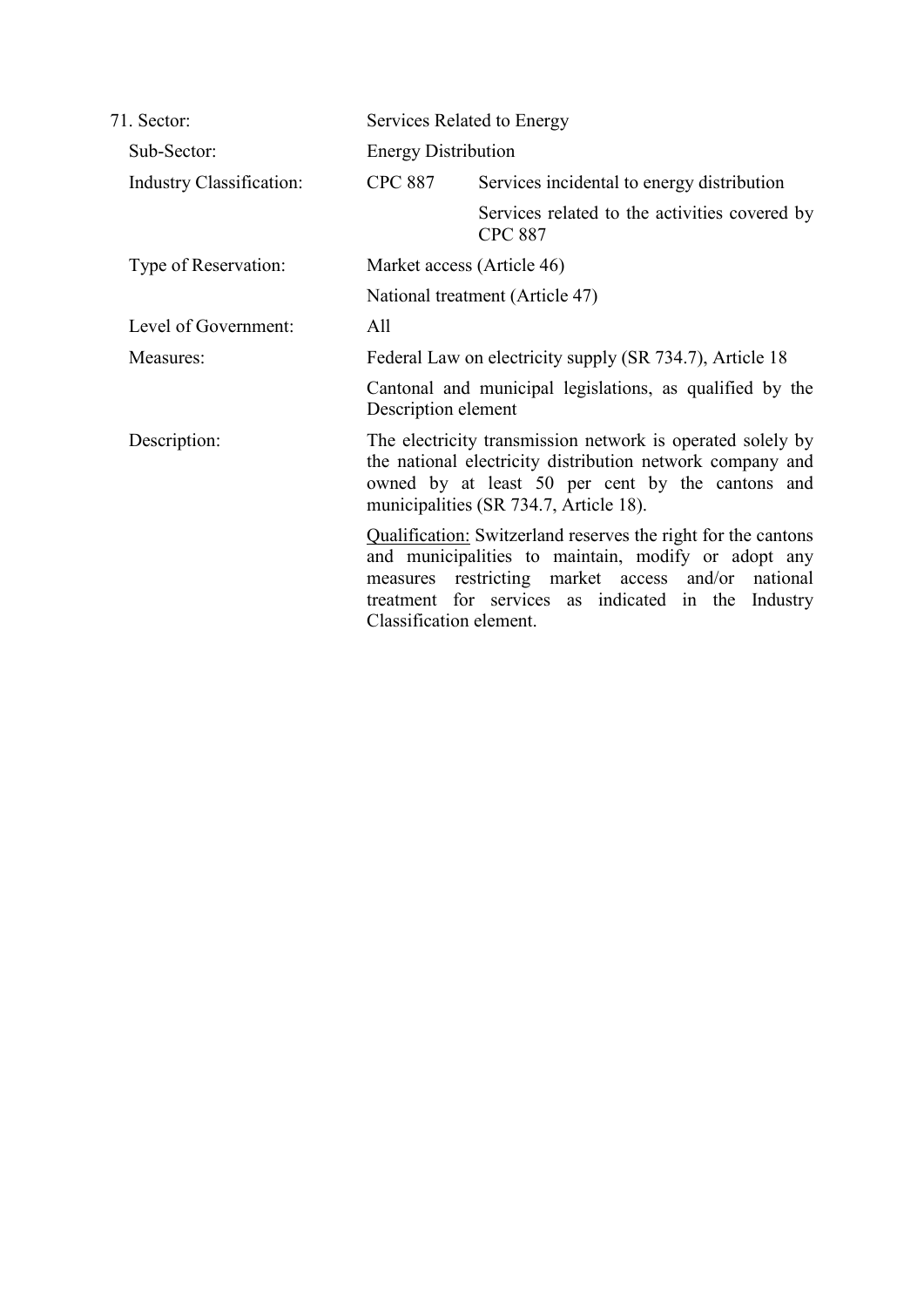| 72. Sector:                     | <b>Community and Social Services</b>                                                                                         |  |  |
|---------------------------------|------------------------------------------------------------------------------------------------------------------------------|--|--|
| Sub-Sector:                     | Administration<br>and Other Services<br>Public<br>the<br>tο<br>Community as a Whole                                          |  |  |
| <b>Industry Classification:</b> | Police and fire protection services<br>CPC 91260                                                                             |  |  |
| Type of Reservation:            | Market access (Article 46)                                                                                                   |  |  |
|                                 | National treatment (Article 47)                                                                                              |  |  |
| Level of Government:            | All                                                                                                                          |  |  |
| Measures:                       | Federal, cantonal and municipal legislations, as qualified<br>by the Description element                                     |  |  |
| Description:                    | Switzerland reserves the right to maintain, modify or adopt<br>any measures relating to police and fire protection services. |  |  |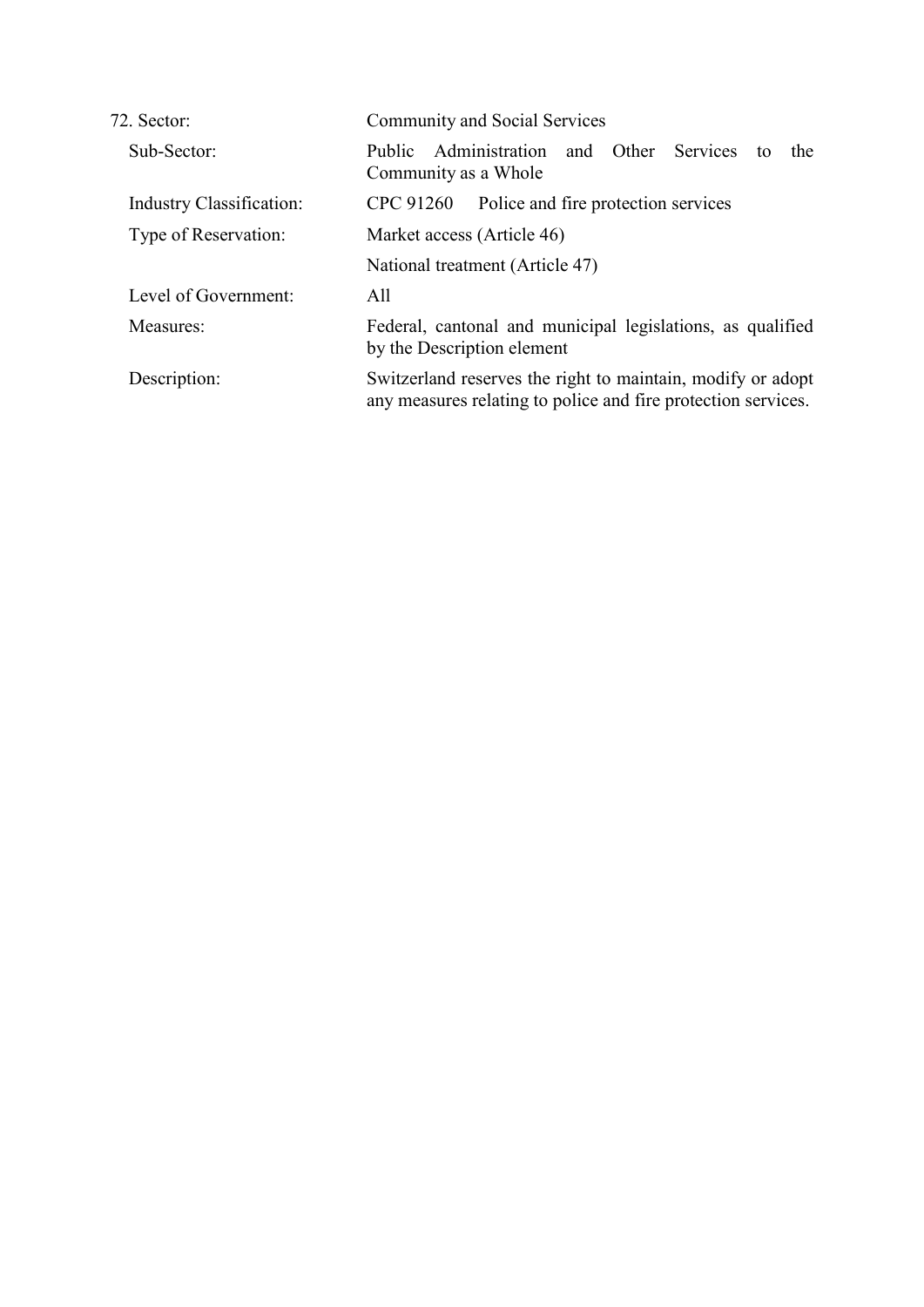| 73. Sector:                     | <b>Community and Social Services</b>                                                                                                                                                       |
|---------------------------------|--------------------------------------------------------------------------------------------------------------------------------------------------------------------------------------------|
| Sub-Sector:                     | Administration and Other Services<br>Public<br>the<br>to<br>Community as a Whole                                                                                                           |
| <b>Industry Classification:</b> | CPC 91270<br>Law courts related administrative services                                                                                                                                    |
|                                 | <b>CPC 91280</b><br>Administrative services related to detention<br>or rehabilitation of criminals                                                                                         |
| Type of Reservation:            | Market access (Article 46)                                                                                                                                                                 |
|                                 | National treatment (Article 47)                                                                                                                                                            |
| Level of Government:            | All                                                                                                                                                                                        |
| Measures:                       | Federal, cantonal and municipal legislations                                                                                                                                               |
| Description:                    | Administrative services relating to courts of law and<br>relating to detention or rehabilitation of criminals are<br>reserved to the Confederation, the cantons and the<br>municipalities. |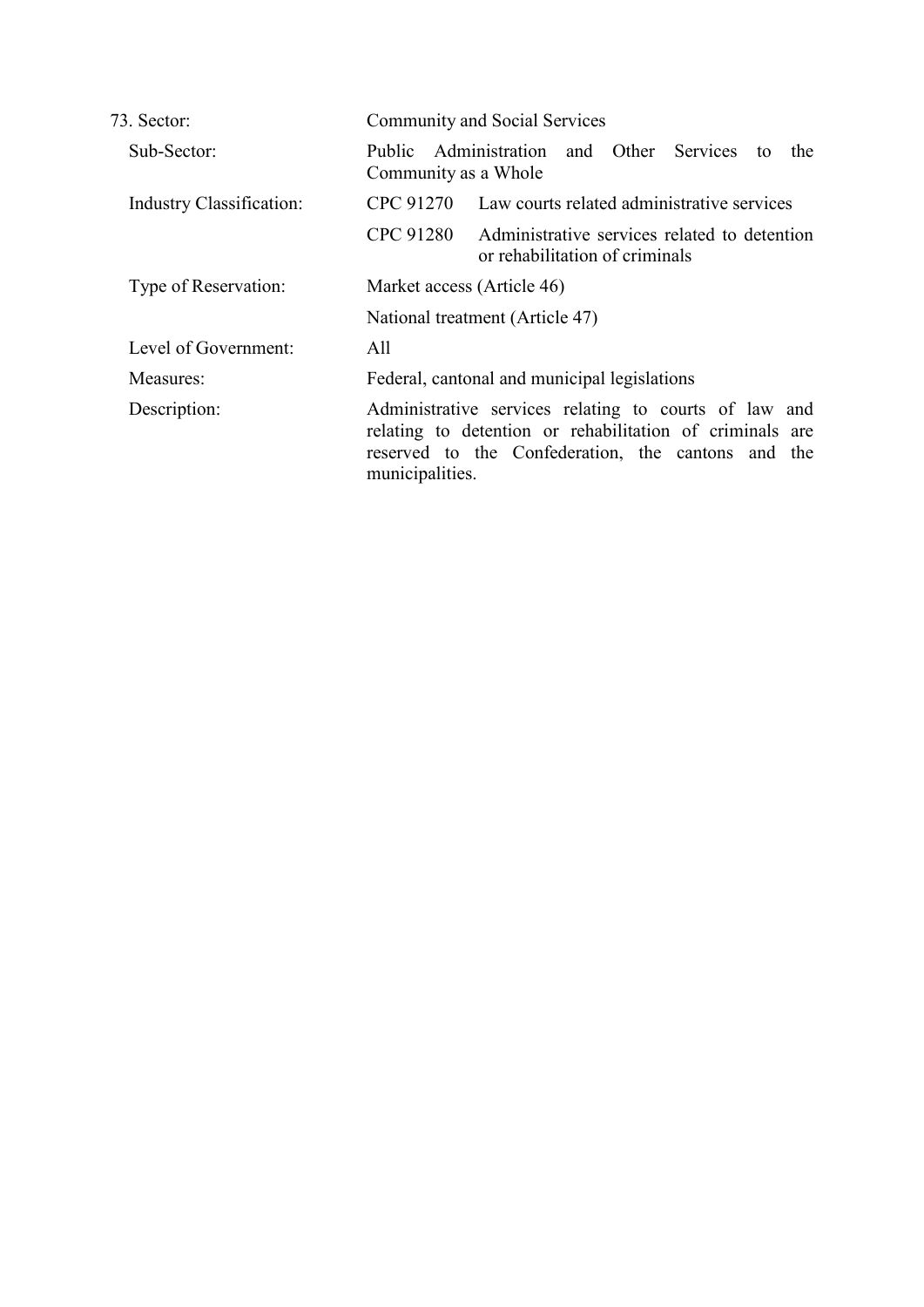| 74. Sector:              | <b>Community and Social Services</b>                                                                                                                                                                                                                                                                                |
|--------------------------|---------------------------------------------------------------------------------------------------------------------------------------------------------------------------------------------------------------------------------------------------------------------------------------------------------------------|
| Sub-Sector:              | <b>Education Services</b>                                                                                                                                                                                                                                                                                           |
| Industry Classification: | <b>CPC 921</b><br>Primary education services (limited<br>to<br>public services)                                                                                                                                                                                                                                     |
|                          | <b>CPC 922</b><br>Secondary education services (limited to<br>public services)                                                                                                                                                                                                                                      |
|                          | <b>CPC 923</b><br>Higher education services (limited to public<br>services)                                                                                                                                                                                                                                         |
|                          | <b>CPC 924</b><br>Adult education services n.e.c. (limited to<br>public services)                                                                                                                                                                                                                                   |
| Type of Reservation:     | Market access (Article 46)                                                                                                                                                                                                                                                                                          |
|                          | National treatment (Article 47)                                                                                                                                                                                                                                                                                     |
| Level of Government:     | All                                                                                                                                                                                                                                                                                                                 |
| Measures:                | Federal Constitution (SR 101), Articles 62 and 63a                                                                                                                                                                                                                                                                  |
|                          | Federal Law on federal institutes (SR 414.110)                                                                                                                                                                                                                                                                      |
|                          | Cantonal and municipal legislations, as qualified by the<br>Description element                                                                                                                                                                                                                                     |
| Description:             | <b>FEDERAL LEVEL:</b>                                                                                                                                                                                                                                                                                               |
|                          | Operation of the Federal Institutes of Technology<br>(Eidgenössische Technische Hochschulen (ETH); écoles<br>polytechniques fédérales (EPF); politecnici federali (PF)) is<br>reserved to the Confederation (SR 101, Article 63 <i>a</i> ; SR<br>$414.110$ ).                                                       |
|                          | Note for transparency: The Confederation applies no<br>restrictions on market access or national treatment for<br>universities of applied sciences (Fachhochschulen; hautes<br>écoles spécialisées; scuole universitarie professionali) (see<br>Federal Law on the universities of applied sciences, SR<br>414.71). |
|                          | <b>CANTONAL LEVEL:</b>                                                                                                                                                                                                                                                                                              |
|                          | Public education falls within the competence of the cantons<br>(SR 101, Articles 62 and $63a$ ).                                                                                                                                                                                                                    |
|                          | <b>Qualification:</b> Switzerland reserves the right for the cantons<br>and municipalities to maintain, modify or adopt any<br>measures restricting market access and/or national<br>treatment for public education services.                                                                                       |
|                          | Note for transparency: Public education services are<br>understood as education services where:                                                                                                                                                                                                                     |
|                          | $(a)$ the<br>Government<br>agency mandated<br>or<br>an<br>by<br>governmental authorities issues a title or a curriculum<br>or other form of specification of the education service<br>indicating that this education service forms an integral                                                                      |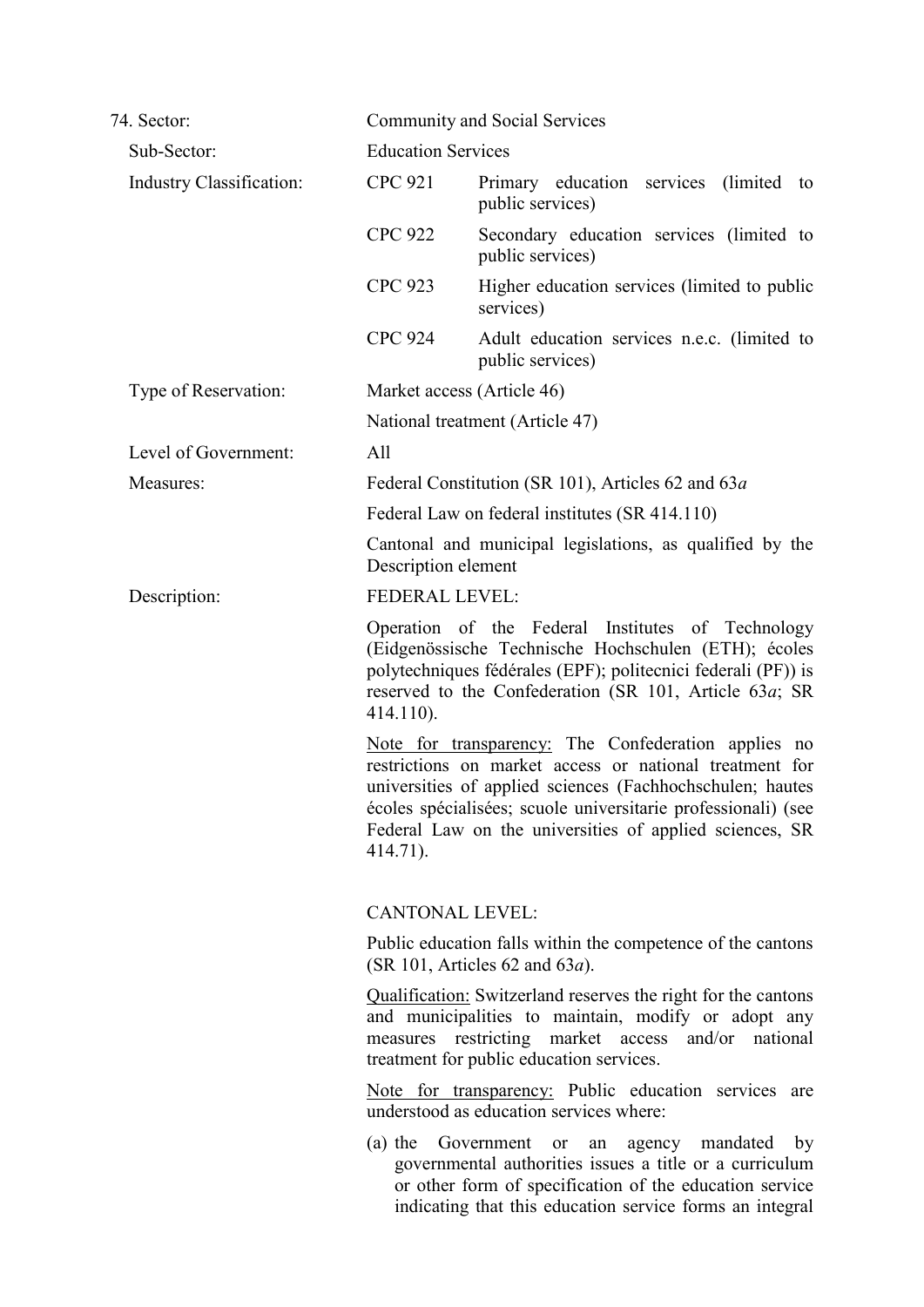part of the greater system of public education; and

- (b) there is a public mandate corresponding to the overall education policy of the canton or the Confederation and enshrined in a legal act. The provision of a subsidy or the permission by governmental authorities to deliver a certain type of education service is not sufficient in itself to determine that a mandate exists; and
- (c) public education services correspond to a public need for the supply of the service. This need is to be understood in the sense that there is a political will to achieve certain goals by means of particular education services. This may or may not be reflected in any laws. The question here is whether public action to supply such a service would be required if it did not already exist. The third criterion is unrelated to market access.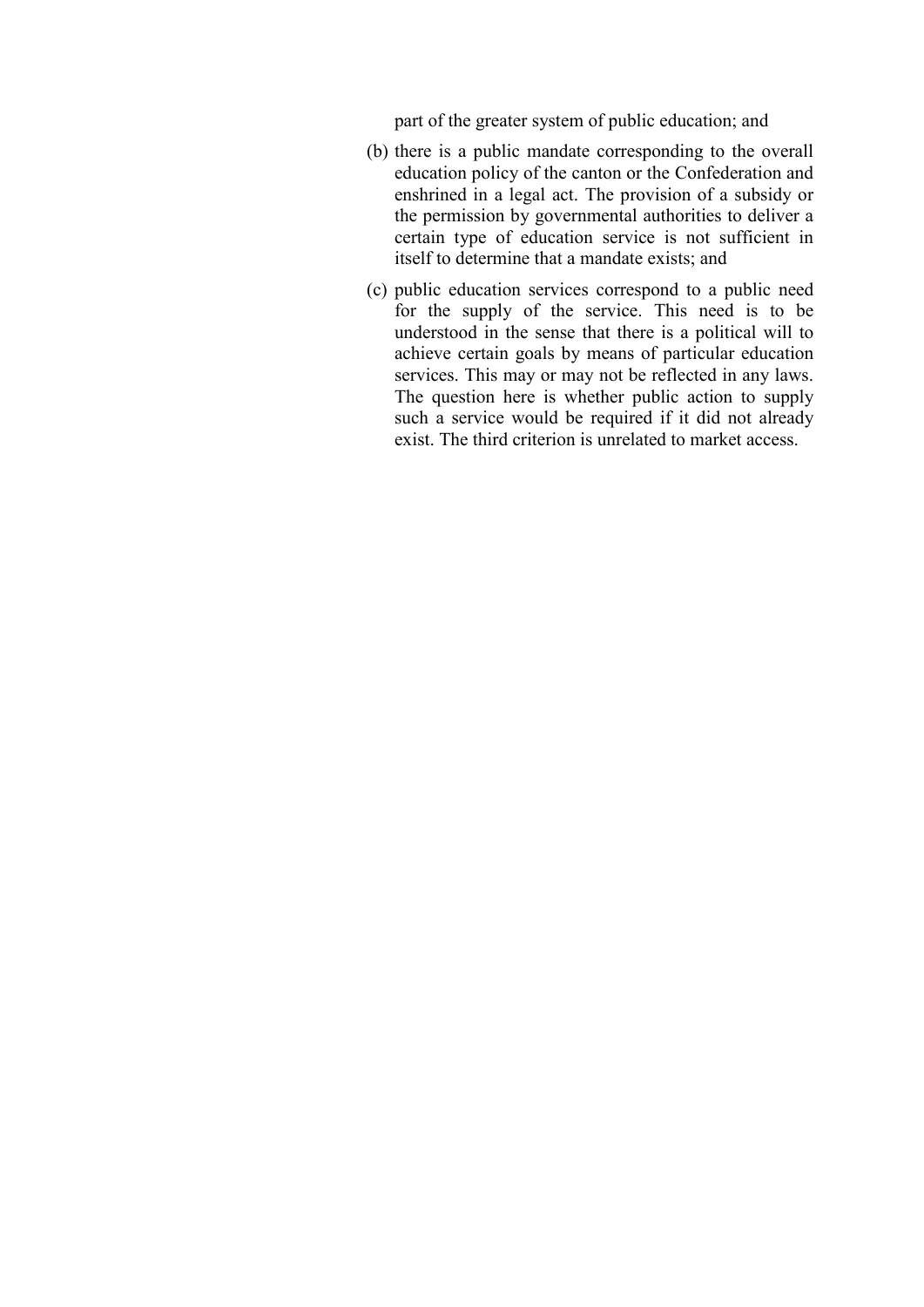| 75. Sector:                     | Community and Social Services                                                                                                                                                                                                                                                                                                                              |  |
|---------------------------------|------------------------------------------------------------------------------------------------------------------------------------------------------------------------------------------------------------------------------------------------------------------------------------------------------------------------------------------------------------|--|
| Sub-Sector:                     | <b>Education Services</b>                                                                                                                                                                                                                                                                                                                                  |  |
| <b>Industry Classification:</b> | <b>CPC 921</b><br>Primary education services (limited<br>to<br>private services)                                                                                                                                                                                                                                                                           |  |
|                                 | <b>CPC 922</b><br>Secondary education services (limited to<br>private services)                                                                                                                                                                                                                                                                            |  |
| Type of Reservation:            | Market access (Article 46)                                                                                                                                                                                                                                                                                                                                 |  |
|                                 | National treatment (Article 47)                                                                                                                                                                                                                                                                                                                            |  |
| Level of Government:            | All                                                                                                                                                                                                                                                                                                                                                        |  |
| Measures:                       | Federal Constitution (SR 101), Article 62                                                                                                                                                                                                                                                                                                                  |  |
|                                 | Cantonal and municipal legislations, as qualified by the<br>Description element                                                                                                                                                                                                                                                                            |  |
| Description:                    | Compulsory education may only be attended in the territory<br>of Switzerland in schools established in a given canton<br>(prohibition of consumption abroad).                                                                                                                                                                                              |  |
|                                 | Qualification: Switzerland reserves the right for the cantons<br>and municipalities to maintain, modify or adopt any<br>measures restricting market access and/or national<br>treatment for private education services as indicated in the<br>Industry Classification element under the modes of supply<br>"cross-border supply" and "consumption abroad". |  |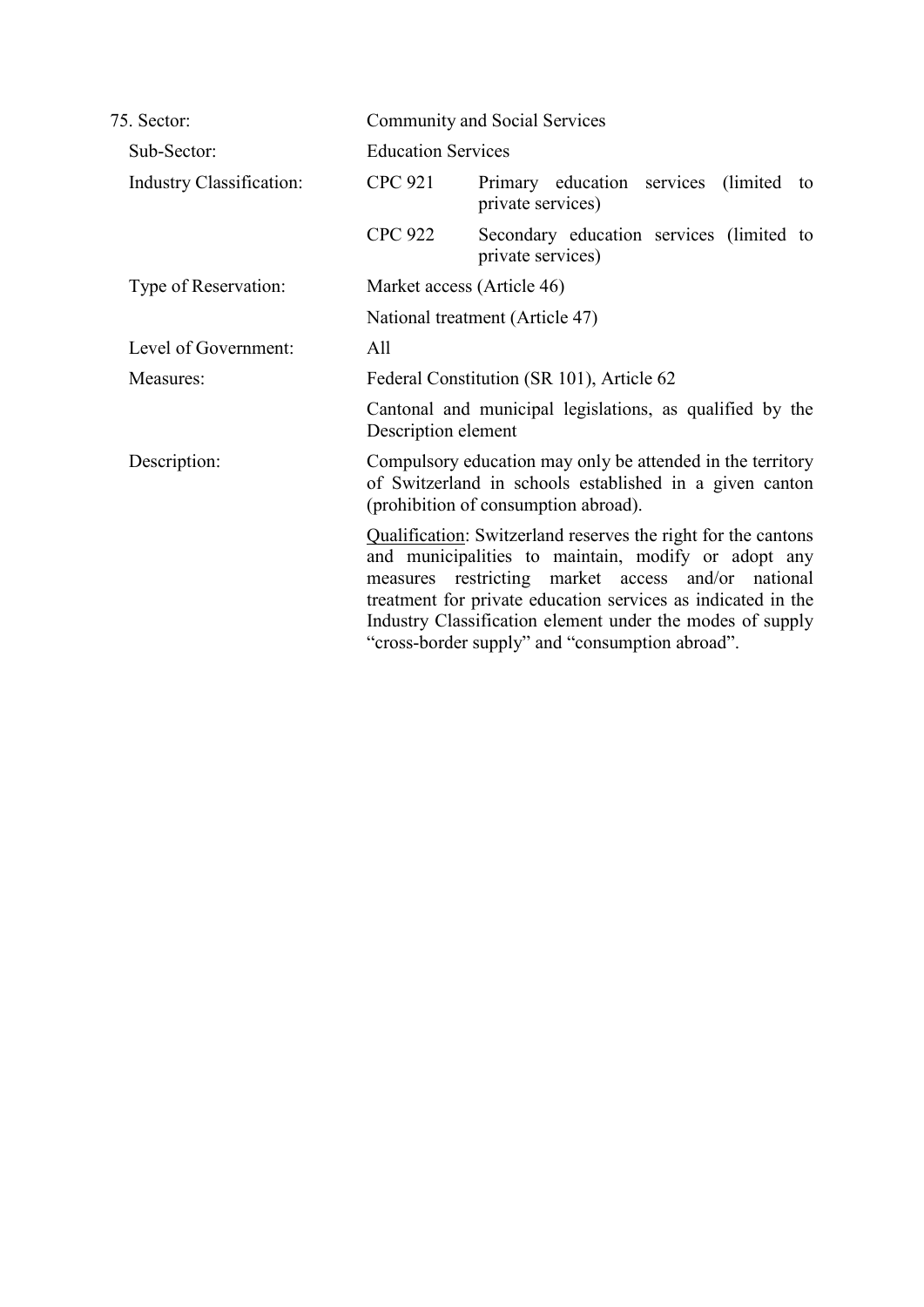| 76 Sector                       | <b>Community and Social Services</b> |                                                                                                                                                                                        |  |
|---------------------------------|--------------------------------------|----------------------------------------------------------------------------------------------------------------------------------------------------------------------------------------|--|
| Sub-Sector:                     |                                      | <b>Education Services</b>                                                                                                                                                              |  |
| <b>Industry Classification:</b> | <b>CPC 929</b>                       | Other education services (excluding private)<br>foreign language teaching services and<br>private cooking teaching services)                                                           |  |
| Type of Reservation:            |                                      | Market access (Article 46)                                                                                                                                                             |  |
|                                 |                                      | National treatment (Article 47)                                                                                                                                                        |  |
| Level of Government:            | All                                  |                                                                                                                                                                                        |  |
| Measures:                       |                                      | As qualified by the Description element                                                                                                                                                |  |
| Description:                    | Classification element.              | Switzerland reserves the right to maintain, modify or adopt<br>any measures restricting market access and/or national<br>treatment for education services as indicated in the Industry |  |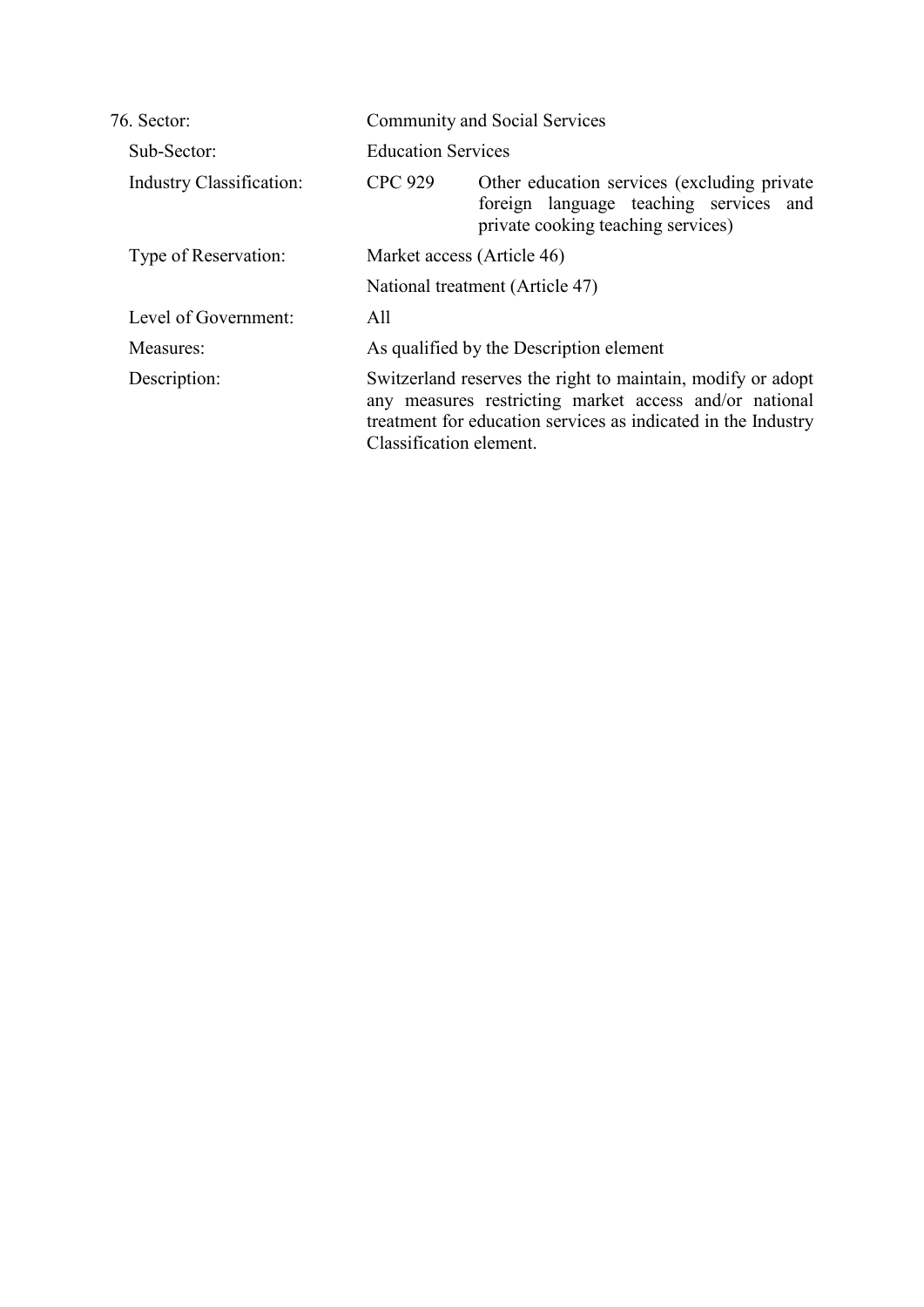| 77. Sector:                     |                                   | Community and Social Services                                                                                                                                                                                                                                                                                                                                                                                                         |
|---------------------------------|-----------------------------------|---------------------------------------------------------------------------------------------------------------------------------------------------------------------------------------------------------------------------------------------------------------------------------------------------------------------------------------------------------------------------------------------------------------------------------------|
| Sub-Sector:                     | <b>Health and Social Services</b> |                                                                                                                                                                                                                                                                                                                                                                                                                                       |
| <b>Industry Classification:</b> | CPC 93199                         | Other human<br>health<br>services<br>n.e.c.<br>(limited to blood collection and storage<br>services)                                                                                                                                                                                                                                                                                                                                  |
| Type of Reservation:            | Market access (Article 46)        |                                                                                                                                                                                                                                                                                                                                                                                                                                       |
|                                 |                                   | National treatment (Article 47)                                                                                                                                                                                                                                                                                                                                                                                                       |
| Level of Government:            | Federal and cantonal              |                                                                                                                                                                                                                                                                                                                                                                                                                                       |
| Measures:                       | and 34                            | Federal Law on medicinal products and medical devices<br>(Law on therapeutic products) (SR 812.21), Articles 2, 10                                                                                                                                                                                                                                                                                                                    |
|                                 | Cantonal legislations             |                                                                                                                                                                                                                                                                                                                                                                                                                                       |
| Description:                    | <b>FEDERAL LEVEL:</b>             |                                                                                                                                                                                                                                                                                                                                                                                                                                       |
|                                 | 10 and 34).                       | Collecting human blood from donors for transfusion, for<br>the manufacture of therapeutic products, or for supply to a<br>third party, including the import of blood products, is<br>subject to authorisation. Only juridical persons domiciled in<br>Switzerland and registered in a cantonal Commercial<br>Register as well as natural persons residing in Switzerland<br>may be granted such authorisation (SR 812.21, Articles 2, |
|                                 | <b>CANTONAL LEVEL:</b>            |                                                                                                                                                                                                                                                                                                                                                                                                                                       |

Authorisation issued by the cantons is required for operating establishments such as hospitals which do not collect, but stock blood or blood products (SR 812.21, Article 34). Cantons have and may maintain measures restricting market access and/or national treatment.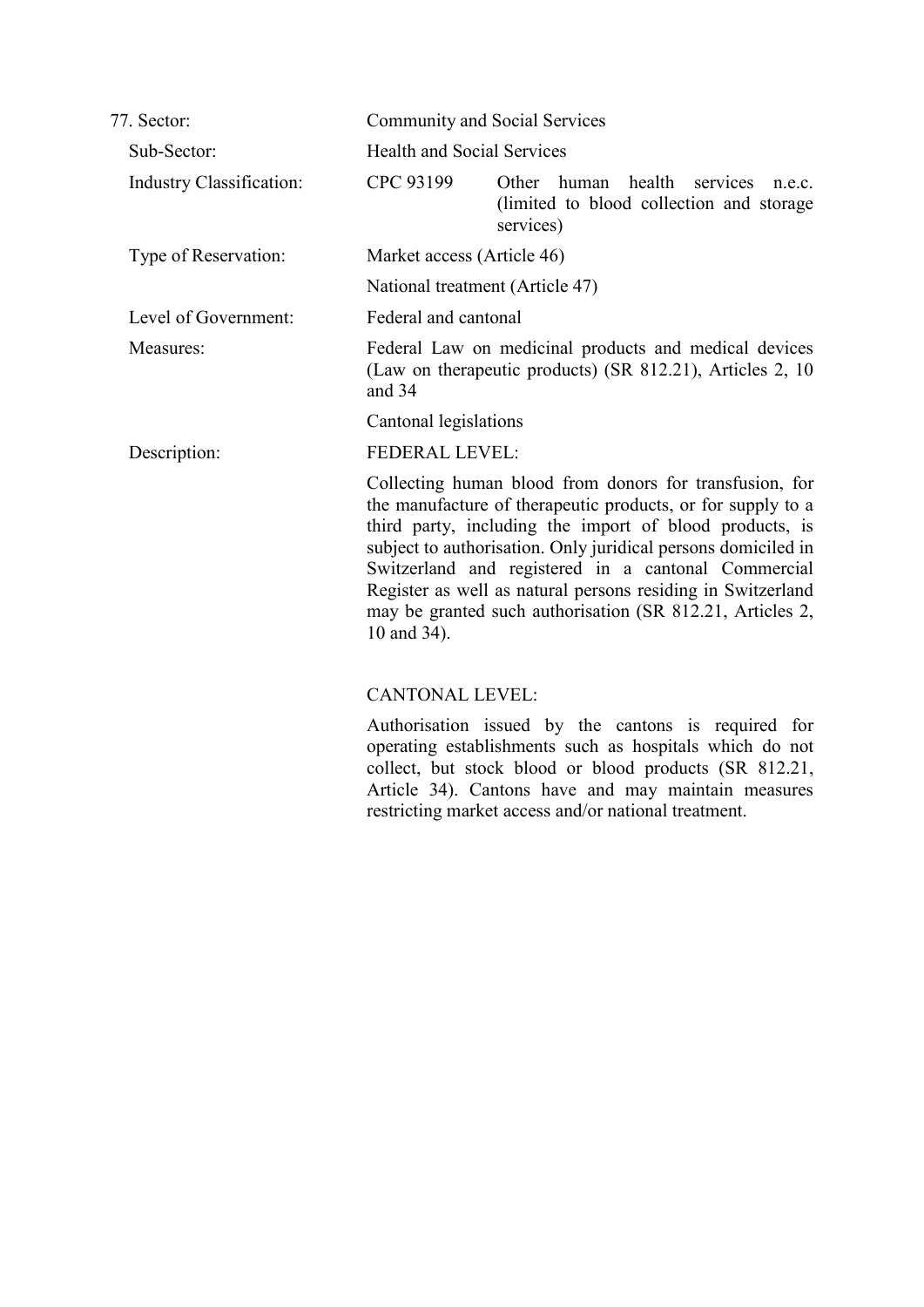| 78. Sector:                     | Trade Services;                                                                                                                                                                                                                                                                                                                                                                                    |  |
|---------------------------------|----------------------------------------------------------------------------------------------------------------------------------------------------------------------------------------------------------------------------------------------------------------------------------------------------------------------------------------------------------------------------------------------------|--|
|                                 | <b>Community and Social Services</b>                                                                                                                                                                                                                                                                                                                                                               |  |
| Sub-Sector:                     | Retail Trade Services;                                                                                                                                                                                                                                                                                                                                                                             |  |
|                                 | <b>Health and Social Services</b>                                                                                                                                                                                                                                                                                                                                                                  |  |
| <b>Industry Classification:</b> | CPC 63211<br>Non-food retailing services<br>(limited)<br>to<br>pharmacists and opticians)                                                                                                                                                                                                                                                                                                          |  |
|                                 | <b>CPC 931</b><br>Human health services                                                                                                                                                                                                                                                                                                                                                            |  |
|                                 | <b>CPC 932</b><br><b>Veterinary Services</b>                                                                                                                                                                                                                                                                                                                                                       |  |
| Type of Reservation:            | Market access (Article 46)                                                                                                                                                                                                                                                                                                                                                                         |  |
|                                 | National treatment (Article 47)                                                                                                                                                                                                                                                                                                                                                                    |  |
| Level of Government:            | Federal and cantonal                                                                                                                                                                                                                                                                                                                                                                               |  |
| Measures:                       | Federal Law on medical professions requiring a university<br>degree (SR 811.11), Article 2, 12, 15, 34, 36                                                                                                                                                                                                                                                                                         |  |
|                                 | Federal Ordinance on diplomas, university education, post-<br>graduate education and the exercise of medical professions<br>requiring a university degree (SR 811.112.0), Article 14                                                                                                                                                                                                               |  |
|                                 | Federal Law on health insurance (SR 832.10), Articles 34<br>and $55a$                                                                                                                                                                                                                                                                                                                              |  |
|                                 | Federal Ordinance on health insurance (SR 832.102)<br>Articles 36, 44, 45, 46, 47, 48, 49, 50, 50a, and 54                                                                                                                                                                                                                                                                                         |  |
|                                 | Federal Ordinance on the limitation of the admission of<br>service suppliers practicing on account of the compulsory<br>medical and health insurance (SR 832.103), all Articles                                                                                                                                                                                                                    |  |
|                                 | Federal Ordinance on the components of the compulsory<br>health care insurance (SR $832.112.31$ ), Articles 5, 6, 9b, 9c,<br>11 and 40                                                                                                                                                                                                                                                             |  |
|                                 | Federal Law on accident insurance (SR 832.20), Article 10                                                                                                                                                                                                                                                                                                                                          |  |
|                                 | Federal Ordinance on accident insurance (SR 832.202),<br>Article 17                                                                                                                                                                                                                                                                                                                                |  |
|                                 | Cantonal legislations                                                                                                                                                                                                                                                                                                                                                                              |  |
| Description:                    | The number of service suppliers admitted to practice on<br>account of the compulsory medical and health insurance is<br>limited per canton and per occupation (quantitative ceiling).<br>Cantons may exclude any further admission if the density<br>of service suppliers in the canton is above the regional or<br>the national average (SR 832.10, Article 55a and SR<br>832.103, all Articles). |  |
|                                 | Swiss nationality is required to practice a medical<br>profession independently. However, a foreign natural<br>person may exercise the medical profession in a practice<br>provided the practice is located in a region where the<br>number of professionals is proven to be insufficient                                                                                                          |  |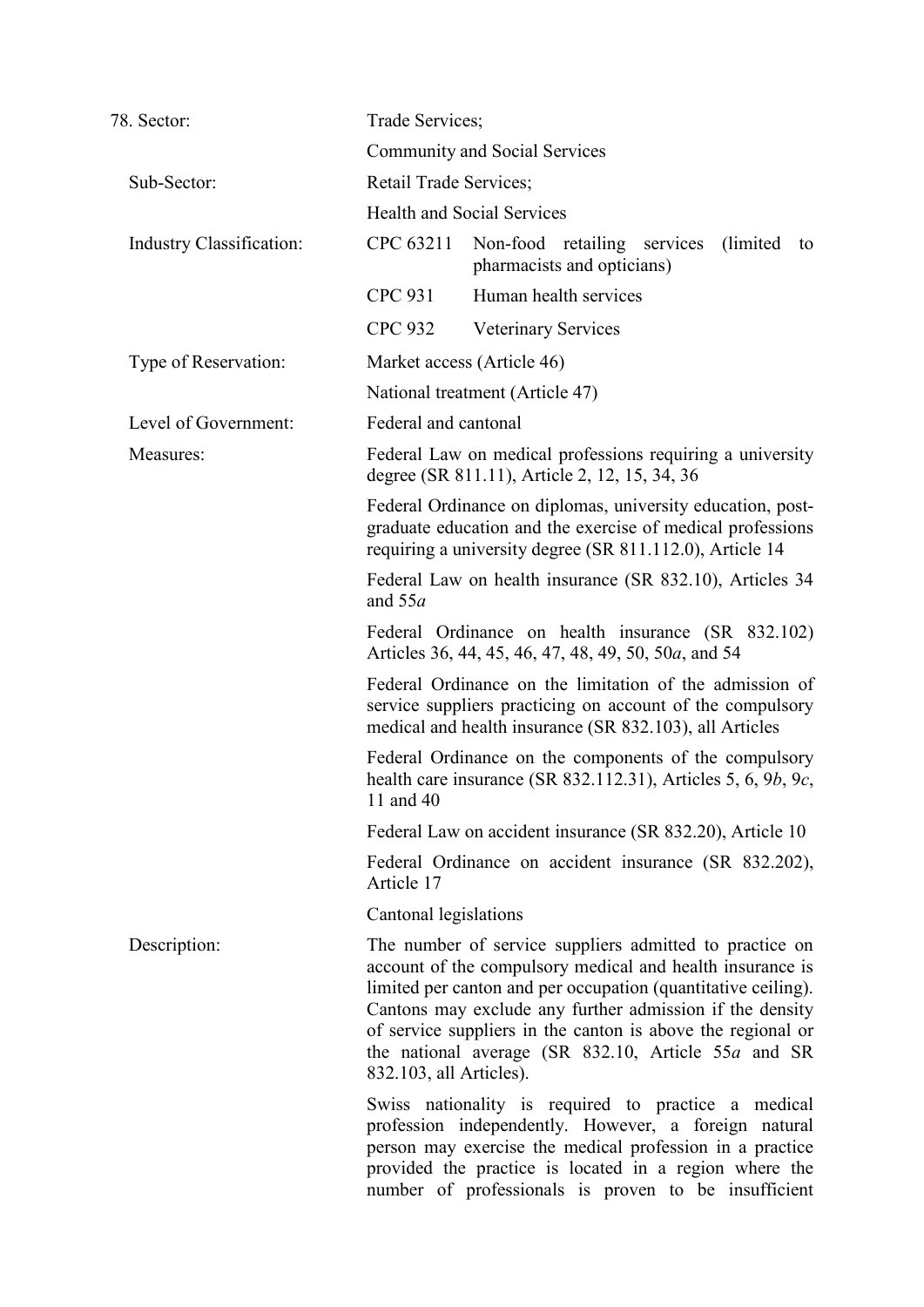(economic needs test), and if its diploma is recognised as equivalent and the foreign natural person speaks a national language. Moreover, a foreign natural person may be allowed to practice independently a medical profession in a specific hospital in the case where that person is allowed to teach within accredited course programmes in that hospital, and if his or her diploma is recognised as equivalent. (SR 811.11, Articles 2, 12, 15, 34, 36; SR 811.112.0, Article 14).

Chiropractors are required to pass the federal exam for chiropractors (diploma and postgraduate title). Applicants are requested to have successfully completed professional training in one of the institutions listed in Article 40 paragraph 1 of SR 832.112.31 (see also SR 832.102, Article 44). Cantons may, on a case-by-case and discretionary basis, admit institutions additional to those listed in Article 40, paragraph 1, of SR 832.112.31. Osteopaths are required to pass the intercantonal exam for osteopaths.

For reimbursement by compulsory (and additional) health and medical insurance, certain occupations (CPC 93191, nursing services, physiotherapeutic and para-medical services) require registration at the cantonal level (SR 811.11, Articles 2 and 15; SR 832.112.31, Articles 5, 6, 9*b*, 9*c* and 11).

Medical services supplied abroad are covered by compulsory health insurance or by accident and occupational disease insurance in emergency cases only if the treatment cannot be provided in Switzerland (SR 832.10 Article 34; SR 832.102, Article 36; SR 832.20, Article 10; SR 832.202, Article 17).

Medical laboratories may be subject to an exclusive service suppliers scheme (SR 832.102, Article 54).

Note for transparency: Reimbursement is capped at twice the amount of the costs that would be reimbursed in Switzerland.

Note for transparency: Medical services supplied in adjacent countries may be covered by compulsory health insurance under specific conditions as defined by the Federal Council.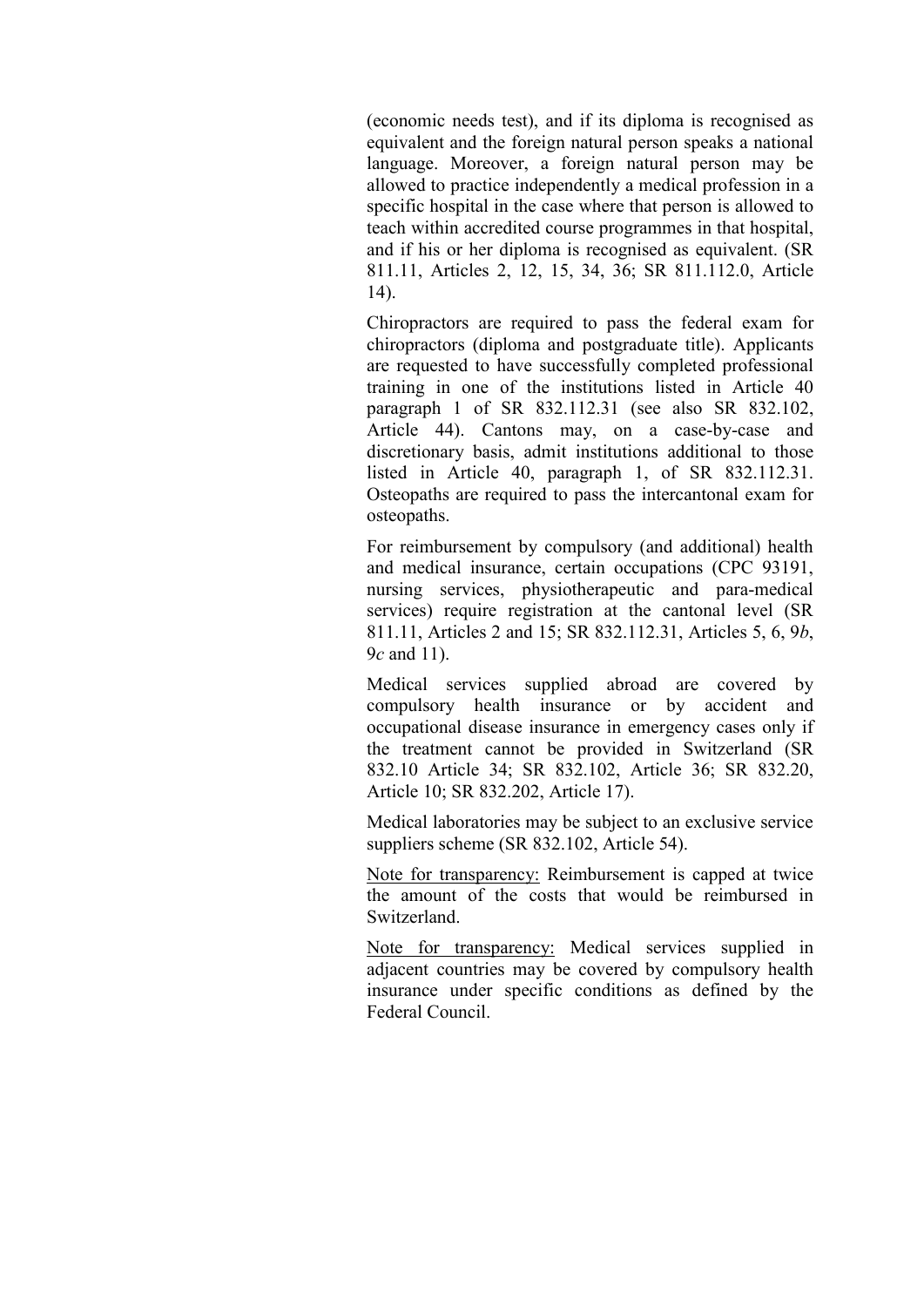| 79. Sector:                     | Trade Services;        |                                                                                                                                                                                                                                                                                                   |
|---------------------------------|------------------------|---------------------------------------------------------------------------------------------------------------------------------------------------------------------------------------------------------------------------------------------------------------------------------------------------|
|                                 |                        | <b>Community and Social Services</b>                                                                                                                                                                                                                                                              |
| Sub-Sector:                     | Retail Trade Services; |                                                                                                                                                                                                                                                                                                   |
|                                 |                        | <b>Health and Social Services</b>                                                                                                                                                                                                                                                                 |
| <b>Industry Classification:</b> | CPC 63211              | Non-food retailing services (limited)<br>to<br>pharmacists and opticians)                                                                                                                                                                                                                         |
|                                 |                        | Note: "Opticians" refers to Persons<br>qualified to examine the eyes and prescribe<br>glasses.                                                                                                                                                                                                    |
|                                 | <b>CPC 931</b>         | Human health services                                                                                                                                                                                                                                                                             |
|                                 | <b>CPC 932</b>         | Veterinary services                                                                                                                                                                                                                                                                               |
|                                 | <b>CPC 933</b>         | Social services                                                                                                                                                                                                                                                                                   |
|                                 |                        | Intermediation of social services                                                                                                                                                                                                                                                                 |
| Type of Reservation:            |                        | Market access (Article 46)                                                                                                                                                                                                                                                                        |
|                                 |                        | National treatment (Article 47)                                                                                                                                                                                                                                                                   |
| Level of Government:            | Cantonal               |                                                                                                                                                                                                                                                                                                   |
| Measures:                       | Cantonal legislations  |                                                                                                                                                                                                                                                                                                   |
|                                 |                        | As qualified by the Description element                                                                                                                                                                                                                                                           |
| Description:                    |                        | Switzerland reserves the right to maintain, modify or adopt<br>any measures restricting market access and/or national<br>treatment with respect to human health, veterinary, social<br>services or intermediation services relating to social<br>services, as well as related retailing services. |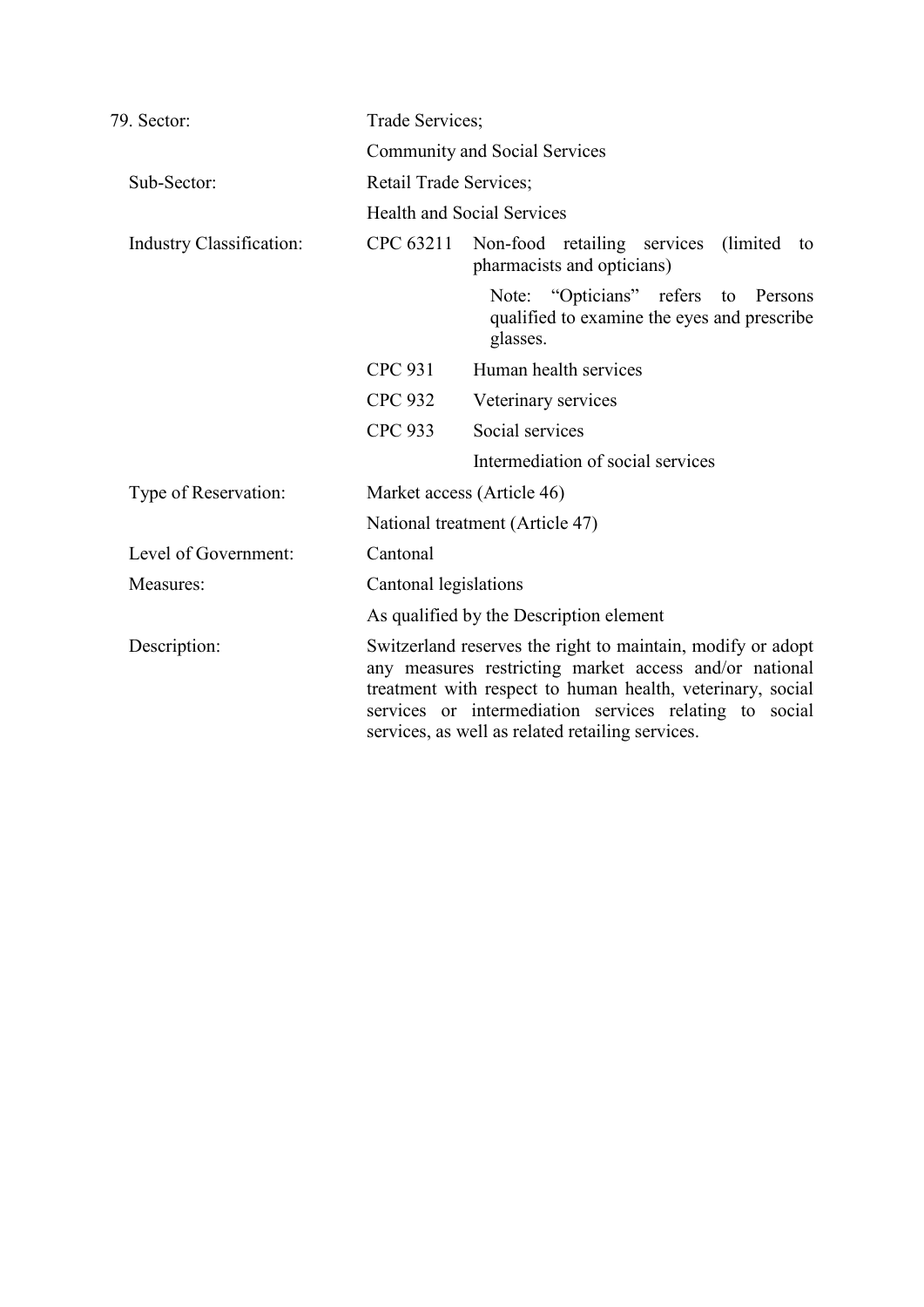| 80. Sector:                     |                           | <b>Community and Social Services</b>                                                                                                                                                                                                                                       |
|---------------------------------|---------------------------|----------------------------------------------------------------------------------------------------------------------------------------------------------------------------------------------------------------------------------------------------------------------------|
| Sub-Sector:                     |                           | Sewage and Refuse Disposal, Sanitation and other<br><b>Environmental Protection Services</b>                                                                                                                                                                               |
| <b>Industry Classification:</b> | <b>CPC 9401</b>           | Sewage services (limited to public utilities)                                                                                                                                                                                                                              |
|                                 | <b>CPC 9402</b>           | Refuse disposal services (limited to public<br>utilities)                                                                                                                                                                                                                  |
|                                 | CPC 9403                  | Sanitation and similar services (limited to<br>public utilities)                                                                                                                                                                                                           |
|                                 | <b>CPC 9404</b>           | Cleaning services of exhaust gases (limited<br>to public utilities)                                                                                                                                                                                                        |
|                                 | <b>CPC 9405</b>           | Noise abatement services (limited to public<br>utilities)                                                                                                                                                                                                                  |
|                                 | <b>CPC 9406</b>           | Nature and landscape protection services<br>(limited to public utilities)                                                                                                                                                                                                  |
|                                 | <b>CPC 9409</b>           | Other environmental protection services<br>n.e.c. (limited to public utilities)                                                                                                                                                                                            |
| Type of Reservation:            |                           | Market access (Article 46)                                                                                                                                                                                                                                                 |
|                                 |                           | National treatment (Article 47)                                                                                                                                                                                                                                            |
| Level of Government:            | Cantonal and municipal    |                                                                                                                                                                                                                                                                            |
| Measures:                       |                           | Cantonal and municipal legislations                                                                                                                                                                                                                                        |
|                                 |                           | As qualified by the Description element                                                                                                                                                                                                                                    |
| Description:                    |                           | Public utilities in the environmental services sector,<br>whether owned and operated by cantons or municipalities<br>or contracted out by them to third parties, are subject to<br>monopolies or exclusive service suppliers rights at the<br>cantonal or municipal level. |
|                                 | national treatment basis. | Exclusive rights to operate public utilities in the<br>environmental sector are not necessarily granted on a                                                                                                                                                               |
|                                 |                           | Qualification: Switzerland reserves the right to maintain,<br>modify or adopt any measures of the type described.                                                                                                                                                          |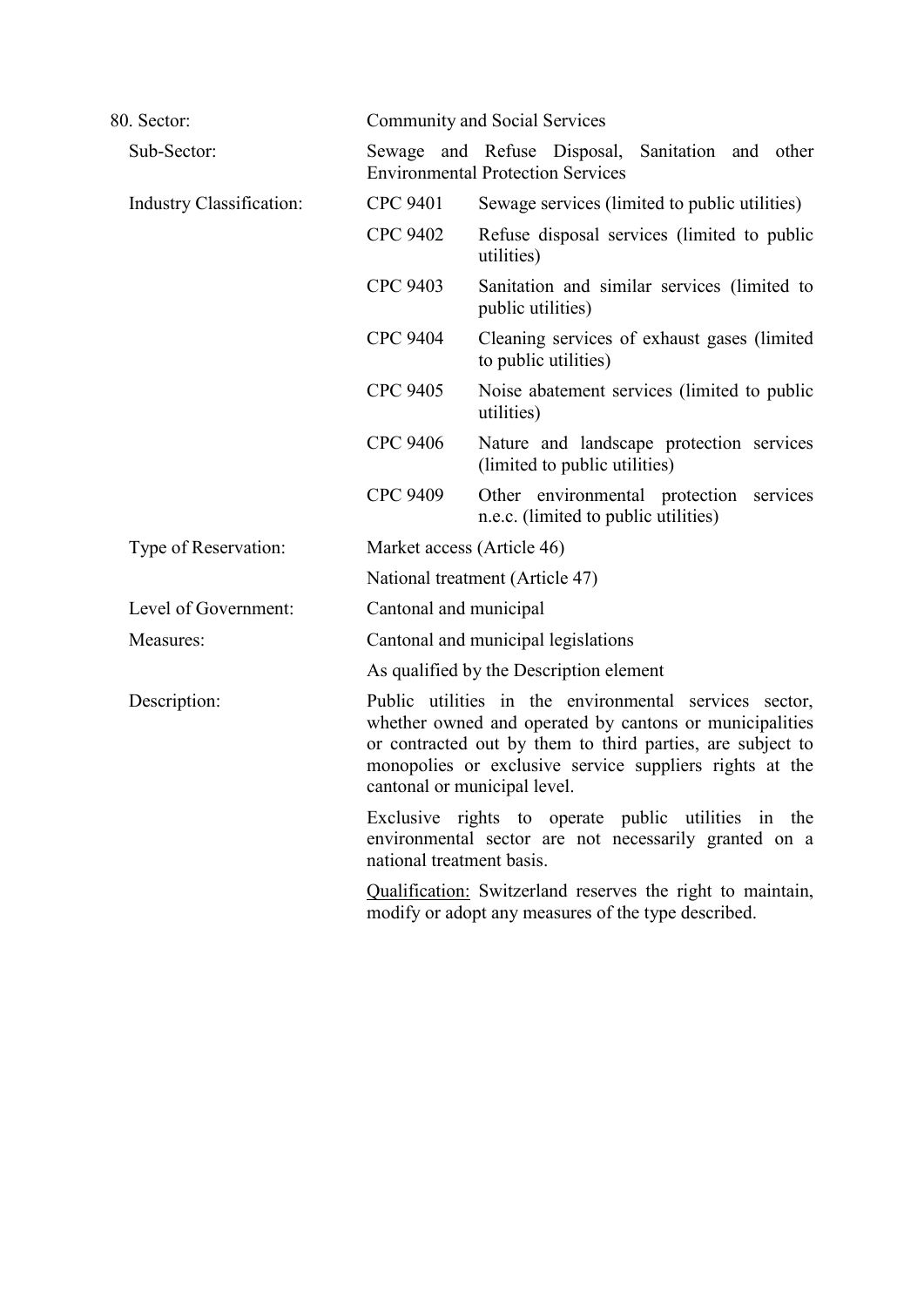| 81. Sector:              | <b>Community and Social Services</b>                                                                                                                                                                                      |
|--------------------------|---------------------------------------------------------------------------------------------------------------------------------------------------------------------------------------------------------------------------|
| Sub-Sector:              | and Refuse Disposal, Sanitation and other<br>Sewage<br><b>Environmental Protection Services</b>                                                                                                                           |
| Industry Classification: | CPC 9409<br>Other environmental protection services<br>n.e.c. (limited to radiation surveillance)                                                                                                                         |
| Type of Reservation:     | National treatment (Article 47)                                                                                                                                                                                           |
| Level of Government:     | Federal                                                                                                                                                                                                                   |
| Measures:                | Radiation protection Law (SR 814.50), Article 17                                                                                                                                                                          |
| Description:             | The Federal Council designates institutions responsible for<br>radiation surveillance services for official purposes. The<br>designation of responsible institutions is not necessarily on<br>a national treatment basis. |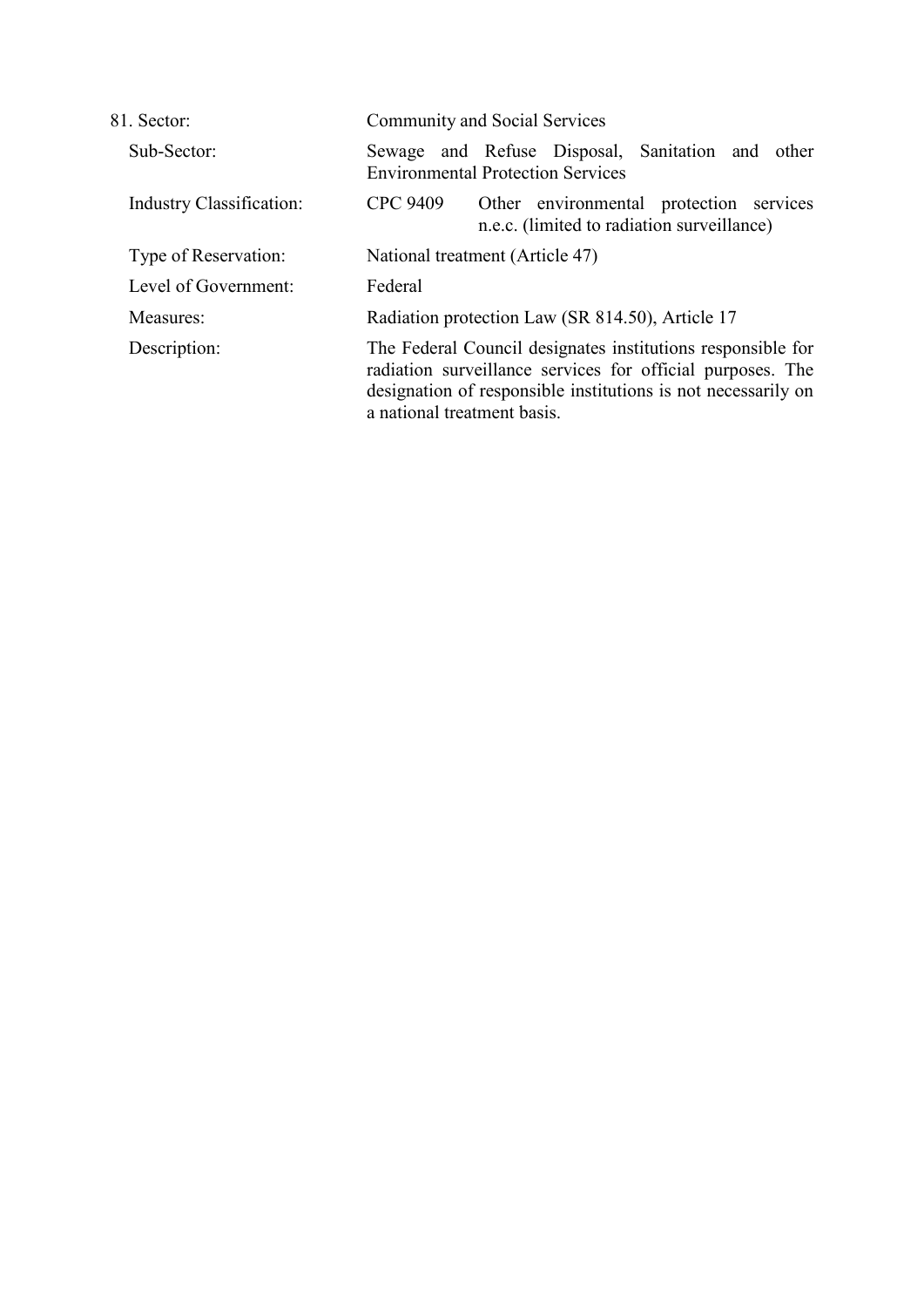| 82. Sector:              | <b>Communications Services</b>                                                                                                                                                                                                                                                                                                                            |
|--------------------------|-----------------------------------------------------------------------------------------------------------------------------------------------------------------------------------------------------------------------------------------------------------------------------------------------------------------------------------------------------------|
| Sub-Sector:              | <b>Audiovisual Services</b>                                                                                                                                                                                                                                                                                                                               |
| Industry Classification: | CPC 96112<br>Motion picture or video tape production<br>services                                                                                                                                                                                                                                                                                          |
|                          | CPC 96113<br>Motion picture or video tape distribution<br>services                                                                                                                                                                                                                                                                                        |
|                          | CPC 9612<br>Motion picture projection services                                                                                                                                                                                                                                                                                                            |
| Type of Reservation:     | Most-favoured-nation treatment (Article 45)                                                                                                                                                                                                                                                                                                               |
|                          | National treatment (Article 47)                                                                                                                                                                                                                                                                                                                           |
| Level of Government:     | Federal                                                                                                                                                                                                                                                                                                                                                   |
| Measures:                | International<br>agreements on<br>cinematographic<br>and<br>audiovisual relationships with third countries or within the<br>Council of Europe, existing (SR 0.443.913.6,<br><b>SR</b><br>0.443.916.3, SR 0.443.917.2, SR 0.443.923.2,<br><b>SR</b><br>0.443.934.9 and SR 0.443.945.4) or future                                                           |
|                          | Convention of 2 October<br>1992<br>European<br>on<br>cinematographic co-production (SR 0.443.2), as may be<br>amended in the future                                                                                                                                                                                                                       |
|                          | Agreement of 11 October 2007 between the European<br>Community and the Swiss Confederation in the audiovisual<br>field, establishing the terms and conditions for the<br>participation of the Swiss Confederation in the Community<br>programmes MEDIA 2007 (SR 0.784.405.226.8), including<br>future MEDIA programmes or programmes of a similar<br>kind |
|                          | European Convention of 5 May 1989 on transfrontier<br>television (SR $0.784.405$ ), as may be amended in the future                                                                                                                                                                                                                                       |
| Description:             | Switzerland confers national treatment to audiovisual<br>works covered by bilateral or plurilateral agreements on co-<br>production in the field of audiovisual works, in particular in<br>relation to access, funding and distribution.                                                                                                                  |
|                          | Co-productions with other countries are treated the same as<br>Swiss films when Swiss involvement is at least equivalent<br>to foreign involvement or, when Swiss involvement is less<br>substantial, subject to reciprocity or a co-production<br>agreement between Switzerland and the country concerned.                                               |
|                          | Measures granting benefits under support programmes,<br>such as MEDIA and EURIMAGES.                                                                                                                                                                                                                                                                      |
|                          | Measures relating to the allocation of screen time which<br>implement arrangements such as the Council of Europe<br>Convention on transfrontier television and confer national<br>treatment to audiovisual works and/or to suppliers of<br>audiovisual services meeting specific European origin<br>criteria.                                             |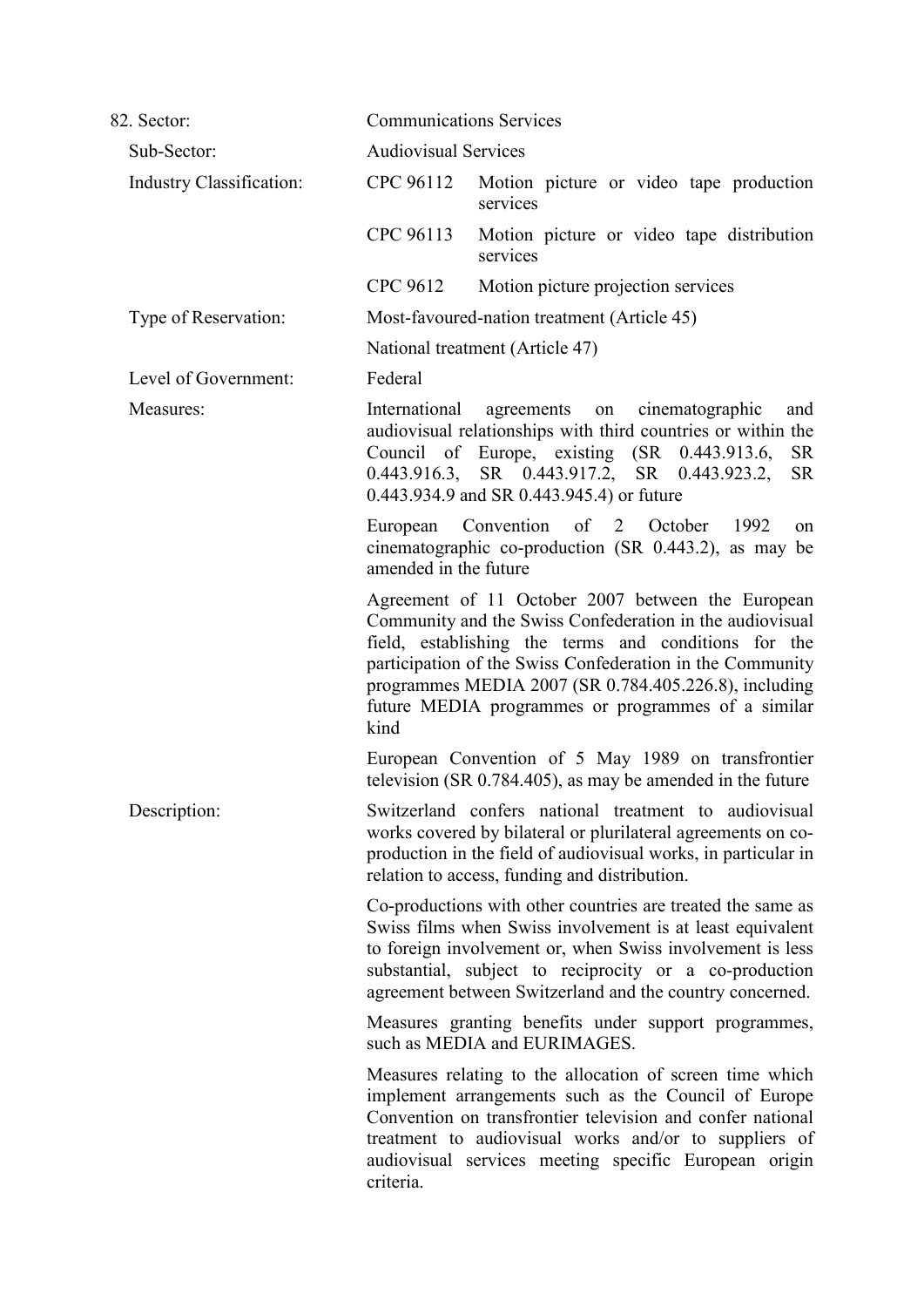| 83. Sector:                     | <b>Communications Services</b>                                                                                                                                                                                                                                    |  |
|---------------------------------|-------------------------------------------------------------------------------------------------------------------------------------------------------------------------------------------------------------------------------------------------------------------|--|
| Sub-Sector:                     | <b>Audiovisual Services</b>                                                                                                                                                                                                                                       |  |
| <b>Industry Classification:</b> | Motion picture or video tape distribution<br>CPC 96113<br>services                                                                                                                                                                                                |  |
| Type of Reservation:            | Market access (Article 46)<br>National treatment (Article 47)                                                                                                                                                                                                     |  |
|                                 |                                                                                                                                                                                                                                                                   |  |
| Level of Government:            | Federal                                                                                                                                                                                                                                                           |  |
| Measures:                       | Federal Law on the film industry (SR 443.1), Article 19                                                                                                                                                                                                           |  |
| Description:                    | In order to guarantee linguistic diversity, the Law stipulates<br>that a same film may only be distributed by a film<br>distribution enterprise once it possesses the rights for all<br>language versions of the film for the entire territory of<br>Switzerland. |  |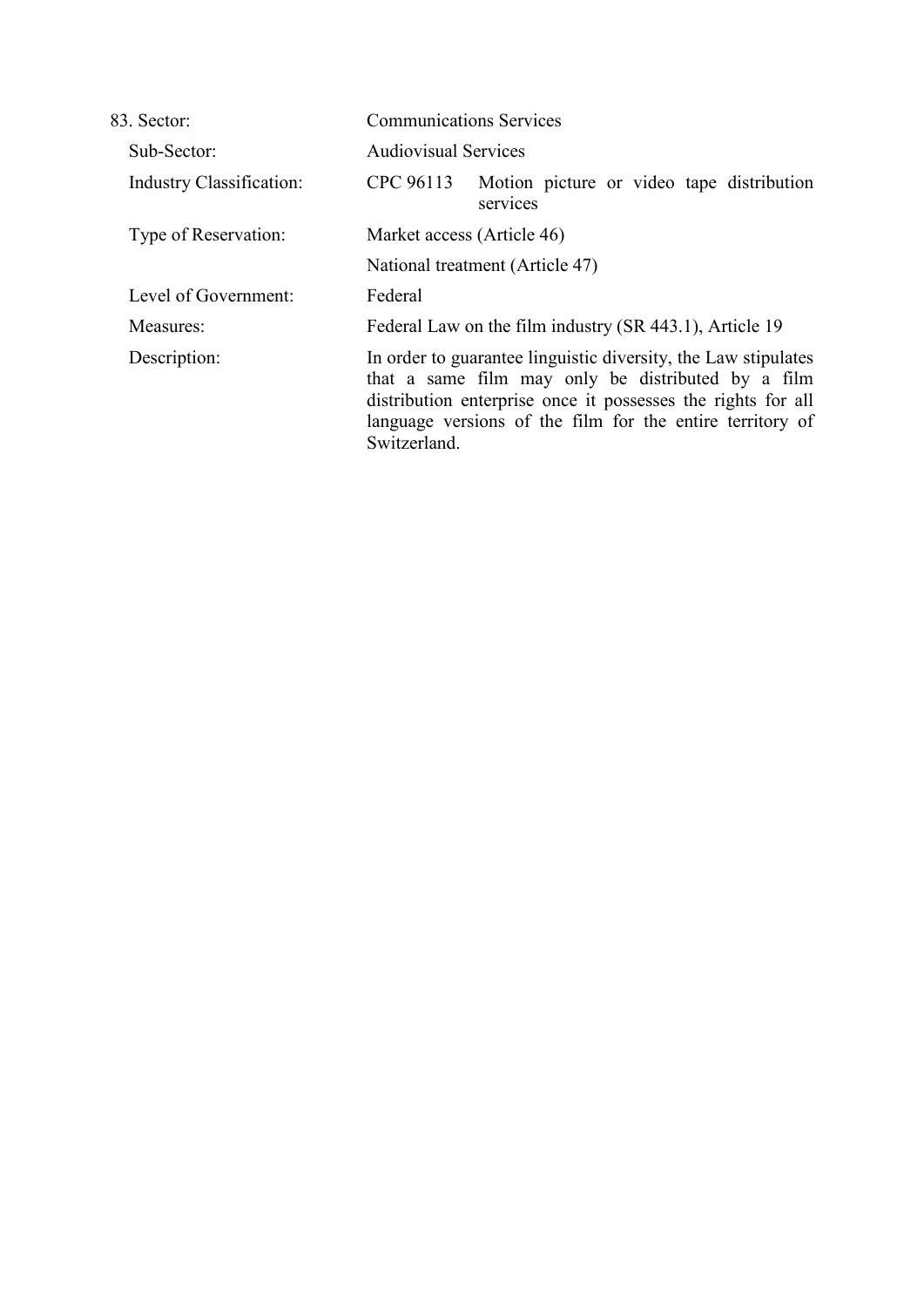| 84. Sector:                     | <b>Communications Services</b>                                                                                                                                                                                                                                                                                                                                                                                 |                                                          |  |  |
|---------------------------------|----------------------------------------------------------------------------------------------------------------------------------------------------------------------------------------------------------------------------------------------------------------------------------------------------------------------------------------------------------------------------------------------------------------|----------------------------------------------------------|--|--|
| Sub-Sector:                     |                                                                                                                                                                                                                                                                                                                                                                                                                | <b>Audiovisual Services</b>                              |  |  |
| <b>Industry Classification:</b> | CPC 96113                                                                                                                                                                                                                                                                                                                                                                                                      | Motion picture or video tape distribution<br>services    |  |  |
|                                 | CPC 9612                                                                                                                                                                                                                                                                                                                                                                                                       | Motion picture projection services                       |  |  |
| Type of Reservation:            |                                                                                                                                                                                                                                                                                                                                                                                                                | Market access (Article 46)                               |  |  |
|                                 |                                                                                                                                                                                                                                                                                                                                                                                                                | National treatment (Article 47)                          |  |  |
| Level of Government:            | Federal                                                                                                                                                                                                                                                                                                                                                                                                        |                                                          |  |  |
| Measures:                       | and 23                                                                                                                                                                                                                                                                                                                                                                                                         | Federal Law on the film industry (SR 443.1), Articles 21 |  |  |
|                                 |                                                                                                                                                                                                                                                                                                                                                                                                                | As qualified by the Description element                  |  |  |
| Description:                    | If the cinematic offerings in a given region are not<br>sufficiently diverse, the Confederation may levy incentive<br>fees in order to promote the diversity of the cinematic<br>offerings (SR 443.1, Article 21).                                                                                                                                                                                             |                                                          |  |  |
|                                 | Only natural persons domiciled in Switzerland or juridical<br>persons established in Switzerland may show or distribute<br>films intended for public exhibition or projection. All<br>members of the board of a juridical person must be<br>domiciled in Switzerland (SR 443.1, Article 23).                                                                                                                   |                                                          |  |  |
|                                 | Note for transparency: The public exhibition or projection<br>of films or the distribution of films for public exhibition or<br>projection requires registration of the distributor and the<br>exhibitor in a public register.                                                                                                                                                                                 |                                                          |  |  |
|                                 | <b>Qualification:</b> Switzerland reserves the right to adopt any<br>measures restricting market<br>and/or<br>access<br>national<br>treatment with respect to motion picture distribution and<br>exhibition or projection services, in order to encourage the<br>diversity as well as the quality of the cinematic offerings<br>pursuant to paragraph 2 of Article 71 of the Federal<br>Constitution (SR 101). |                                                          |  |  |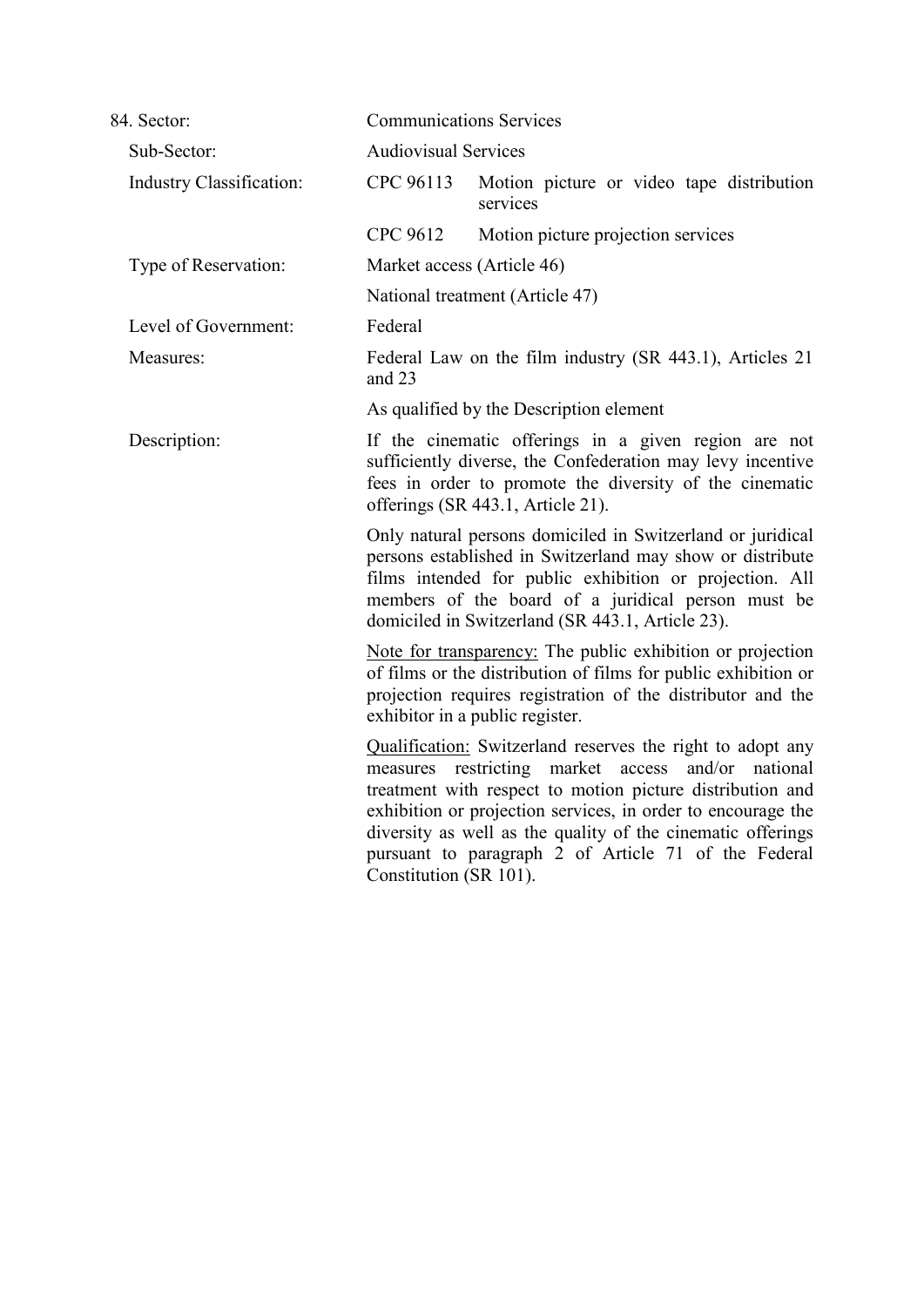| 85. Sector:                     | <b>Communications Services</b>                                                                                                                                  |  |
|---------------------------------|-----------------------------------------------------------------------------------------------------------------------------------------------------------------|--|
| Sub-Sector:                     | <b>Audiovisual Services</b>                                                                                                                                     |  |
| <b>Industry Classification:</b> | Motion picture projection services<br>CPC 9612                                                                                                                  |  |
| Type of Reservation:            | Market access (Article 46)<br>National treatment (Article 47)                                                                                                   |  |
|                                 |                                                                                                                                                                 |  |
| Level of Government:            | Cantonal and municipal                                                                                                                                          |  |
| Measures:                       | Cantonal and municipal legislations                                                                                                                             |  |
| Description:                    | The exhibition or projection of films in cafés, restaurants,<br>discotheques, nightclubs and similar premises may be<br>prohibited or subject to authorization. |  |
|                                 | Cantons and municipalities may restrict the number of<br>licences per natural or juridical person for projection<br>services.                                   |  |
|                                 |                                                                                                                                                                 |  |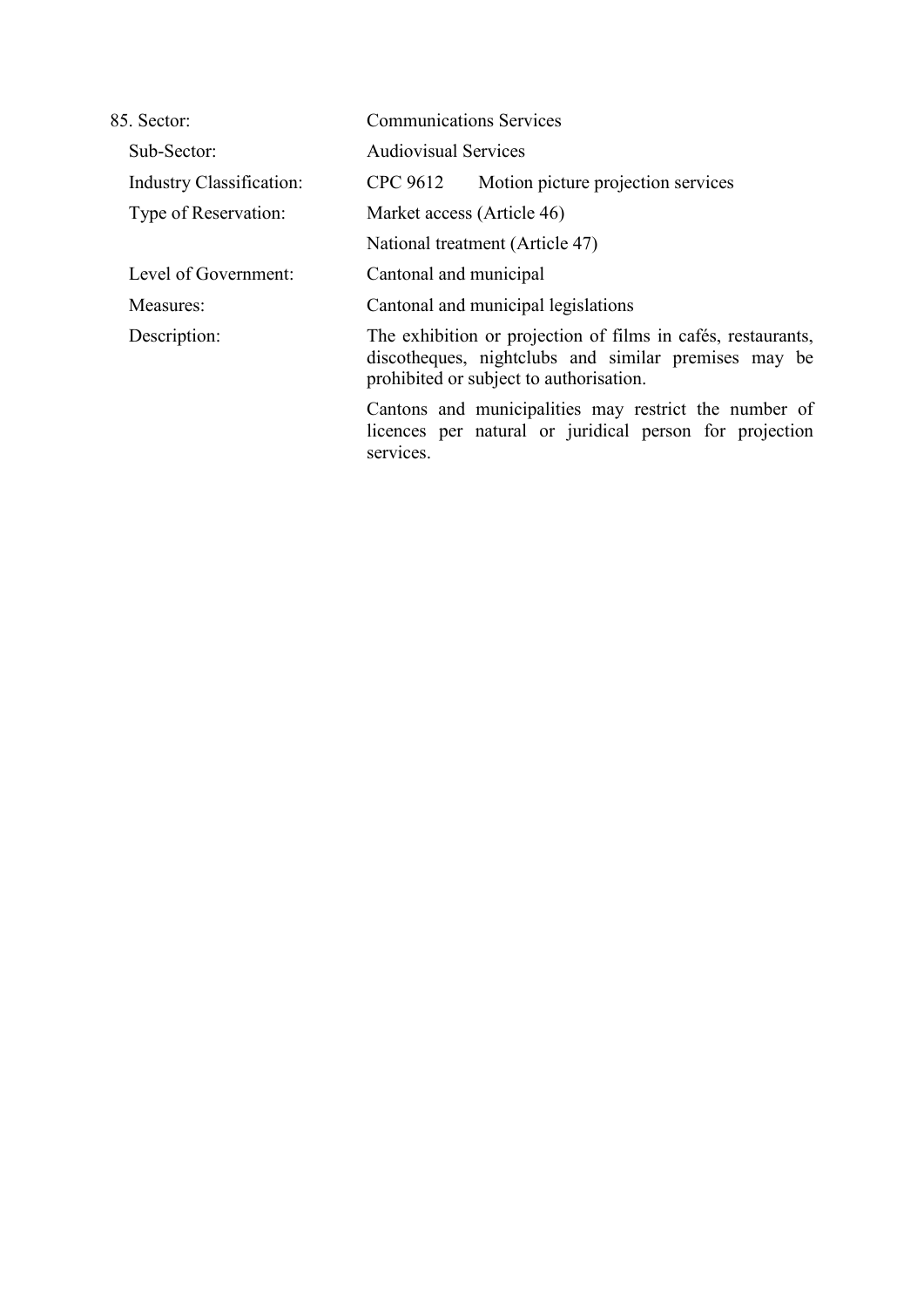| 86. Sector:                     |                                                               | Recreational, Cultural and Sporting Services                                                                                                                      |  |  |
|---------------------------------|---------------------------------------------------------------|-------------------------------------------------------------------------------------------------------------------------------------------------------------------|--|--|
| Sub-Sector:                     |                                                               | <b>Cultural Services</b>                                                                                                                                          |  |  |
| <b>Industry Classification:</b> | <b>CPC 963</b>                                                | Library, archive, museum and other cultural<br>services (excluding archive services)                                                                              |  |  |
| Type of Reservation:            | Market access (Article 46)<br>National treatment (Article 47) |                                                                                                                                                                   |  |  |
|                                 |                                                               |                                                                                                                                                                   |  |  |
| Level of Government:            | All                                                           |                                                                                                                                                                   |  |  |
| Measures:                       |                                                               | Federal Constitution (SR 101), Article 69                                                                                                                         |  |  |
|                                 |                                                               | Cantonal and municipal legislations                                                                                                                               |  |  |
|                                 | As qualified by the Description element                       |                                                                                                                                                                   |  |  |
| Description:                    |                                                               | Switzerland reserves the right to maintain, modify or adopt<br>any measures restricting market access and/or national<br>treatment relating to cultural services. |  |  |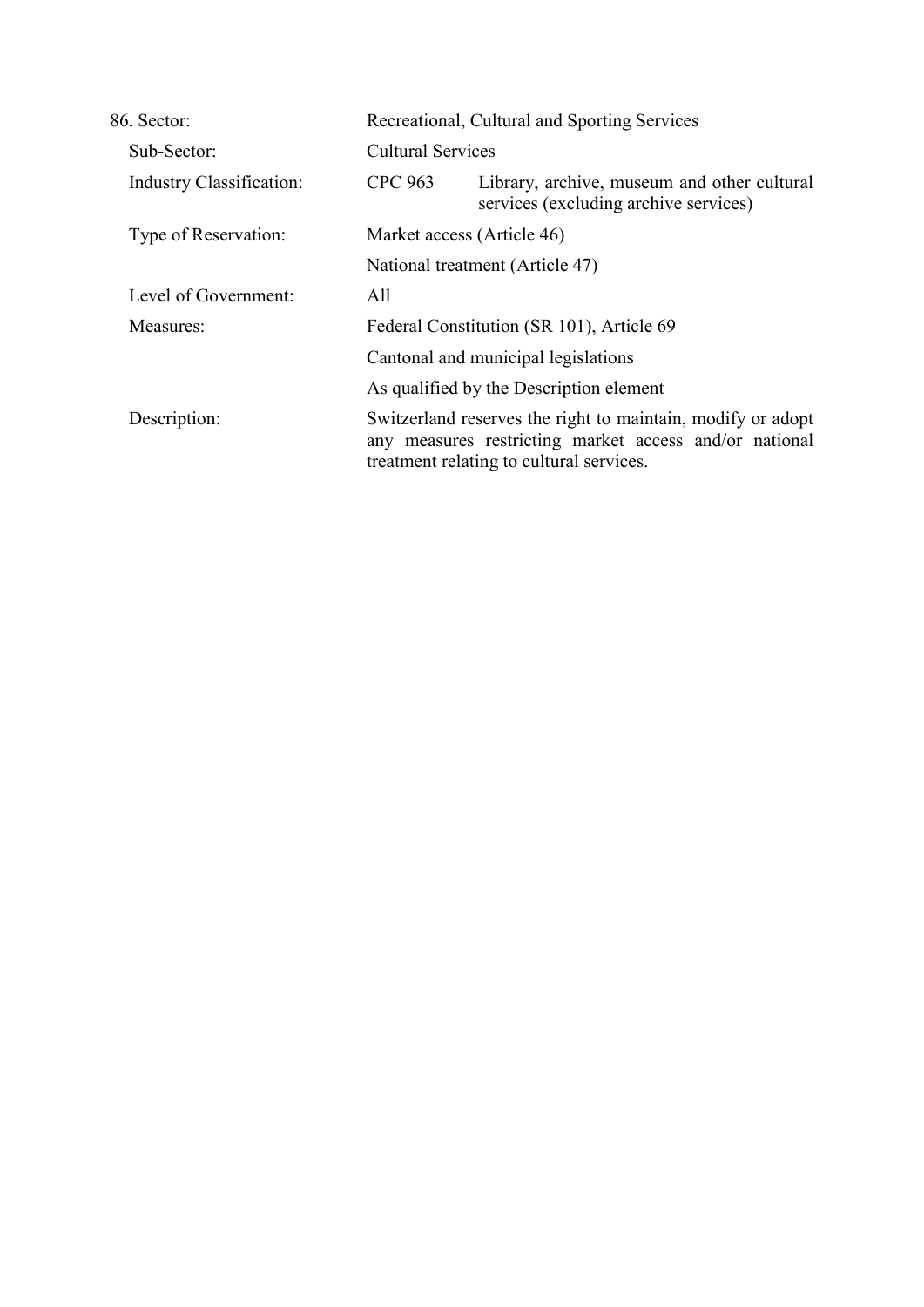| 87. Sector:                     | Recreational, Cultural and Sporting Services                                                                                                                                                                                                               |  |
|---------------------------------|------------------------------------------------------------------------------------------------------------------------------------------------------------------------------------------------------------------------------------------------------------|--|
| Sub-Sector:                     | <b>Cultural Services</b>                                                                                                                                                                                                                                   |  |
| <b>Industry Classification:</b> | CPC 96312 Archive services                                                                                                                                                                                                                                 |  |
| Type of Reservation:            | Market access (Article 46)                                                                                                                                                                                                                                 |  |
|                                 | National treatment (Article 47)                                                                                                                                                                                                                            |  |
| Level of Government:            | All                                                                                                                                                                                                                                                        |  |
| Measures:                       | Federal Law on archiving (SR 152.1), Article 4                                                                                                                                                                                                             |  |
|                                 | Cantonal and municipal legislations                                                                                                                                                                                                                        |  |
| Description:                    | Documents of the Confederation are archived by the<br>Federal Archives (Das Schweizerische Bundesarchiv<br>(BAR); Les Archives fédérales suisses (AFS); L'Archivio<br>federale svizzero (AFS)).                                                            |  |
|                                 | Documents of cantons and municipalities are archived by<br>the cantons' and municipalities' archives. Cantons maintain<br>measures regarding archiving of specific sources that are<br>considered public functions, such as notary sources or<br>churches. |  |
|                                 |                                                                                                                                                                                                                                                            |  |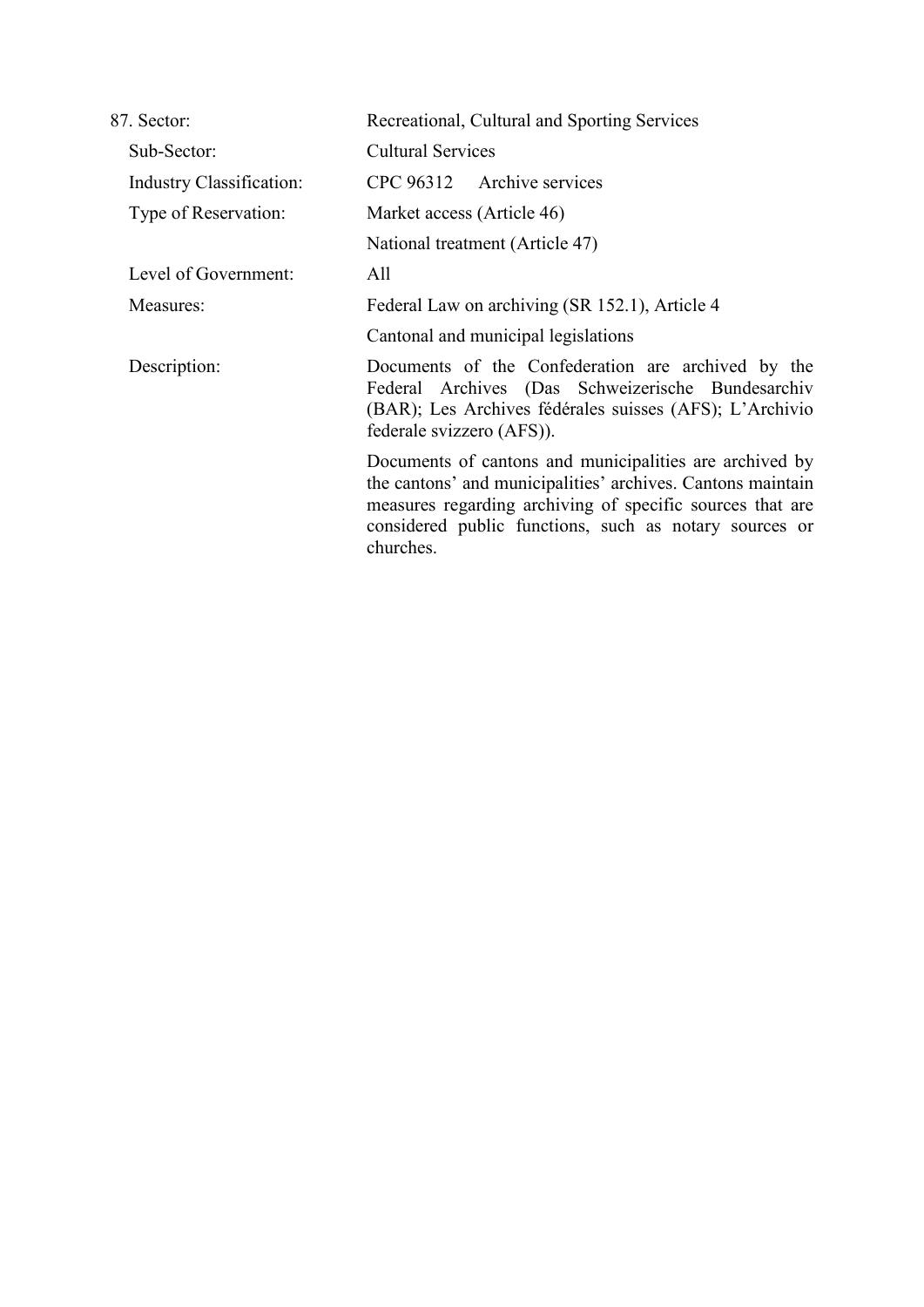| 88. Sector:                     | Recreational, Cultural and Sporting Services                                                                                                               |                                                                                                                                                                                                                                         |
|---------------------------------|------------------------------------------------------------------------------------------------------------------------------------------------------------|-----------------------------------------------------------------------------------------------------------------------------------------------------------------------------------------------------------------------------------------|
| Sub-Sector:                     | <b>Recreational Services</b>                                                                                                                               |                                                                                                                                                                                                                                         |
| <b>Industry Classification:</b> | CPC 96331                                                                                                                                                  | Botanical and zoological garden services                                                                                                                                                                                                |
|                                 | CPC 96332                                                                                                                                                  | Nature reserve services including wildlife<br>preservation services                                                                                                                                                                     |
| Type of Reservation:            | Market access (Article 46)<br>National treatment (Article 47)                                                                                              |                                                                                                                                                                                                                                         |
|                                 |                                                                                                                                                            |                                                                                                                                                                                                                                         |
| Level of Government:            | Cantonal                                                                                                                                                   |                                                                                                                                                                                                                                         |
| Measures:                       | element                                                                                                                                                    | Cantonal legislations, as qualified by the Description                                                                                                                                                                                  |
| Description:                    | Cantons may maintain any measures relating to botanical<br>and zoological garden services, including monopolies and<br>exclusive service suppliers rights. |                                                                                                                                                                                                                                         |
|                                 | Nature reserve services, including wildlife preservation<br>services, are normally reserved to cantons.                                                    |                                                                                                                                                                                                                                         |
|                                 |                                                                                                                                                            | Qualification: Switzerland reserves the right to maintain,<br>modify or adopt any measures restricting market access<br>and/or national treatment with respect to nature reserve<br>services, including wildlife preservation services. |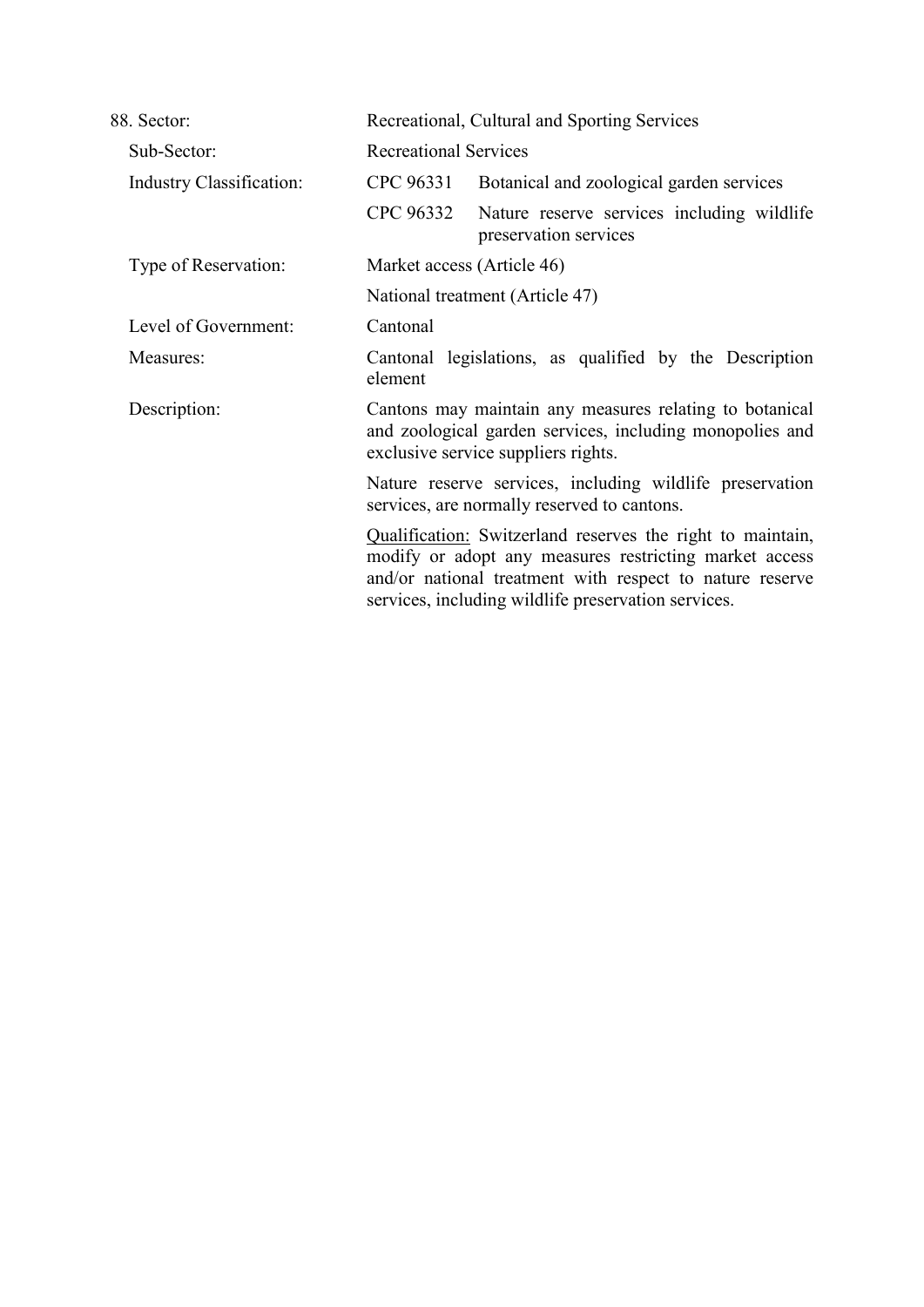| 89. Sector:                     | Recreational, Cultural and Sporting Services        |                                              |  |
|---------------------------------|-----------------------------------------------------|----------------------------------------------|--|
| Sub-Sector:                     |                                                     | <b>Sporting Services</b>                     |  |
| <b>Industry Classification:</b> | CPC 9641                                            | Sporting services (limited to circuit races) |  |
| Type of Reservation:            | Market access (Article 46)                          |                                              |  |
| Level of Government:            | Federal                                             |                                              |  |
| Measures:                       | Federal Law on road traffic (SR 741.01), Article 52 |                                              |  |
| Description:                    | Circuit races are prohibited.                       |                                              |  |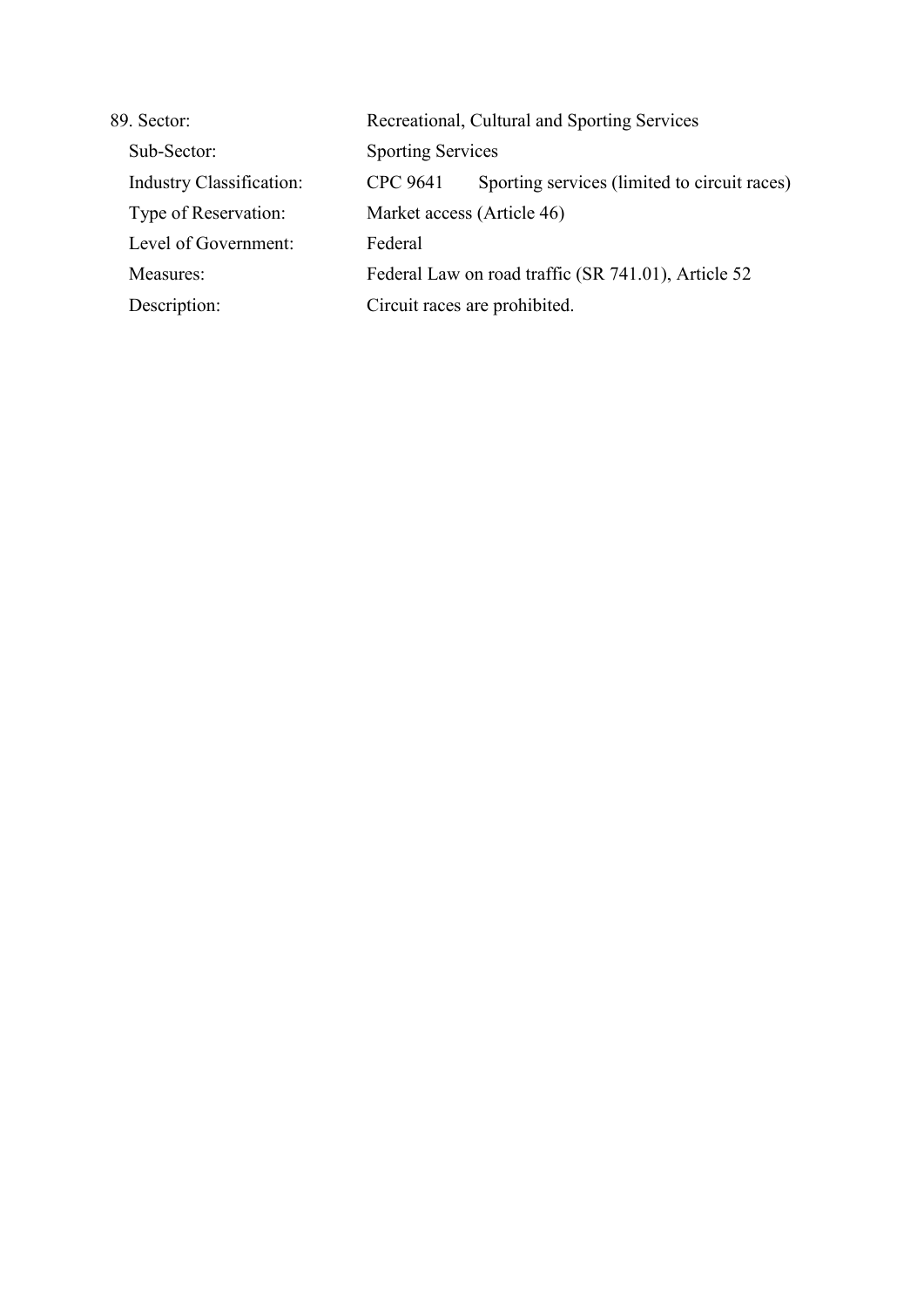| 90. Sector:                     | Recreational, Cultural and Sporting Services                                                                                                                                                                                       |  |  |
|---------------------------------|------------------------------------------------------------------------------------------------------------------------------------------------------------------------------------------------------------------------------------|--|--|
| Sub-Sector:                     | <b>Recreational Services</b>                                                                                                                                                                                                       |  |  |
| <b>Industry Classification:</b> | CPC 96492<br>Gambling and betting services                                                                                                                                                                                         |  |  |
| Type of Reservation:            | Market access (Article 46)                                                                                                                                                                                                         |  |  |
|                                 | National treatment (Article 47)                                                                                                                                                                                                    |  |  |
| Level of Government:            | All                                                                                                                                                                                                                                |  |  |
| Measures:                       | Federal Constitution (SR 101), Article 106                                                                                                                                                                                         |  |  |
|                                 | Federal Law on games of chance and casinos (SR 935.52),<br>Articles 4, 5, 10, 11 and 13                                                                                                                                            |  |  |
|                                 | As qualified by the Description element                                                                                                                                                                                            |  |  |
| Description:                    | Concessions are required for both the establishment and the<br>operation of casinos. Gambling services other than<br>gambling services supplied in a casino are prohibited (SR<br>101, Article 106; SR 935.52, Articles 4 and 10). |  |  |
|                                 | Concessions may be granted only to:                                                                                                                                                                                                |  |  |
|                                 | (a) juridical persons established under Swiss public law;                                                                                                                                                                          |  |  |
|                                 | (b) joint-stock companies established under Swiss law<br>whose joint-stock capital is issued in the form of<br>registered shares, and whose members of the board of<br>directors have their residence in Switzerland; and          |  |  |
|                                 | (c) co-operative societies established under Swiss law<br>whose members of the board of directors have their<br>residence in Switzerland (SR 935.52, Article 11).                                                                  |  |  |
|                                 | The establishment of a casino is subject to cantonal<br>approval. Cantons and municipalities may approve casinos<br>on a case-by-case and discretionary basis (SR 935.52,<br>Article 13).                                          |  |  |
|                                 | Dexterity games fall within the competence of the cantons<br>(SR 101, Article 106).                                                                                                                                                |  |  |
|                                 | The supply of any gambling service through any means of<br>telecommunication, including the Internet, is prohibited<br>(SR 935.52, Article 5).                                                                                     |  |  |
|                                 | <b>Qualification:</b> Switzerland reserves the right to maintain,<br>modify or adopt any measures restricting market access<br>and/or national treatment in respect of gambling.                                                   |  |  |
|                                 |                                                                                                                                                                                                                                    |  |  |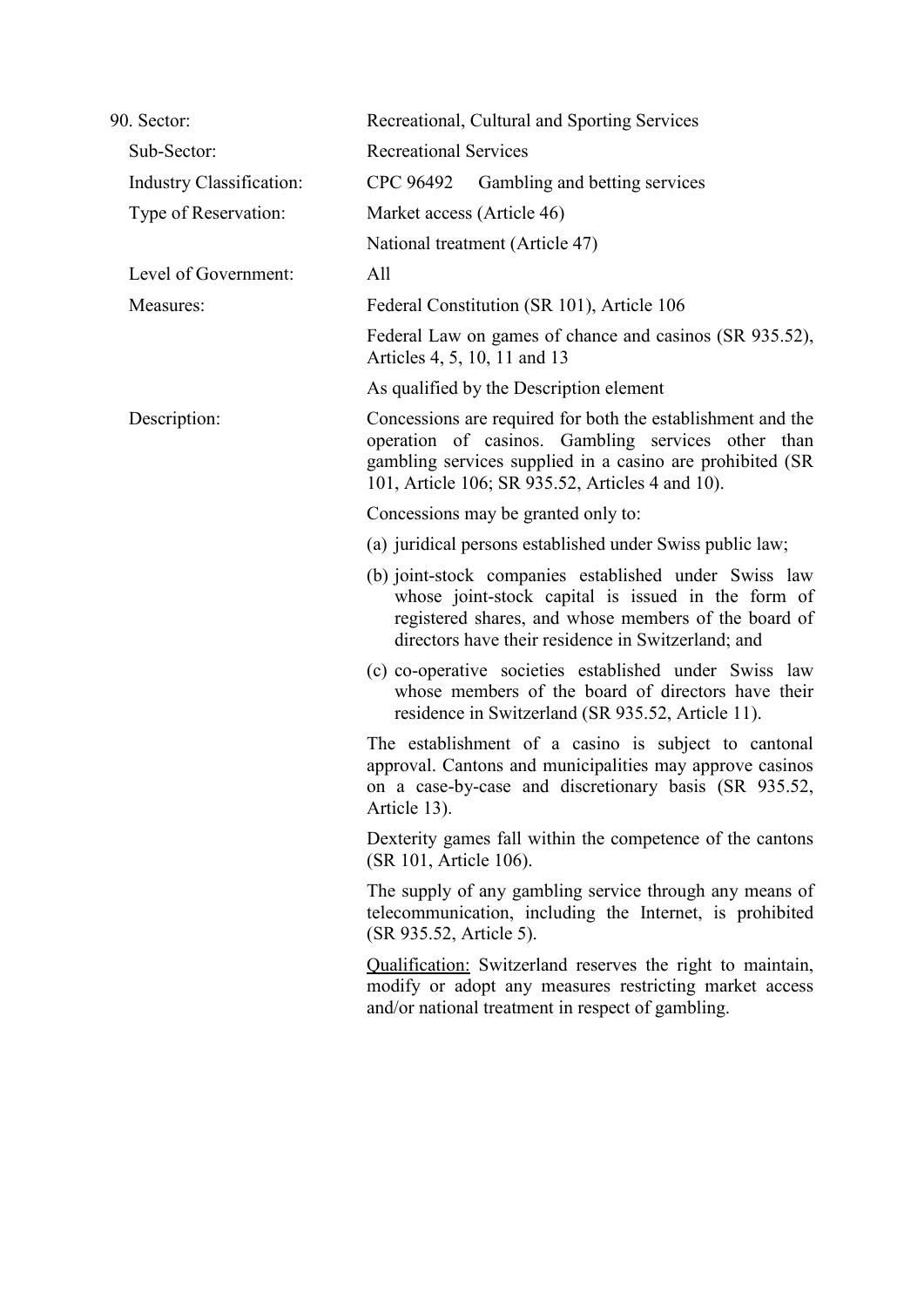| 91. Sector:              |                                                                                                                                                                                     | Recreational, Cultural and Sporting Services;                                                                                                                                                                                                                                                                                                                                                                                                                                                                                                                                                            |  |  |
|--------------------------|-------------------------------------------------------------------------------------------------------------------------------------------------------------------------------------|----------------------------------------------------------------------------------------------------------------------------------------------------------------------------------------------------------------------------------------------------------------------------------------------------------------------------------------------------------------------------------------------------------------------------------------------------------------------------------------------------------------------------------------------------------------------------------------------------------|--|--|
|                          |                                                                                                                                                                                     | <b>Business Services</b>                                                                                                                                                                                                                                                                                                                                                                                                                                                                                                                                                                                 |  |  |
| Sub-Sector:              | Recreational Services;                                                                                                                                                              |                                                                                                                                                                                                                                                                                                                                                                                                                                                                                                                                                                                                          |  |  |
|                          | <b>Advertising Services</b>                                                                                                                                                         |                                                                                                                                                                                                                                                                                                                                                                                                                                                                                                                                                                                                          |  |  |
| Industry Classification: | <b>CPC 871</b>                                                                                                                                                                      | Advertising services (limited to advertising<br>services for commercial betting)                                                                                                                                                                                                                                                                                                                                                                                                                                                                                                                         |  |  |
|                          | CPC 96492                                                                                                                                                                           | Gambling and betting services (limited to<br>lotteries, mixed lotteries or premium bonds<br>and commercial betting)                                                                                                                                                                                                                                                                                                                                                                                                                                                                                      |  |  |
| Type of Reservation:     |                                                                                                                                                                                     | Market access (Article 46)                                                                                                                                                                                                                                                                                                                                                                                                                                                                                                                                                                               |  |  |
|                          |                                                                                                                                                                                     | National treatment (Article 47)                                                                                                                                                                                                                                                                                                                                                                                                                                                                                                                                                                          |  |  |
| Level of Government:     | Federal and cantonal                                                                                                                                                                |                                                                                                                                                                                                                                                                                                                                                                                                                                                                                                                                                                                                          |  |  |
| Measures:                |                                                                                                                                                                                     | Federal Constitution (SR 101), Article 106                                                                                                                                                                                                                                                                                                                                                                                                                                                                                                                                                               |  |  |
|                          | 34 and 35                                                                                                                                                                           | Federal Law on lotteries and commercial betting (SR<br>935.51), Articles 1, 2, 5, 15, 16, 17, 18, 24, 25, 28, 32, 33,                                                                                                                                                                                                                                                                                                                                                                                                                                                                                    |  |  |
|                          | Federal Ordinance to the federal lotteries and commercial<br>betting (SR 935.511), Articles 43 and 44                                                                               |                                                                                                                                                                                                                                                                                                                                                                                                                                                                                                                                                                                                          |  |  |
|                          | element                                                                                                                                                                             | Cantonal legislations, as qualified by the Description                                                                                                                                                                                                                                                                                                                                                                                                                                                                                                                                                   |  |  |
| Description:             | <b>FEDERAL LEVEL:</b>                                                                                                                                                               |                                                                                                                                                                                                                                                                                                                                                                                                                                                                                                                                                                                                          |  |  |
|                          | Lotteries and commercial betting services and similar<br>services are prohibited (SR 935.51, Articles 1, 2 and 33; SR<br>935.511, Article 43), subject to the following exceptions: |                                                                                                                                                                                                                                                                                                                                                                                                                                                                                                                                                                                                          |  |  |
|                          |                                                                                                                                                                                     | An authorisation by the Federal Council is needed to issue<br>Swiss premium bonds ("inländische Prämienanleihen";<br>"emprunts à primes Suisses"; "prestiti svizzeri a premi")<br>(SR 935.51, Article 17). Only Swiss public entities on the<br>federal, cantonal or municipal level may obtain such<br>authorisation (SR 935.51, Article 18).                                                                                                                                                                                                                                                           |  |  |
|                          | Articles 24 and 25).                                                                                                                                                                | Foreign premium bonds ("ausländische Prämienanleihen";<br>"emprunts à primes étrangers"; "prestiti esteri a premi<br>svizzeri") are subject to authorisation by the Federal<br>Department of Finance. Authorisation is granted on a case-<br>by-case and discretionary basis. Only natural persons<br>having their residence in Switzerland and juridical persons<br>having their domicile in Switzerland are allowed to submit<br>foreign premium bond lots for stamping to the Federal<br>Department of Finance. Only stamped foreign premium<br>bond lots may be bought, sold or accepted (SR 935.51, |  |  |
|                          |                                                                                                                                                                                     | The following activities are prohibited: the selling of<br>premium bond lots on an instalment plan; the selling of<br>expected earnings from premium bonds in any form; the                                                                                                                                                                                                                                                                                                                                                                                                                              |  |  |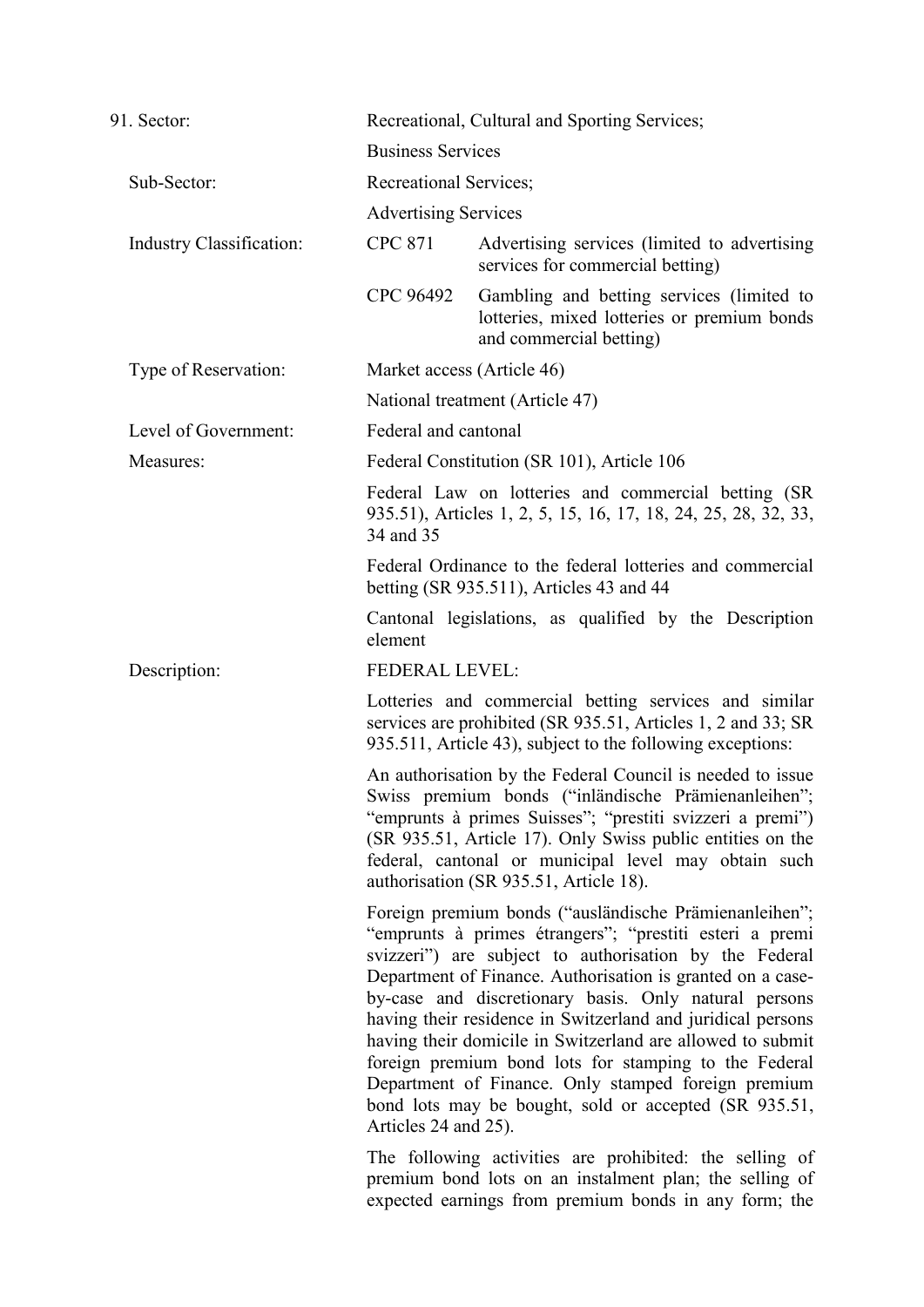door-to-door selling of premium bond lots; and the taking of orders for premium bond lots (SR 935.51, Article 32).

Advertising services, including through mailing, for commercial betting ("gewerbsmässiges Wetten"; "paris professionnels"; "scommesse professionalmente organizzate") are prohibited (SR 935.51, Article 33).

The sender of lots, coupons, drawing lists, and other lottery related mail by post or by courier must prove that authorisation for the lottery in question has been granted. Otherwise, such mail, including incoming mail from abroad, is not delivered, but returned to the sender. Post and courier services suppliers must ensure that such mail is not delivered to the adressee (SR 935.51, Article 35; SR 935.511, Article 44).

## CANTONAL LEVEL:

Authorisation by the competent canton is required for the commercial trading of premium bond lots. Natural persons seeking such authorisation must be resident in the same canton, and enterprises must be domiciled in the same canton and registered in the cantonal Commercial Register (SR 935.51, Article 28).

Authorisation by the competent canton is required for public welfare lotteries ("gemeinnützige Lotterien nach Bundesrecht"; "loteries d'utilité publique selon la législation fédérale"; "lotterie di utilità pubblica secondo la legislazione federale") (SR 935.51, Article 5). Only natural persons having their residence in Switzerland and associations having their domicile in Switzerland may seek such authorisation (SR 935.51, Article 6). Welfare lottery procedures may be regulated in greater detail by the cantons (SR 935.51, Article 15). The latter may restrict or prohibit public welfare lotteries (SR 935.51, Article 16).

Cantons may allow certain commercial betting services with variable quotes, *e.g*. in respect of horse and boat races, football matches and similar events (SR 935.51, Article 34).

Tombolas fall within the competence of the cantons. Cantons may allow, restrict or prohibit tombolas (SR 935.51, Article 2).

Qualification: Switzerland reserves the right for the cantons to maintain, modify or adopt any measures restricting market access and/or national treatment in respect of commercial trading of premium bond lots, public welfare lotteries, commercial betting and tombolas.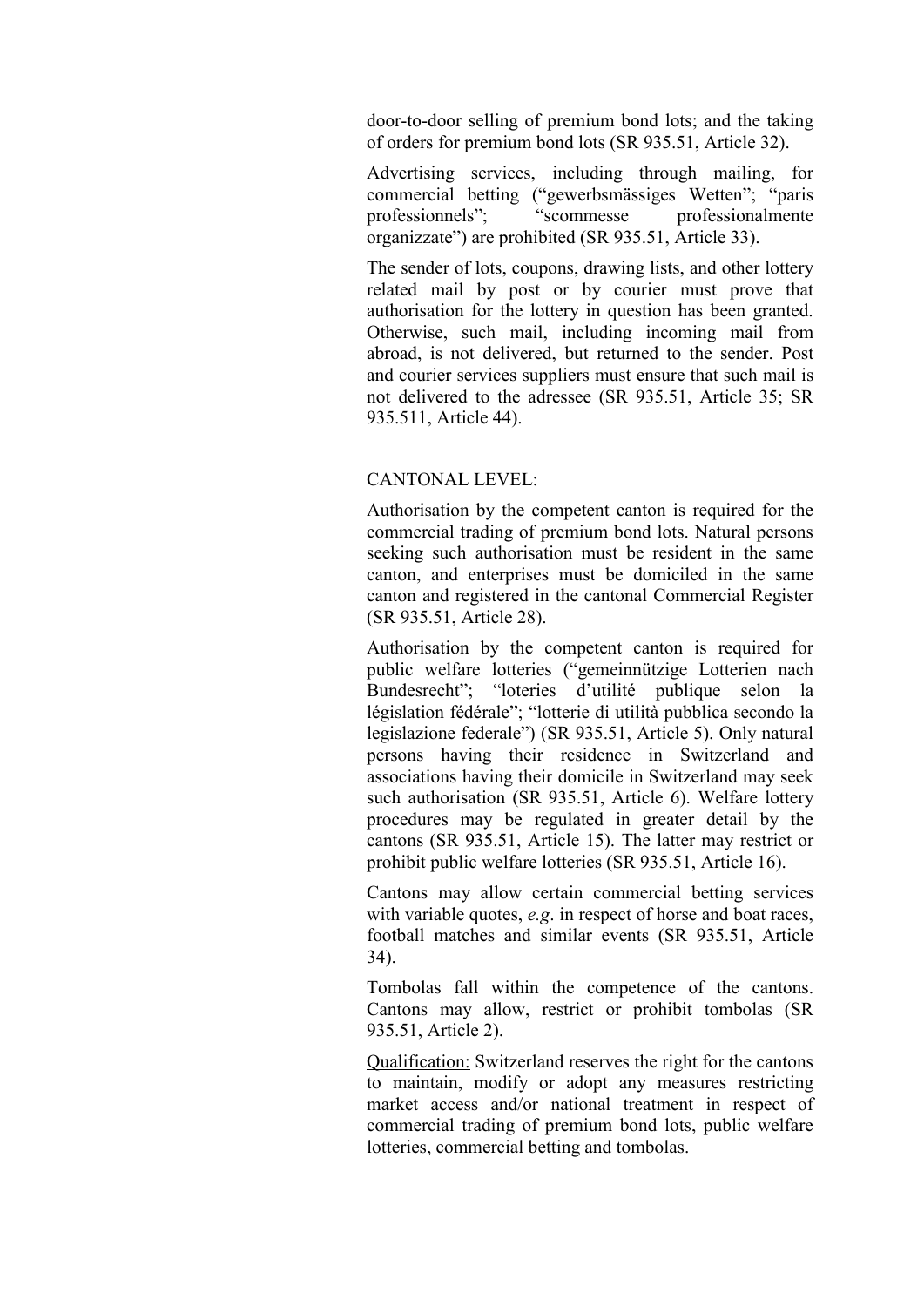| 92. Sector:                     | Other Services<br><b>Other Services</b>                                                                                                                                                     |  |
|---------------------------------|---------------------------------------------------------------------------------------------------------------------------------------------------------------------------------------------|--|
| Sub-Sector:                     |                                                                                                                                                                                             |  |
| <b>Industry Classification:</b> | CPC 9703<br>Funeral, cremation and undertaking services                                                                                                                                     |  |
| Type of Reservation:            | Market access (Article 46)                                                                                                                                                                  |  |
|                                 | National treatment (Article 47)                                                                                                                                                             |  |
| Level of Government:            | Cantonal                                                                                                                                                                                    |  |
| Measures:                       | Cantonal legislations                                                                                                                                                                       |  |
| Description:                    | Cantons maintain a monopoly or an exclusive service<br>suppliers scheme or require authorisations for funeral,<br>cremation and undertaking services, including the carriage<br>of corpses. |  |
|                                 |                                                                                                                                                                                             |  |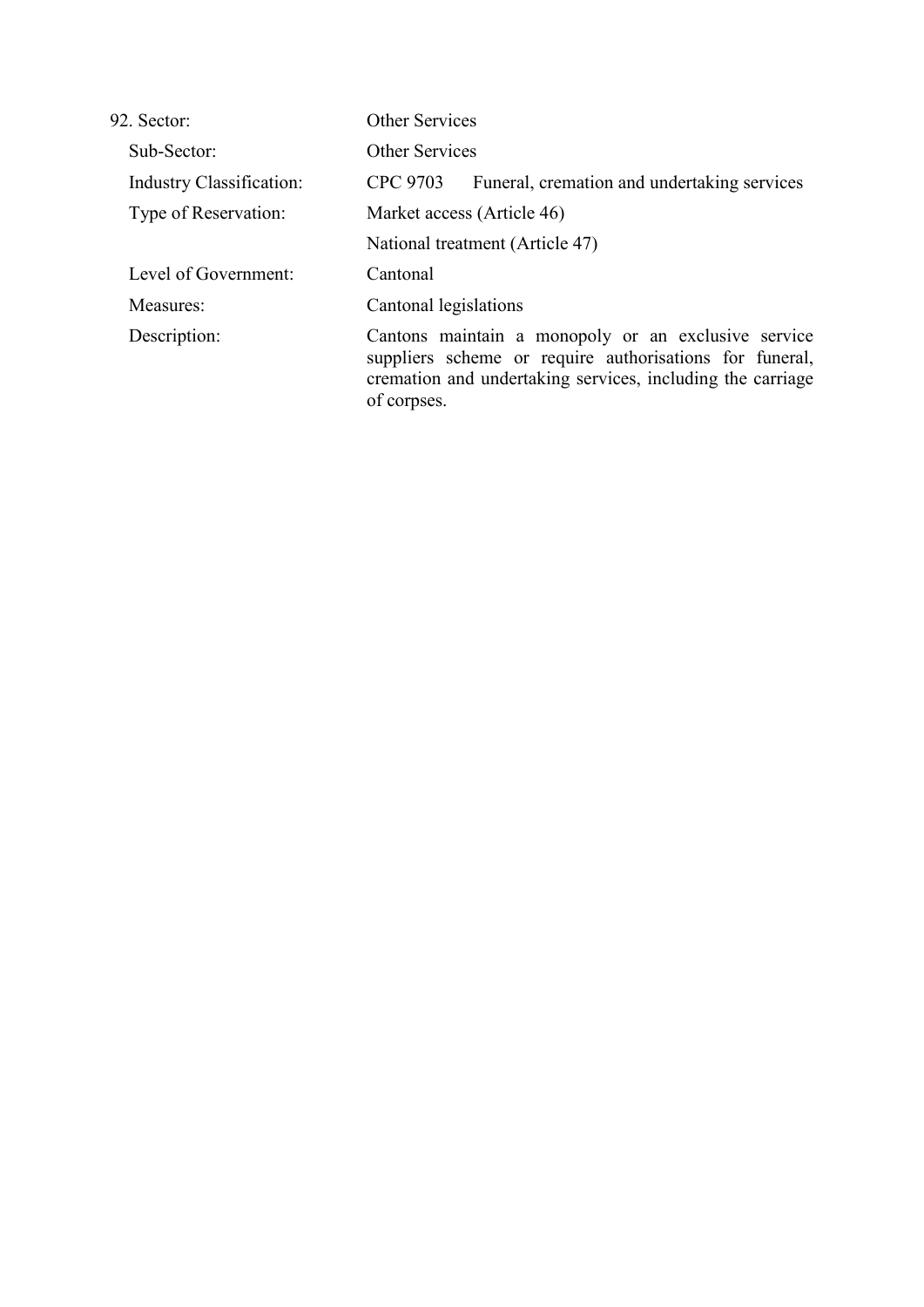| Sub-Sector:                     | Services Related to Nuclear Energy                                                                                                                                                                                                                 |  |
|---------------------------------|----------------------------------------------------------------------------------------------------------------------------------------------------------------------------------------------------------------------------------------------------|--|
| <b>Industry Classification:</b> |                                                                                                                                                                                                                                                    |  |
| Type of Reservation:            | Market access (Article 46)                                                                                                                                                                                                                         |  |
|                                 | National treatment (Article 47)                                                                                                                                                                                                                    |  |
| Level of Government:            | Federal                                                                                                                                                                                                                                            |  |
| Measures:                       | Federal Law on nuclear energy (SR 732.1), Articles 12,<br>13,19 and 20                                                                                                                                                                             |  |
|                                 | As qualified by the Description element                                                                                                                                                                                                            |  |
| Description:                    | Authorisations are required to construct and/or operate a<br>nuclear plant. Such authorisations are granted or rejected<br>on a case-by-case and discretionary basis (Articles 12 and<br>19).                                                      |  |
|                                 | Only joint-stock companies (Aktiengesellschaft; société<br>anonyme; società anonima), co-operative<br>societies<br>(Genossenschaft; société cooperative; società cooperativa)<br>or public entities may obtain such authorisation (Article<br>13). |  |
|                                 | A foreign enterprise must have a subsidiary in Switzerland<br>that is registered in a cantonal Commercial Register<br>(Article 13).                                                                                                                |  |
|                                 | Only the owner of a nuclear plant may be authorised to<br>operate the nuclear plant (Article 20).                                                                                                                                                  |  |
|                                 | Qualification: Switzerland reserves the right to maintain,<br>modify or adopt any measures restricting market access<br>and/or national treatment for the construction or operation<br>of nuclear plants.                                          |  |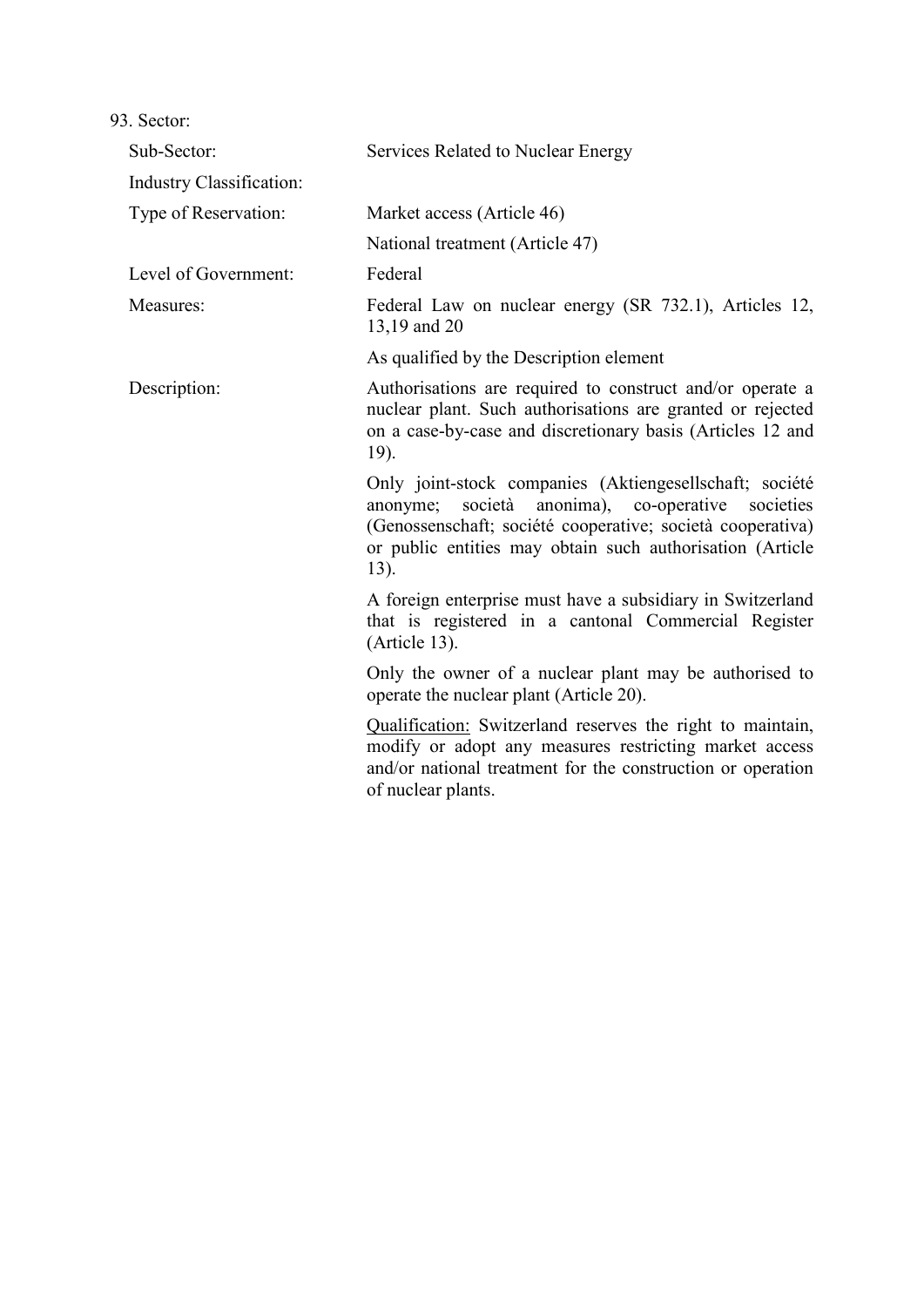| Sub-Sector:              | Services Related to Hydropower                                                                                                                                             |  |
|--------------------------|----------------------------------------------------------------------------------------------------------------------------------------------------------------------------|--|
| Industry Classification: |                                                                                                                                                                            |  |
| Type of Reservation:     | Market access (Article 46)                                                                                                                                                 |  |
|                          | National treatment (Article 47)                                                                                                                                            |  |
| Level of Government:     | All                                                                                                                                                                        |  |
| Measures:                | Federal Law on the use of hydropower (SR 721.80), Article<br>38                                                                                                            |  |
|                          | Cantonal and municipal legislations                                                                                                                                        |  |
|                          | As qualified by the Description element                                                                                                                                    |  |
| Description:             | Concession or authorisation is required for the use of water.<br>Such concession or authorisation may be granted or<br>rejected on a case-by-case and discretionary basis. |  |
|                          | The attribution of rights for the use of water normally falls<br>within the competence of the cantons (SR 721.80, Article<br>38).                                          |  |
|                          | Qualification: Switzerland reserves the right to maintain,<br>modify or adopt discriminatory measures<br>such as<br>nationality, residence or domicile requirements.       |  |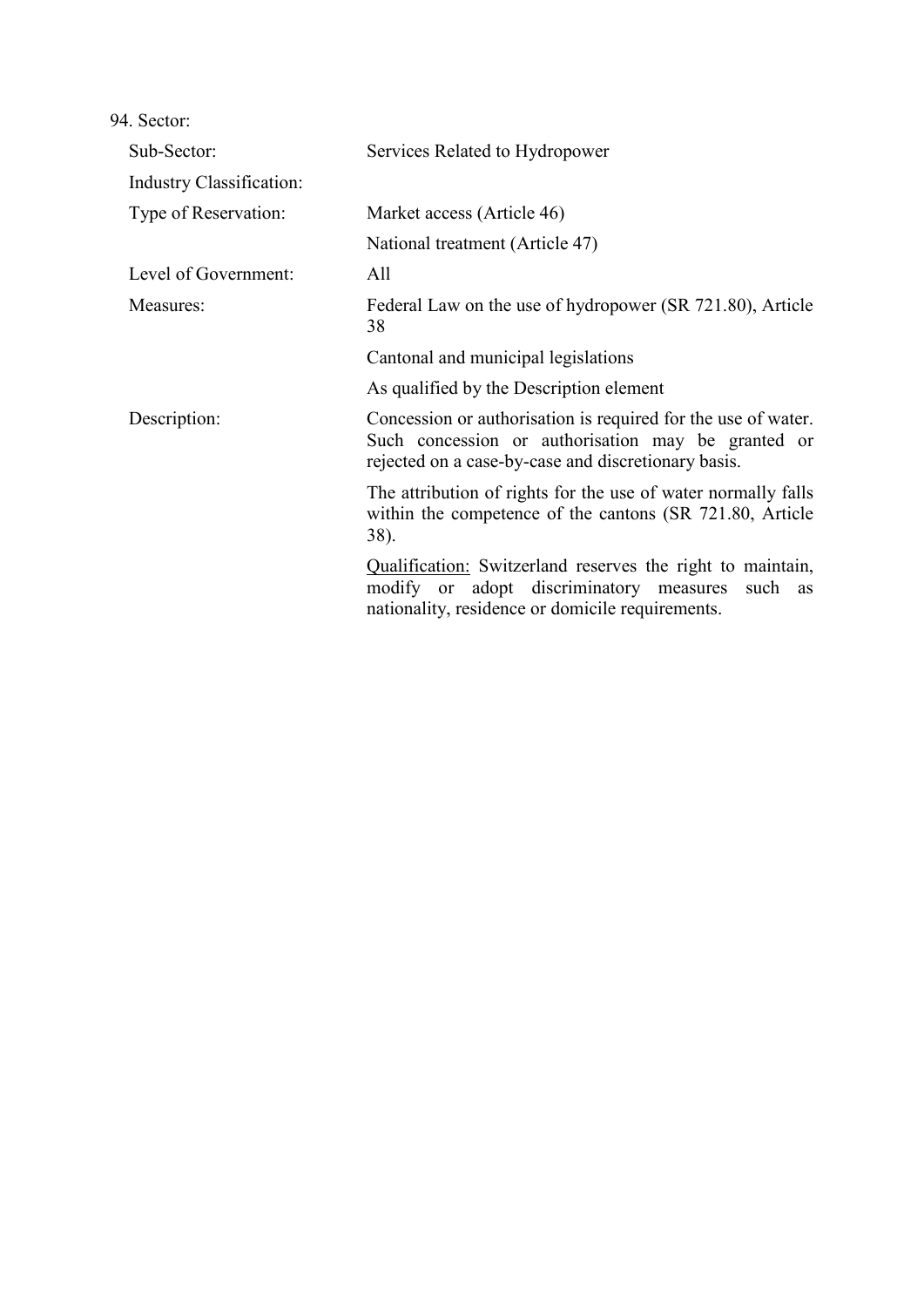| Sub-Sector:                                                                                                                                                 | Specialty Air Services : Airborne search and rescue<br>services                                                                                                                                                                                                                                   |  |  |
|-------------------------------------------------------------------------------------------------------------------------------------------------------------|---------------------------------------------------------------------------------------------------------------------------------------------------------------------------------------------------------------------------------------------------------------------------------------------------|--|--|
| <b>Industry Classification:</b>                                                                                                                             |                                                                                                                                                                                                                                                                                                   |  |  |
| Type of Reservation:                                                                                                                                        | Market access (Article 46)                                                                                                                                                                                                                                                                        |  |  |
|                                                                                                                                                             | National treatment (Article 47)                                                                                                                                                                                                                                                                   |  |  |
| Level of Government:                                                                                                                                        | Federal                                                                                                                                                                                                                                                                                           |  |  |
| Measures:                                                                                                                                                   | Federal Ordinance on search and rescuing by civil aviation<br>(SR 748.126.1), Articles 1 and 2                                                                                                                                                                                                    |  |  |
| National monopoly for airborne search and rescue services,<br>Description:<br>including coordination of such services as defined in the<br>Law (Article 1). |                                                                                                                                                                                                                                                                                                   |  |  |
|                                                                                                                                                             | The Federal Office of Civil Aviation (Bundesamt für<br>Zivilluftfahrt (BAZL); Office fédéral de l'aviation civile<br>(OFAC); Ufficio federale dell'aviazione civile (UFAC))<br>may on a case-by-case and discretionary basis, mandate<br>private enterprises to supply such services (Article 2). |  |  |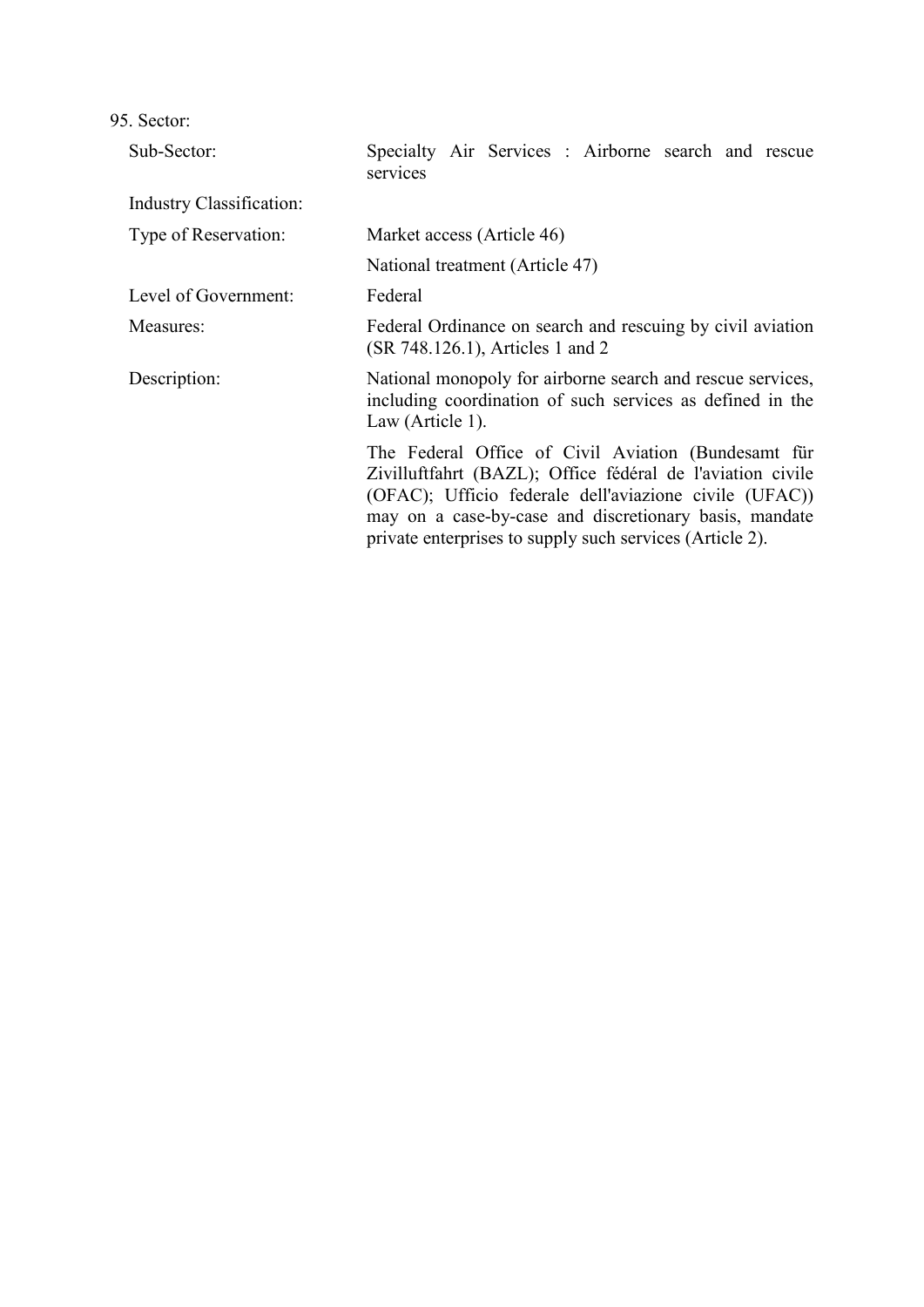| Sub-Sector:              | Official homologation, verification, control and official<br>punching                                                                                                                                                                                                                                                                                                                                                                                                                                                                                                                                                                                                                                                 |
|--------------------------|-----------------------------------------------------------------------------------------------------------------------------------------------------------------------------------------------------------------------------------------------------------------------------------------------------------------------------------------------------------------------------------------------------------------------------------------------------------------------------------------------------------------------------------------------------------------------------------------------------------------------------------------------------------------------------------------------------------------------|
| Industry Classification: |                                                                                                                                                                                                                                                                                                                                                                                                                                                                                                                                                                                                                                                                                                                       |
| Type of Reservation:     | Market access (Article 46)                                                                                                                                                                                                                                                                                                                                                                                                                                                                                                                                                                                                                                                                                            |
|                          | National treatment (Article 47)                                                                                                                                                                                                                                                                                                                                                                                                                                                                                                                                                                                                                                                                                       |
| Level of Government:     | Federal and cantonal                                                                                                                                                                                                                                                                                                                                                                                                                                                                                                                                                                                                                                                                                                  |
| Measures:                | Federal Law on metrology (SR 941.20), Articles 13, 15 and<br>16                                                                                                                                                                                                                                                                                                                                                                                                                                                                                                                                                                                                                                                       |
|                          | Federal Ordinance on measuring instruments (941.210),<br>Articles 16, 17, 18 and 19                                                                                                                                                                                                                                                                                                                                                                                                                                                                                                                                                                                                                                   |
|                          | Federal Ordinance on the tasks and competences of the<br>Cantons in the field of metrology (SR 941.292), Articles 2,<br>3 and 7                                                                                                                                                                                                                                                                                                                                                                                                                                                                                                                                                                                       |
|                          | Federal Ordinance on verification laboratories<br>(SR)<br>941.293), Articles 2, 3 and 4                                                                                                                                                                                                                                                                                                                                                                                                                                                                                                                                                                                                                               |
|                          | Federal Law on precious metal control (SR 941.31),<br>Articles 36, 37, 38 and 41                                                                                                                                                                                                                                                                                                                                                                                                                                                                                                                                                                                                                                      |
|                          | Cantonal legislations                                                                                                                                                                                                                                                                                                                                                                                                                                                                                                                                                                                                                                                                                                 |
| Description:             | FEDERAL LEVEL:                                                                                                                                                                                                                                                                                                                                                                                                                                                                                                                                                                                                                                                                                                        |
|                          | Services in these sub-sectors are currently supplied by the<br>competent governmental authorities (SR 941.20 and SR<br>941.31).                                                                                                                                                                                                                                                                                                                                                                                                                                                                                                                                                                                       |
|                          | Competences for official verification are split between the<br>federal and cantonal authorities (SR 941.20, Articles 13 and<br>15; SR 941.292, Articles 3 and 7). Activities falling within<br>federal competence may be delegated to the private sector.<br>For this purpose, the competent authorities recognise<br>private laboratories (SR 941.293, Articles 2 and 3; SR<br>941.210, Article 19). The cantonal authorities apply an<br>economic needs test (SR 941.293, Article 4). Legal<br>domicile in Switzerland and facilities in Switzerland to<br>supply the service in Switzerland are required. The federal<br>authorities may authorise exceptions to the latter obligation<br>(SR 941.293, Article 3). |
|                          | The exercise of the profession of a commercial assayer<br>requires the authorisation of the competent<br>federal<br>authorities, a relevant federal diploma ("eidgenössisches<br>für Edelmetallprüfer";<br>"diplôme"<br>Diplom<br>fédéral<br>d'essayeur-juré"; "diploma federale di saggiatore") as well<br>as residence in Switzerland. Legal domicile and service<br>supply in Switzerland are required. Commercial assayers<br>are not allowed to supply official control or punching                                                                                                                                                                                                                              |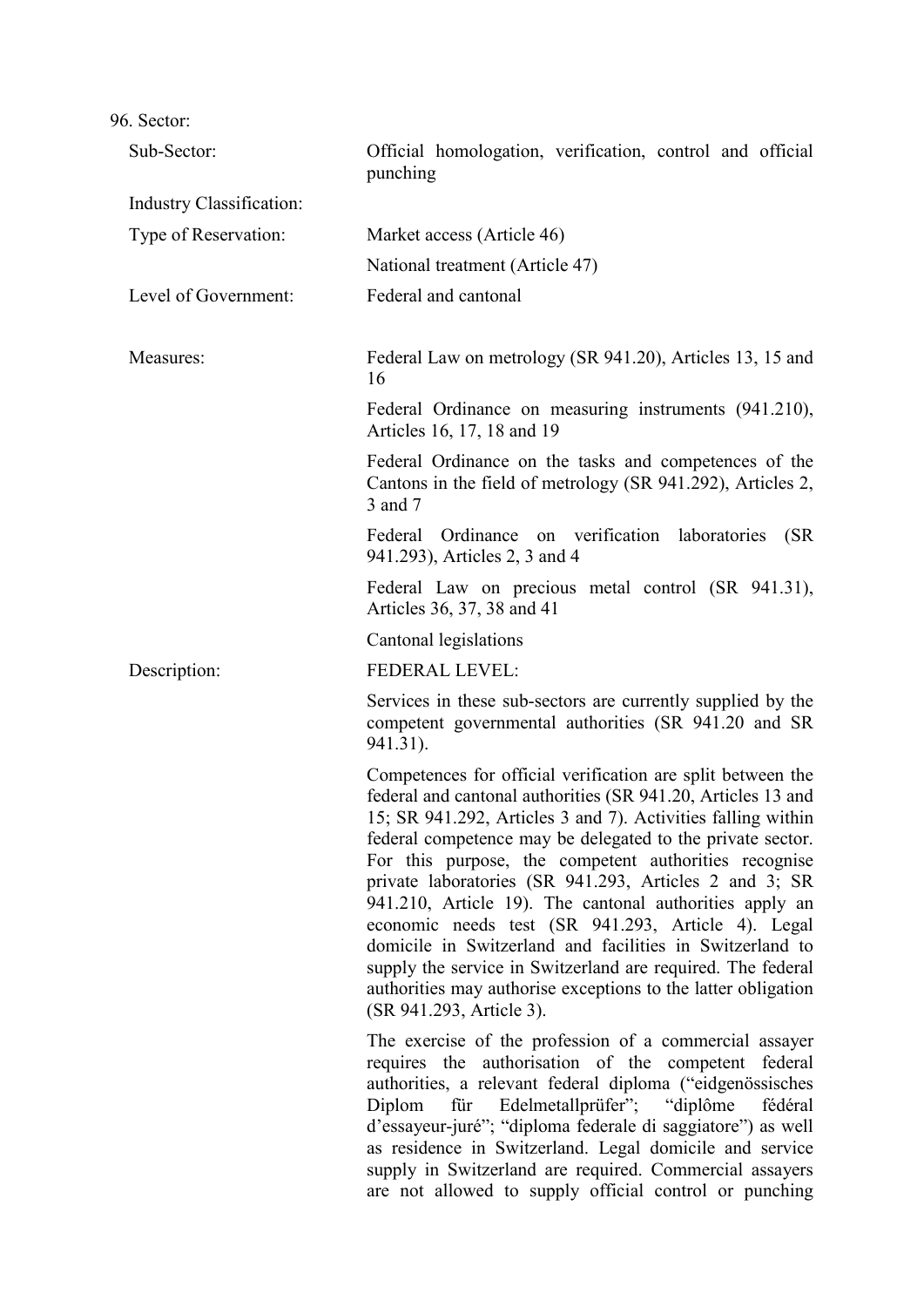services for precious metals (SR 941.31, Articles 36, 37, 38 and 41).

Note for transparency: For all these services the federal authorities fix the fees to be charged to consumers for the service supplied.

## CANTONAL LEVEL:

The control of road vehicles is implemented by cantonal legislation and reserved to cantonal offices or delegated entities designated by them.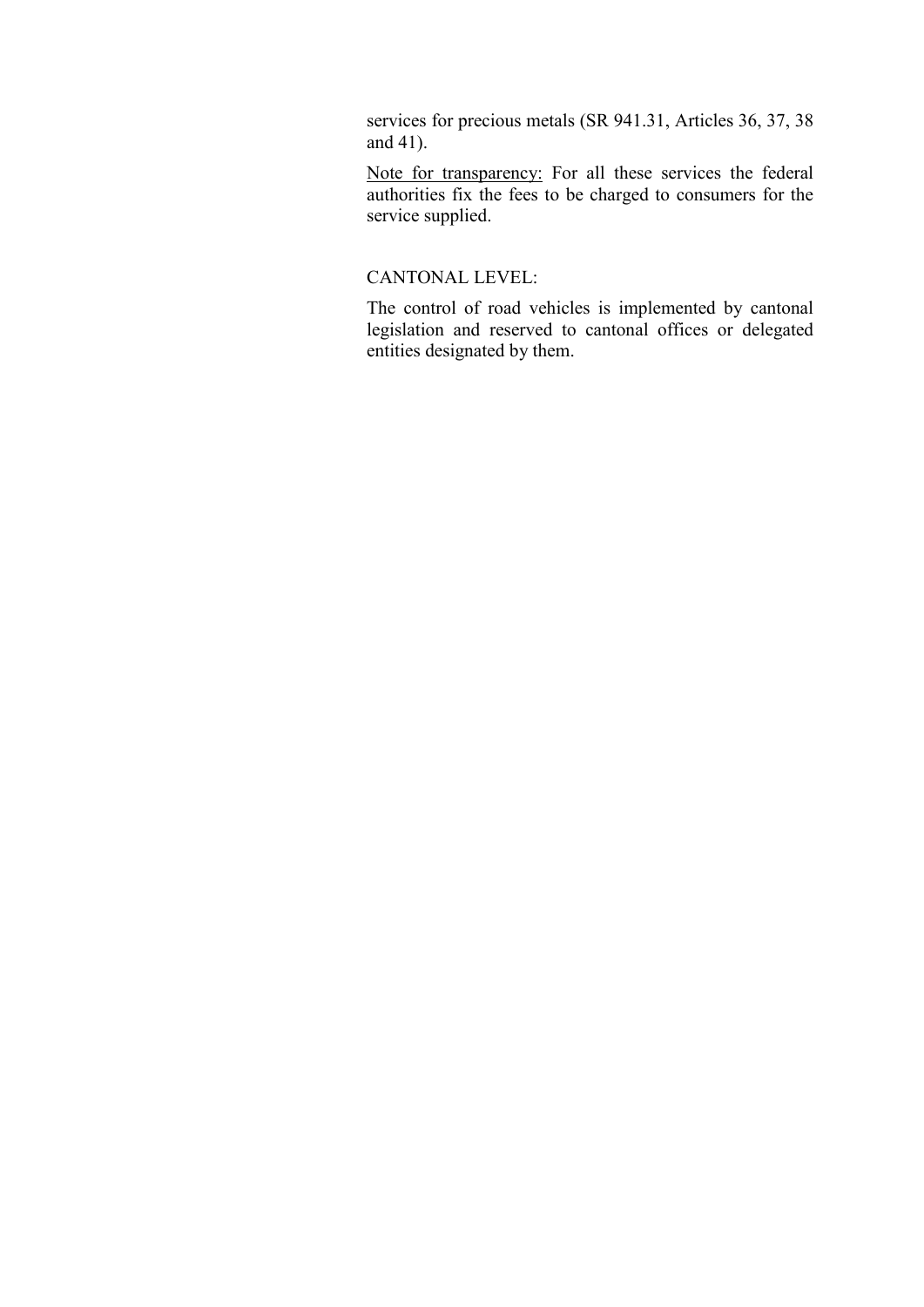Sub-Sector: Official certification for construction authorisations

Industry Classification:

Level of Government: Cantonal

Type of Reservation: National treatment (Article 47)

Measures: Cantonal legislations

Description: Applications for construction authorisations may require the signature of a natural person registered in the Swiss Registers of Engineers, Architects and Technicians (REG) (Schweizerische Register für Ingenieure, Architekten und Techniker; Registres suisses des ingénieurs, des architectes et des techniciens; registri svizzeri degli ingegneri, degli architetti e dei tecnici). In general, foreign professionals may register after two years of practice in Switzerland.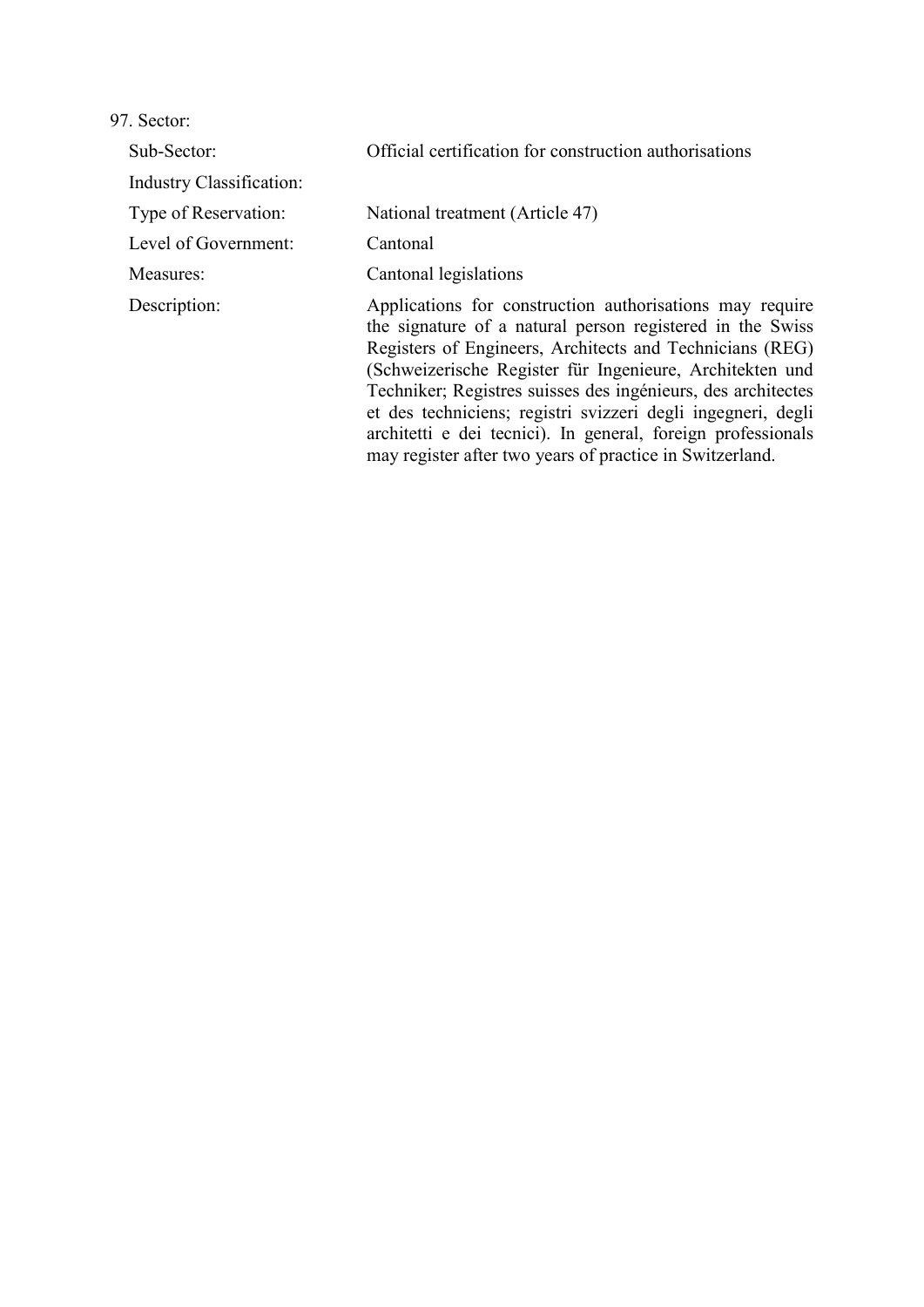| Sub-Sector:                     | Archaeology                                                                                                                                                                     |  |
|---------------------------------|---------------------------------------------------------------------------------------------------------------------------------------------------------------------------------|--|
| <b>Industry Classification:</b> |                                                                                                                                                                                 |  |
| Type of Reservation:            | Market access (Article 46)                                                                                                                                                      |  |
|                                 | National treatment (Article 47)                                                                                                                                                 |  |
| Level of Government:            | All                                                                                                                                                                             |  |
| Measures:                       | As qualified by the Description element                                                                                                                                         |  |
| Description:                    | Switzerland reserves the right to maintain, modify or adopt<br>measures in respect of the exploitation of<br>any<br>archaeological digs and excavation of archaeological finds. |  |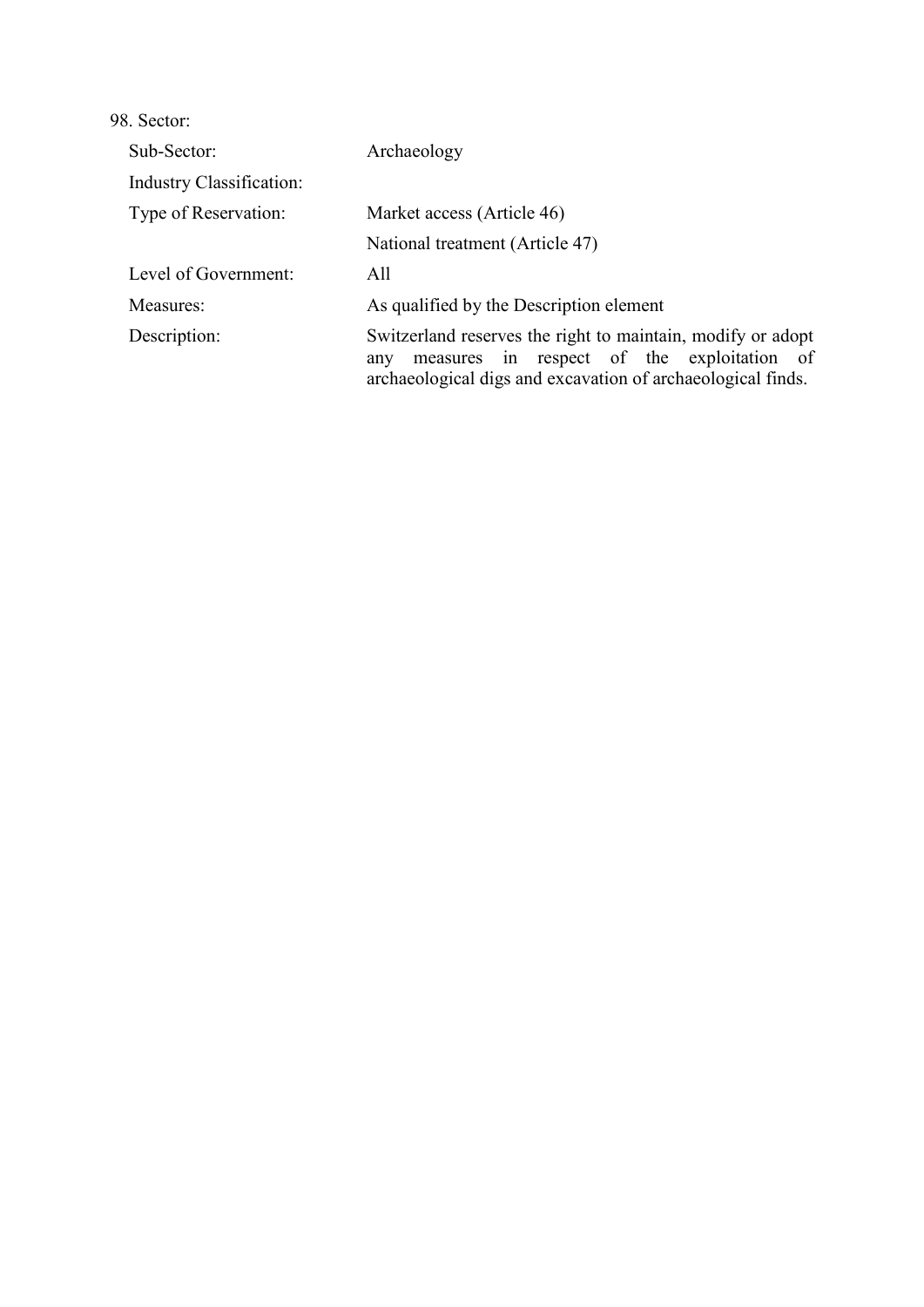Sub-Sector: Services related to the sex trade and other activities involving moral or sexual integrity of individuals Industry Classification: Type of Reservation: Market access (Article 46) National treatment (Article 47) Level of Government: Federal and cantonal Measures: As qualified by the Description element Description: Switzerland reserves the right to maintain, modify or adopt any measures restricting market access and/or national treatment for services such as, for example, so-called "escort" services, "hostess" services, dating or partnership services, prostitution and related activities, cabaret shows and cabaret personnel services, striptease services, entertainment services supplied by bars, clubs, discotheques and similar facilities (excluding beverage serving service *per se*, covered by CPC 6432), production of erotic and other sex-related material (images and videos), services via telecommunications (such as "phone sex" or Internet), or "massage services". Switzerland reserves the right to maintain, modify or adopt any measures related to services such as search for, recruitment and transfer of persons with a view to involving them in the production or supply of the services described above. This reservation covers all modes of supply and covers direct supply of services as well as intermediation, soliciting of potential clients, promotion and marketing, and similar activities.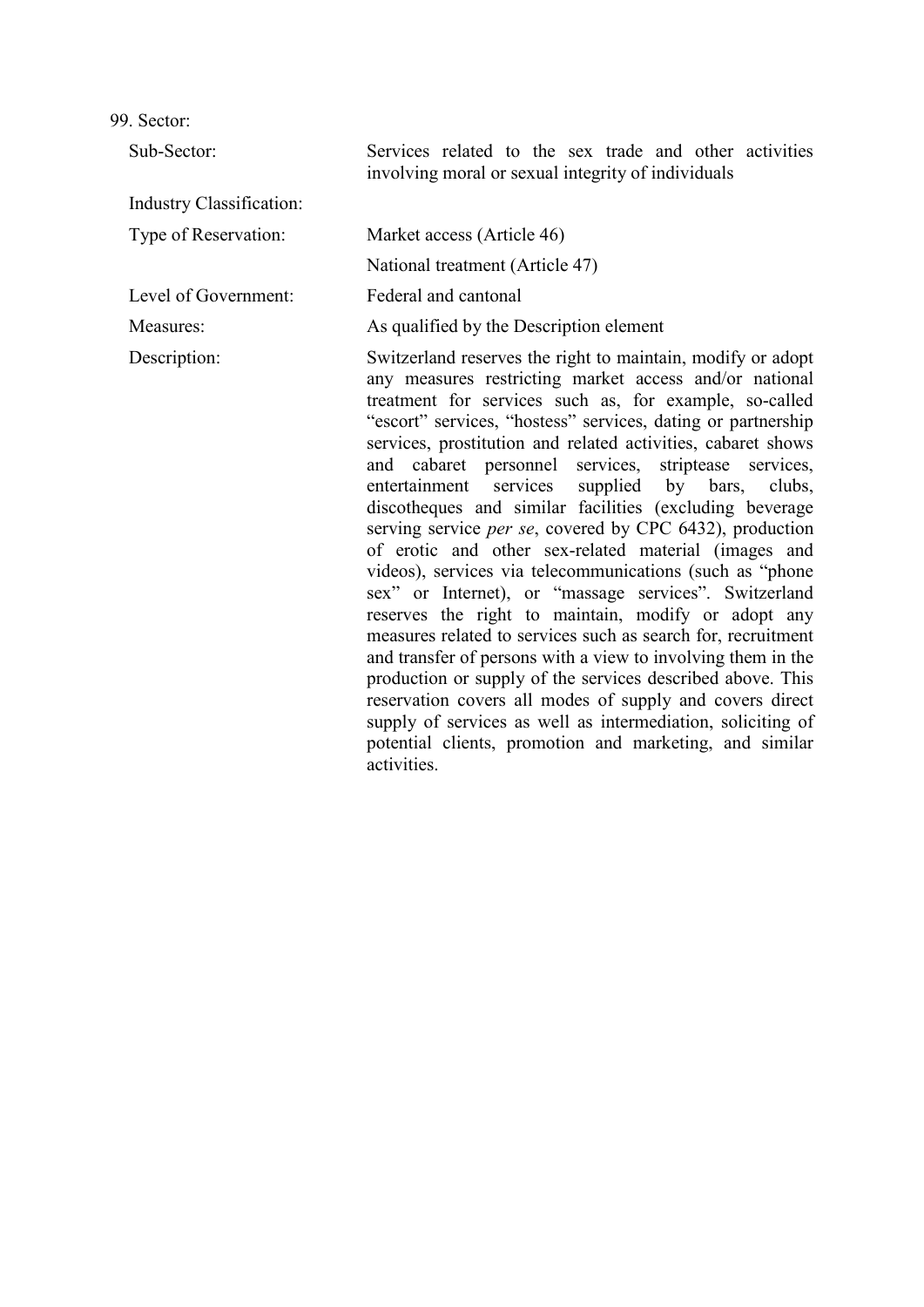| 100. Sector:             |                                                                                                                                                                                                                                                                  |
|--------------------------|------------------------------------------------------------------------------------------------------------------------------------------------------------------------------------------------------------------------------------------------------------------|
| Sub-Sector:              | Internet-based services                                                                                                                                                                                                                                          |
| Industry Classification: |                                                                                                                                                                                                                                                                  |
| Type of Reservation:     | Market access (Article 46)                                                                                                                                                                                                                                       |
|                          | National treatment (Article 47)                                                                                                                                                                                                                                  |
| Level of Government:     | Federal and cantonal                                                                                                                                                                                                                                             |
| Measures:                | As qualified by the Description element                                                                                                                                                                                                                          |
| Description:             | Switzerland reserves the right to maintain, modify or adopt<br>any measures restricting market access and/or national<br>treatment for the protection of youth or for the prevention<br>of addiction or compulsive behaviour and other mental<br>health hazards. |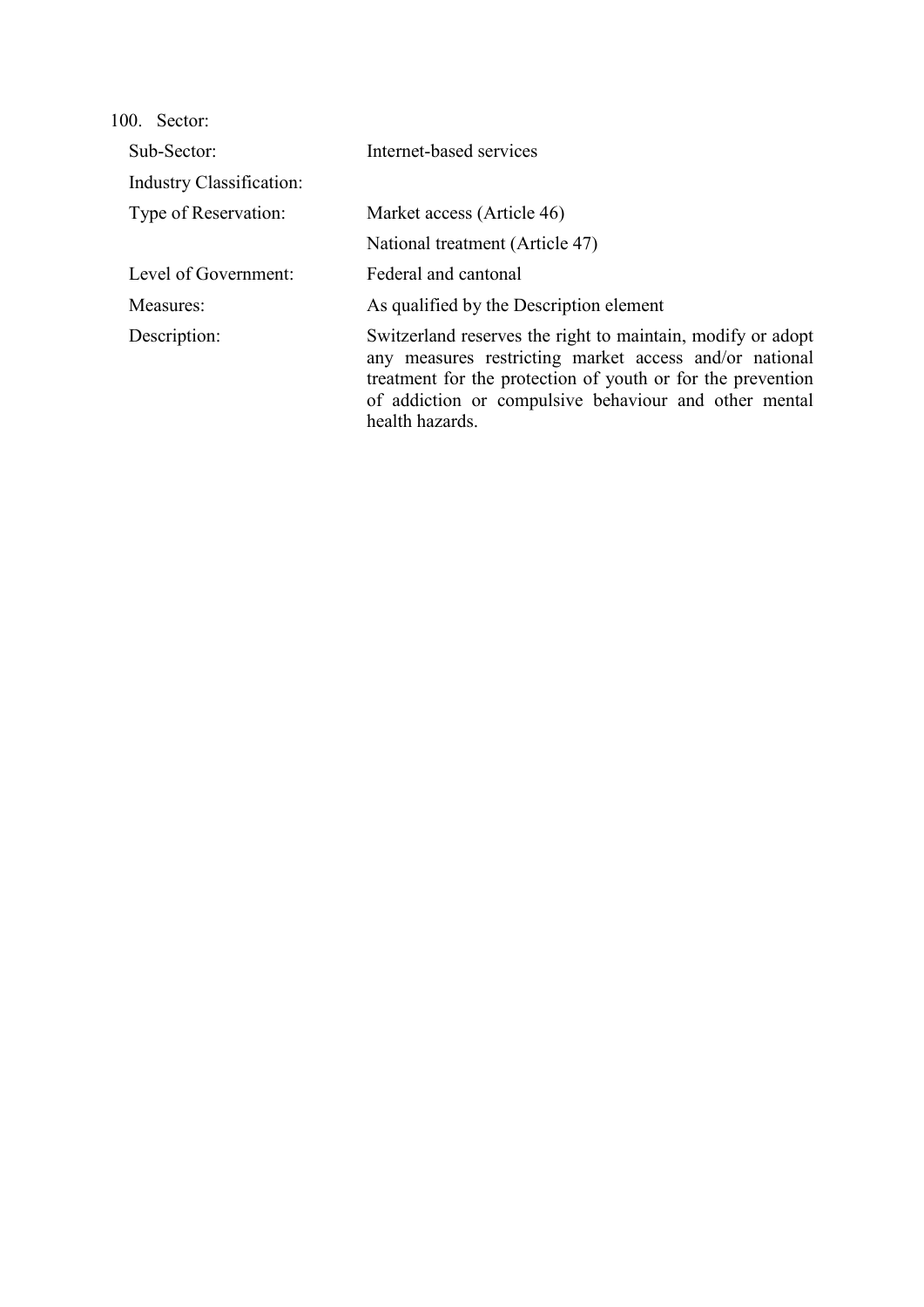| Sub-Sector:                     | Services for indebted persons                                                                                                                                                                                            |  |
|---------------------------------|--------------------------------------------------------------------------------------------------------------------------------------------------------------------------------------------------------------------------|--|
| <b>Industry Classification:</b> |                                                                                                                                                                                                                          |  |
| Type of Reservation:            | Market access (Article 46)                                                                                                                                                                                               |  |
|                                 | National treatment (Article 47)                                                                                                                                                                                          |  |
| Level of Government:            | Cantonal                                                                                                                                                                                                                 |  |
| Measures:                       | Cantonal legislations                                                                                                                                                                                                    |  |
|                                 | As qualified by the Description element                                                                                                                                                                                  |  |
| Description:                    | Advisory services to indebted persons, debt-reshuffling<br>assistance to indebted persons or advice on debt for<br>particular groups of natural persons (such as young<br>persons) may be reserved to cantonal entities. |  |
|                                 | Qualification: Switzerland reserves the right to maintain,<br>modify or adopt any such measures.                                                                                                                         |  |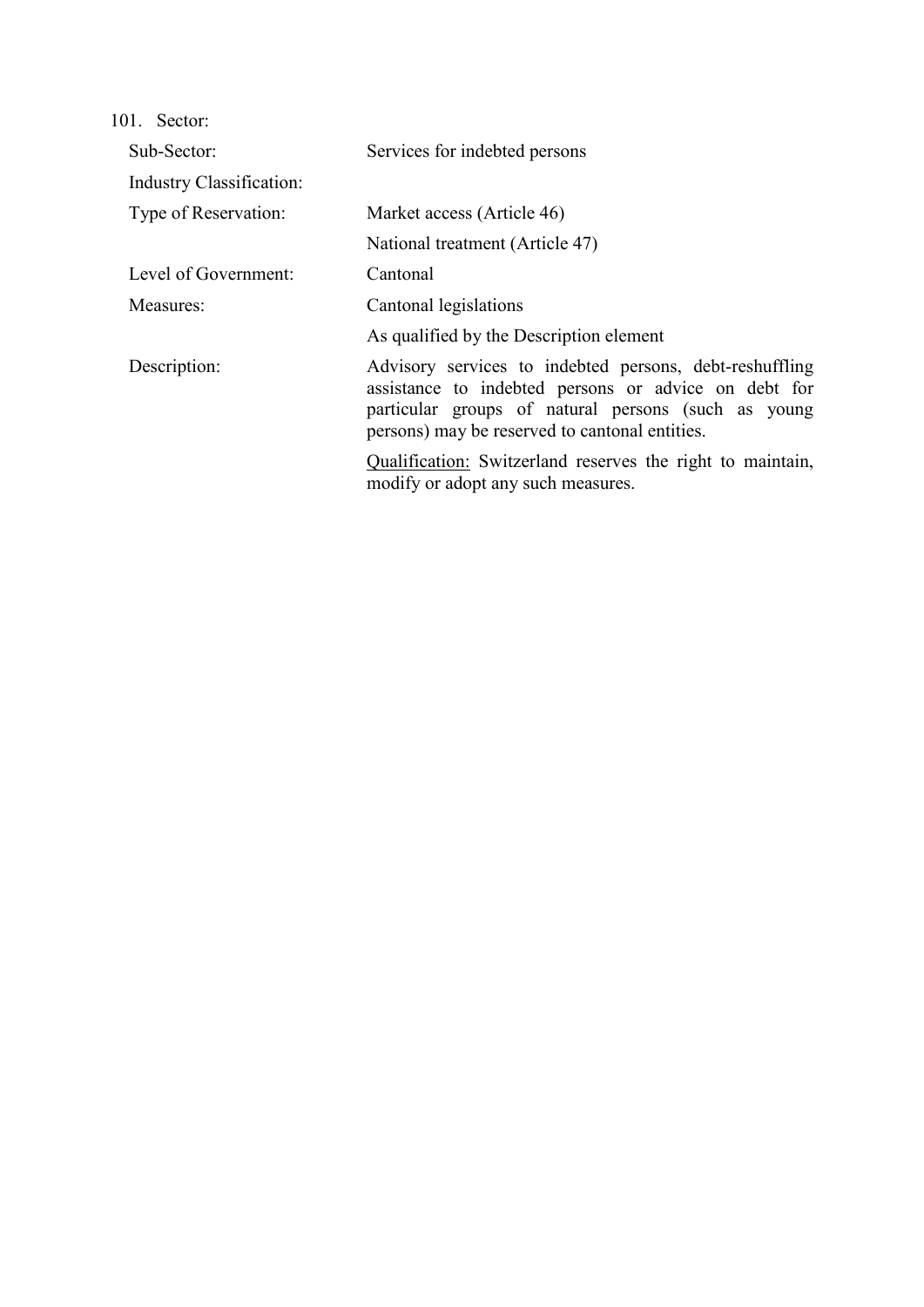| 102. Sector:             | <b>Various Sectors</b>                                                                                                                                                                                                                                                                            |
|--------------------------|---------------------------------------------------------------------------------------------------------------------------------------------------------------------------------------------------------------------------------------------------------------------------------------------------|
| Sub-Sector:              | Limited to activities that are not mentioned explicitly in the<br>CPC classification                                                                                                                                                                                                              |
| Industry Classification: |                                                                                                                                                                                                                                                                                                   |
| Type of Reservation:     | Market access (Article 46)                                                                                                                                                                                                                                                                        |
|                          | National treatment (Article 47)                                                                                                                                                                                                                                                                   |
| Level of Government:     | All                                                                                                                                                                                                                                                                                               |
| Measures:                | Federal, cantonal and municipal legislations                                                                                                                                                                                                                                                      |
|                          | As qualified by the Description element                                                                                                                                                                                                                                                           |
| Description:             | Whenever a specific service activity within a sub-sector is<br>not mentioned explicitly in the CPC classification but is<br>deemed to be subsumed under "n.e.c." or under any type of<br>residual formulation, then possible measures may not<br>necessarily appear in this List of Reservations. |
|                          | Qualification: Switzerland reserves the right to maintain,<br>modify or adopt any such measures.                                                                                                                                                                                                  |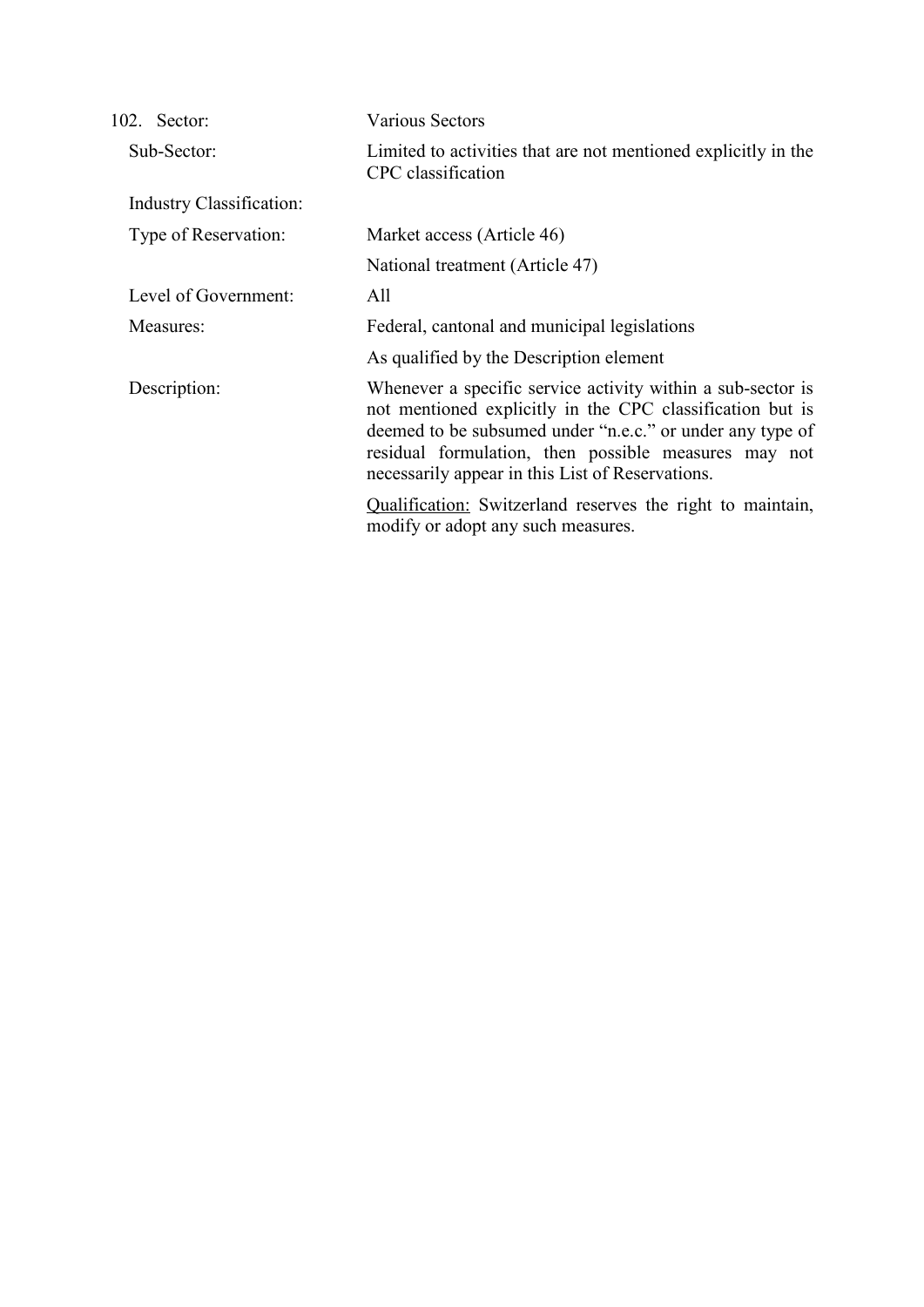| 103. Sector:             |                 | <b>Various Sectors</b>                                                                                                                                                                                                                             |  |  |
|--------------------------|-----------------|----------------------------------------------------------------------------------------------------------------------------------------------------------------------------------------------------------------------------------------------------|--|--|
| Sub-Sector:              |                 | New Services                                                                                                                                                                                                                                       |  |  |
| Industry Classification: | <b>CPC 7524</b> | Programme transmission services (limited to<br>new audiovisual services)                                                                                                                                                                           |  |  |
|                          | CPC 75300       | Radio and television cable services (limited<br>to new audiovisual services)                                                                                                                                                                       |  |  |
|                          | <b>CPC 752</b>  | Telecommunications services (limited to<br>new telecommunications services)                                                                                                                                                                        |  |  |
|                          | <b>CPC 8499</b> | Other computer services n.e.c. (limited to<br>new computer services)                                                                                                                                                                               |  |  |
|                          | CPC 8719        | Other advertising services (limited to new<br>advertising services)                                                                                                                                                                                |  |  |
|                          | CPC 87909       | Other business services n.e.c. (limited to<br>new auctioneering services)                                                                                                                                                                          |  |  |
|                          | CPC 9611        | Motion picture and video production and<br>distribution<br>services<br>(limited)<br>to<br>new<br>audiovisual services)                                                                                                                             |  |  |
|                          | CPC 9612        | Motion picture projection services (limited<br>to new audiovisual services)                                                                                                                                                                        |  |  |
|                          | CPC 9613        | Radio and television services (limited to<br>new audiovisual services)                                                                                                                                                                             |  |  |
|                          | CPC 96199       | Other entertainment services n.e.c. (limited<br>to new entertainment services)                                                                                                                                                                     |  |  |
|                          | CPC 96499       | Other recreational services n.e.c. (limited to<br>new recreational services)                                                                                                                                                                       |  |  |
|                          |                 | Internet-based services (limited to new<br>services)                                                                                                                                                                                               |  |  |
| Type of Reservation:     |                 | Market access (Article 46)                                                                                                                                                                                                                         |  |  |
|                          |                 | National treatment (Article 47)                                                                                                                                                                                                                    |  |  |
| Level of Government:     | All             |                                                                                                                                                                                                                                                    |  |  |
| Measures:                |                 | As qualified by the Description element                                                                                                                                                                                                            |  |  |
| Description:             |                 | Switzerland reserves the right to adopt any measures in<br>respect of new services referred to in the Industry<br>Classification element.                                                                                                          |  |  |
|                          |                 | In respect of commercial presence, such restrictive<br>measures shall grant national treatment. As regards cross-<br>border trade, Switzerland reserves the right to introduce<br>any new discriminatory measures.                                 |  |  |
|                          |                 | For the purpose of this reservation, the term "new services"<br>means services that are not currently delivered on the Swiss<br>market. It includes services related to existing or new<br>products or the manner in which a product or service is |  |  |
|                          |                 |                                                                                                                                                                                                                                                    |  |  |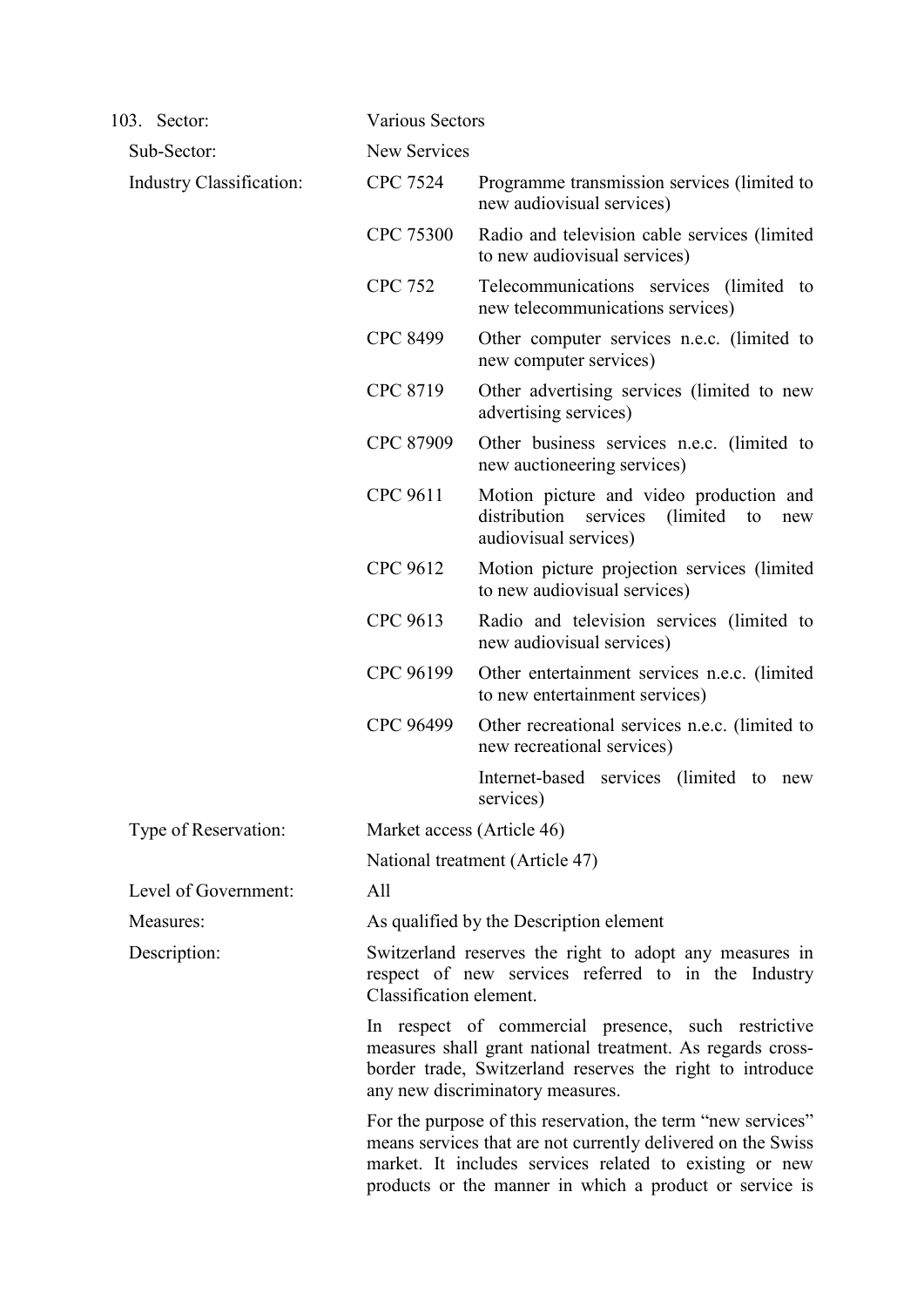supplied.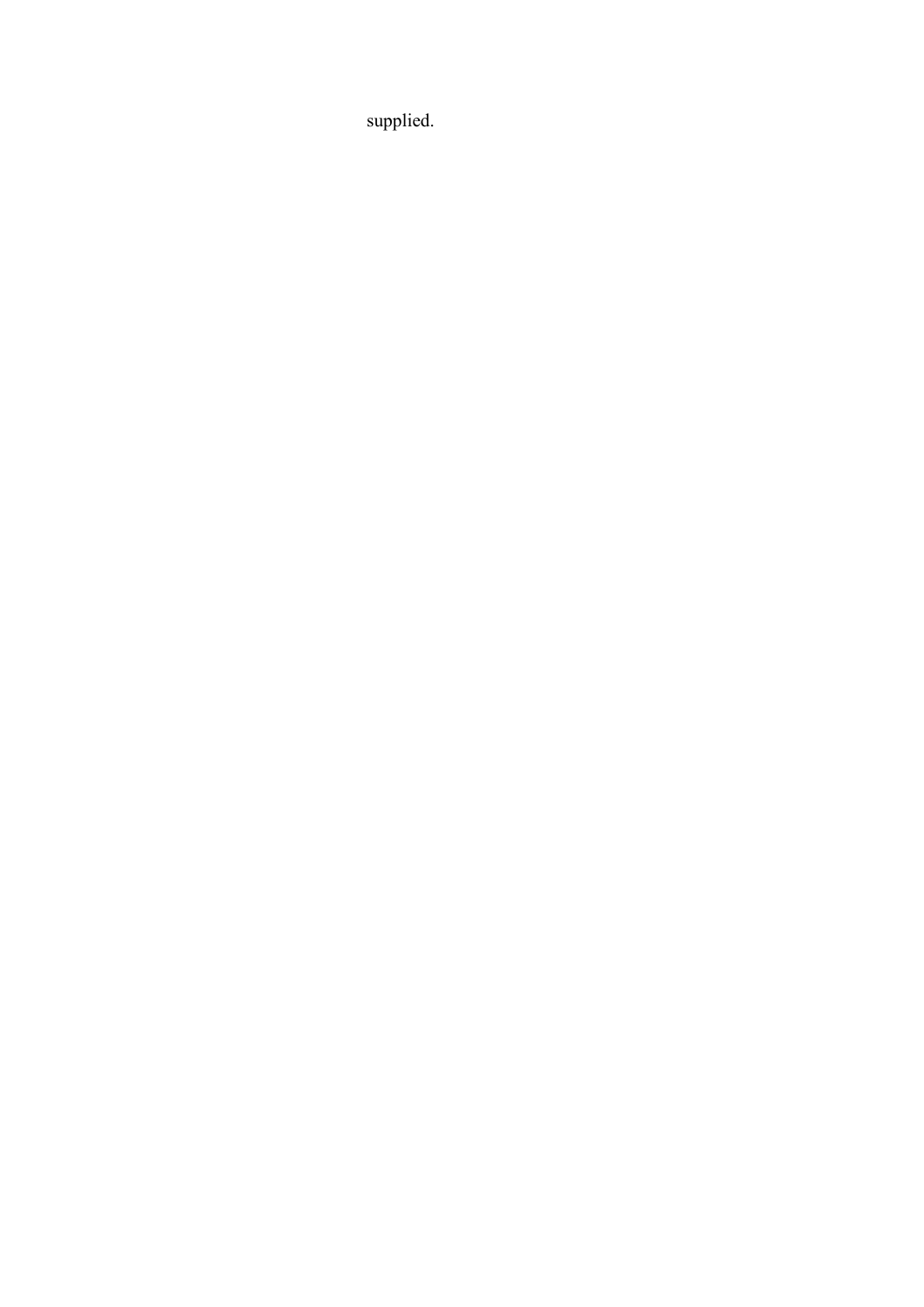## **Attachment I**

# **ENGLISH TRANSLATIONS USED IN THIS LIST OF RESERVATIONS (MODE 3 – FORMS OF LEGAL ENTITIES)**

The list below compiles the translations into English of forms of legal entities as, and to the extent that, they are used in this list of reservations:

Note: These are unofficial translations based on the ones prevailing in the literature.

| "Association":                           | Verein,<br>association,<br>associazione                                                                                            |
|------------------------------------------|------------------------------------------------------------------------------------------------------------------------------------|
| "Co-operative society":                  | Genossenschaft,<br>société coopérative,<br>società cooperativa                                                                     |
| "Foundation":                            | Stiftung,<br>fondation,<br>fondazione                                                                                              |
| "General partnership":                   | Kollektivgesellschaft,<br>société en nom collectif,<br>società in nome collettivo                                                  |
| "Joint-stock company":                   | Aktiengesellschaft (AG),<br>société anonyme (SA),<br>società anonima (SA)                                                          |
| "Limited liability company":             | Gesellschaft mit beschränkter Haftung<br>(GmbH),<br>société à responsabilité limitée (sàrl),<br>società a garanzia limitata (Sagl) |
| "Limited partnership":                   | Kommanditgesellschaft,<br>société en commandite,<br>società in accomandita                                                         |
| "Sole proprietorship":                   | Einzelfirma,<br>entreprise individuelle,<br>ditta individuale                                                                      |
| "Stock company with unlimited partners": | Kommanditaktiengesellschaft,<br>société en commandite par actions,<br>società in accomandita per azioni                            |